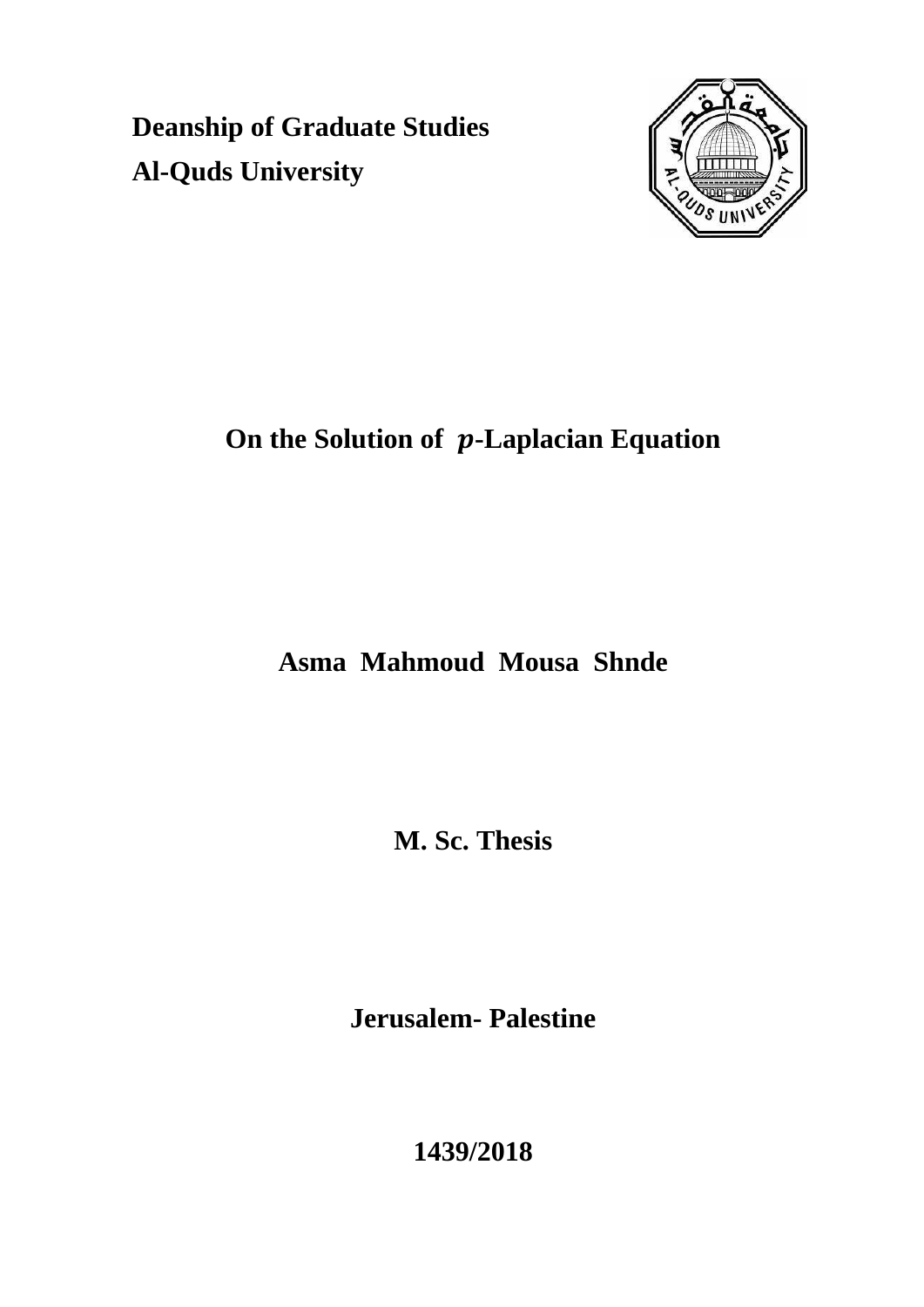# **On Solution of p-Laplace Equation**

# **Prepared by: Asma Mahmoud Mousa Shnde**

# **B. Sc: Mathematics- Alquds University/ Palestine**

# **Supervisor: Dr: Yousef Zahaykah**

**A thesis submitted in partial fulfillment of requirements for the degree of Master of Mathematics, Department of Mathematics / Graduate Studies / Al - Quds University.**

# **1439/2018**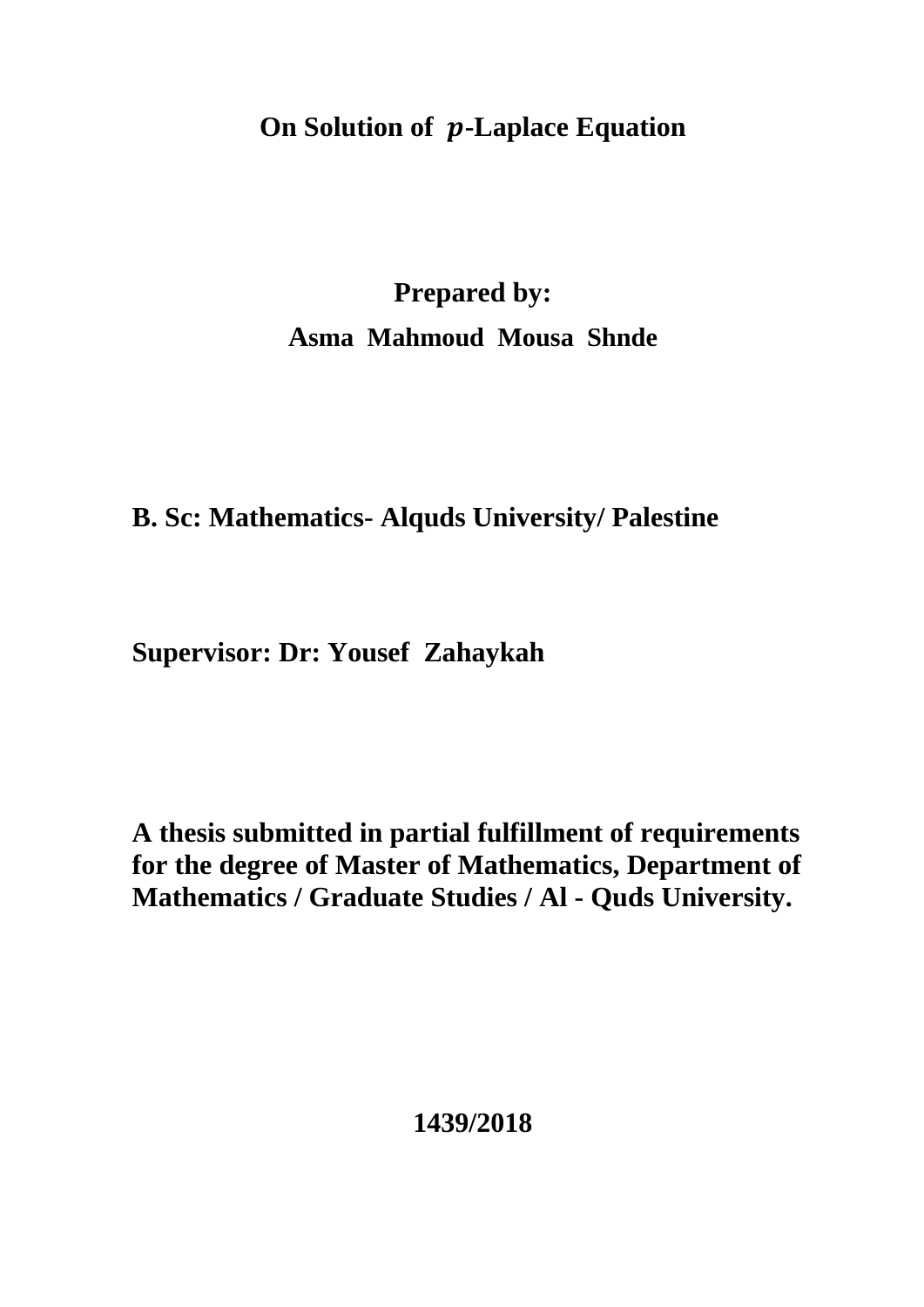Al-Quds University Deanship of Graduate Studies Graduate Studies / Mathematics



# **Thesis Approval On the Solution of p-Laplacian Equation**

Prepared by: Asma M. Shendi Registration No: 21512593

Supervisor: Dr. Yousef Zahaykah

Master Thesis submitted and accepted, Date: 25/3/2018

The names and the signatures of the examining committee members are as follows:

|  | 1-Head of Committee Dr. Yousef Zahaykah Signature: |
|--|----------------------------------------------------|
|  | 2-Internal Examiner Dr. Jamil Jamal Signature:     |
|  | 3-External Examiner Dr. Taha Abu Kaff Signature:   |

Jerusalem– Palestine

1439/2018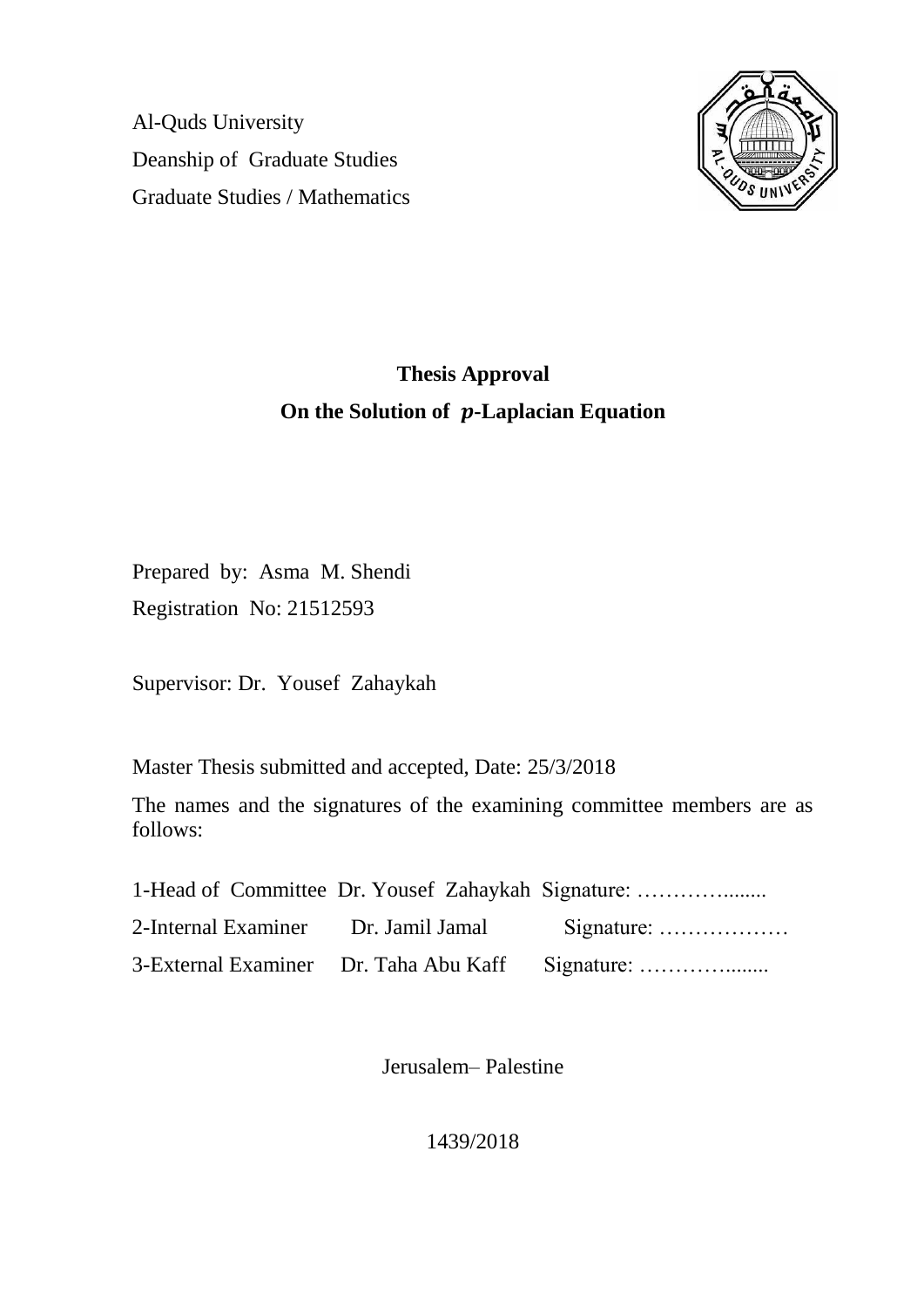## Dedication

To my mother, my father, my husband, and to all those who supported me in completing this research.

Asma Shnde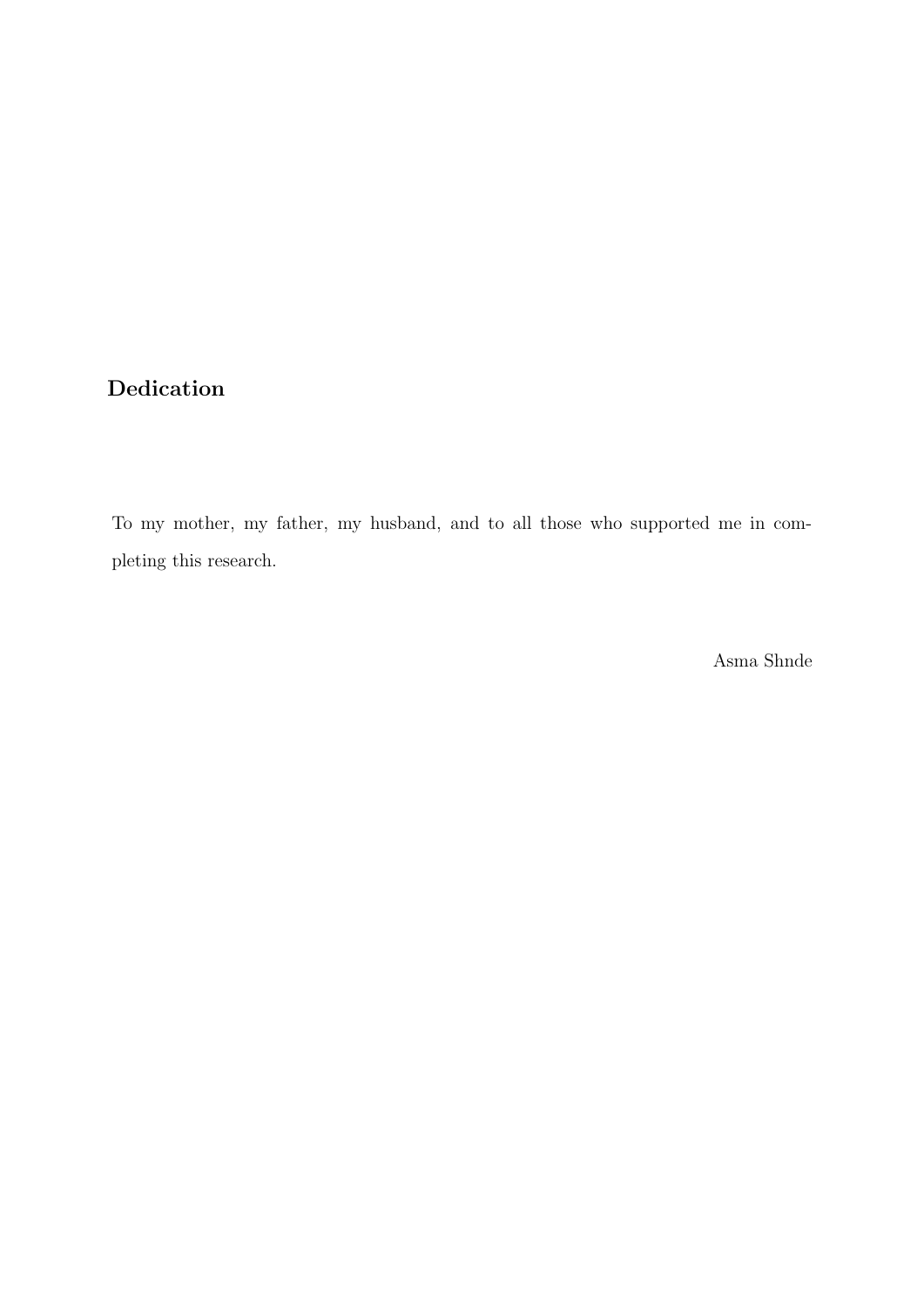### Declaration

I certify that this submitted for the degree of master is the result of my own research, except where otherwise acknowledge. And that this (or any part of the same) has not been submitted for a higher degree to any other university or institution.

### Signature:

Student's name: Asma Mahmoud Mousa Shnde

Date: 25/3/2018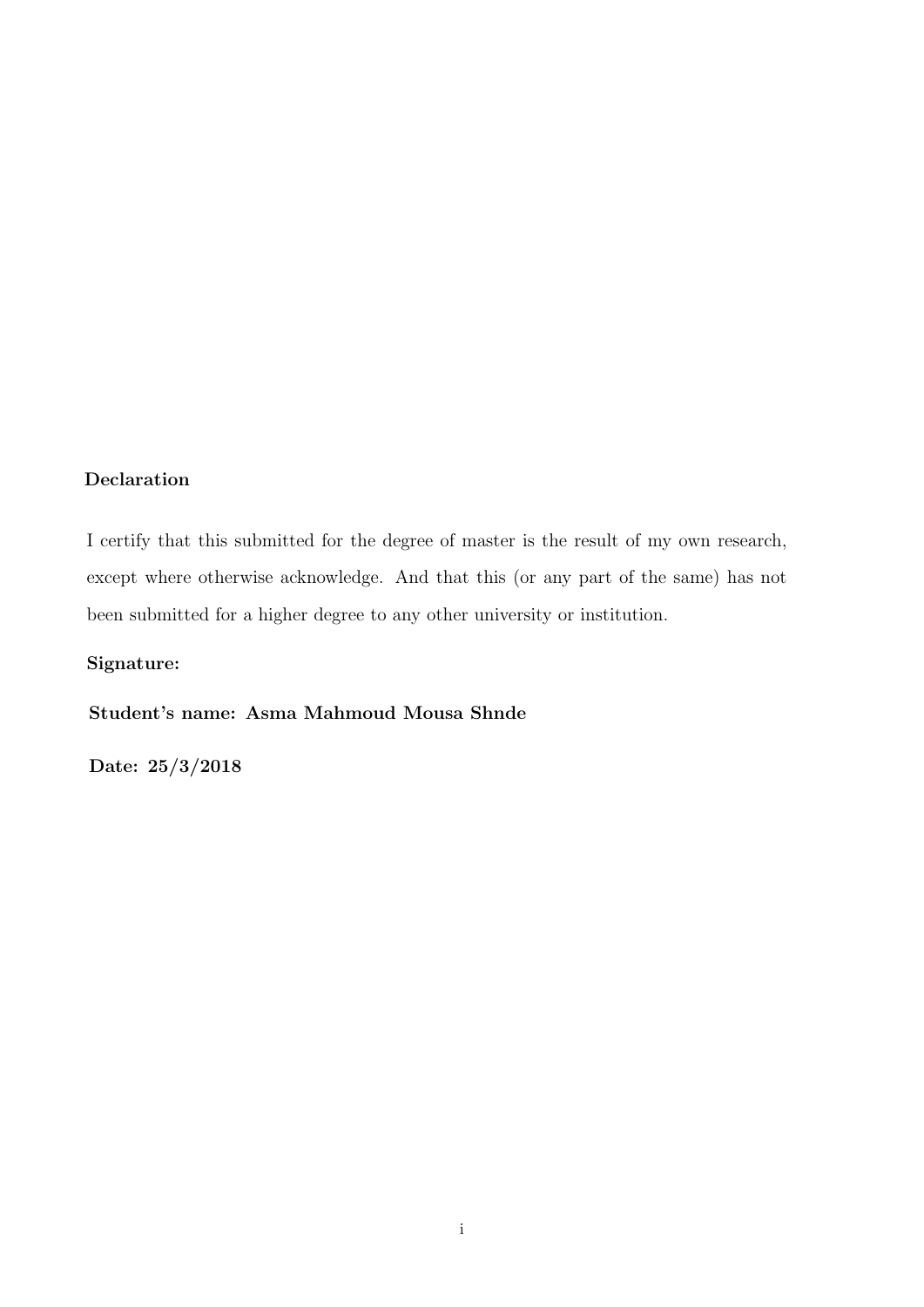### Acknowledgement

Thanks is given first to God, the Cherisher and Sustainer of the words. Peace and blessing be upon my first teacher and educator, Prophet Mohammad, who has taught the world. I am very grateful to my supervisor Dr. Yousef Zahaykah for all his help and encouragement. Also, my thanks to the members of the department of mathematics at Al-Quds University.

Lastly, I offer my regards to all of those who supported me during the completion of this thesis.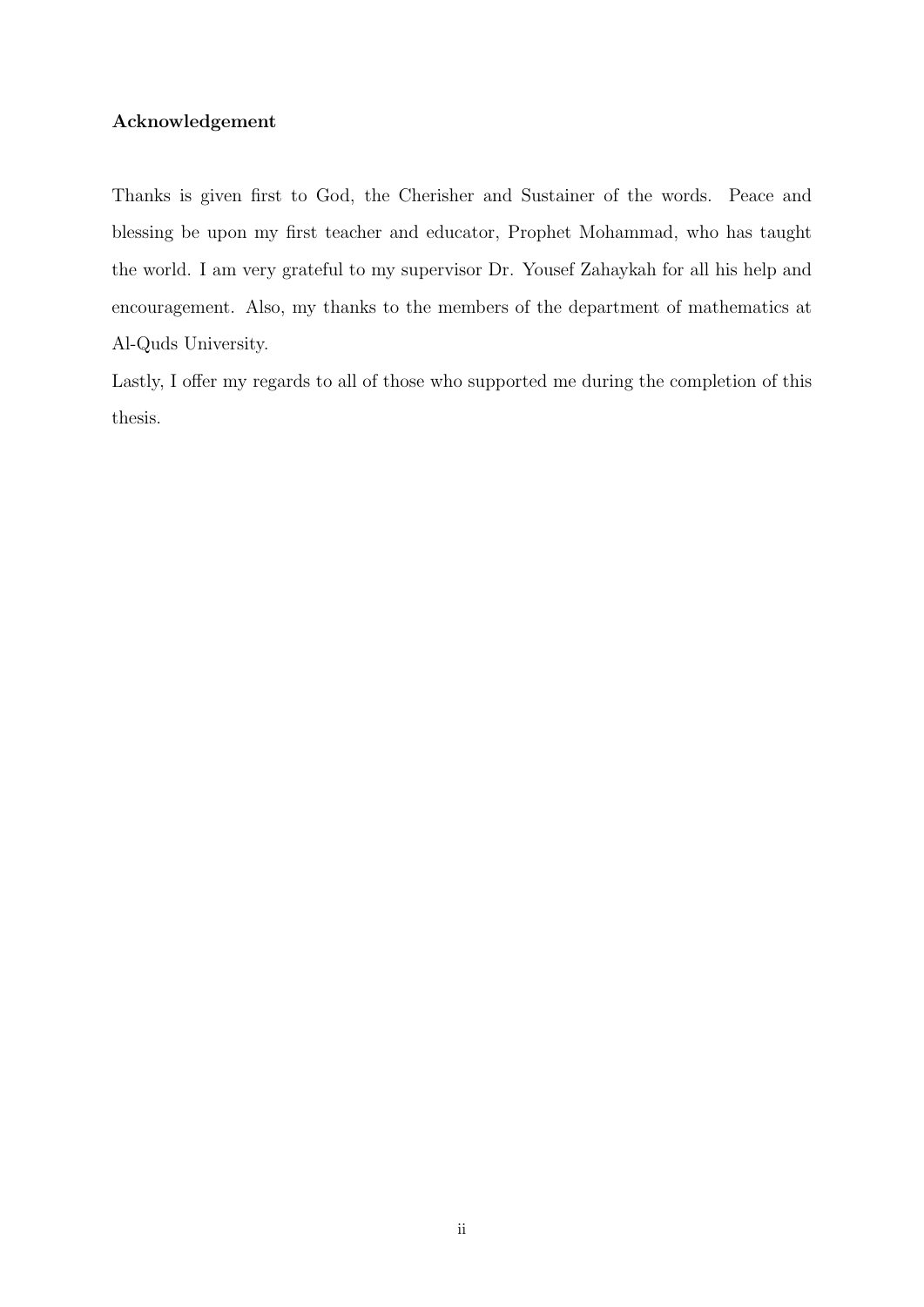#### Abstract

The p−Laplace equation play an important role of mathematical modeling. In this work we present the model p−Laplace equation with zero Dirichlet boundary condition of the form

$$
-\Delta_p u = \frac{1}{\sigma} \frac{\partial F(x, u)}{\partial u} + \lambda a(x) |u|^{q-2} u, \text{ in } \Omega
$$
  
 
$$
u = 0, \text{ on } \partial\Omega
$$
 (1)

where  $\Delta_p$  denotes the p–Laplacian operator defined by  $\Delta_p u = div(|\nabla u|^{p-2}\nabla u); p > 2$ ,  $\Omega$  is abounded domain of  $\mathbb{R}^n$ ,  $(n \geq 3)$ ,  $1 < q < p < \sigma < p^*$ ,  $(p^* = \frac{np}{n-p}$  $\frac{np}{n-p}$  if  $p < n, p^* = \infty$ if  $p \ge n$ ,  $\lambda \in \mathbb{R} \setminus \{0\}$ ,  $F \in C^1(\overline{\Omega} \times \mathbb{R}, \mathbb{R})$  is positively homogeneous of degree  $\sigma$ , that is,  $F(x, tu) = t^{\sigma} F(x, u)$  hold for all  $(x, u) \in \overline{\Omega} \times \mathbb{R}$  and  $a(x) : \Omega \longrightarrow \mathbb{R}$  are smooth functions which change sign in  $\Omega$ . In general it is almost impossible to find analytical solutions of p–Laplace equation. Thus it is necessary to solve this equation in weak sense. In this Thesis, we derived the variational form of Equation (1) that used to find the critical points of this problem. We apply a method based on Nehari results on three submanifolds of the first Sobolev space  $W_0^{1,p}$  $v_0^{1,p}$ . The Nehari method form contains specific condition used to find critical points of the equation and to indicate that it is a nontrivial solution for problem (1). Further in this thesis we apply p−Laplacian equation in image denoising. In image processing, partial differential equations play an important role. In Total variational method see, [17], such equations arise from minimizing some energy functional (like the  $L_1$  norm of the gradient). Other methods are designed using geometrical arguments (like evolution tangent to isophotes, known as Mean Curvature Motion [8]. In this work, a general parameter-driven framework for both approaches is given, [24], that have one specific common element, the Gaussian scale space [13]. For the first set of equation, the  $L_p$  norm of the gradient is used with p a free parameter, thus obtaining so-called p−Laplacians [14]. The evolution equation is a PDE that can be simplified using (geometrical) gauge coordinates. A numerical experiment related to image denoising is presented in this thesis.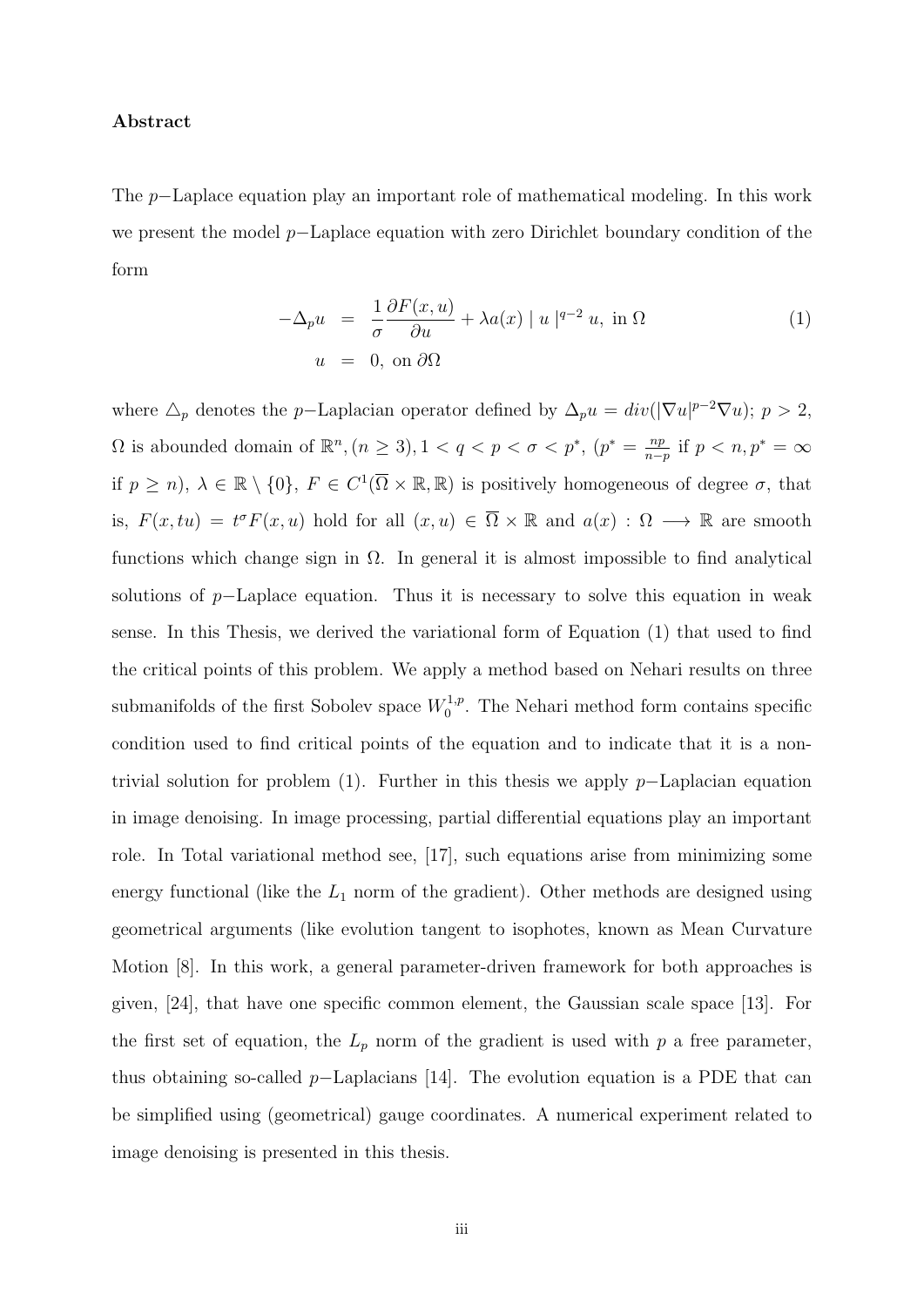# **Contents**

|                |                                                          | 1 Introduction                                  | $\mathbf{1}$   |
|----------------|----------------------------------------------------------|-------------------------------------------------|----------------|
| $\overline{2}$ |                                                          | <b>Mathematical Framework</b>                   | $\overline{5}$ |
|                | 2.1                                                      |                                                 | $\overline{5}$ |
|                | 2.2                                                      |                                                 | 18             |
|                | 2.3                                                      | Abstract Setting for Nehari Manifold            | 21             |
| 3              | Positive Solution of p-Laplacian Equation with Dirichlet |                                                 |                |
|                |                                                          | <b>Boundary Conditions</b>                      | 23             |
|                | 3.1                                                      | Variational Form of Differential Equations      | 25             |
|                | 3.2                                                      | Existence of Positive Solutions                 | 52             |
| $\overline{4}$ |                                                          | p-Laplace Equation Model for Image Denoising    | 56             |
|                | 4.1                                                      | p-Laplacian for Image Denoising.                | 58             |
|                | 4.2                                                      | Model of Image Denoising Based on the p-Laplace |                |
|                |                                                          |                                                 | 62             |
|                | 4.3                                                      |                                                 | 65             |
|                | References                                               |                                                 | 69             |
|                | <b>Figures</b>                                           |                                                 | 72             |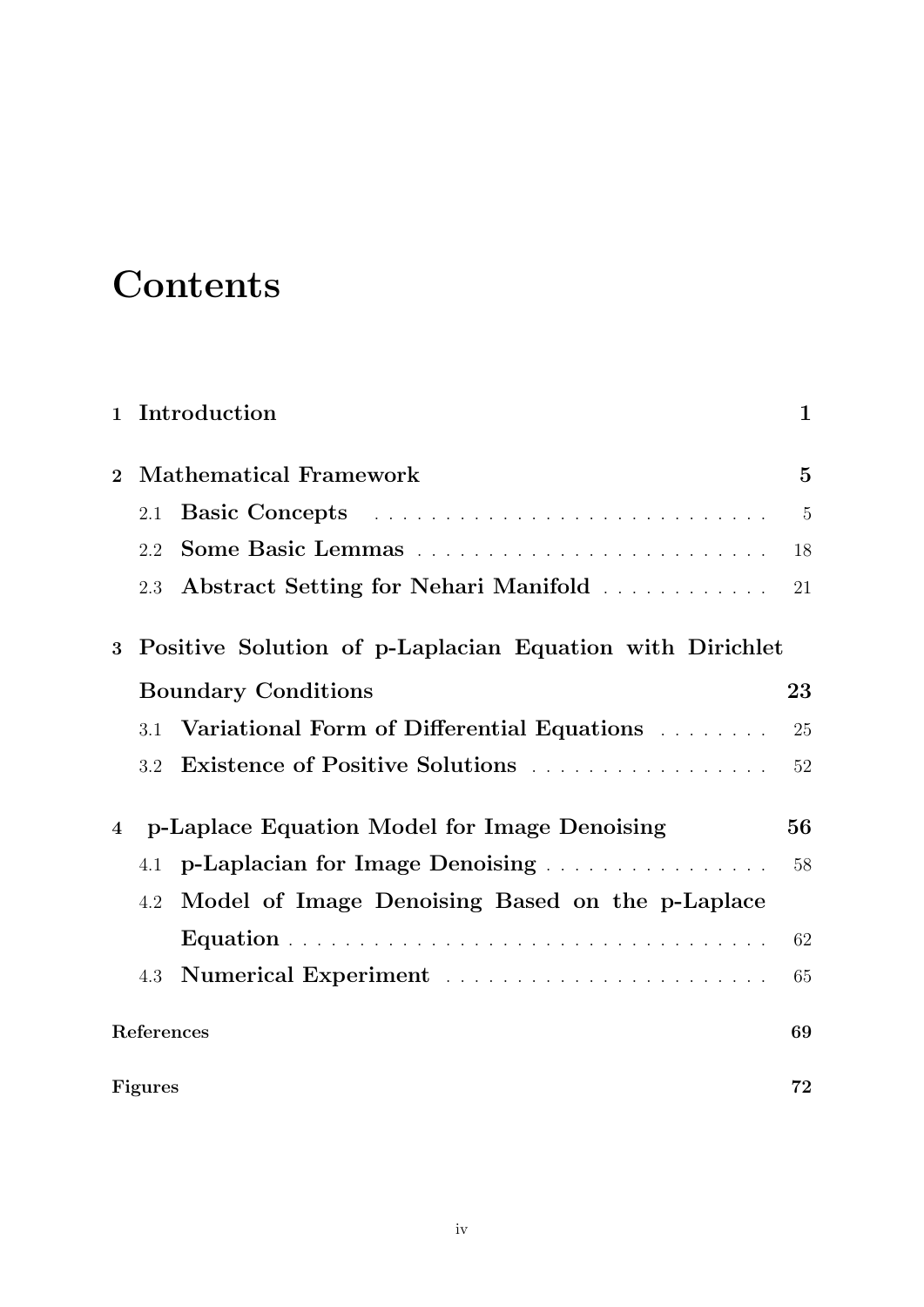# Chapter 1

### Introduction

The p−Laplacian, or the p−Laplace operator is a quasilinear elliptic partial differential operator of second order. The p−Laplacian equation is a generalization of the partial differential equation of Laplace equation. Many nonlinear problem in physics and mechanics are formulated in equations that contain the p−Laplacian. The study of these equations started more than thirty years ago. In the last few years, p−Laplacian equations have increasing attention, and rapid development has been achieved for the study of the equations involving operator Delta  $p$ . This theory has been developed very quickly and attracted a considerable interest from researches, since the p−Laplacian operator a rise from many applied fields such as turbulent filtration in blood flow problems and material science etc. Several problems involving  $\Delta_p$  operator for Dirichlet or Neumann boundary condition have been studied by many researchers such as, Drabek et al.[19], Ambrosetti et al.[4], Brezis and Nirenberg [10], Tehrani [12] by using variational methods and Amman and Lopez-Gomez [11] by using global bifurcation theory. In recent years, several authors have used the Nehari manifold and fibering maps (i.e.,maps of the form  $t \longrightarrow J_{\lambda}(tu)$ , where  $J_{\lambda}$  is the Euler functional associated with the equation) to solve semilinear and quasilinear problems. By the fibering method, Drabek and pohozaev [20], Bozhkov and Mitidieri [26] studied, respectively, the existence of multiple solution to a p−Laplacian system. Brown and Zhang [16] have studied the subcritical semilinear elliptic equation with a sign-changing weight function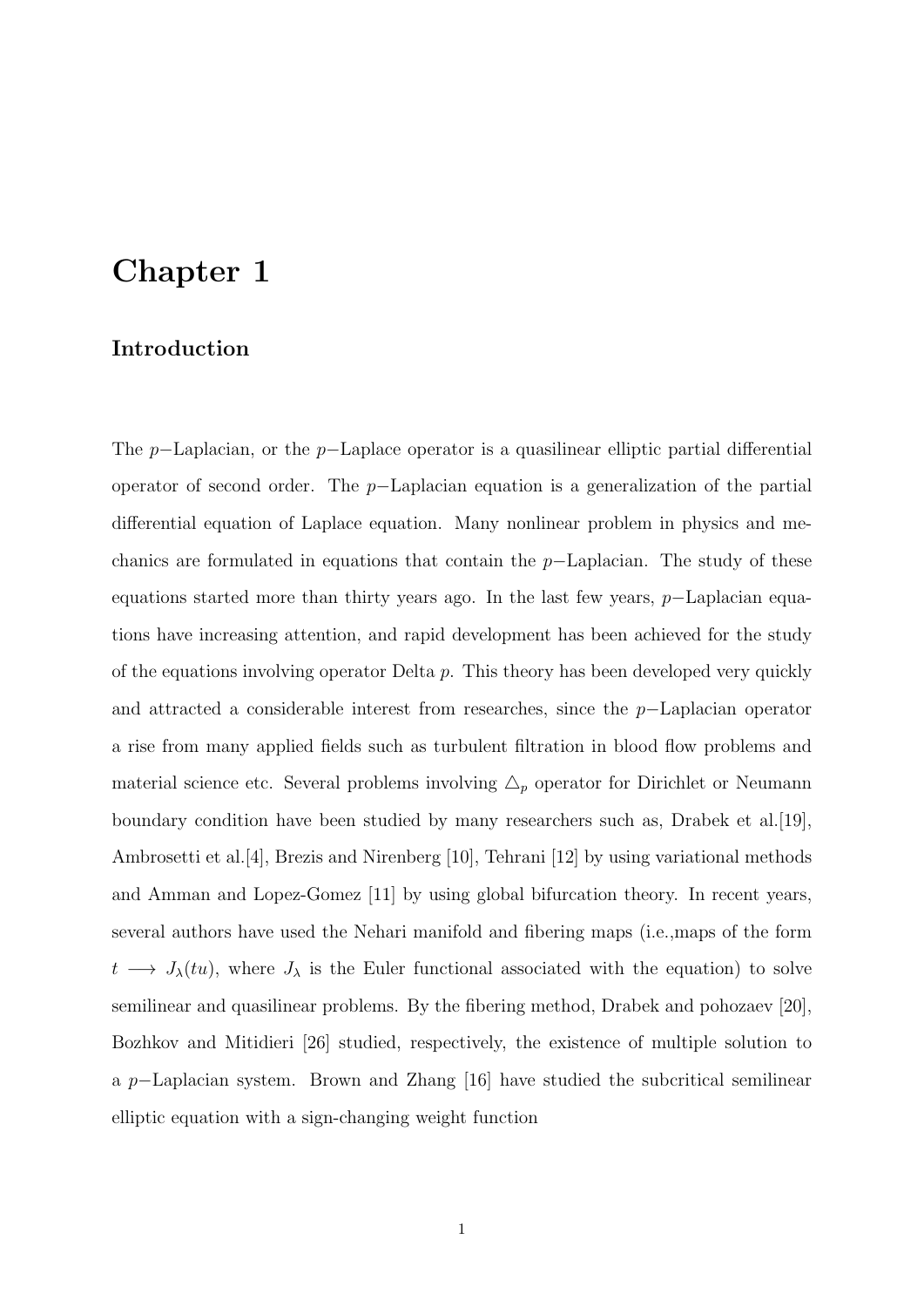$$
-\Delta u(x) = \lambda a(x)u + b(x)|u|^{\gamma - 2}u, \text{ in } \Omega
$$
  
 
$$
u = 0, \text{ on } \partial\Omega
$$
 (1.1)

where  $\gamma > 2$ . Exploiting the relationship between the Nehari manifold and fibering maps, they gave an interesting explanation of the well known bifurcation result. In fact, the nature of the Nehari manifold changes as the parameter  $\lambda$  crosses the bifurcation value. the author considered above problem with  $1 < \gamma < 2$ . Also, the authors in [26] by the same arguments they considered the semilinear elliptic problem :

$$
-\Delta u(x) = \lambda f(x)|u|^{q-2}u(x) + g(x)|u|^{p-2}u, \text{ in } \Omega
$$
\n
$$
u = 0, \text{ on } \partial\Omega
$$
\n(1.2)

where  $1 < q < 2 < p$ . Affected by the work of Brown and Zhang [16] treated the problem:

$$
\Delta(|\Delta u|^{p-2}\Delta u) = \frac{1}{p^*}f(x,u) + \lambda|u|^{q-2}u, \text{ in } \Omega
$$
\n
$$
u = \Delta u = 0, \text{ on } \partial\Omega
$$
\n(1.3)

where f is positively homogenous of degree  $p^* - 1$ . In this thesis, motivated by the above works, we give a simple variational method which is similar to the fibering method to prove the existence of at least two positive solutions of problem (1). In fact we use the decomposition of the Nehari manifold as  $\lambda$  vary to prove the main result. In this work we consider the model equation so called the p−Laplacian equation

$$
-\Delta_p u = \frac{1}{\sigma} \frac{\partial F(x, u)}{\partial u} + \lambda a(x) |u|^{q-2} u, \text{ in } \Omega
$$
  
 
$$
u = 0, \text{ on } \partial\Omega
$$
 (1.4)

and its corresponding energy functional

$$
J_{\lambda}(u) = \frac{\|u\|^{p}}{p} - \frac{1}{\sigma} \int_{\Omega} F(x, u) dx - \frac{\lambda}{q} \int_{\Omega} a(x) |u|^{q} dx.
$$
 (1.5)

We consider the problem of finding the solution of Equation  $(1.4)$  as a variational problem. That is we find the minimum of  $J_{\lambda}$  on the set of functions satisfying the condition  $u = 0$ on the boundary. In many problems of mathematical physics and variational calculus it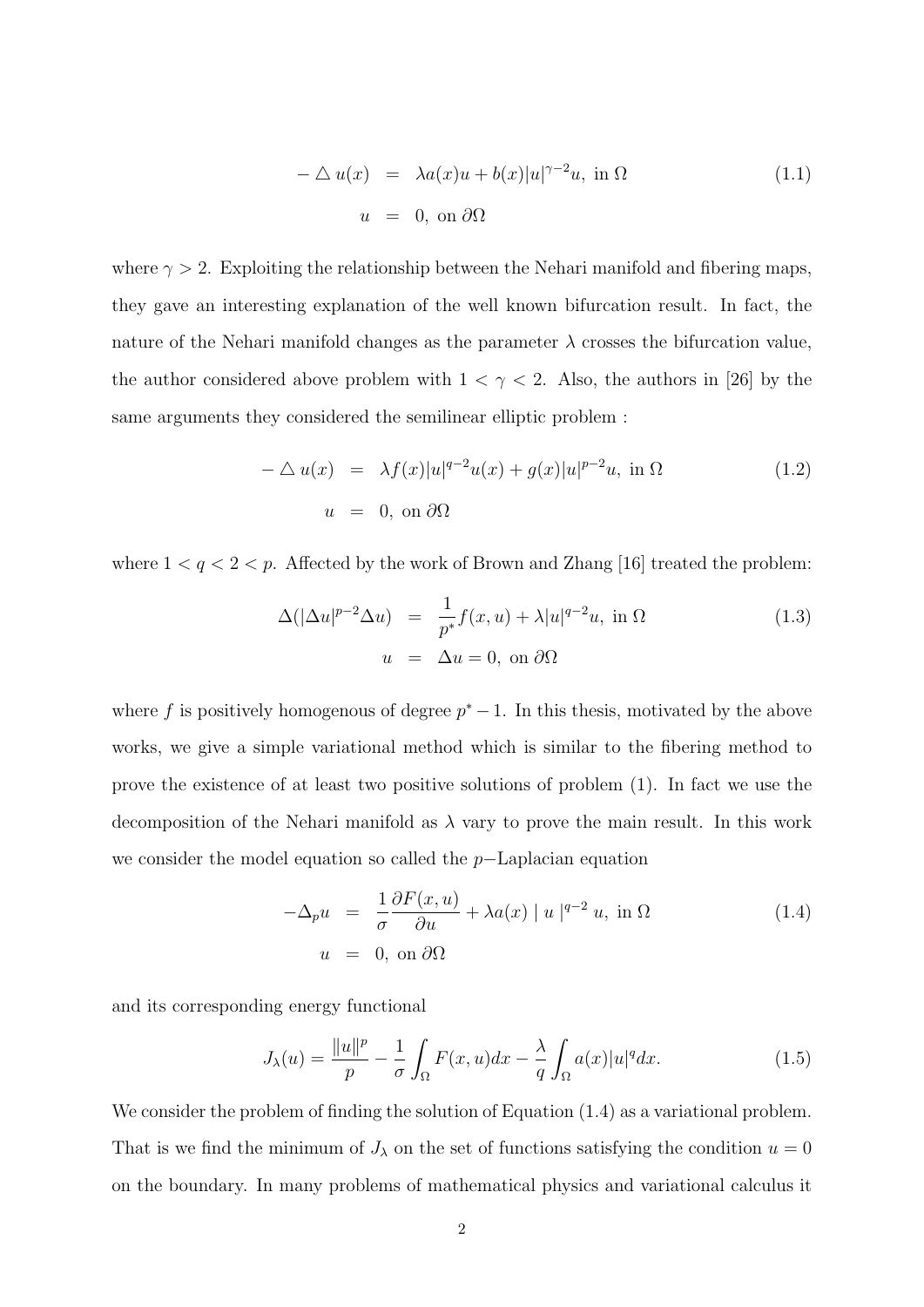is not sufficient to deal with the classical solution, of differential equations. It is necessary to introduce the notion of weak derivatives and to work in the so called Sobolev spaces. The theory of Sobolev spaces gives the basis for studying the existence of solutions ( in the weak sense) of partial differential equations. Several problems in analysis can be cast into the form of functional equations  $F(u) = 0$ , the solution u being sought among a class of admissible functions belonging to some Banach space  $E$ . Typically, these equations are nonlinear, for instance, if the class of admissible functions is restricted by some nonlinear constraint. A particular class of functional equation is the class of Euler -Lagrange equation  $DJ(u) = 0$  for a functional J on E, which is Frechet differentiable with derivative DJ. Variational principles play an important role in mathematical physics, differential geometry, optimal control and numerical analysis. Suppose  $J$  is a Frechet differentiable functional on a Banach space E with normed dual space  $E^*$  and let  $DJ : E \longrightarrow E^*$ denote the Frechet derivative of  $J$ . Then the directional (Gateaux) derivative of  $J$  at  $u$ in the direction of  $v$  is given by

$$
\frac{d}{d\epsilon}E(u+\epsilon v)|_{\epsilon=0} = \langle DJ(u), v\rangle = DJ(u)v
$$
\n(1.6)

For such J, we call a point  $u \in E$  critical if  $DJ(u) = 0$ , otherwise, u is called regular. A number  $\beta \in \mathbb{R}$  is a critical value of J if there exists a critical point u of J with  $J(u) = \beta$ , otherwise,  $\beta$  is called regular. Of particular interest will be relative minima of J, possibly subject to constraints. We recall that for a set  $N_\lambda \subset E$  a point  $u \in N$  is an absolute minimizer for  $J_\lambda$  on  $N_\lambda$  if for all  $v \in N_\lambda$  there holdes  $J_\lambda(v) \geq J_\lambda(u)$ . The purpose of this research is to firstly discuss the problem of existence of positive solutions of Equation (1.4) from the variational viewpoint and, in particular, from the view point of the Nehari manifold,  $N_{\lambda} = \{u \in E \setminus \{0\} : \langle DJ_{\lambda}(u), u \rangle = 0\}$  and secondly to present an application of the p−Laplace equation in the field of image Denoising. The thesis is organized as follows. In Chapter Two, we give basic concepts of functional analysis used through out the thesis. In Chapter Three, we discuss the Nehari manifold and the variational framework of Problem (1.4), and show how existence of positive solutions of Equation (1.4) are linked to properties of the manifold. In Chapter Four, the concepts of gauge coordinates, variational derivatives, and p−Laplacian are discussed, also it will be shown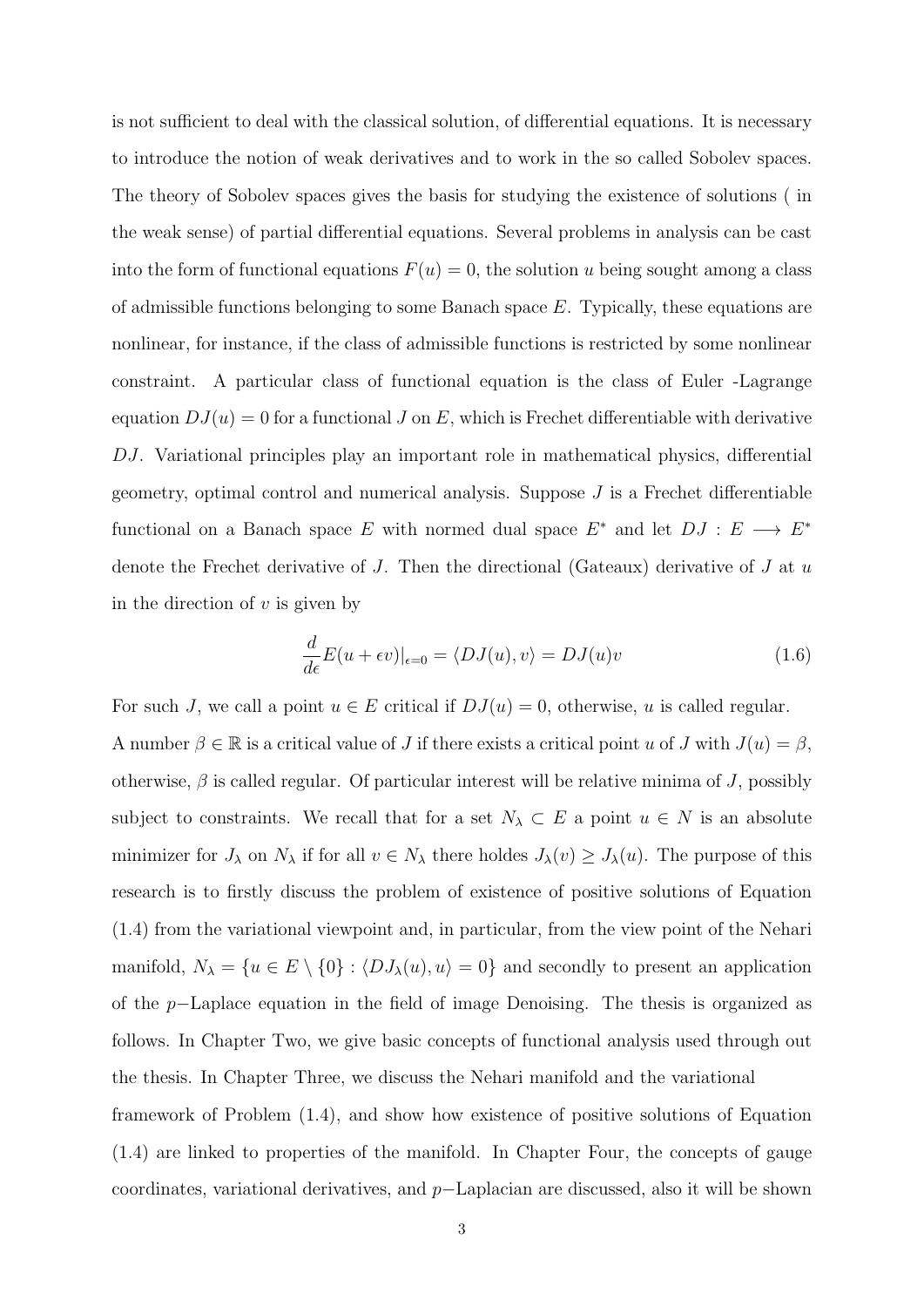that the p−Laplace evolution equation can be simplified using gauge coordinates. Further in this chapter, the properties of p−Laplace evolution equation are discussed in relation to image filtering and a model is introduced to remove the noise of image denoising. At the end of the thesis, we present the conclusions.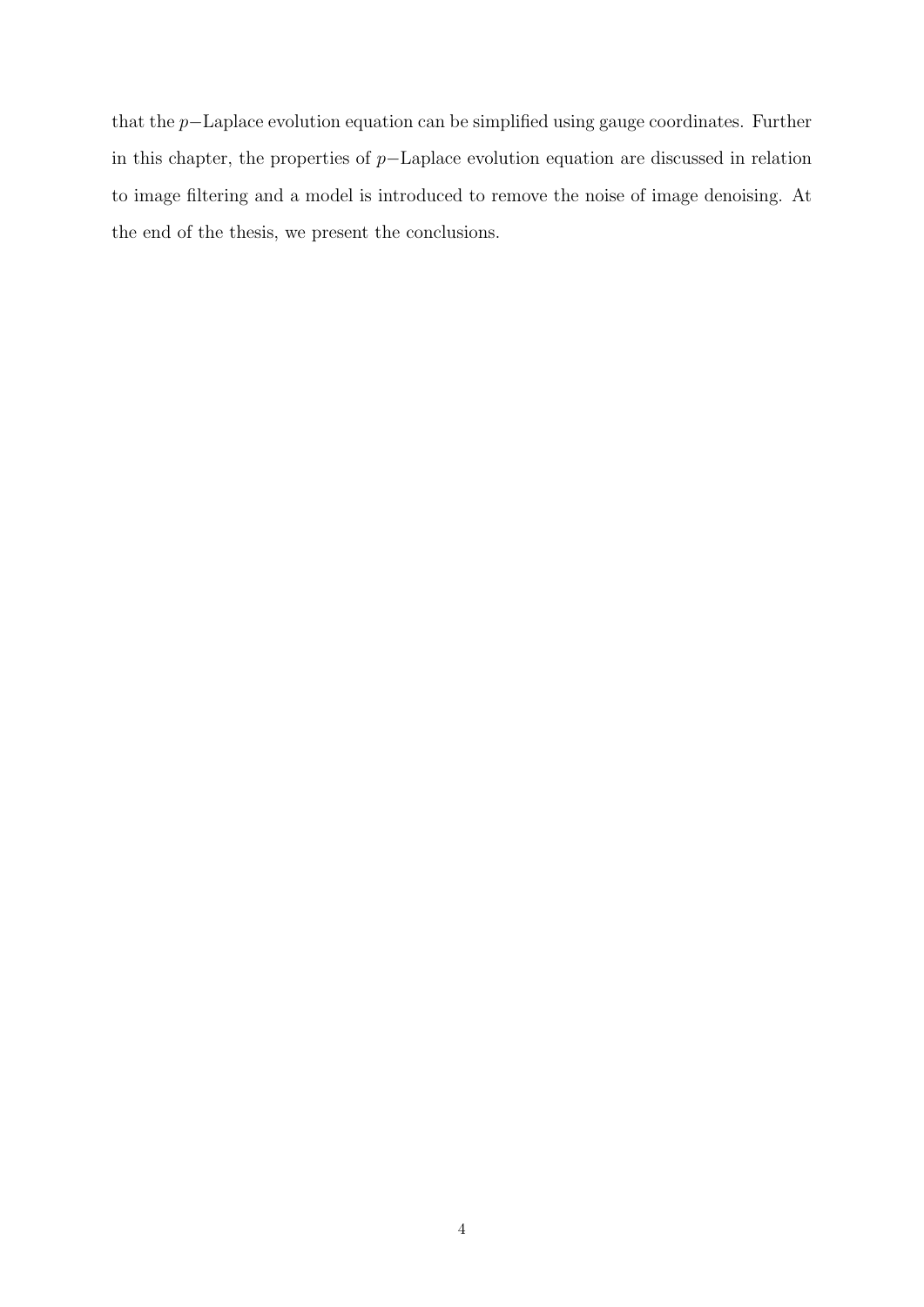# Chapter 2

### Mathematical Framework

In this chapter we introduce some basics of functional analysis, we used in this research, also we present a unified approach to the method of Nehari manifold for functionals that have a local minimum at 0. This method is used in chapter three to derive positive solutions to p−Laplacian equation. The details of this chapter are covered mainly in reference [22],[21],[18].

### 2.1 Basic Concepts

#### Differential Equations

A differential equation is an equation whose unknown is a function depending on one or more variables. We speak of partial differential equation when the function depends on many variables and the problem involves partial derivatives. The unknown function, real valued, is denoted by u and depends on the variables  $x_1, x_2, ..., x_n$ , that constitute the point  $x$ . We denote the partial derivative by

$$
\partial_i u(x) = \partial_{x_i} u(x) = \frac{\partial u(x)}{\partial x_i}, \quad 1 \le i \le n \tag{2.1}
$$

Further by  $D^{\alpha}u(x)$  we mean  $D^{\alpha}u(x) = \frac{\partial^{|\alpha|}u(x)}{\partial^{|\alpha|}u(x)}$  $\overline{\partial x_1^{\alpha_1} \partial x_2^{\alpha_2} \partial x_3^{\alpha_3}...\partial x_n^{\alpha_n}}$ , where  $\alpha = (\alpha_1, \alpha_2, \ldots, \alpha_n)$ ,  $|\alpha| = \alpha_1 + \alpha_2 + \ldots + \alpha_n$  and  $\alpha_i \in \mathbb{R}^+, i = 1, 2, \ldots, n$  such  $\alpha$  is called a multi-index.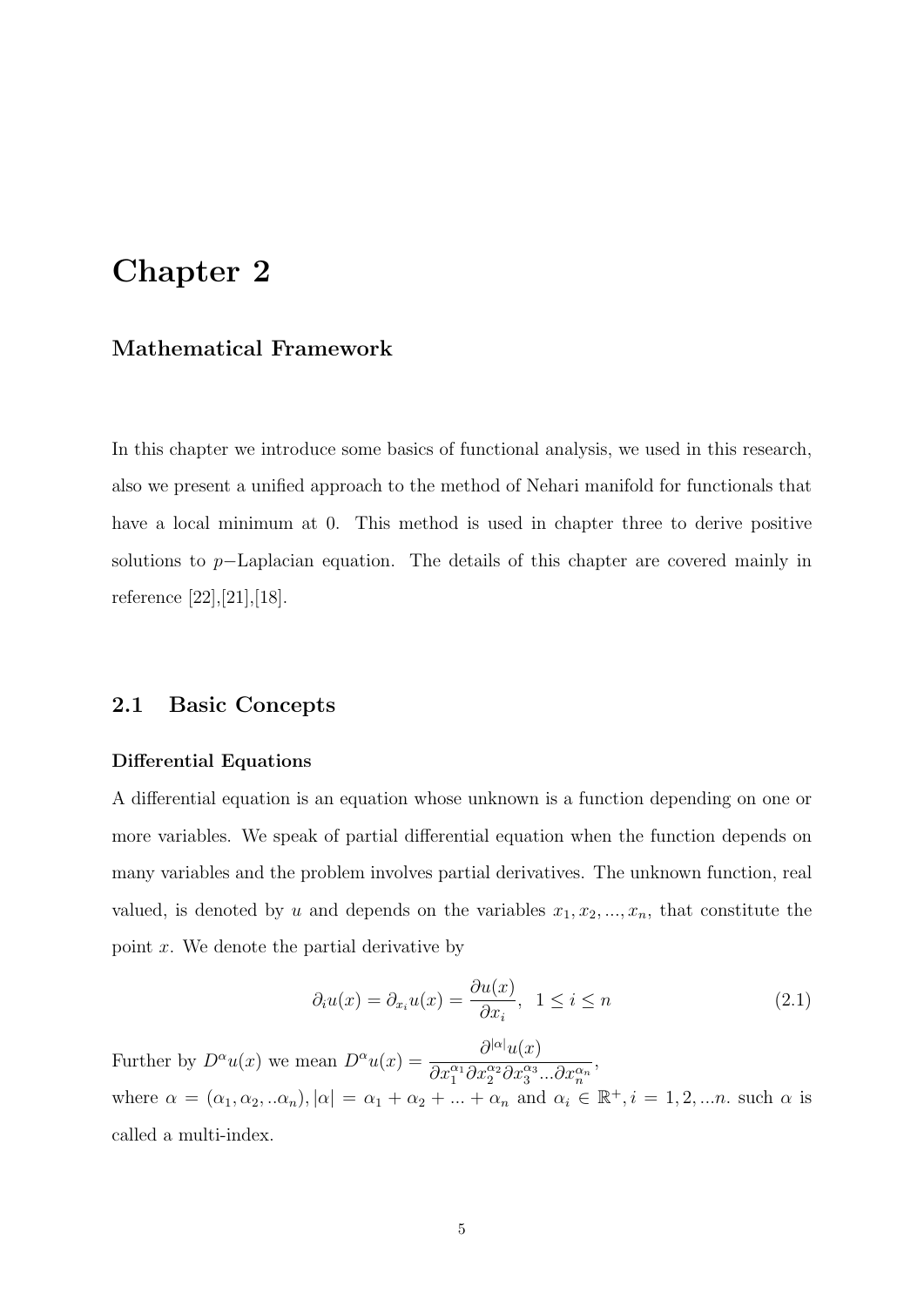#### Example 2.1.1:

Let  $u = u(x, y)$  be a function of two real variables, let  $\alpha = (1, 2)$ . Then  $\alpha$  is a multi-index of order 3 and  $D^{\alpha}u = \partial_x \partial_y^2 u = u_{xyy}$ .

More precisely we have the following definition of a partial differential equation:

#### Definition 2.1.2:

An expression of the form

$$
F(D^k u(x), D^{k-1} u(x), \dots, Du(x), u(x), x) = 0, \quad x \in U,
$$
\n(2.2)

where U is an open subset of  $\mathbb{R}^n$ , and  $F: \mathbb{R}^{n^k} \times \mathbb{R}^{n^{k-1}} \times \ldots \times \mathbb{R}^n \times \mathbb{R} \times U \longrightarrow \mathbb{R}$  is given,  $u: U \longrightarrow \mathbb{R}$  is the unknown, k is a nonnegative integer and  $D^{j}u(x) = D^{j}u(x)$  with  $|\beta|=j$  is called a partial differential equation.

#### Definition 2.1.3:

The partial differential equation (2.2) is called linear if it has the form

$$
\sum_{|\alpha| \le k} a_{\alpha}(x) D^{\alpha} u = f(x)
$$

for given functions f and it is called homogeneous if  $f \equiv 0$ , otherwise it is nonhomogeneous. If the partial differential equation (2.2) depends nonlinearly upon the unknown function or any of its derivative, it is called nonlinear.

### Example 2.1.4:

- (1)  $u_t + u_x = 0$  is homogeneous linear,
- (2)  $u_{xx} + u_{yy} = x^2 + y^2$  is inhomogeneous linear,
- (3)  $u_t^2 + u_x^2 = 0$  is not linear.
- (3)  $u_t + u_{xxx} + uu_x = 0$  is not linear.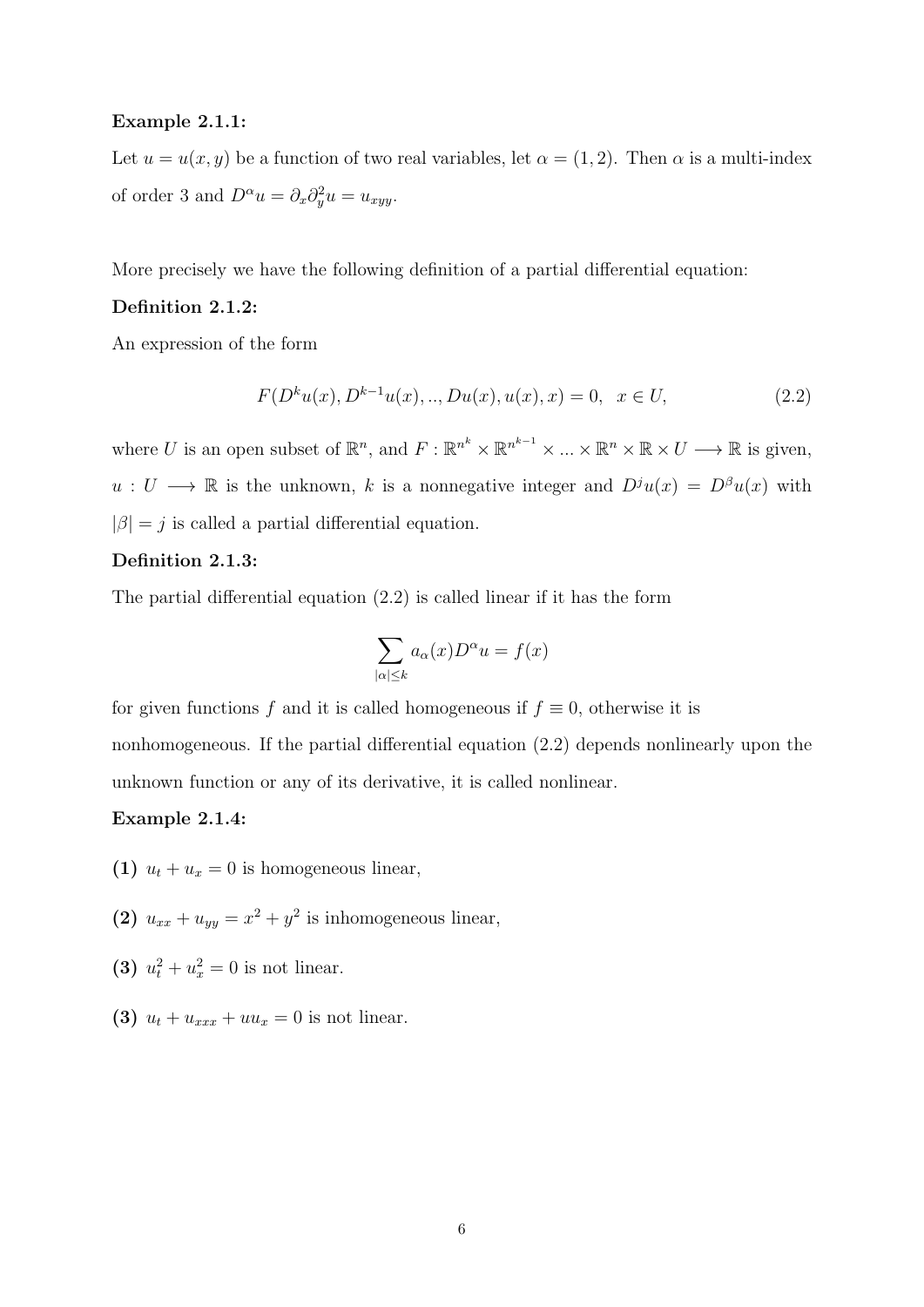#### Definition 2.1.5:

We say a k-th order nonlinear partial differential equation is semilinear if it can be written in the form

$$
\sum_{|\alpha|=k} a_{\alpha}(x)D^{\alpha}u + a_0(D^{k-1}u, ..., Du, u, x) = 0.
$$

In particular, this means that semilinear equations are ones in which the coefficients of the terms involving the highest-order derivatives of  $u$  depend only on  $x$ , not on  $u$  or its derivatives.

#### Example 2.1.6:

- (1)  $u_t + u_x + u^2 = 0$  is semilinear,
- (2)  $u_{xxx} + uu_x + u_t = 0$  is semilinear,
- (3)  $u_t + uu_x = 0$  is not semilinear.

#### Definition 2.1.7:

We say a k-th order nonlinear partial differential equation, which is not semilinear, is quasilinear if it can be written in the form

$$
\sum_{|\alpha|=k} a_{\alpha}(D^{k-1}u, ..., Du, u, x)D^{\alpha}u + a_0(D^{k-1}u, ..., Du, u, x) = 0
$$

In particular, this means that quasilinear equations are those equations in which the coefficients of the highest order terms may depend on  $x, u, ..., D^{k-1}u$ , but not on  $D^k u$ .

#### Example 2.1.8:

- (1)  $u_t + uu_x = 0$  is quasilinear,
- (2)  $u_x^2 + u_y^2 = 1$  is not quasilinear.

#### Definition 2.1.9:

A solution to the PDE  $(2.2)$  is a function u that satisfies  $(2.2)$  and possibly satisfies certain boundary condition on the boundary of u when it is bounded.

Among the important partial differential equations are the Laplace and the p−Laplace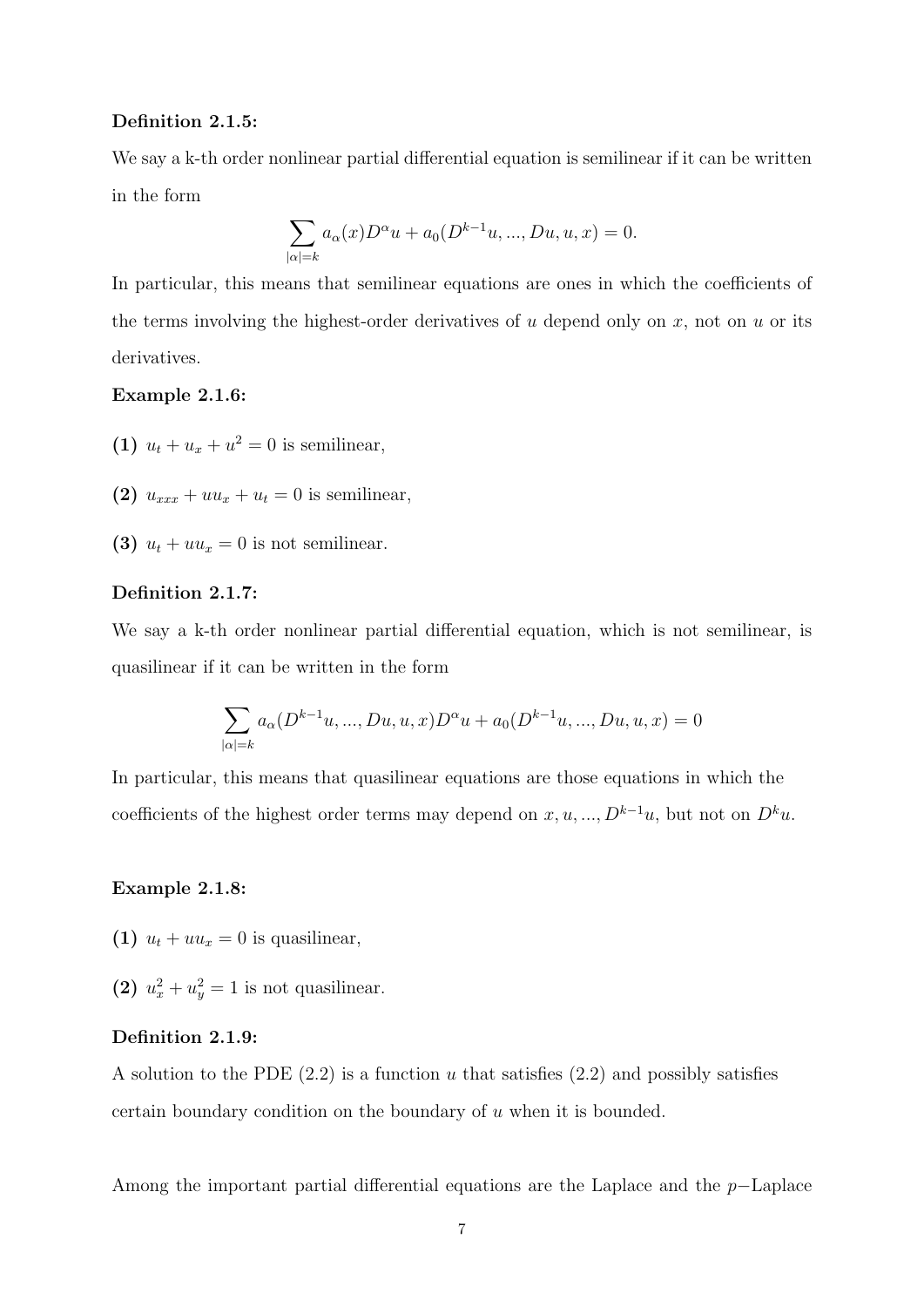(usually called p–laplacian) differential equations. The Laplace operator denoted by  $\Delta$ given by  $\Delta u(x) = \sum_{n=0}^{\infty}$  $\frac{i=1}{i}$  $\partial^2 u(x)$  $\partial x_i^2$ . We define the potential or Laplace equation as

$$
\triangle u = 0 \text{ in } \Omega \subseteq \mathbb{R}^n.
$$

This equation is a second order linear PDE. Laplace equation is the prototype for linear elliptic equations. It is less well known that it also has a nonlinear counterpart, the so called p–Laplace equation or (p–harmonic equation), depending on a parameter p belongs to  $(1, \infty]$ . If  $p \in (1, \infty)$ , then the p-Laplacian equation is given by the divergence form  $\Delta_p u := \nabla \cdot (|\nabla u|^{p-2} \nabla u) = 0$ , when  $p = \infty$ , the p-Laplacian equation is given as

$$
\triangle_{\infty} u := \sum_{i,j=1}^{n} \frac{\partial u}{\partial x_i} \frac{\partial u}{\partial x_j} \frac{\partial^2 u}{\partial x_i \partial x_j} = 0,
$$

which is the so called  $\infty$ −Laplacian equation. The p−Laplacian equation is an elliptic partial differential equation, which is degenerate if  $p > 2$ , and singular at point where  $\nabla u = 0$  for  $1 < p < 2$ . If  $p = 2$ , then the p-Laplacian equation reduces to the simpler classical linear Laplace equation  $\triangle u := \nabla \cdot \nabla u = 0.$ 

The connection between the p–Laplacian,  $p \in (1,\infty)$ , and the  $\infty$ –Laplacian equation rely on the calculation

$$
\Delta_p u = \nabla \cdot (|\nabla u|^{p-2} \nabla u) = |\nabla u|^{p-4} \{ |\nabla u|^2 \Delta u + (p-2) \sum_{i,j} \frac{\partial u}{\partial x_i} \frac{\partial u}{\partial x_j} \frac{\partial^2 u}{\partial x_i \partial x_j} \} = 0.
$$

Let  $p \longrightarrow \infty$  and divide by  $|\nabla u|^{p-4}$ , then we obtain the  $\infty$ -Laplacian equation. In the last few years, p−Laplacian equation have received increasing attention. This theory has been developed very quickly and attracted a considerable interest from researches, since the p−Laplacian operator arise from many applied fields.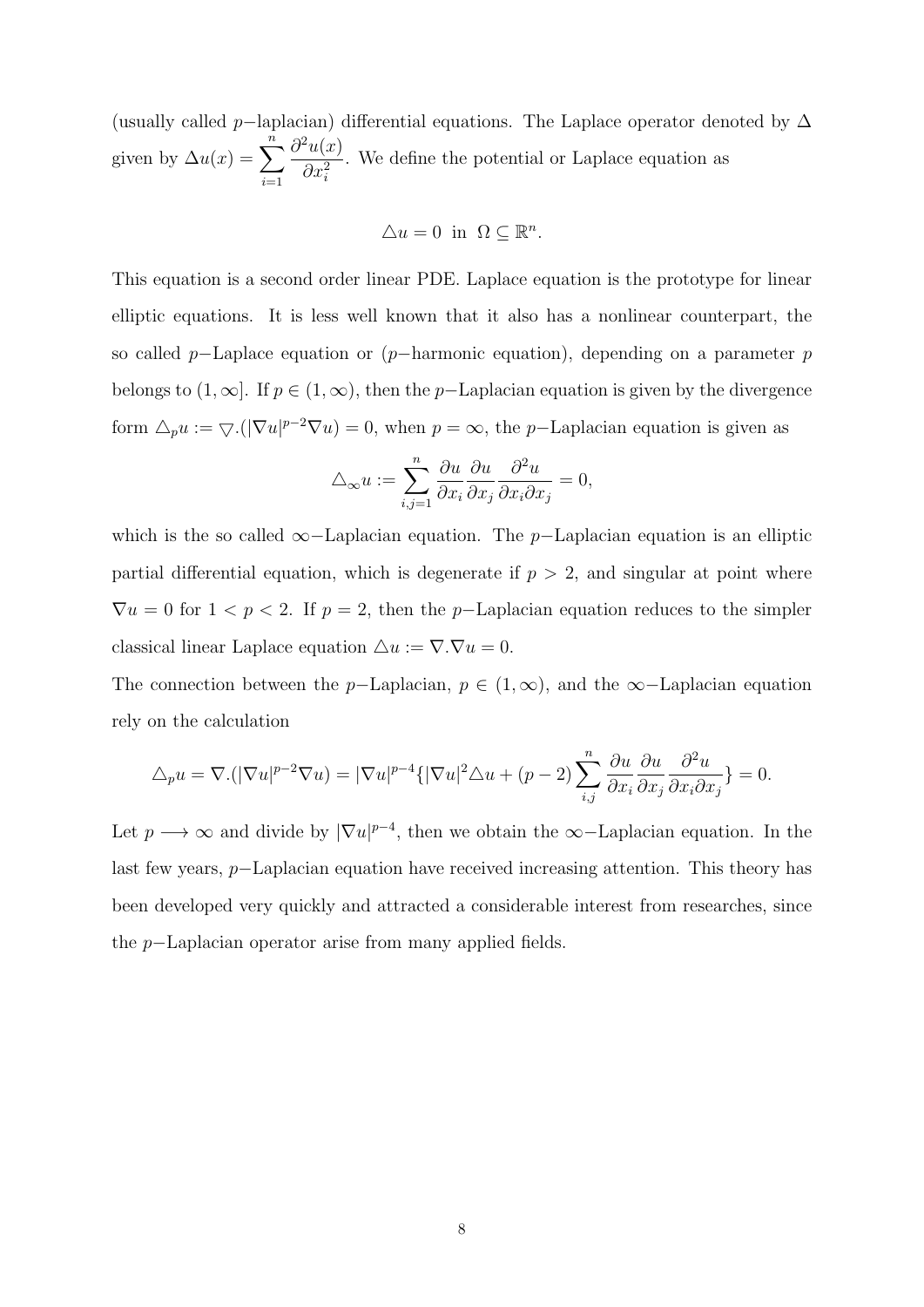#### Boundary conditions.

#### Definition 2.1.10:

A problem is said to be well posed, if exactly one solution exists and it continuously depends on the given data.

In fact p−Laplacian equation is not well posed since the solution is not unique. Many PDEs arise from physical problems, where the behaviour of the unknown function can be imposed or measured on the boundary. The most commonly used boundary conditions are:

- 1) Dirichlet (or Essential) Boundary condition, defined as  $u = g$  on  $\partial\Omega$ , in particular, if  $g = 0$  we speak of homogeneous boundary conditions.
- 2) Neumann (or Natural) Boundary conditions, defined as  $\frac{\partial u}{\partial x}$  $\frac{\partial u}{\partial n} = g$  on  $\partial \Omega$ , where *n* is the outward pointing unit normal vector on  $\partial\Omega$ .
- 3) Robin Boundary conditions, defined as  $\gamma u + \alpha$ ∂u  $\frac{\partial \alpha}{\partial n} = g$  on  $\partial \Omega$ , where  $\gamma$  and  $\alpha$  are real numbers.

#### Definition 2.1.11:

A function, which satisfies a PDE as well as the associated boundary conditions is called a classical solution.

#### Sobolev space.

A Sobolev space is a vector space of functions equipped with a norm that is a combination of  $L^p$ -norm of the function itself and its derivatives up to given order. The derivatives are understood in a suitable weak sense to make the space complete, thus a Banach space. Intuitively, a Sobolev space is a space of functions with sufficiently many derivatives for some application domain, such as partial differential equations, and equipped with a norm that measures both the size and regularity of a function. The theory of Sobolev spaces introduce by Russian mathematician Sergei Sobolev around 1938. Their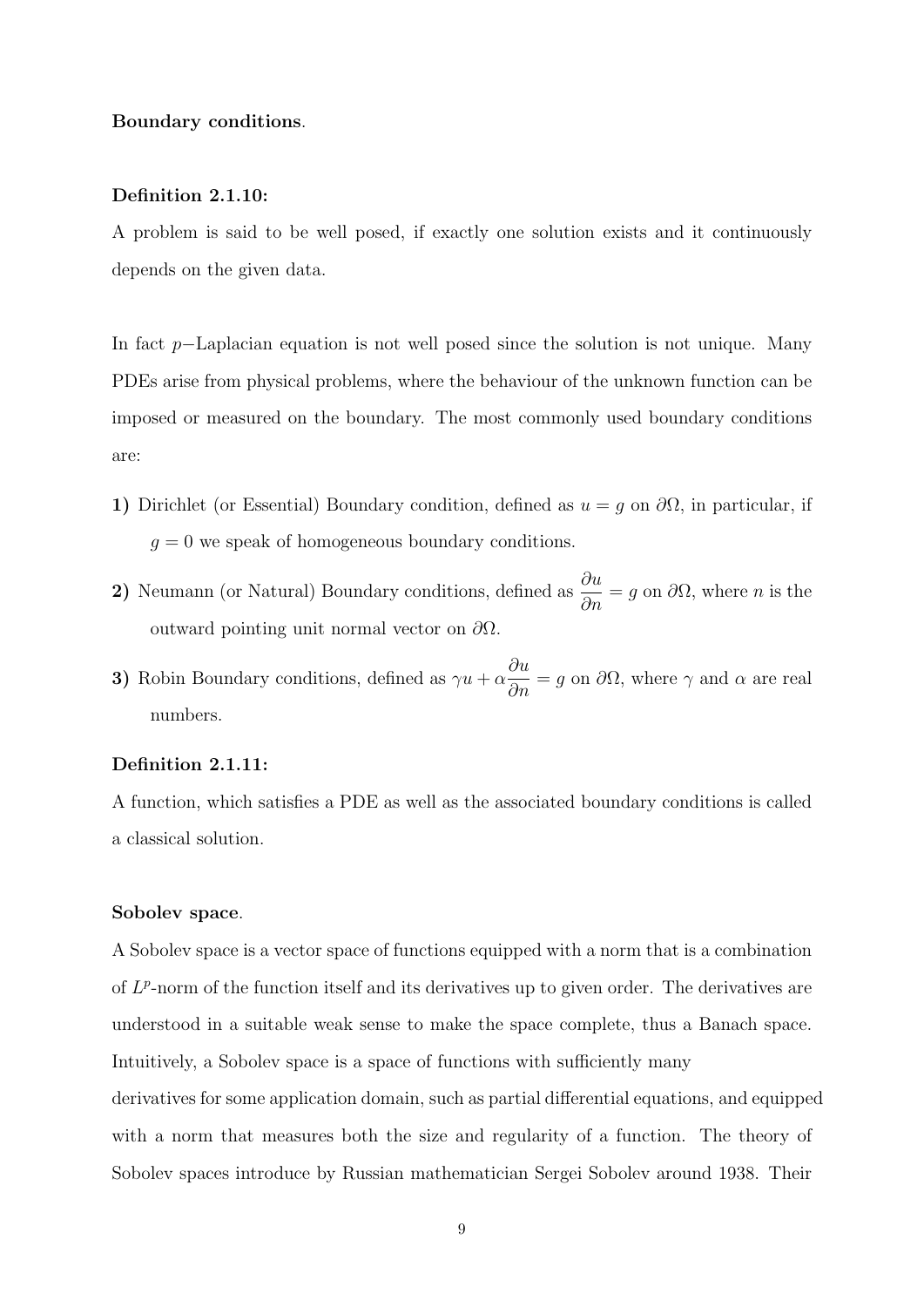importance comes from the fact that solutions of partial differential equations are naturally found in Sobolev spaces, rather than in spaces of continuous functions and with the derivatives understood in the classical sense.

#### Definition 2.1.12: (Lebesgue Spaces)

The space of functions that are Lebesgue integrable on  $\Omega$ , open and bounded in  $\mathbb{R}^n$ , to the power of  $p \in [1,\infty)$  is denoted by

$$
L^p(\Omega) = \{ f : \Omega \longrightarrow \mathbb{R} : f \text{ is Lebesgue measurable and } \int_{\Omega} |f|^p dx < \infty \}
$$

which is equipped with the norm

$$
||f||_{L^p}(\Omega) = \left(\int_{\Omega} |f(x)|^p dx\right)^{\frac{1}{p}}.
$$

#### Definition 2.1.13:

The space  $C_0^{\infty}(\Omega)$  space of infinitely often differentiable real functions with compact (closed and bounded) support in  $\Omega$  is denoted by

$$
C_0^{\infty}(\Omega) = \{ v : v \in C^{\infty}(\Omega), \text{ supp}(v) \subset \Omega \},
$$

where  $\text{supp}(v) = \overline{\{x \in \Omega : v(x) \neq 0\}}$ . In particular, functions from  $C_0^{\infty}(\Omega)$  vanish in a neighborhood of the boundary.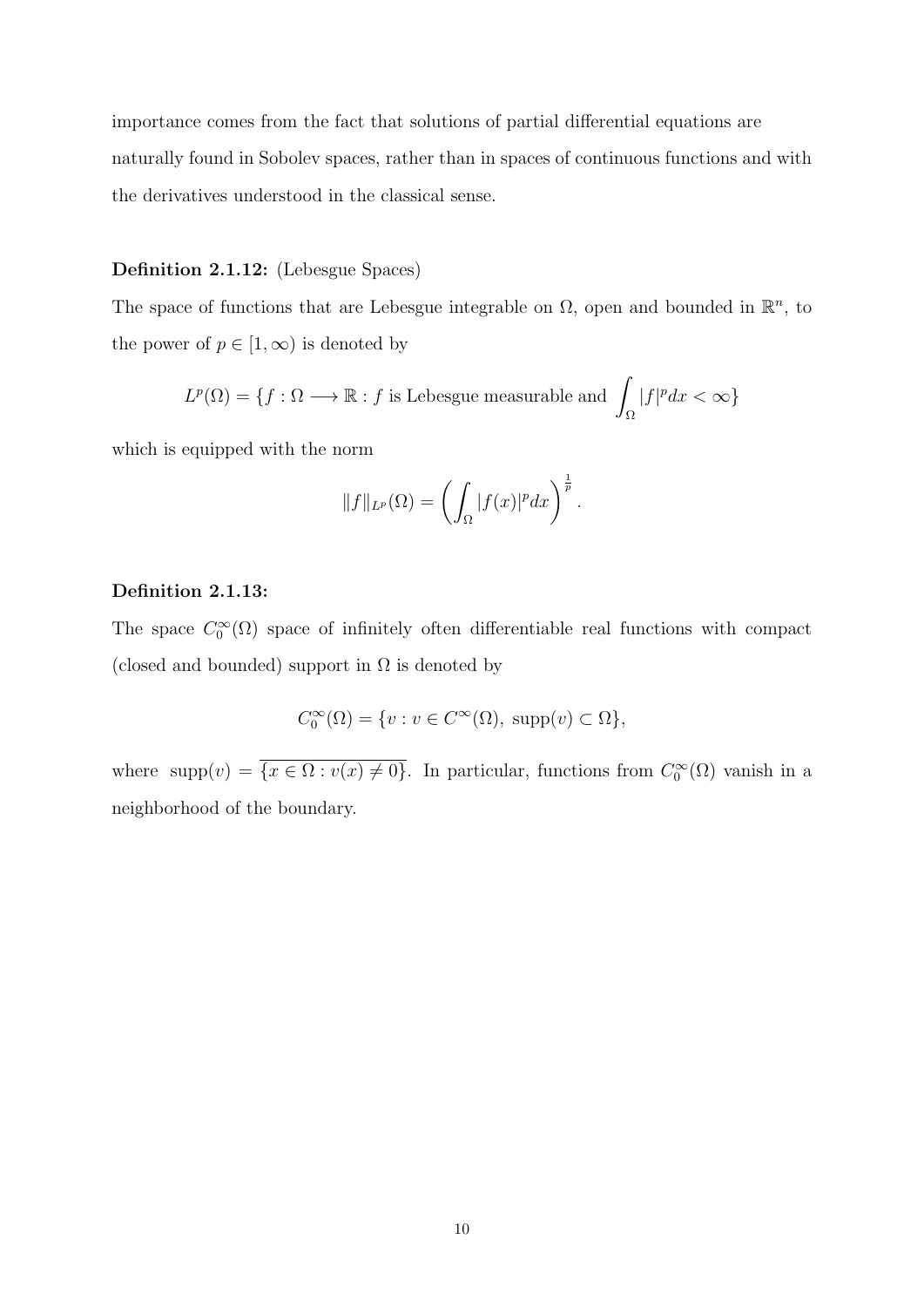#### Weak Derivative

Suppose, as usual, that  $\Omega$  is an open set in  $\mathbb{R}^n$ .

#### Definition 2.1.14:

A function  $f \in L^1_{loc}(\Omega)$  is weakly differentiable with respect to  $x_i$  if there exists a function  $g_i \in L^1_{loc}(\Omega)$  such that

$$
\int_{\Omega} f \partial_i \phi dx = - \int_{\Omega} g_i \phi dx \ \ \forall \phi \in C_c^{\infty}(\Omega).
$$

The function  $g_i$  is called the weak ith partial derivative of f and is denoted by  $\partial_i f$ . Thus, for weak derivatives, the integration by part formula

$$
\int_{\Omega} f \partial_{i} \phi(x) dx = - \int_{\Omega} \phi(x) \partial_{i} f dx.
$$

holds by definition for all  $\phi \in C_0^{\infty}$ . Since  $C_c^{\infty}$  is dense in  $L^1_{loc}(\Omega)$ , the weak derivative of a function, if it exists, is unique up to pointwise almost everywhere equivalence. Moreover, the weak derivative of a continuously differentiable function agrees with the pointwise derivative. The existence of a weak derivative is, however, not equivalent to the existence of a pointwise derivative almost everywhere. Higher-order weak derivatives are defined in a similar way.

#### Definition 2.1.15:

Let  $f : \Omega \longrightarrow \mathbb{R}$  be given. Then we say that  $g : \Omega \longrightarrow \mathbb{R}$  is the  $\alpha$ -weak derivative of f for some multi-index  $\alpha$ , if for each  $\phi \in C_0^{\infty}(\Omega)$ , the following integration by parts formula holds:

$$
\int_{\Omega} f D^{\alpha} \phi(x) dx = (-1)^{|\alpha|} \int_{\Omega} g\phi(x) dx,
$$

where  $|\alpha| = |\alpha_1| + |\alpha_2| + ... + |\alpha_n|$ .

#### Remark 2.1.16:

- (1) If the  $\alpha$ -weak derivative exists, then it is unique.
- (2) If  $u \in C^{|\alpha|}$ , the space of all continueously diffirantiable functions up to order  $|\alpha|$ then the weak and the classical derivative coincide, which is why the same symbol  $D^{\alpha}$  is used.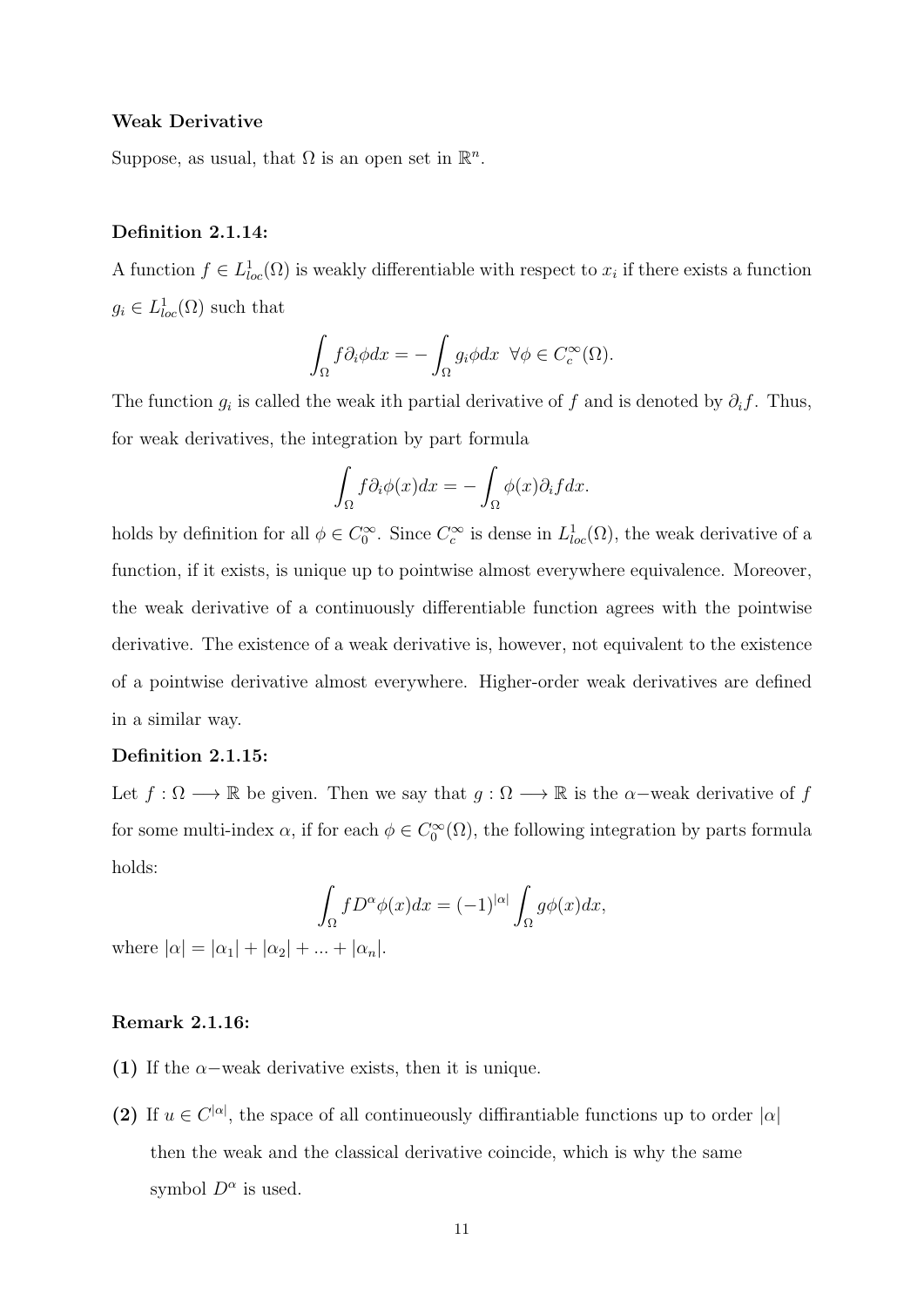#### Remark 2.1.17:

Classical derivatives are defined pointwise, as limits of difference quotients. On the other hand, weak derivatives are defined only in an integral sense, up to a set of measure zero. By arbitrarily changing the function  $f$  on a set of measure zero we do not affect its weak derivatives in any way.

Let us consider some examples of weak derivatives that illustrate the definition. We denote the weak derivative of a function of a single variable by a prime.

#### Example 2.1.18:

Consider the function  $f(x)$  defined by

$$
f(x) = \begin{cases} x, & x \in [0,1], \\ 1, & x \in [1,2]. \end{cases}
$$

Then, for any function  $\phi : [0, 2] \longrightarrow \mathbb{R}$  differentiable with  $\phi(0) = \phi(2) = 0$ , we have that

$$
- \int_0^2 f(x) \phi'(x) dx = - \int_0^1 f(x) \phi'(x) dx - \int_1^2 \phi'(x) dx,
$$

working with the first term in the right-hand side, we use integration by parts to get

$$
-\int_0^1 x\phi'(x)dx = -x\phi(x)|_0^1 + \int_0^1 \phi(x)dx = -\phi(1) + \int_0^1 x\phi(x)dx.
$$

The fundamental theorem of calculus plus the assumption that  $\phi(2) = 0$  on the second term on the right-hand side gives  $-\int_1^2 \phi'(x)dx = -\phi(2) + \phi(1) = \phi(1)$ . We have that

$$
- \int_0^2 f(x) \phi'(x) dx = \int_0^1 \phi(x) dx = \int_0^2 g(x) \phi(x) dx,
$$

where  $g$  is given by

$$
g(x) = \begin{cases} 1, & x \in [0,1), \\ 0, & x \in [1,2]. \end{cases}
$$

Hence  $g = f'$  is a weak derivatives of f.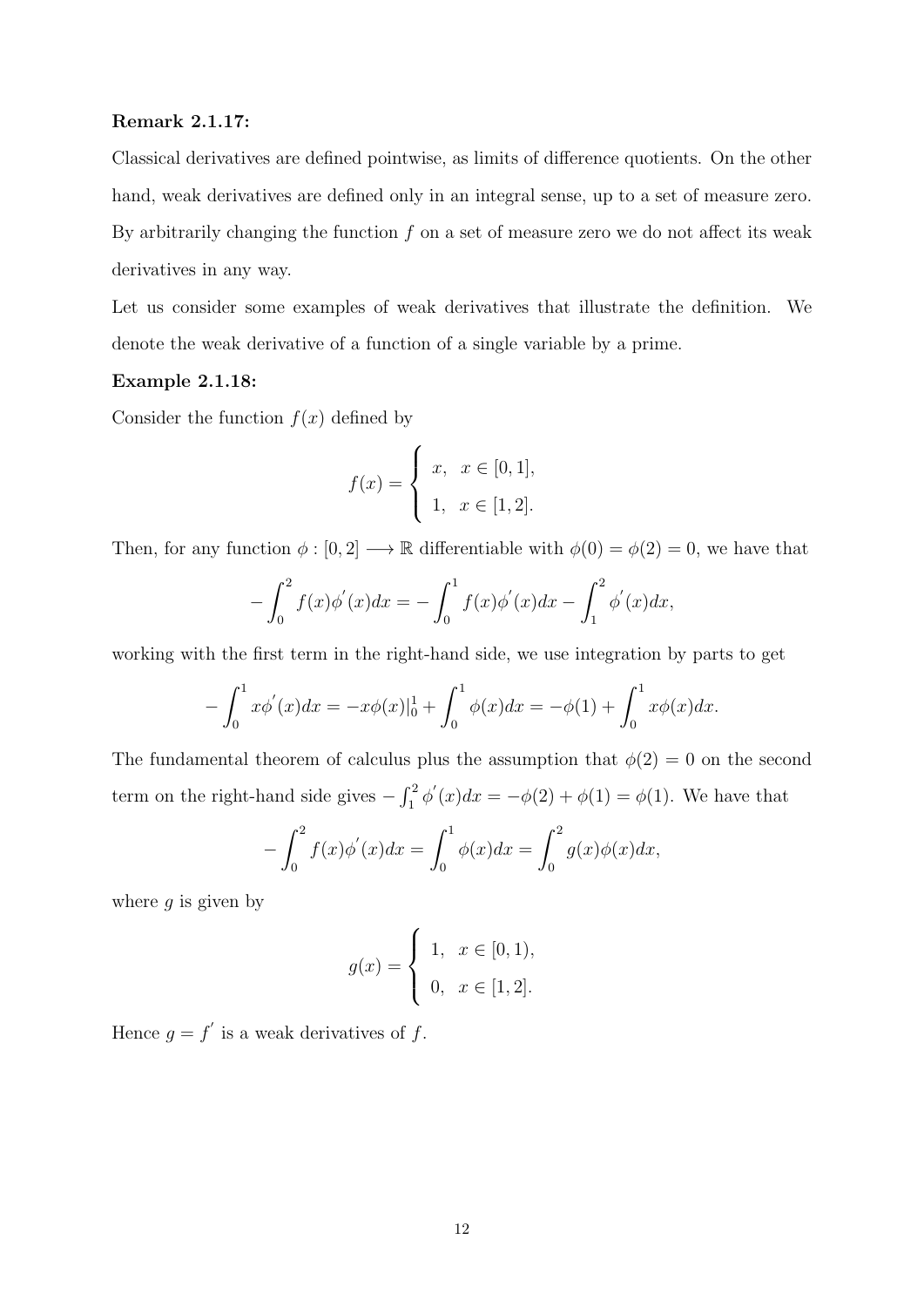#### Example 2.1.19:

Consider the function  $u(x) = |x|$  defined on  $(-1, 1)$ . For  $\phi \in C_0^{\infty}(-1, 1)$  we have

$$
-\int_{-1}^{1} u(x)\phi'(x)dx = -\int_{-1}^{0} (-x)\phi'(x)dx - \int_{0}^{1} x\phi'(x)dx
$$

$$
= -\int_{0}^{1} x\phi'(x)dx + \int_{-1}^{0} x\phi'(x)dx,
$$

by using integration by parts and the fact  $\phi$  is zero at end points we obtained  $-\int_0^1 x\phi'(x)dx + \int_{-1}^0 x\phi'(x)dx = \int_0^1 \phi(x)dx - \phi(1).1 + \phi(0).0 - \int_{-1}^0 \phi(x)dx + \phi(0).0 +$  $\phi(-1) \cdot 1 = \int_0^1 x \phi(x) dx - \int_{-1}^0 \phi(x) dx = \int_{-1}^1 \phi(x) v(x) dx,$ where

$$
v(x) = \begin{cases} 1, & x \in (0,1], \\ -1, & x \in [-1,0). \end{cases}
$$

Thus  $v = u'$  is the weak derivative of u. Note that it is not defined at  $x = 0$ . In fact weak derivatives are generally only defined a.e (i.e defined except on a set of measure zero), but this does not matter since we always integrate them against another function.

#### Example 2.1.20:

Consider the function

$$
f(x) = \begin{cases} 0, & x \text{ is rational} \\ 2 + \sin x, & x \text{ is irrational.} \end{cases}
$$

Clearly  $f$  is discontinous at every point  $x$ . Hence it is not differentiable at any point. On the other hand, the function  $g(x) = \cos x$  provides a weak derivative for f, see [1].

#### Example 2.1.21:

The discontinuous function  $f:\mathbb{R}\longrightarrow\mathbb{R}$ 

$$
f(x) = \begin{cases} 1, & x > 0, \\ 0, & x < 0. \end{cases}
$$

is not weakly differentiable. To prove this, note that for any test function  $\phi$ ,

$$
\int_{\Omega} f \phi' dx = \int_{0}^{\infty} \phi'(x) dx = -\phi(0).
$$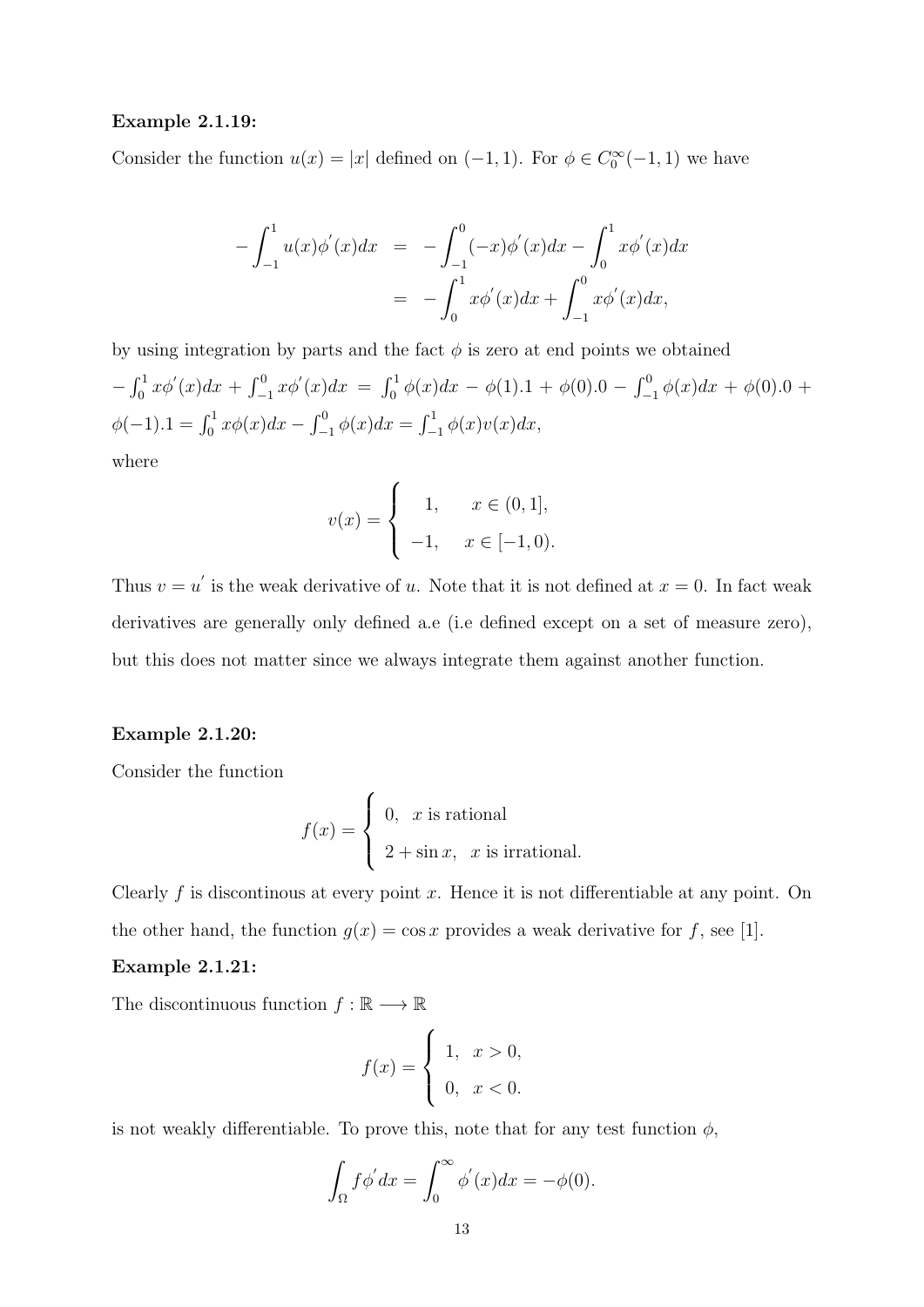Thus the weak derivative  $g = f'$  would have to satisfy

$$
\int_{\Omega} g\phi(x)dx = \phi(0) \,\forall \phi \in C_0^{\infty}.
$$
\n(2.3)

Assume for contradiction that  $g \in L^1_{loc}(\mathbb{R})$  satisfy (2.3). By considering test functions with  $\phi(0) = 0$ , we see that g is equal to zero pointwise almost everywhere, and then (2.3) does not hold for test functions with  $\phi(0) \neq 0$ .

The pointwise derivative of the discontinuous function  $f$  in the previous example exists and is zero except at 0, where the function is discontinuous, but the function is not weakly differentiable.

#### Example 2.1.22:

Define  $f \in C(\mathbb{R})$  by

$$
f(x) = \begin{cases} x, & x > 0, \\ 0, & x \le 0. \end{cases}
$$

Then f is weakly differentiable, with  $f' = \chi_{[0,\infty)}$ , where  $\chi_{[0,\infty)}$  is the step function

$$
\chi_{[0,\infty)}(x) = \begin{cases} 1, & x > 0, \\ 0, & x \le 0. \end{cases}
$$

#### Definition 2.1.23:

For  $k = 1, 2, 3...n$  and  $p \in [1, \infty)$ , we define the Sobolev space  $W^{k,p}(\Omega)$  as

$$
W^{k,p}(\Omega) = \{ u \in L^p(\Omega) : D^{\alpha}u \in L^p(\Omega), 0 \le |\alpha| \le k \}.
$$

Further, we set

$$
W_0^{k,p}(\Omega) = \text{ the closure of } C_0^{\infty}(\Omega) \text{ in } W^{k,p}(\Omega).
$$

These spaces are equipped with the following norms

$$
||u||_{W^{k,p}(\Omega)} = \left(\sum_{0 \leq |\alpha| \leq k} ||D^{\alpha}(u)||_{L^p(\Omega)}^p\right)^{\frac{1}{p}} \text{ if } 1 \leq p \leq \infty,
$$

and

$$
||u||_{W^{k,\infty}(\Omega)} = \max_{0 \leq |\alpha| \leq k} ||D^{\alpha}(u)||_{L^{\infty}(\Omega)}.
$$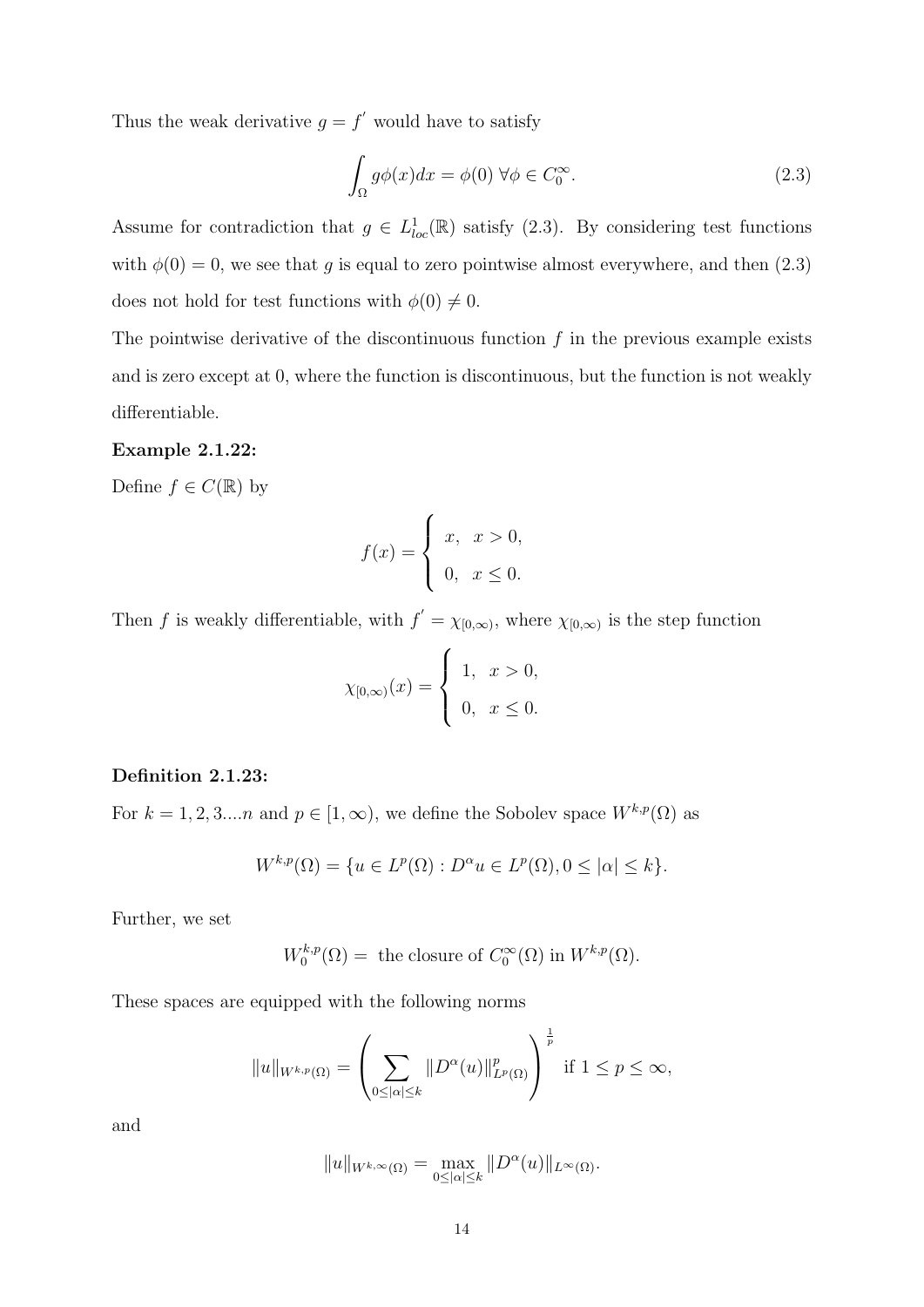#### Theorem 2.1.24:

The Sobolev space  $W^{k,p}$  with the norm  $\|\|_{W^{k,p}}$  is a complete normed vector space and thus a Banach space.

#### Definition 2.1.25:

- (A) A function  $u : \Omega \longrightarrow \mathbb{R}$  is called Lipschitz continuous if  $|u(x) u(y)| \le L|x y|$ , where  $L$  is a positive real number.
- (B) The domain  $\Omega$  has a Lipschitz boundary (or  $\Omega$  is a Lipschitz-domain), if for  $m \in N$ there exists some open sets  $U_1, U_2, \ldots, U_m \subset \mathbb{R}^n$  such that
- (1)  $\partial\Omega \subset \cup_{i=1}^m U_i$
- (2)  $\partial\Omega \cap U_i$  can be described as graph of a Lipschitz continous function for every  $1 \leq i \leq m$ .

### Theorem 2.1.26: (Trace Theorem )

Let  $\Omega \subset \mathbb{R}^n$  be open bounded and  $\partial \Omega$  is  $C^1$ . Then there is exactly one linear and continuous operator  $T: W^{1,p}(\Omega) \longrightarrow L^p(\partial\Omega)$ ,  $p \in [1,\infty)$  which gives for functions  $u \in W^{1,p}(\Omega) \cap C(\overline{\Omega})$ , the classical boundary values  $Tu(x) = u(x)$  for all  $u \in W^{1,p}(\Omega) \cap C(\overline{\Omega})$  i.e  $Tu(x) = u(x) \mid_{x \in \partial \Omega}$ 

### Remark 2.1.27:

On the trace

- (i) the operator T is called trace or trace operator.
- (ii) since a linear and continuous operator is bounded, there is a constant  $C > 0$  with  $||Tu||_{L^p(\partial\Omega)} \leq C||u||_{W^{1,p}(\Omega)}$  for all  $u \in W^{1,p}$

From the Trace Theorem we can derive a very useful definition when dealing with homogeneous Dirichlet boundary conditions.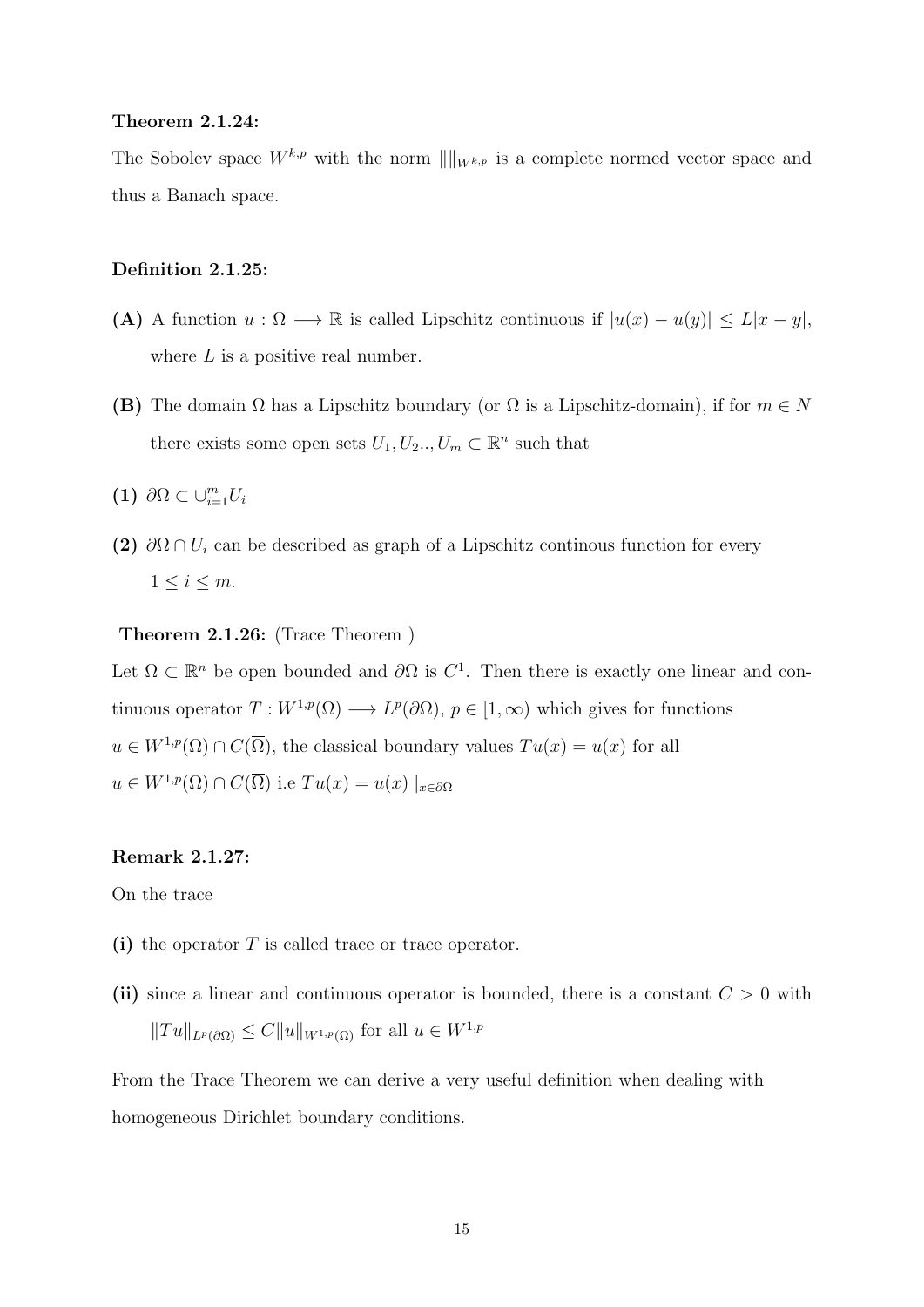#### Definition 2.1.28:

We define the Sobolev space with functions vanishing at the boundary as

$$
W_0^{k,p} = \{ u \in W^{k,p}(\Omega) : u|_{\partial \Omega} = 0 \}.
$$

In particular, for  $k = 1$  and  $p = 2$  it follows that

$$
W_0^{1,2} = H_0^1 = \{ u \in H^1 : u|_{\partial\Omega} = 0 \}.
$$

The difference between  $W^{k,p}(\Omega)$  and  $W^{k,p}_{0}$  $\binom{k,p}{0}$  is not merely a technical one. The idea of the space  $W_0^{k,p}$  $\binom{k,p}{0}$  is that it consists of those functions in  $W^{1,p}(\Omega)$  which take the value zero at the boundary of  $\Omega$ . Now many boundary value problems are equivalent to

$$
Au = 0 \tag{2.4}
$$

where  $A: X \longrightarrow Y$  is a mapping between two Banach spaces. When the problem is variational, there exists a differentiable functional  $\phi: X \longrightarrow \mathbb{R}$  such that  $A = \phi'$ , i.e.

$$
\langle Au, v \rangle = \lim_{t \to 0} \frac{\phi(u + tv) - \phi(u)}{t}.
$$
\n(2.5)

The space Y corresponds then to the topological dual  $X^*$  of X and equation (2.4) is equivalent to  $\phi'(u) = 0$ , i.e

$$
\langle \phi'(u), v \rangle = 0, \ \forall v \in X \tag{2.6}
$$

A critical point of  $\phi$  is a solution u of (2.6) and the value of  $\phi$  at u is a critical value of  $φ$ . How to find critical values? When  $φ$  is bounded from below, the infimum

$$
c = \inf_{X} \phi \tag{2.7}
$$

is a natural candidate. Ekelands variational principle implies the existence of a sequence  $(u_n)$  such that

$$
\phi(u_n) \longrightarrow c, \ \phi'(u_n) \longrightarrow 0, \text{ as } n \longleftrightarrow \infty.
$$
 (2.8)

Such a sequence is called a Palais Smale sequence at level c. The functional  $\phi$  satisfies the  $(PS)_c$  condition if any Palais-Smale sequence at level c has a convergent subsequence.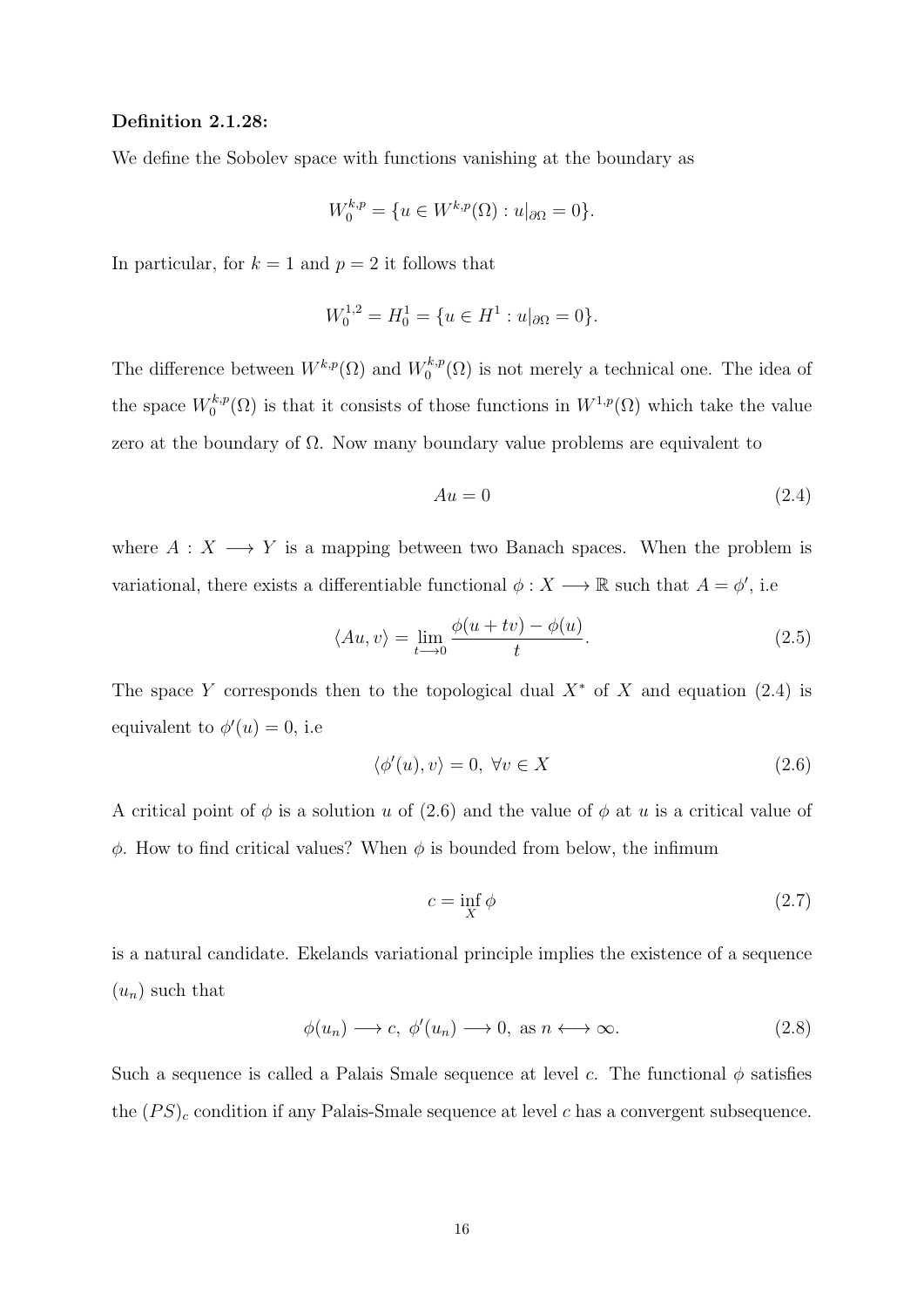If  $\phi$  is bounded from below and satisfies the  $(PS)_c$  condition at level  $c := \inf_X \phi$ , then c is a critical value of  $\phi$ .

#### Definition 2.1.29: ( Gateaux Derivative)

Let  $\phi: U \longrightarrow \mathbb{R}$  where U is an open subset of a Banach space E. The functional  $\phi$  has a Gateaux derivative  $\phi' \in E^*$  at  $u \in U$  if, for every  $h \in E$ ,

$$
d_h \phi = \langle \phi'(u), h \rangle = \lim_{t \to 0} \frac{\phi(u + th) - \phi(u)}{t}
$$

the Gateaux derivative at u is denoted by  $\phi'(u)$ . The functional  $\phi$  has a Frechet derivative  $f \in E^*$  at  $u \in U$  if

$$
\langle \phi'(u), h \rangle = \lim_{h \to 0} \frac{1}{\|h\|} (\phi(u+h) - \phi(u))
$$

the functional  $\phi \in C^1(U,\mathbb{R})$  if the Frechet derivative of  $\phi$  exists and is continuous on U.

#### Example 2.1.30:

Let  $J: H^1(\Omega) \longrightarrow \mathbb{R}$  be a functional defined by  $J = \emptyset$ Ω 1 2  $u_x^2 +$ 1 2  $u^2 dx$ . Then the Gateaux derivative

$$
d_h J = \lim_{\epsilon \to 0} \frac{\int_{\Omega} \left[ \frac{1}{2} u_x^2 + \frac{1}{2} u^2 + \epsilon u h + \epsilon u_x h_x + \frac{1}{2} \epsilon^2 h_x^2 + \frac{1}{2} \epsilon h^2 - \frac{1}{2} u_x^2 - \frac{1}{2} u^2 \right] dx}{\epsilon}.
$$
  
Therefore  $d_h J = \int_{\Omega} (uh + u_x h_x) dx$ 

#### Definition 2.1.31:

A critical, or stationary point of  $J_\lambda : E \longrightarrow \mathbb{R}$  is a  $z \in E$  such that  $J_\lambda$  is differentiable at z and  $DJ_{\lambda}(z) = 0$ . A critical level of  $J_{\lambda}$  is a number  $c \in \mathbb{R}$  such that there exists a critical points  $z \in E$  with  $J_{\lambda}(z) = c$ .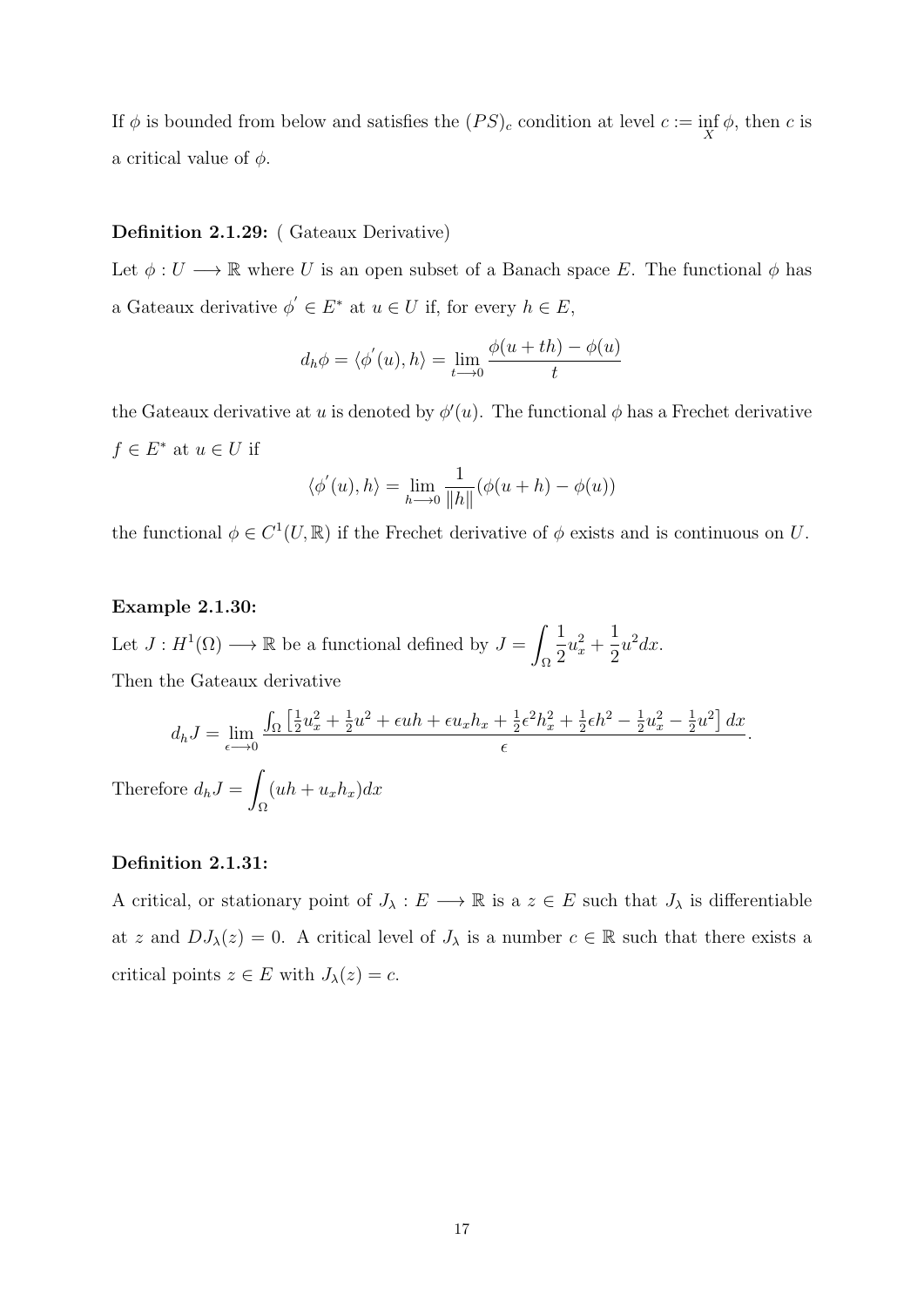### 2.2 Some Basic Lemmas

This section contains basic lemmas and theorems without proof that are needed later in the research. For the proof of these theorems and lemmas see [22],[18].

#### Theorem 2.2.1: (Lebesgue Dominated Convergence)

Suppose  $f_n : \mathbb{R} \longrightarrow \mathbb{R}^*$  are lebesgue measurable function such that  $f(x) = \lim_{n \to \infty} f_n(x)$ exist, assume there exist integrable  $g : \mathbb{R} \longrightarrow [0, \infty)$  with  $|f_n(x)| \leq g(x), \forall x \in \mathbb{R}$ , then f is integrable as is  $f_n$  for each n and

$$
\lim_{n \to \infty} \int_R f_n d\mu = \int_R f d\mu
$$

Definition 2.2.2: (Holder Inequality)

Let  $\frac{1}{p} + \frac{1}{q}$  $\frac{1}{q} = 1$ ,  $p, q \in [1, \infty)$ . If  $u \in L^p(\Omega)$  and  $v \in L^q(\Omega)$ , then  $uv \in L^1(\Omega)$  and it holdes that

$$
||uv||_{L^{1}(\Omega)} \leq ||u||_{L^{p}(\Omega)} ||v||_{L^{q}(\Omega)}.
$$

### Remark 2.2.3:

Let us recall that  $J \in C(E, \mathbb{R})$  is coercive if  $\lim_{\|u\| \to \infty} J(u) = \infty$ .

#### Remark 2.2.4:

 $J_{\lambda}$  is called weakly lower semi continuous if for every sequence  $u_n \to u$  one has that  $J_{\lambda}(u) \leq \lim \inf_{n \to \infty} J_{\lambda}(u_n).$ 

#### Lemma 2.2.5:

Let E be a reflexive Banach space and let  $J_{\lambda}: E \longrightarrow \mathbb{R}$  be coercive and weakly lower semi continuous. Then  $J_{\lambda}$  is bounded from below on E, and there exists  $c \in \mathbb{R}$  such that  $J_{\lambda}(u) \geq c$  for all  $u \in E$ .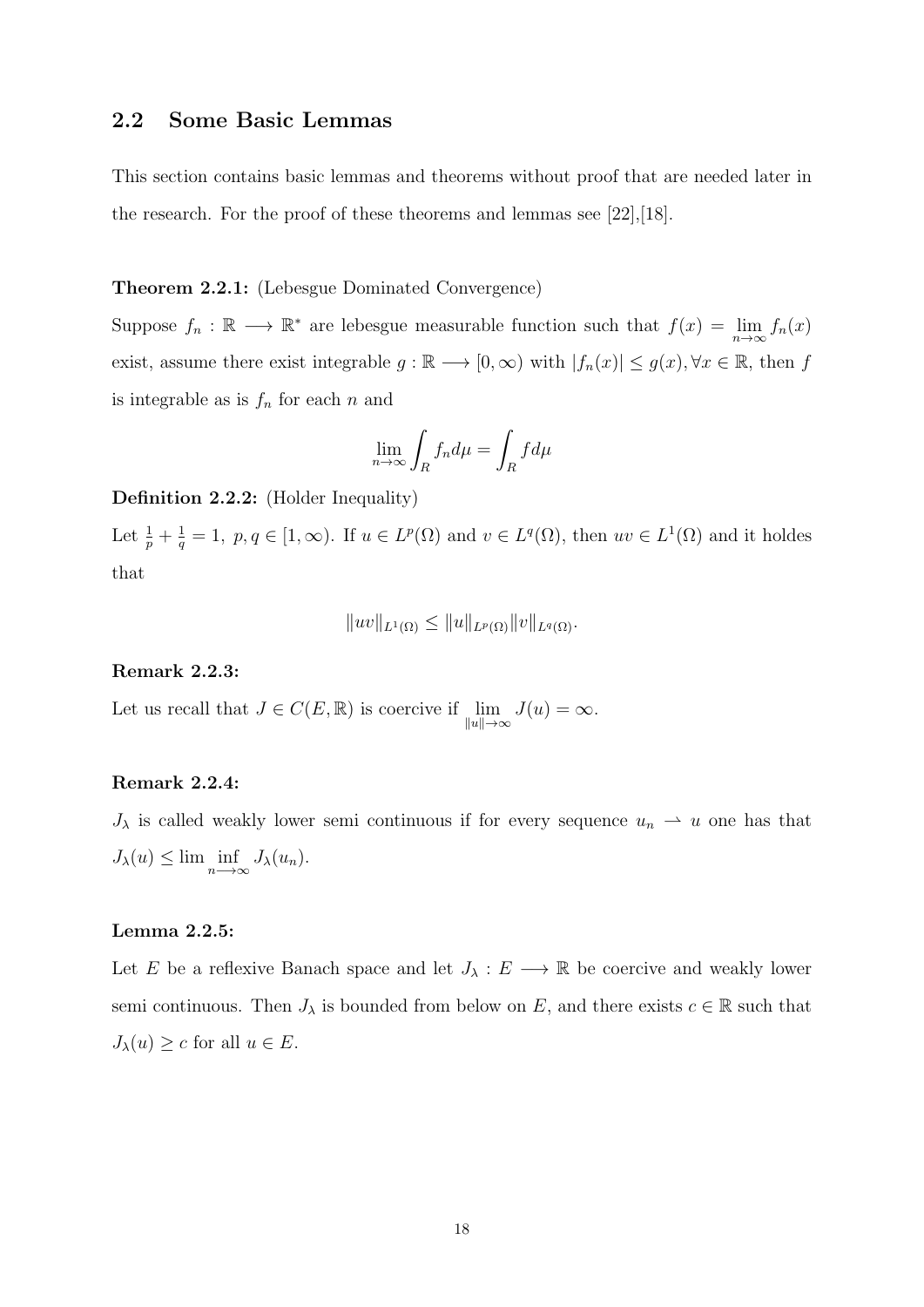#### Theorem 2.2.6:

Every bounded sequence of finite measures on  $\Omega$  contains a weakly convergent subsequence. If  $u_n \longrightarrow u$  in  $M(\Omega)$  then  $u_n$  is bounded and

$$
||u|| \le \underline{\lim} ||u_n||
$$

where  $M(\Omega)$  denote the space of finite measures.

Lemma 2.2.7: (Brezis-Lieb Lemma,1983)

Let  $\Omega$  be an open subset of  $\mathbb{R}^N$  and let  $(u_n) \subset L^p(\Omega)$ ,  $1 \leq p < \infty$ . If

**a**  $(u_n)$  is bounded in  $L^p(\Omega)$ ,

**b**  $u_n \longrightarrow u$  almost everywhere on  $\Omega$ , then

$$
\lim_{n \to \infty} (|u_n|_p^p - |u_n - u|_p^p) = |u|_p^p.
$$

#### Theorem 2.2.8: (Fatous lemma)

Let  $A \subset \mathbb{R}^n$  be measurable and let  $f_n$  be a sequence of nonnegative, measurable functions. Then

$$
\int_A \left( \lim_{n \to \infty} \inf f_n(x) \right) dx \le \lim_{n \to \infty} \inf \int_A f_n(x) dx.
$$

#### Theorem 2.2.9:

let  $\Omega$  be an open subset of  $\mathbb{R}^n$  and  $1 \leq p \leq \infty$ , if  $v_n \longrightarrow u$  in  $L^p$ , there exists a subsequence  $w_n$  of  $v_n$  and  $g(x) \in L^p$  such that,  $w_n \longrightarrow u$  a.e on  $\Omega$  and  $|u| \leq g(x)$ ,  $|w_n| \leq g(x)$ .

### Theorem 2.2.10: (Ekelands variational principle)

Let X be a Banach space,  $\phi \in C^1(X,\mathbb{R})$  bounded below,  $v \in X$  and  $\epsilon, \delta > 0$ . If  $\phi(v) \leq \inf_{X} \phi + \epsilon$  there exists  $u \in X$  such that  $\phi(u) \leq \inf_{X} \phi + 2\epsilon$ ,  $\|\phi'(u)\| < \frac{8\epsilon}{\delta}$  $\delta$  $, ||u-v|| \leq 2\delta.$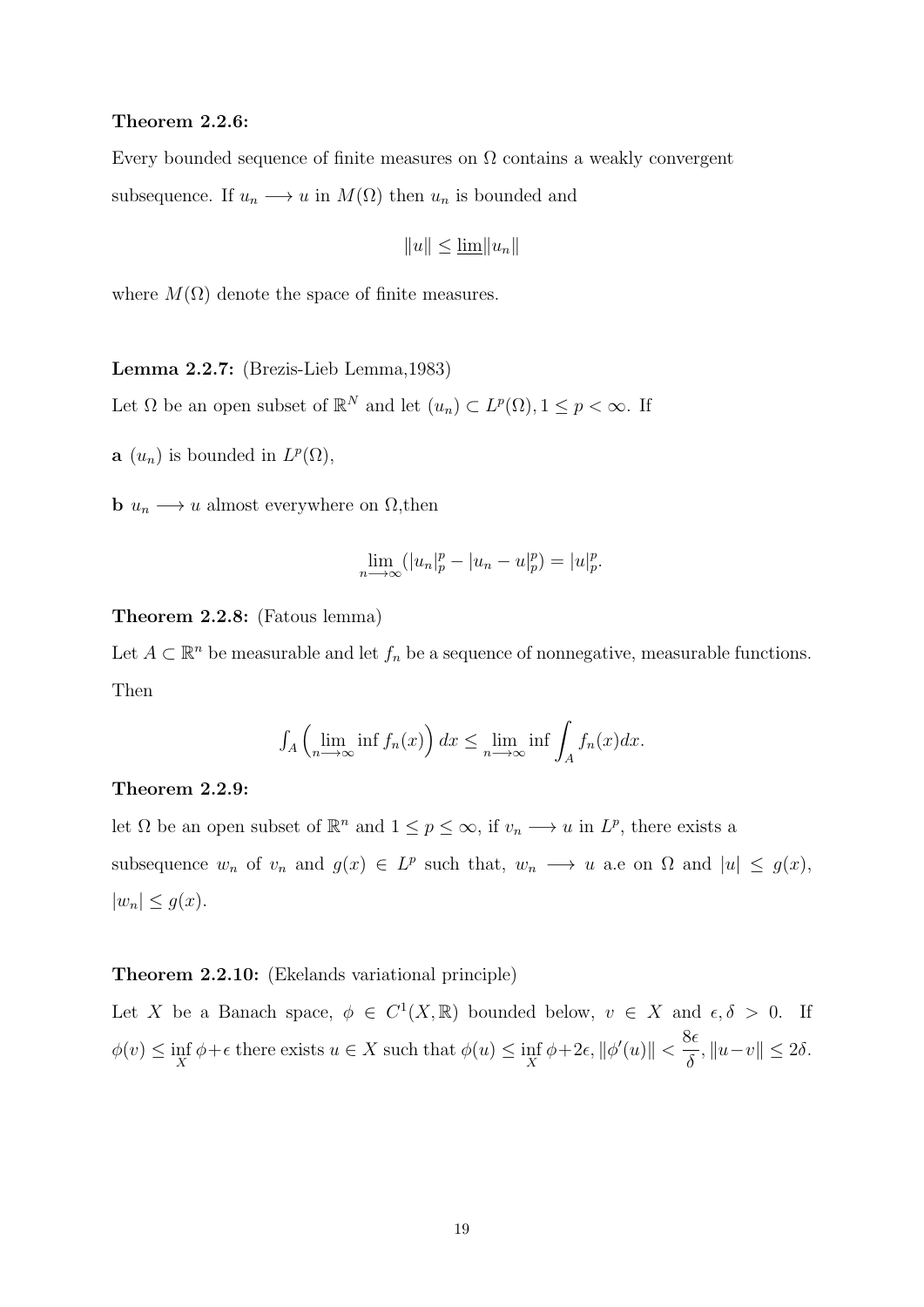### Theorem 2.2.11:

Let  $\phi \in C^1(X,\mathbb{R})$  be bounded below. If  $\phi$  satisfies condition (PS)c with  $c = \inf_X \phi$  then every minimizing sequence for  $\phi$  contains a converging subsequence. In particular, there exists a minimizer for  $\phi$  contains a converging subsequence. In particular, there exists a minimizer for  $\phi$ .

Theorem 2.2.12: (Rellich-Kondrachov Lemma)

On a bounded open set  $\Omega$ , the nonendpoint Sobolev Embeddings

$$
W_0^{1,p} \longrightarrow L^q(\Omega),
$$

where  $q < \frac{np}{n-p} = p^*$  is compact.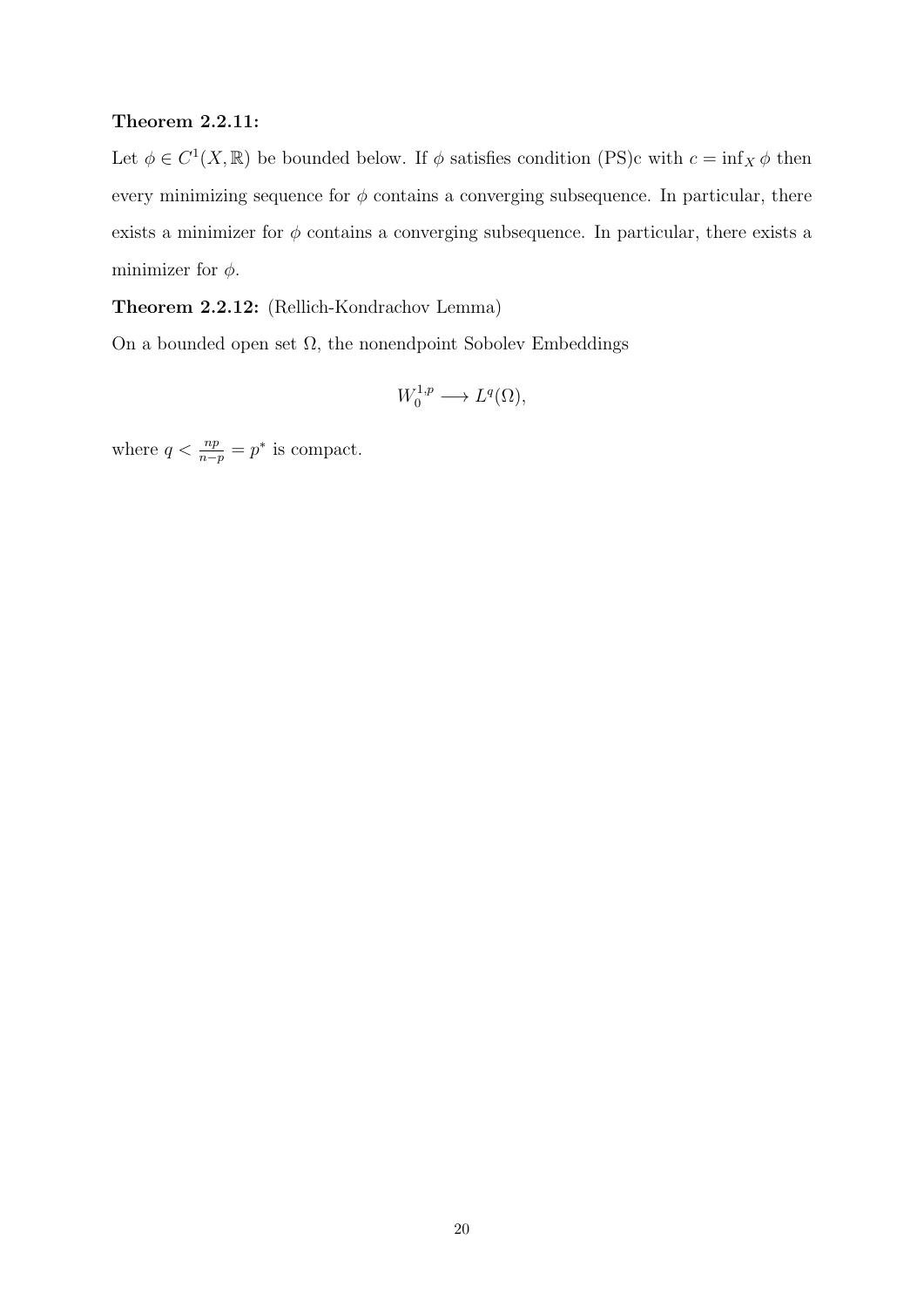### 2.3 Abstract Setting for Nehari Manifold

In 1960, [2], Nehari has introduced a method which turned out to be very useful in critical point theory and eventually came to bear his name. He considered a boundary value problem for a certain nonlinear second order ordinary differential equation in an interval (a,b) and showed that it has a nontrivial solution which may be obtained by constrained minimization of the Euler-Lagrange functional corresponding to the problem. In 1961, he proved the existence of infinitely many solution and, in 1963 he solved the case where  $\Omega = \mathbb{R}^3$ . To describe Neharis method, let E be real Banach space and  $\phi \in C^1(E, \mathbb{R})$  a functional. The Frechet derivative of  $\phi$  at u,  $\phi'(u)$  is an element of the dual space  $E^*$ , and we shall denote  $\phi'(u)$  evaluated at  $v \in E$  by  $\langle \phi'(u), v \rangle$ . Suppose  $u \neq 0$  is a critical point of  $\phi$ , i.e.  $\phi'(u) = 0$ . Then necessarily u is contained in the set

$$
N = \{u \in E \setminus \{0\} : \langle \phi'(u), u \rangle = 0\}.
$$
\n(2.9)

So N is a natural constraint for the problem of finding nontrivial (i.e.,  $\neq 0$ ) critical points of  $\phi$ . N is called the Nehari manifold though in general it may not be a manifold. Set

$$
c := \inf_{u \in N} \phi(u). \tag{2.10}
$$

Under appropriate conditions on  $\phi$  one hopes that c is attained at some  $u_0 \in N$  and that  $u_0$  is a critical point. Assume without loss of generality that  $\phi(0) = 0$ . Assume that for each  $w \in S_1(0) := \{w \in E : ||w|| = 1\}$  the function  $\alpha_w(s) = \phi(sw)$  attains a unique maximum  $s_w$  in  $(0, \infty)$  such that  $\alpha'_w(s) > 0$  whenever  $0 < s < s_w, \alpha'_w(s) < 0$  whenever  $s > s_w$ and  $s_w \geq \delta$  for some  $\delta > 0$  independent of  $w \in S_1(0)$ . Then  $\alpha'_w(s_w) = \phi'(s_w w)w = 0$ . Hence  $s_w w$  is the unique point on the ray  $s \longrightarrow sw, s > 0$ , which intersects N. Moreover N is bounded away from 0. It is easy to see that  $N$  is closed in  $E$  and there exists a radial bijection between N and  $S_1(0)$ . It is proved that if  $s_w$  is bounded on compact subsets of  $S_1(0)$ , then this bijection is in fact a homeomorphism. Clearly, c in (2.10), if attained, is positive. Further it is shown that  $u_0 \in N$  is a critical point whenever  $\phi(u_0) = c$ . Note that since  $s \longrightarrow \alpha_w(s)$  is increasing for all  $w \in S_1(0)$  and  $0 < s < \delta_0$ , is a local minimum and hence a critical point of  $\phi$ . Since  $u_0$  is a solution to the equation  $\phi'(u) = 0$ which has minimal energy  $\phi$  in the set of all nontrivial solutions, we shall call it a ground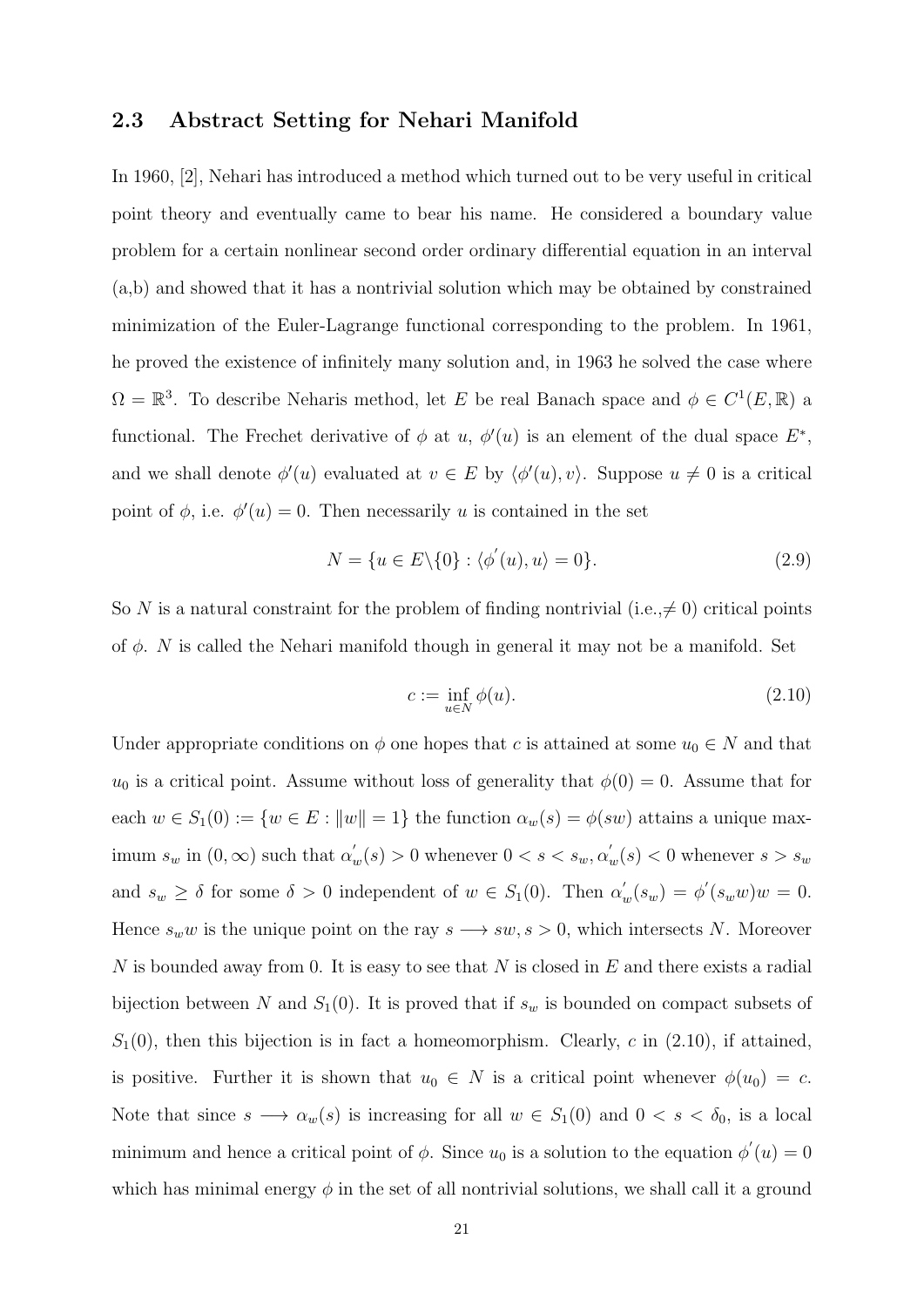state. Suppose in addition to the assumptions already made that  $E$  is a Hilbert space and  $\phi \in C^2(E, \mathbb{R})$ . Then  $\alpha_w''(s_w) = \phi''(s_w w)(w, w) = s_w^{-2} \phi''(u)(u, u) \leq 0$ , where  $u = s_w w \in N$ . If  $\phi''(u)(u, u) < 0$ for all  $u \in N$ , then setting  $G(u) = \phi'(u)u$ , then

$$
G'(u)u = \phi''(u)(u, u) + \phi'(u)u = \phi''(u)(u, u) < 0, u \in N
$$

Since  $N = {u \in E \setminus \{0\} : G(u) = 0}$ , it follows from the implicit function theorem that N is a  $C^1$ -manifold of codimension 1 and  $E = T_u(N) \oplus Ru$  for each  $u \in N$ . Hence in this case it is easily seen that any  $u \in N$  with  $\phi(u) = c$  (i.e., any minimizer of  $\phi|_N$ ) satisfes  $\phi'(u) = 0$ . More generally, a point  $u \in E$  is a nonzero critical point of  $\phi$  if and only if  $u \in N$  and u is critical for the restriction of  $\phi$  to N. In view of this property, one may apply critical point theory on the manifold N in order to find critical points of  $\phi$ . Our goal in this research is to present a method of Nehari manifold and to introduce it can be applied to solve elleptic p-laplacian equation in problem (1). In [2] the researchers from them A.Ambrosetti, A.Malchiodi, and Nehari introduced several examples where it can be applied in order to show the existence of solutions to nonlinear boundary value problems.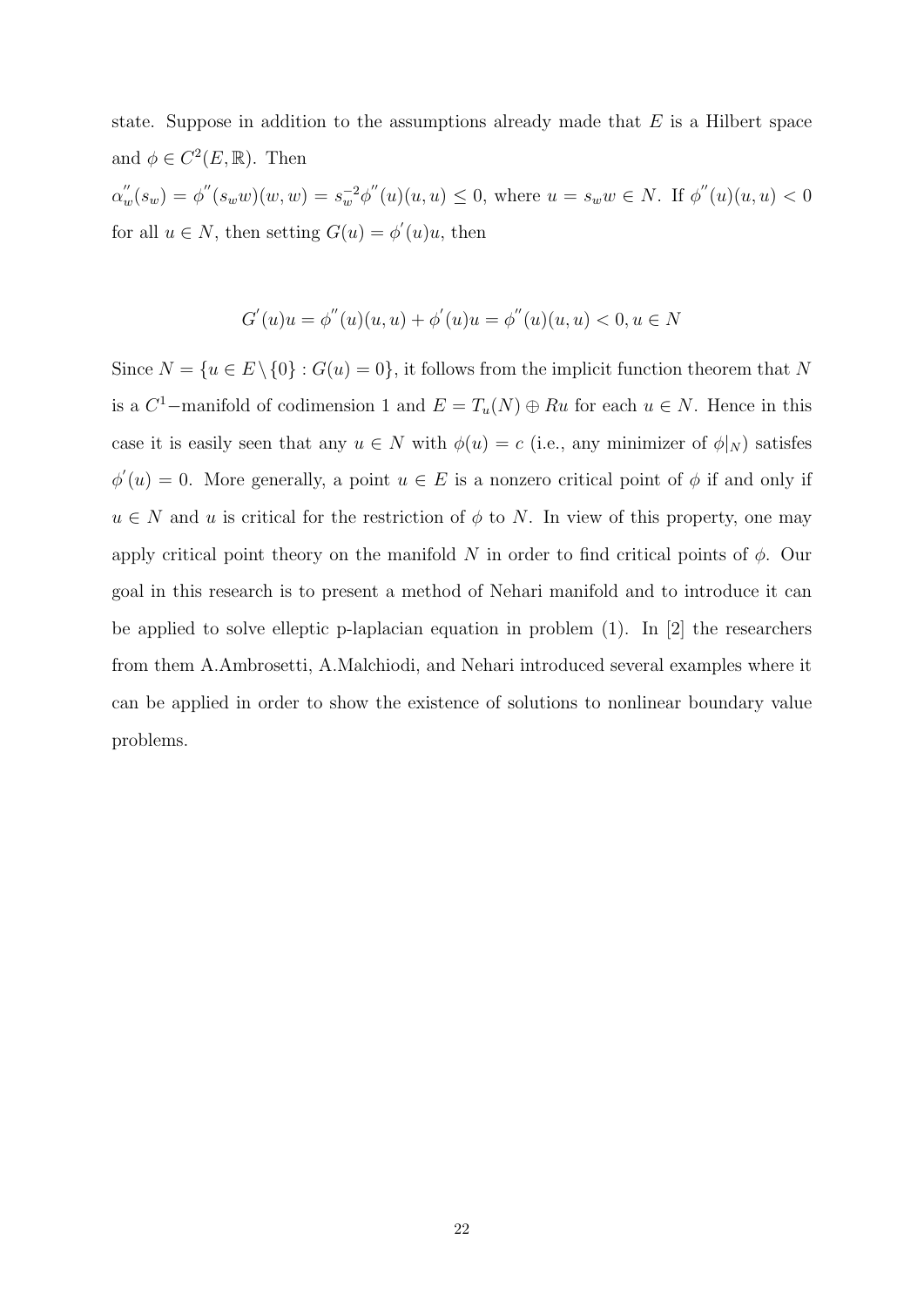# Chapter 3

# Positive Solution of p-Laplacian Equation with Dirichlet Boundary Conditions

Problems involving the p−Laplacian arise from many branches of pure mathematics as in the theory of quasiregular and quasiconformal mapping as well as from various problems in mathematical physics notably the flow of non-Newtonian fluids: pseudo-plastic fluids correspond to  $p \in (1,2)$  while dilatant fluids correspond to  $p > 2$ . The case  $p = 2$ expresses Newtonian fluids [7]. In this chapter we are concerned with the existence and multiplicity of positive solutions to the nonlinear elliptic problem:

$$
-\Delta_p u = \frac{1}{\sigma} \frac{\partial F(x, u)}{\partial u} + \lambda a(x) |u|^{q-2} u, \text{ in } \Omega
$$
  
 
$$
u = 0, \text{ on } \partial\Omega
$$
 (3.1)

where  $\Delta_p$  denotes the p–Laplacian operator defined by  $\Delta_p = div(|\nabla u|^{p-2}\nabla u)$ ;  $p > 2$ ,  $\Omega$ is abounded domain of  $\mathbb{R}^n$ ,  $(n \geq 3)$ ,  $1 < q < p < \sigma < p^*$ ,  $(p^* = \frac{np}{n-1})$  $\frac{np}{n-p}$  if  $p < n, p^* = \infty$  if  $p \geq n$ ,  $\lambda \in \mathbb{R} \setminus \{0\}$ ,  $F \in C^1(\overline{\Omega} \times \mathbb{R}, \mathbb{R})$  is positively homogeneous of degree  $\sigma$ , that is,  $F(x, tu) = t^{\sigma} F(x, u)$  hold for all  $(x, u) \in \overline{\Omega} \times \mathbb{R}$  and  $a(x) : \Omega \longrightarrow \mathbb{R}$  are smooth functions which change sign in  $\Omega$ . Problem (3.1) is posed in the frame work of the Sobolev space  $W_0^{1,p}$  $\int_0^{1,p}(\Omega)$  accompained with the standard norm  $||u|| = (\int_{\Omega} |\nabla u|^p dx)^{\frac{1}{p}}$ . In this reasearch, under the following conditions are assumed to be hold, we prove that using Nehari method equation (3.1) has two positive solutions.

1) 
$$
a(x) \in C(\Omega)
$$
 with  $||a||_{\infty} = 1$ ,  $a^+ = max(+a, 0) \ncong 0$ ,  $a^- = max(-a, 0) \ncong 0$ .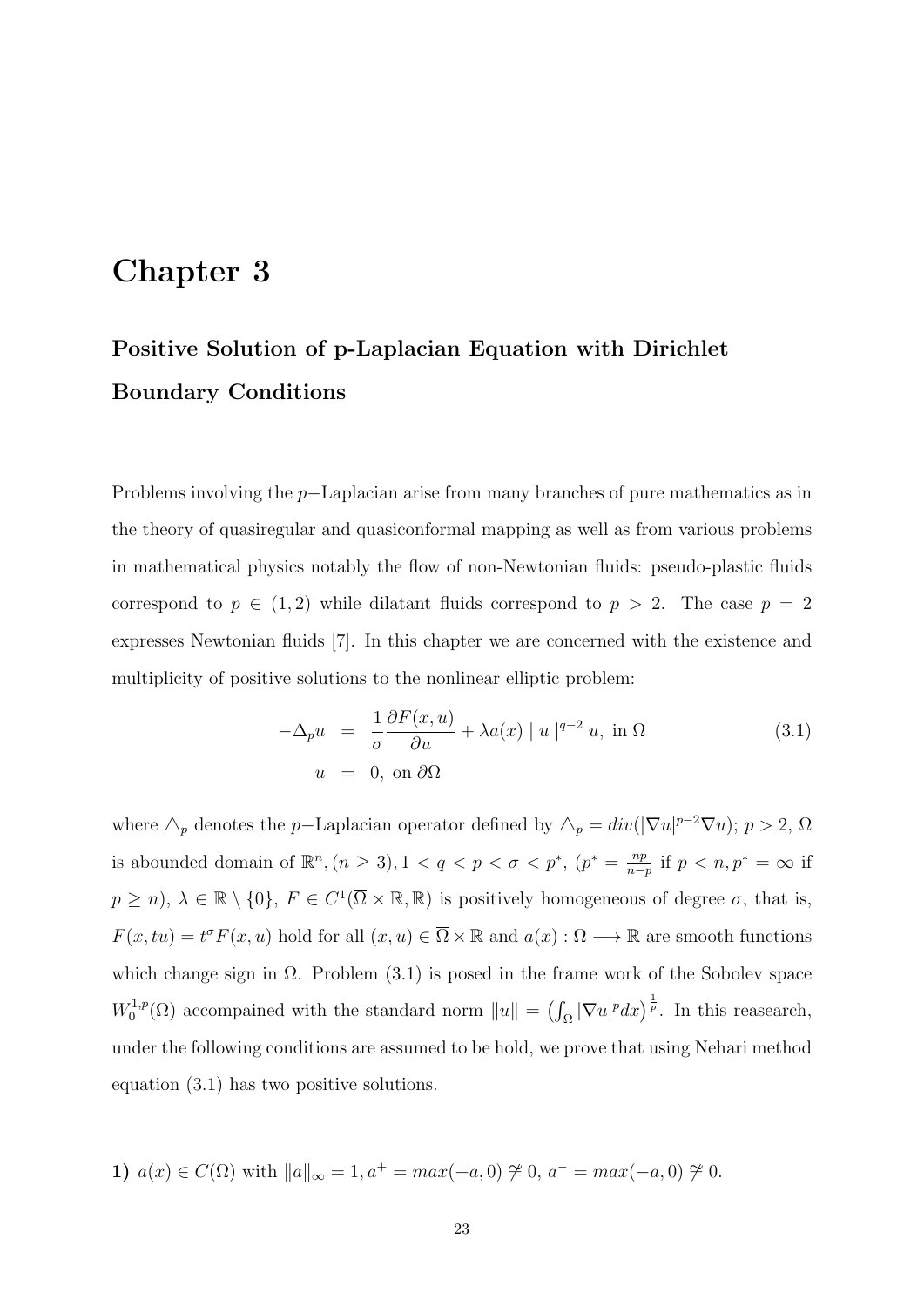2)  $F: \overline{\Omega} \times \mathbb{R} \to \mathbb{R}$  is a  $C^1$  function such that  $F(x, tu) = t^{\sigma} F(x, u)$   $(t > 0), \forall x \in \overline{\Omega}, u \in \mathbb{R}.$ 

3) 
$$
F(x, 0) = \frac{\partial F(x, 0)}{\partial u} = 0, F^+(x, u) = max(+F(x, u), 0) \neq 0
$$
, and  
 $F^-(x, u) = max(-F(x, u), 0) \neq 0 \,\forall u \neq 0.$ 

The details of this chapter are covered mainly in reference  $[9]$ . The function F satisfies the following properties.

**Property 1:**  $u \frac{\partial F(x, u)}{\partial u} = \sigma F(x, u)$ .

**Proof.** By Assumption (2),  $F(x, tu) = t^{\sigma} F(x, u)$ . Setting  $z = tu$ , and applying the chain rule we get  $\frac{\partial F}{\partial t}$  $\frac{\partial}{\partial t}$  = ∂F ∂z ∂z  $rac{\partial z}{\partial t}$  or  $\partial F(x, tu)$  $\frac{\partial}{\partial t}$  =  $\partial F(x,z)$  $\frac{\partial}{\partial z} u$ . At  $t = 1, z = u$  and  $\frac{\partial F(x, tu)}{\partial t}|_{t=1} = \frac{\partial F(x, u)}{\partial u}u$ . Since  $\frac{\partial F(x, tu)}{\partial t} = \sigma t^{\sigma-1} F(x, u)$ , we obtain  $\frac{\partial F(x, tu)}{\partial t} |_{t=1} = \sigma F(x, u)$ . Therefore  $u \frac{\partial F(x, u)}{\partial u}$  $\frac{\partial u}{\partial u} = \sigma F(x, u).$ 

**Property 2:**  $|F(x, u)| \le K|u|^{\sigma}$ , for some positive constant K.

**Proof.** From the first property we have  $u$  $\partial F(x,u)$  $\frac{\partial u}{\partial u} = \sigma F(x, u),$  $\partial F(x,u)$ ∂u  $F(x, u)$ = σ u . If we integrate with respect to  $u$  we get

$$
ln|F(x, u)| = \sigma ln|u| + k(x)
$$

$$
= ln|u|^{\sigma} + k(x)
$$

or  $|F(x, u)| = e^{k(x)} |u|^\sigma$ . By continuity of  $e^{k(x)}$  on  $\overline{\Omega}$  then there exist  $K > 0$  such that  $e^{k(x)} \leq K$ . Hence  $|F(x, u)| \leq K|u|^{\sigma}$ ,  $K > 0$ .

In this chapter, firstly we study the existence and multiplicity of nontrivial solutions of the p−laplacian equation with zero Dirichlet boundary conditions. In Section One we discuss the relation between the weak solution of equation (3.1) and variational form, we also present some technical lemmas which are useful in the proof of main result Theorem (3.2.1). Finally in Section Two we introduce the proof of the Theorem (3.2.1).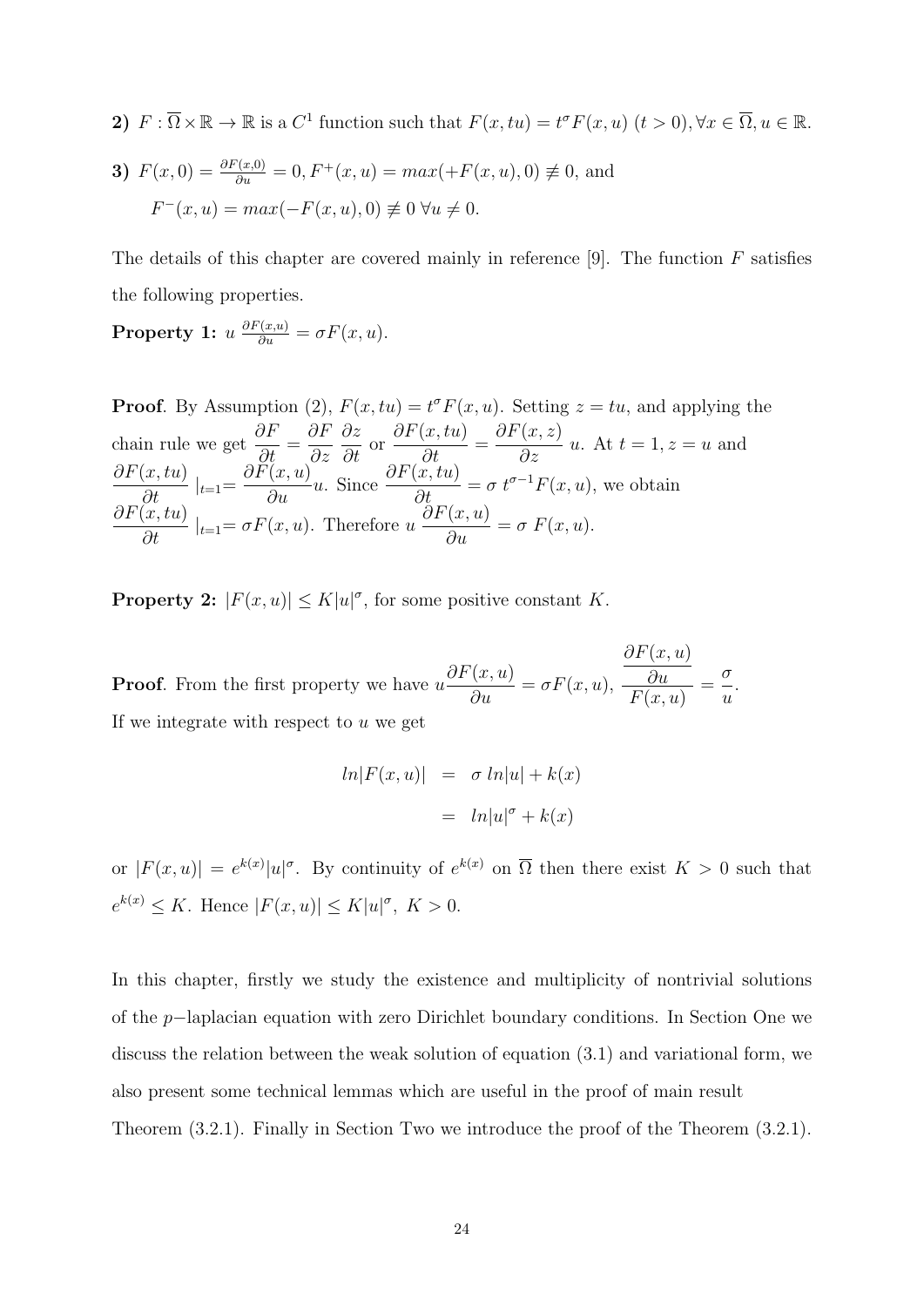### 3.1 Variational Form of Differential Equations

The modern study is often based on the weak form of a partial differential equation, as too are various numerical solution techniques for finding approximate solutions. The weak form of a partial differential equation is empowering for mathematical analysis as tools from functional analysis can be leveraged. Weak formulations are often referred to as variational formulations, but they can still be formulated for problems that cannot be phrased as a minimization problem. Classical transport equations are a typical example of a case that cannot be posed as a minimization problem. The derivation of the weak form of a differential equation follows a standard process:

- 1. Multiply the differential equation by an arbitrary weight function and integrate over the domain.
- 2. Apply integration by parts, if possible, and insert Dirichlet boundary condition.

The weak form of an equation does not generally make an equation easier to solve analytically (it may make it harder), but is usually a more suitable form for mathematical analysis (allowing us to say things about the properties of the equation without knowing the solution) and for numerical solution methods. To derive the weak form of Equation  $(3.1)$ , we first multiply both sides of equation  $(3.1)$  by a weight function  $\phi$  and integrate over the domain  $Ω$ 

$$
\int_{\Omega} -\Delta_p u \, \phi dx = \frac{1}{\sigma} \int_{\Omega} \frac{\partial F(x, u)}{\partial u} \, \phi dx - \lambda \int_{\Omega} a|u|^{q-2}u \, \phi dx,\tag{3.2}
$$

we require that  $\phi = 0$  on parts of the boundary. Integrating the left side by parts, we get

$$
\int_{\Omega} |\nabla u|^{p-2} \nabla u \nabla \phi dx - \frac{1}{\sigma} \int_{\Omega} \frac{\partial F(x, u)}{\partial u} \phi dx - \lambda \int_{\Omega} a|u|^{q-2} u \phi dx = 0, \ \forall \phi \in E \tag{3.3}
$$

where  $E = W_0^{1,p}$  $\int_0^{1,p}$ , solving equation (3.1) now involves finding u that satisfies the Dirichlet boundary conditions such that the above equation holds for all functions  $\phi$  in E. Problem (3.1) has a variational structure equivalent to the weak form (3.3).

The variational form of a differential equation is an alternative way of expressing the same problem. The variational view, and the associated machinery of variational methods and functional analysis are at the heart of the modern study of partial differential equations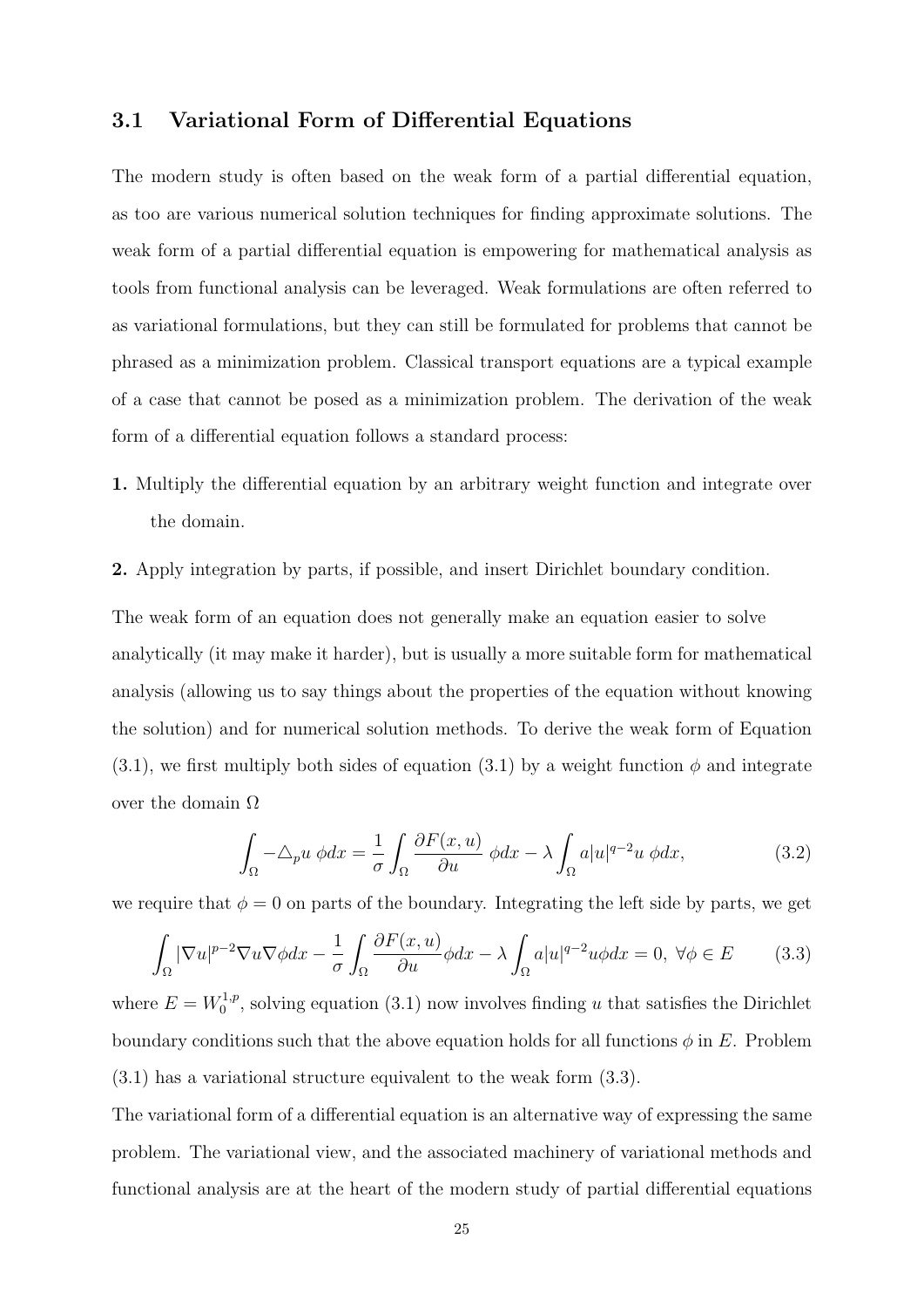and provide the basis for a variety of numerical solution procedures, like the Finite Element Method. We will see that classical variational methods involve the minimization of a functional, although many of the concepts of variational methods extend beyond this classical perspective, say  $J_{\lambda}$  that depends on the function  $u(x)$ . We will usually want to find the function u that minimizes  $J_{\lambda}$  (sometimes we will be satisfied with stationary points). The problem is stated as

$$
\min_{u \in E} J_{\lambda}(u)
$$

The solution u is sometimes referred to as a minimizer of  $J_{\lambda}$ . In general, some constraints will be applied to u. To find u that minimizes  $J_{\lambda}$ , we take the directional derivative of  $J_{\lambda}$  and set it equal to zero,

$$
DJ_{\lambda}(u)(\phi) = \frac{d}{d\epsilon}J(u+\epsilon\phi)|_{\epsilon=0} = 0.
$$

Recall that the directional derivative is the change in  $J_{\lambda}$  if we move a small distance from u in the direction of  $\phi$  (hence the name variational methods). For simple problems, we can apply partial differentiation directly without going through the formalities of the directional derivative. The precise definition of  $J_{\lambda}$  depends on the problem considered. The problem (3.1) has a variational structure. To explain the relation of problem (3.1) to variational problems we define the functional (energy functional)  $J_{\lambda}: W_0^{1,p} \longrightarrow \mathbb{R}$  by

$$
J_{\lambda}(u) = \frac{\|u\|^{p}}{p} - \frac{1}{\sigma} \int_{\Omega} F(x, u) dx - \frac{\lambda}{q} \int_{\Omega} a(x) |u|^{q} dx \qquad (3.4)
$$

Then we consider the following problem. Find  $u \in W_0^{1,p}$  $_{0}^{\prime 1,p}$ such that

$$
J_{\lambda}(u) \leq J_{\lambda}(\phi) \,\forall \phi \in E. \tag{3.5}
$$

For such problems a necessary condition for optimality is the first variation  $\delta J_{\lambda}(u, \phi)$  must vanish for arbitrarily admissible functions  $\phi$ . It is defined by  $\delta J_{\lambda}(u, \phi) = \frac{d}{d\epsilon} J_{\lambda}(u+\epsilon \phi)|_{\epsilon=0}$ , such that  $\delta J_{\lambda}(u, \phi) = D J_{\lambda}(u) \phi$ . For the functional  $J_{\lambda}(u)$  defined in (3.4) we have

$$
J_{\lambda}(u+\epsilon\phi) = \frac{\|u+\epsilon\phi\|^p}{p} - \frac{1}{\sigma} \int_{\Omega} F(x, u+\epsilon\phi) dx - \frac{\lambda}{q} \int_{\Omega} a(x) |u+\epsilon\phi|^q dx
$$
  

$$
= \frac{1}{p} \int_{\Omega} |\nabla(u+\epsilon\phi)|^p dx - \frac{1}{\sigma} \int_{\Omega} F(x, u+\epsilon\phi) dx - \frac{\lambda}{q} \int_{\Omega} a(x) |u+\epsilon\phi|^q dx.
$$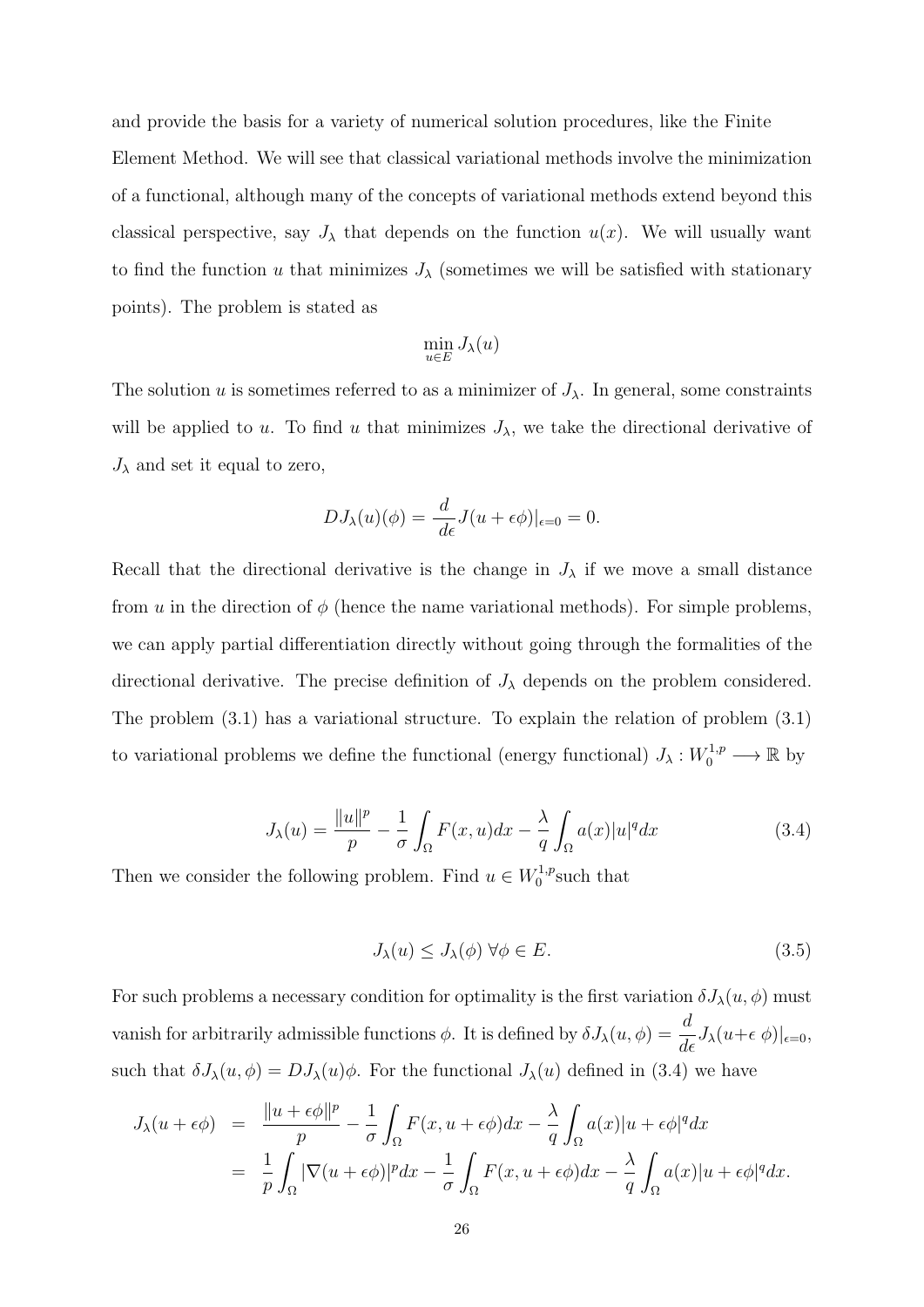Differentiate with respect to  $\epsilon$  we end with  $\frac{d}{d\epsilon}J_{\lambda}(u+\epsilon\phi)|_{\epsilon=0}=$ 

$$
\frac{1}{p}\int_{\Omega}p|\nabla u+\epsilon\nabla\phi)|^{p-2}\nabla u\nabla\phi dx-\frac{1}{\sigma}\int_{\Omega}\frac{\partial F(x,u+\epsilon\phi)}{\partial u}\phi dx-\frac{\lambda}{q}\int_{\Omega}qa(x)|u+\epsilon\phi|^{q-2}u\phi dx
$$

Hence, the first variation reads

$$
\delta J_{\lambda}(u,\phi) = \frac{d}{d\epsilon} J_{\lambda}(u+\epsilon\phi)|_{\epsilon=0}
$$
  
= 
$$
\int_{\Omega} |\nabla u|^{p-2} \nabla u \nabla \phi dx - \frac{1}{\sigma} \int_{\Omega} \frac{\partial F(x,u)}{\partial u} \phi dx - \lambda \int_{\Omega} a(x)|u|^{q-2} u \phi dx.
$$

Therefore the condition  $\delta J_{\lambda}(u, \phi) = 0$  necessary for optimality in (3.5) is equivalent to the variational form coresponding to Equation (3.1). Hence the nontrivial weak solutions are equivalent to the nonzero critical (stationary) points of the functional  $J_{\lambda}(u)$ . In order to prove that the functional  $J_{\lambda}(u)$  is  $C^1$  we need the following lemma.

#### Lemma 3.1.1:

Assume that  $F \in C^1(\overline{\Omega} \times \mathbb{R}, \mathbb{R})$  is positively homogenous of degree  $\sigma$ , then  $\frac{\partial F}{\partial u} \in C(\overline{\Omega} \times \mathbb{R}, \mathbb{R})$  is positively homogenous of degree  $\sigma - 1$ .

**Proof.** By assumption  $F(x, tu) = t^{\sigma} F(x, u)$ . If we differentiate with respect to u we obtain

$$
\frac{\partial F(x, tu)}{\partial u}t = t^{\sigma} \frac{\partial F(x, u)}{\partial u}
$$

or

$$
\frac{\partial F(x, tu)}{\partial u} = t^{\sigma - 1} \frac{\partial F(x, u)}{\partial u}.
$$

Hence  $\frac{\partial F}{\partial u}$  is positively homogenous of degree  $\sigma - 1$ . Since  $F \in C^1(\overline{\Omega} \times \mathbb{R}, \mathbb{R})$ , then  $\frac{\partial F}{\partial u}$  is a real valued continous function on  $\overline{\Omega} \times \mathbb{R}$ .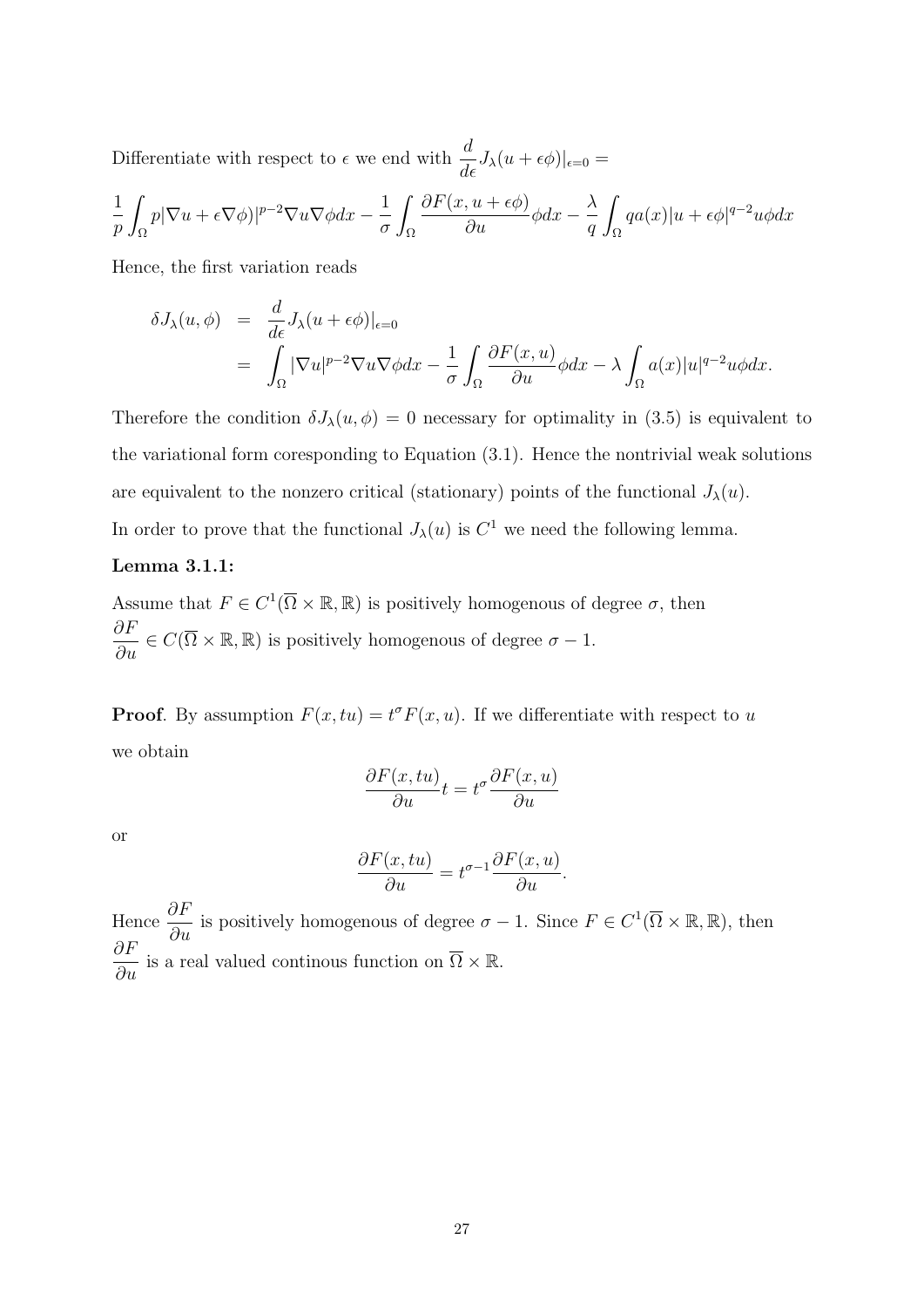#### Remark 3.1.2:

There exists a positive constant  $K$  such that  $\begin{array}{c} \begin{array}{c} \begin{array}{c} \end{array} \\ \begin{array}{c} \end{array} \end{array} \end{array}$  $\partial F(x,u)$ ∂u  $\begin{array}{c} \begin{array}{c} \begin{array}{c} \end{array} \\ \begin{array}{c} \end{array} \end{array} \end{array}$  $\leq K|u|^{\sigma-1}.$ 

**Proof.** Using the result of the last Lemma and differentiating the function  $\frac{\partial F(x, tu)}{\partial x}$ ∂u with respect to t then setting  $t = 1$  we get

$$
u \frac{\partial^2 F(x, u)}{\partial u^2} = (\sigma - 1) \frac{\partial F(x, u)}{\partial u}
$$

or we write this as

$$
\frac{\frac{\partial^2 F(x, u)}{\partial u^2}}{\frac{\partial F(x, u)}{\partial u}} = \frac{\sigma - 1}{u}.
$$

Integrate with respect to  $u$  to get

$$
ln\left|\frac{\partial F(x,u)}{\partial u}\right| = (\sigma - 1) ln|u| + k(x)
$$
  
= ln|u|<sup>\sigma-1</sup> + k(x),

taking the exponential to both sides leads to  $\begin{array}{c} \hline \end{array}$  $\vert$  $\partial F(x,u)$ ∂u  $= e^{k(x)} |u|^{\sigma-1}$ , again by continuity of  $e^{k(x)}$  on  $\overline{\Omega}$  then there exist  $K > 0$  such that  $e^{k(x)} \leq K$ . Hence  $\begin{array}{c} \begin{array}{c} \begin{array}{c} \end{array} \\ \begin{array}{c} \end{array} \end{array} \end{array}$  $\partial F(x,u)$ ∂u  $\begin{array}{c} \begin{array}{c} \begin{array}{c} \end{array} \\ \begin{array}{c} \end{array} \end{array} \end{array}$  $\leq K |u|^{\sigma-1}, K > 0.$ 

#### Remark 3.1.3:

Let  $S_l$  denote the best Sobolev constant for the operators  $W_0^{1,p}$  $L^{1,p}(\Omega) \longrightarrow L^{1}(\Omega)$ , given by  $S_l = \inf_{u \in W_0^{1,p}(\Omega) \setminus \{0\}}$  $\int_{\Omega} |\nabla u|^p dx$  $\frac{\int_{\Omega} |\mathbf{v} \, u|^{2} dx}{\left(\int_{\Omega} |u|^{l} dx\right)^{\frac{p}{l}}}$ , where  $1 < l \leq p^*$ . Then

$$
\int_{\Omega} |u|^l dx \leq S_l^{\frac{-l}{p}} \|u\|^l \ \forall u \in W_0^{1,p}(\Omega).
$$

**Proof.** By definition of infimum we have  $S_l \leq$  $\int_{\Omega} |\nabla u|^p dx$  $\frac{\int_{\Omega} |u|^l dx|^{\frac{p}{l}}}{{(\int_{\Omega} |u|^l dx)^{\frac{p}{l}}}}$  or we write  $S_l^{\frac{l}{p}} \leq$  $\left(\int_{\Omega} |\nabla u|^p dx\right)^{\frac{1}{p}}$  $\int_{\Omega} |u|^l dx$ . Therefore Ω  $|u|^l dx \leq S_l^{\frac{-l}{p}} \|u\|^l$ , where  $||u|| = ($ Ω  $|\nabla u|^p dx$ <sup> $\frac{1}{p}$ </sup>.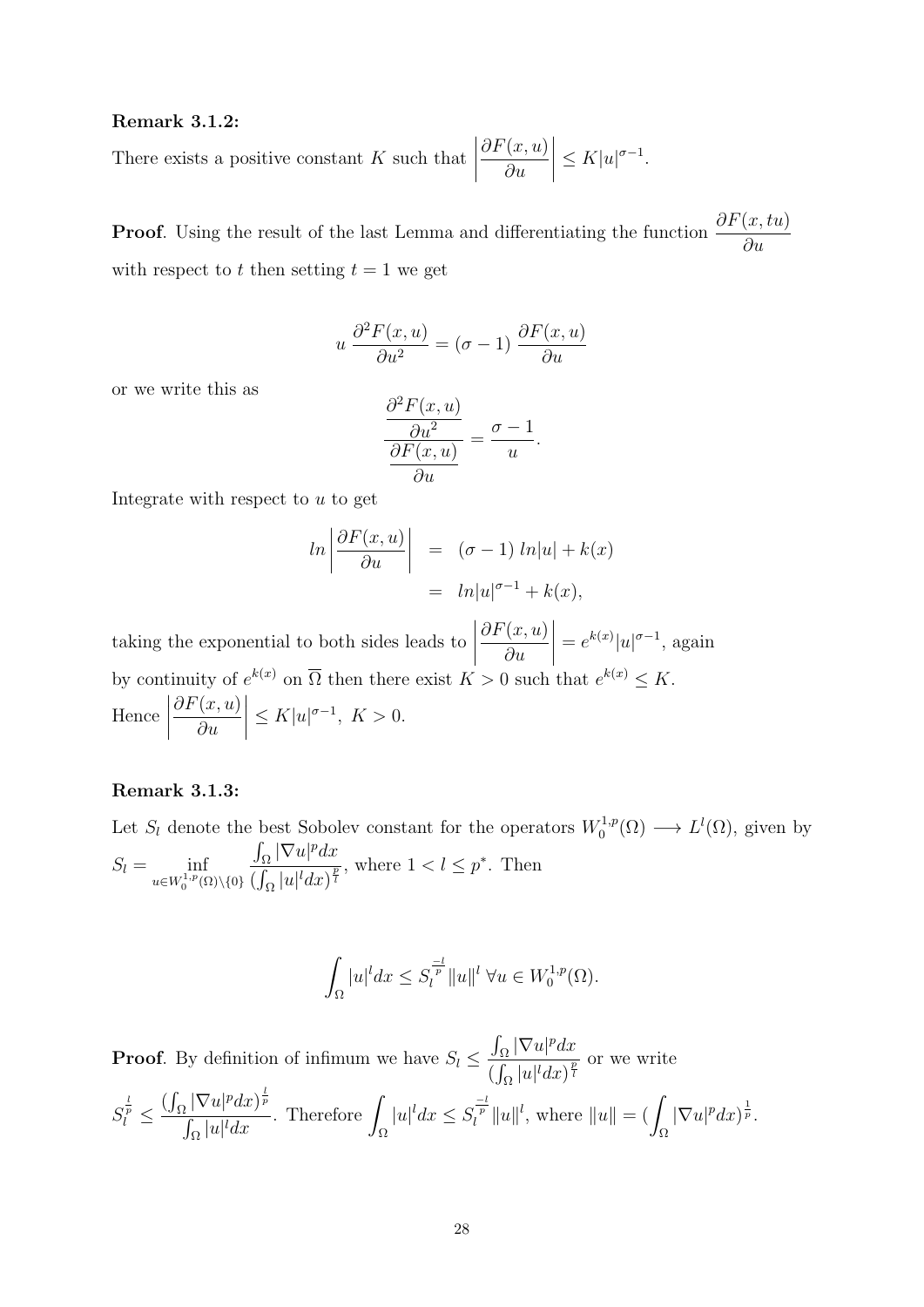## Lemma 3.1.4:

Let  $p, r \in [1, \infty)$  and  $f \in C(\overline{\Omega} \times \mathbb{R}, \mathbb{R})$  such that

$$
|f(x, u)| \le c(1 + |u|^{\frac{p}{r}}), \forall x \in \overline{\Omega}, \forall u \in \mathbb{R}.
$$
 (3.6)

Then for every  $u \in L^p(\Omega)$ , one has  $f(.,u) \in L^r(\Omega)$ , and the operator  $A: L^p(\Omega) \longrightarrow L^r(\Omega)$ defined by  $A(u)(x) = f(x, u(x))$  is continuous.

# Proof.

1) To prove that  $f(.,u) \in L^r(\Omega)$  we need to show that  $\forall x \in \Omega$ , Ω  $|f(x, u)|^r dx < \infty$ . Let  $u \in L^p(\Omega)$ . Since  $|f(x, u)| \leq c(1 + |u|^{\frac{p}{r}})$  leads to

$$
|f(x, u)|^r \le c^r (1 + |u|^{\frac{p}{r}})^r.
$$

It follows from the inequality  $||f + g||_p^p \leq 2^{p-1} (||f||_p^p + ||g||_p^p)$ , where  $f, g \in L^p$  that

$$
\int_{\Omega} |c^r (1+|u|^{\frac{p}{r}})^r| = c^r \int_{\Omega} |1+|u|^{\frac{p}{r}}|^r
$$
  
\n
$$
\leq c^r 2^{r-1} \left( \int_{\Omega} |1|^r dx + \int_{\Omega} |u|^{\frac{p}{r}} dx \right)
$$
  
\n
$$
= 2^{r-1} c^r \left( \int_{\Omega} (1+|u|^p) dx \right) < \infty.
$$

Therfore  $c^r(1+|u|^{\frac{p}{r}})^r \in L^1(\Omega)$ , thus  $\int_{\Omega} |f(x,u)|^r dx < \infty$  and  $f(.,u) \in L^r(\Omega)$ .

2) To show that  $A(u)(x) = f(x, u(x))$  is continuous we need to prove that if  $u_n \longrightarrow u$  in  $L^p$  then  $A(u_n) \longrightarrow A(u)$  in  $L^r$ . Assume that  $u_n \longrightarrow u$  in  $L^p$ . By Theorem (2.2.9) there exists a function  $g(x)$  in  $L^p$  and a subsequence  $w_n$  of  $u_n$  such that  $w_n \longrightarrow u$  a.e in  $\Omega$  and  $|u| \le g(x)$ ,  $|w_n| \le g(x)$  on  $\Omega$ . Then

$$
|f(x, w_n) - f(x, u)|^r \le (|f(x, w_n)| + |f(x, u)|)^r
$$
  
\n
$$
\le (c(1 + |w_n|^{\frac{p}{r}}) + c(1 + |u|^{\frac{p}{r}}))^r
$$
  
\n
$$
\le (2c(1 + |g(x)|^{\frac{p}{r}}))^r
$$
  
\n
$$
\le 2^r c^r (1 + |g(x)|^{\frac{p}{r}})^r.
$$

Analogus to the proof of part one we get  $2^r c^r (1+|g(x)|^{\frac{p}{r}})^r \in L^1(\Omega)$ . It follows from the Dominated Convergence Theorem that  $\lim_{n\to\infty}\int_{\Omega}$  $|f(x, w_n) - f(x, u)|^r dx = 0$  which leads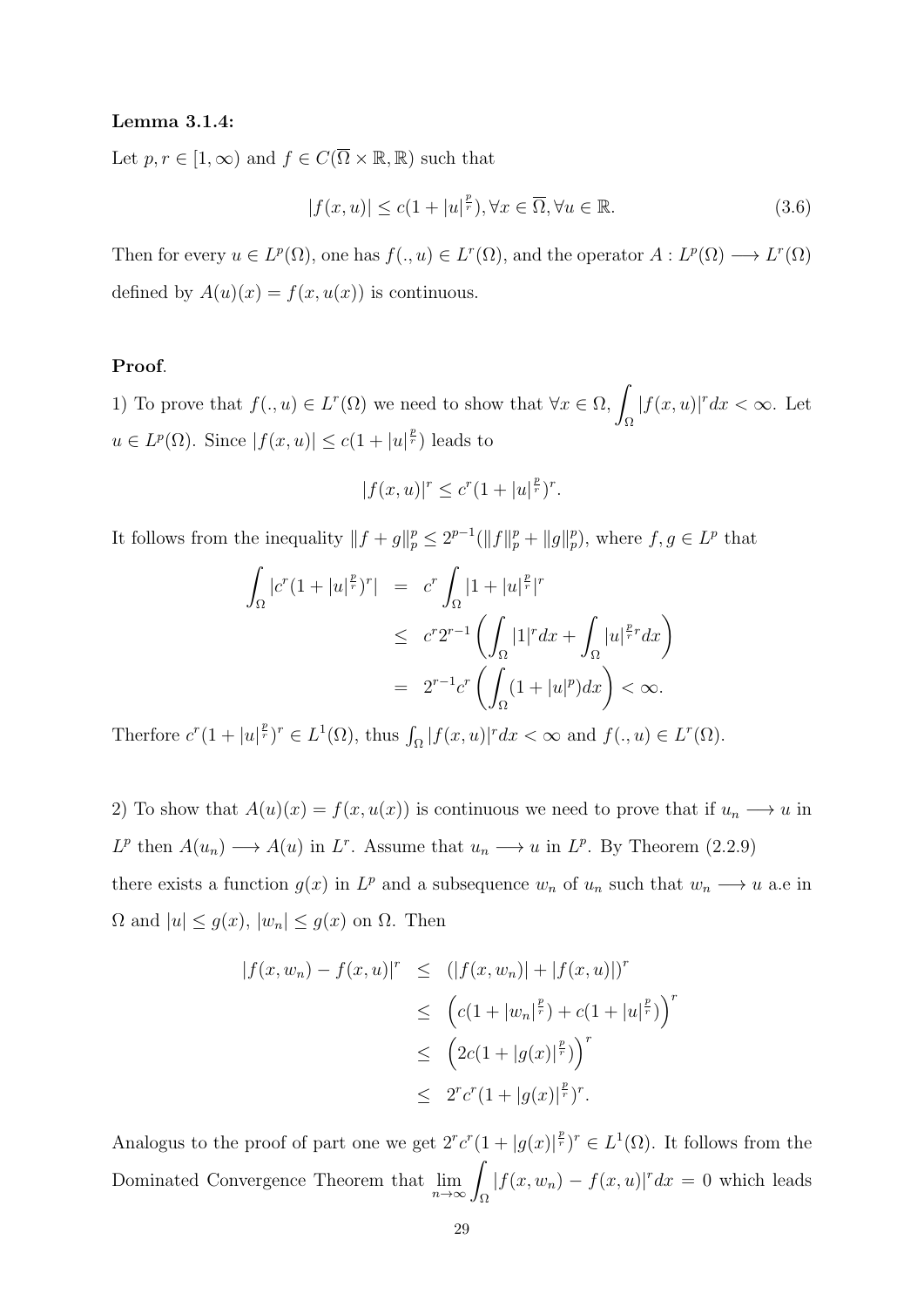to  $\left(\lim_{n\longrightarrow\infty}\int_{\Omega}$  $|f(x, w_n) - f(x, u)|^r dx$   $\Big|^{\frac{1}{r}} = 0$ . Hence  $||A(w_n) - A(u)||_L^r \longrightarrow 0$  as  $n \longrightarrow \infty$ and  $A(w_n) \longrightarrow A(u)$  in  $L^r$ . Thus  $A(u)$  is continuous.

# Remark 3.1.5:

The Gateaux derivative of the functional  $J_{\lambda}(u)$  is given by

$$
\langle J'_{\lambda}(u),h\rangle = \lim_{t \to 0} \frac{J_{\lambda}(u+th) - J_{\lambda}(u)}{t},
$$

and if  $J_{\lambda}$  has a continuous Gateaux derivative on E then  $J_{\lambda} \in C^{1}(E, \mathbb{R})$ .

### Lemma 3.1.6:

Suppose that  $\frac{\partial F(x, u)}{\partial u} \in C(\overline{\Omega} \times \mathbb{R}, \mathbb{R})$  and  $\partial F(x,u)$ ∂u  $\begin{array}{c} \begin{array}{c} \begin{array}{c} \begin{array}{c} \end{array} \\ \end{array} \end{array} \end{array}$  $\leq K|u|^{\sigma-1}$ . Then the functional  $J_{\lambda} \in C^{1}(E, \mathbb{R}),$  and

$$
\langle J'_{\lambda}(u), u \rangle = ||u||^{p} - \int_{\Omega} F(x, u) dx - \lambda \int_{\Omega} a(x) ||u||^{q} dx.
$$
 (3.7)

**Proof.** We define three functionals  $I_1$ ,  $I_2$  and  $I_3$  as follows.

$$
I_1(u) = \frac{1}{p} \int_{\Omega} |\nabla u|^p dx, I_2(u) = \frac{1}{\sigma} \int_{\Omega} F(x, u) dx \text{ and } I_3(u) = \frac{\lambda}{q} \int_{\Omega} a(x) |u|^q dx.
$$

Claim 1:  $I_1(u) \in C^1(E, \mathbb{R})$  and for any  $u, v \in E$ ,  $\langle I_1 \rangle$  $J_1'(u), v\rangle = \int_{\Omega} |\nabla u|^{p-2} \nabla v \cdot \nabla u.$  For a fixed  $x \in \Omega$  let us consider  $\phi : \mathbb{R}^n \longrightarrow \mathbb{R}$  defined by  $\phi(\xi) = \frac{1}{\xi}$ p  $|\xi|^p$ . Obviously  $\phi \in C^1(\mathbb{R}^n, \mathbb{R})$  and  $\nabla \phi(\xi) = |\xi|^{p-2}\xi$ . Thus, for all  $\xi, \theta \in \mathbb{R}^n$  we have

$$
\lim_{t \to 0} \frac{\phi(\xi + t\theta) - \phi(\xi)}{t} = |\xi|^{p-2} \xi.\theta.
$$

As a cosequence, for  $u, v \in E$  we have

$$
\lim_{t \to 0} \frac{\frac{1}{p} |\nabla u + t \nabla v|^p - \frac{1}{p} |\nabla u|^p}{t} = |\nabla u|^{p-2} \nabla u \cdot \nabla v \tag{3.8}
$$

By the mean value theorem, there exists  $k \in \mathbb{R}$  with  $0 < |k| < |t|$  such that for each  $t \in \mathbb{R}$  with  $0 < |t| < 1$ ,

$$
\left| \frac{\frac{1}{p} |\nabla u + t \nabla v|^p - \frac{1}{p} |\nabla u|^p}{t} \right| = \left| |\nabla u + kt \nabla v|^{p-2} (\nabla u + kt \nabla v) \nabla v \right|
$$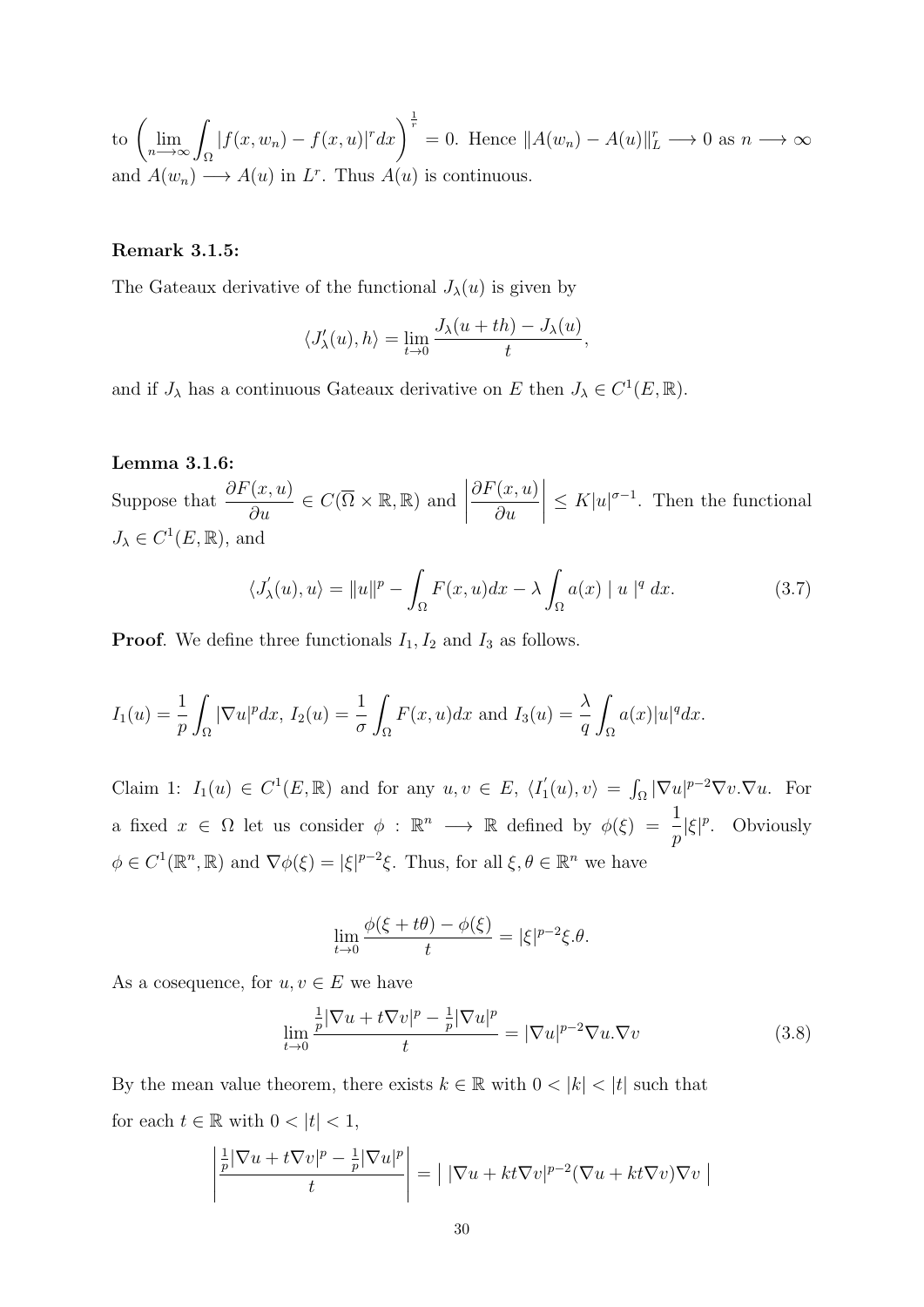$$
\leq (|\nabla u| + |\nabla v|)^{p-1} |\nabla v|. \tag{3.9}
$$

By Holder Inequality we have

$$
\int_{\Omega} |(|\nabla u| + |\nabla v|)^{p-1} |\nabla v| dx \leq ||(|\nabla u| + |\nabla v|)^{p-1} ||_{L^{p'}} || |\nabla v| ||_{L^p}
$$
\n
$$
\leq ||v|| \left( \int_{\Omega} (|\nabla u| + |\nabla v|)^p dx \right)^{\frac{1}{p'}}
$$
\n
$$
\leq ||v|| 2^{\frac{p-1}{p'}} \left( \int_{\Omega} |\nabla u|^p + |\nabla v|^p dx \right)^{\frac{1}{p'}}
$$

where  $p + p' = pp'$ . Hence  $(|\nabla u| + |\nabla v|)^{p-1} |\nabla v| \in L^1(\Omega)$  due to  $u, v \in E$ , combining this with (3.8) and (3.9) and applying the Dominated Convergence Theorem, we obtain

$$
\lim_{t \to 0} \int_{\Omega} \frac{\frac{1}{p} |\nabla u + t \nabla v|^p - \frac{1}{p} |\nabla u|^p}{t} dx = \int_{\Omega} |\nabla u|^{p-2} \nabla u \cdot \nabla v dx.
$$

It means that  $I_1$  is Gateaux differentiable and for  $u \in E$ ,

$$
\langle I_1'(u),u\rangle = \int_{\Omega} |\nabla u|^{p-2} \nabla u.\nabla u dx = \int_{\Omega} |\nabla u|^p dx = ||u||^p.
$$

Next, we prove that  $I_1'$  $i_1 : E \longrightarrow E^*$  is continuous. To get this aim we take a sequence  $u_n \in E$  such that  $u_n \longrightarrow u$  in E as  $n \longrightarrow \infty$ . We have

$$
\lim_{n \to \infty} \int_{\Omega} |\nabla u_n - \nabla u|^p dx = 0.
$$

Thus, up to a subsequence we have

$$
\nabla u_n \longrightarrow \nabla u \text{ a.e in } \Omega \text{ as } n \longrightarrow \infty \tag{3.10}
$$

and for some  $h \in L^1(\Omega)$ .

$$
|\nabla u_n - \nabla u|^p \le h(x) \text{ a.e } x \in \Omega.
$$
 (3.11)

Since

$$
\begin{array}{rcl}\n|\nabla u_n|^p & \leq & (|\nabla u| + |\nabla u_n - \nabla u|)^p \\
& \leq & 2^{p-1} (|\nabla u|^p + |\nabla u_n - \nabla u|^p).\n\end{array}
$$

It follows from (3.11) that

$$
|\nabla u_n|^p \le 2^{p-1} (|\nabla u|^p + h(x)). \tag{3.12}
$$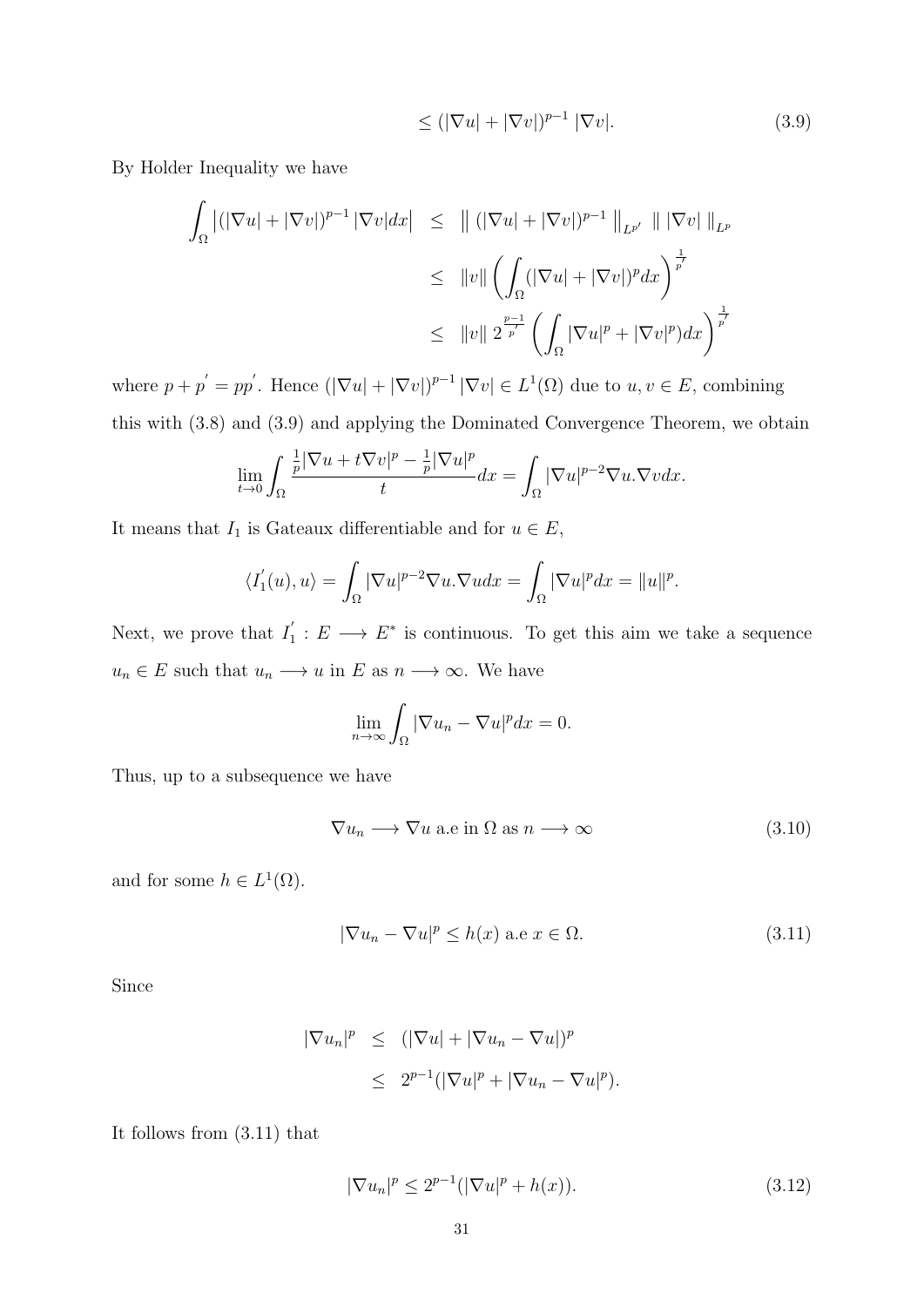For any  $u\in E$  with  $\|u\|\leq 1$  and by Holder Inequality we have

$$
\begin{array}{rcl} |\langle I_1'(u_n) - I_1'(u), u \rangle| & = & \left| \int_{\Omega} (|\nabla u_n|^{p-2} \nabla u_n - |\nabla u|^{p-2} \nabla u) \nabla u \, dx \right| \\ & \leq & \left| || |\nabla u_n|^{p-2} \nabla u_n - |\nabla u|^{p-2} \nabla u| \right| \left|_{L^{p'}} || |\nabla u| \right| \left|_{L^p} \\ & \leq & \left| || |\nabla u_n|^{p-2} \nabla u_n - |\nabla u|^{p-2} \nabla u| \right| \left|_{L^{p'}}. \end{array}
$$

Hence

$$
\left\| I_1'(u_n) - I_1'(u) \right\|_{E^*} \leq \left\| \left| |\nabla u_n|^{p-2} \nabla u_n - |\nabla u|^{p-2} \nabla u \right| \right\|_{L^{p'}}.
$$
\n(3.13)

First, we observe that

$$
\int_{\Omega} \left| \int |\nabla u_n|^{p-2} \nabla u_n - |\nabla u|^{p-2} \nabla u \right| \left|^{p'} dx = \int_{\Omega} \left| \int |\nabla u_n|^{p-2} \nabla u_n - |\nabla u|^{p-2} \nabla u \right|^{p'} dx.
$$
  
It follows from (3.10) that

$$
\| |\nabla u_n|^{p-2} \nabla u_n - |\nabla u|^{p-2} \nabla u \|^{p'} \longrightarrow 0 \text{ a.e } x \in \Omega
$$

and from (3.12) that

$$
\begin{aligned} \left| \ |\nabla u_n|^{p-2} \nabla u_n - |\nabla u|^{p-2} \nabla u \ \right|^{p'} &\leq 2^{p'-1} (|\nabla u_n|^p + |\nabla u|^p) \\ &\leq 2^{p'+p-1} (|\nabla u|^p + h(x)). \end{aligned}
$$

Noting that  $2^{p'+p-1}(|\nabla u|^p + h(x)) \in L^1(\Omega)$  and applying the Dominated Convergence Theorem we have

$$
\int_{\Omega} \left| \right| |\nabla u_n|^{p-2} \nabla u_n - |\nabla u|^{p-2} \nabla u \left| \right|^{p'} dx \longrightarrow 0, \text{ as } n \longrightarrow \infty.
$$

Therefore

$$
\| | |\nabla u_n|^{p-2} \nabla u_n - |\nabla u|^{p-2} \nabla u | \|_{L^{p'}} \longrightarrow 0, \text{ as } n \longrightarrow \infty.
$$
 (3.14)

Combining this and (3.13) we have

$$
||I'_1(u_n) - I'_1(u)||_{E^*} \longrightarrow 0, \text{ as } n \longrightarrow \infty.
$$
 (3.15)

Thus  $I_1'$  $I_1: E \longrightarrow E^*$  is continuous and  $I_1 \in C^1(E, \mathbb{R})$ .

Claim 2:  $I_2 \in C^1(E, \mathbb{R})$  and for any  $u \in E$ ,  $\langle I_2 \rangle$  $\mathcal{L}_2'(u),u\rangle =$ Ω  $F(x, u)dx,$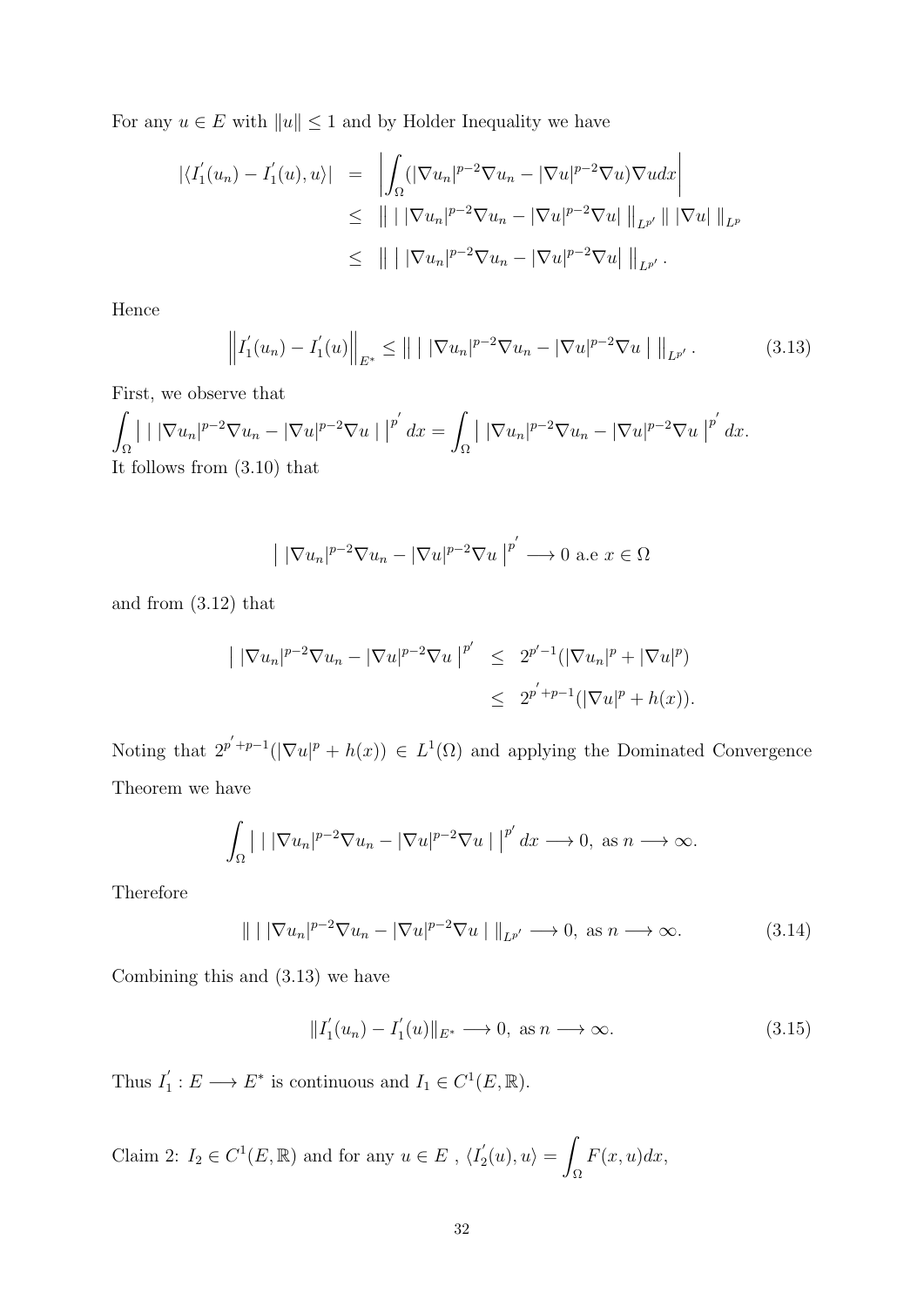where  $F(x, u) = \int^u$ 0  $f(x, s)ds$ . Similar to proof  $I_1$ , let  $u, h \in E$ . Given  $x \in \Omega$  and  $0<|t|<1,$  by the mean value theorem, there exist  $\lambda\in(0,1)$  such that  $0<|\lambda|<|t|<1,$ 

$$
\left| \frac{\frac{1}{\sigma}F(x, u+th) - \frac{1}{\sigma}F(x, u)}{t} \right| = \left| \frac{1}{\sigma} \frac{\partial F(x, u+ \lambda h)}{\partial u} h(x) \right|
$$

$$
\leq \frac{1}{\sigma} \left| \frac{\partial F(x, u + \lambda h)}{\partial u} \right| |h(x)|.
$$

By Remark (3.1.2) we obtain  $\frac{\frac{1}{\sigma}}{\sigma}$  $\frac{1}{\sigma}F(x, u+th) - \frac{1}{\sigma}$  $\frac{1}{\sigma}F(x,u)$  $|t|$  $\leq$   $\frac{1}{1}$ σ  $K(|u|+|h|)^{\sigma-1}|h|.$ Also by Holder Inequality we have

$$
\int_{\Omega} |(|u| + |h|)^{\sigma - 1} |h(x)| dx \le ||(|u| + |h|)^{\sigma - 1} ||_{L^{\gamma}} || |h| ||_{L^{\sigma}}
$$
  

$$
\le 2^{\frac{\sigma - 1}{\gamma}} \left( \int_{\Omega} (|u|^{\sigma} + |h|^{\sigma}) dx \right)^{\frac{1}{\gamma}} ||h||
$$

where  $\gamma =$ σ  $\sigma-1$ . Hence  $\frac{1}{1}$ σ  $K(|u|+|h|)^{\sigma-1}|h(x)| \in L^1$  since  $u, h \in E$ . It follows from the Dominated Convergence Theorem that

$$
\lim_{t \to 0} \int_{\Omega} \frac{\frac{1}{\sigma} F(x, u + th) - \frac{1}{\sigma} F(x, u) dx}{t} = \int_{\Omega} \frac{1}{\sigma} \frac{\partial F(x, u)}{\partial u} h dx.
$$

Thus  $\langle I'_2 \rangle$  $a'_2(u), u \rangle =$ Ω 1 σ  $\partial F(x,u)$  $\frac{\partial u}{\partial u} u dx$ . By applying Property (1) we have  $\langle I_2^{'}$  $\mathcal{L}_2'(u),u\rangle =$ Ω  $F(x, u)dx.$  (3.16)

To prove the Continuity of the Gateax derivative, we assume that  $u_n \longrightarrow u$  in E. By Sobolev Embedding Theorem,  $u_n \longrightarrow u$  in  $L^p$ . It follows from Lemma (3.1.4) that  $f(x, u_n) \longrightarrow f(x, u)$  in  $L^r$  where  $r = \frac{p}{L}$  $p-1$ . For any  $u \in E$  with  $||u|| \leq 1$  and by the Holder Inequality we get

$$
\begin{aligned} \left| \langle I_2'(u_n) - I_2'(u), h \rangle \right| &= \left| \frac{1}{\sigma} \int_{\Omega} (f(x, u_n) - f(x, u)) h \, dx \right| \\ &\leq \frac{1}{\sigma} \int_{\Omega} \left| f(x, u_n) - f(x, u) \right| \, |h| \, dx \\ &\leq \frac{1}{\sigma} \| f(x, u_n) - f(x, u) \|_{L^r} \| h \|_{L^p} \\ &\leq \frac{1}{\sigma} \| f(x, u_n) - f(x, u) \|_{L^r} \end{aligned}
$$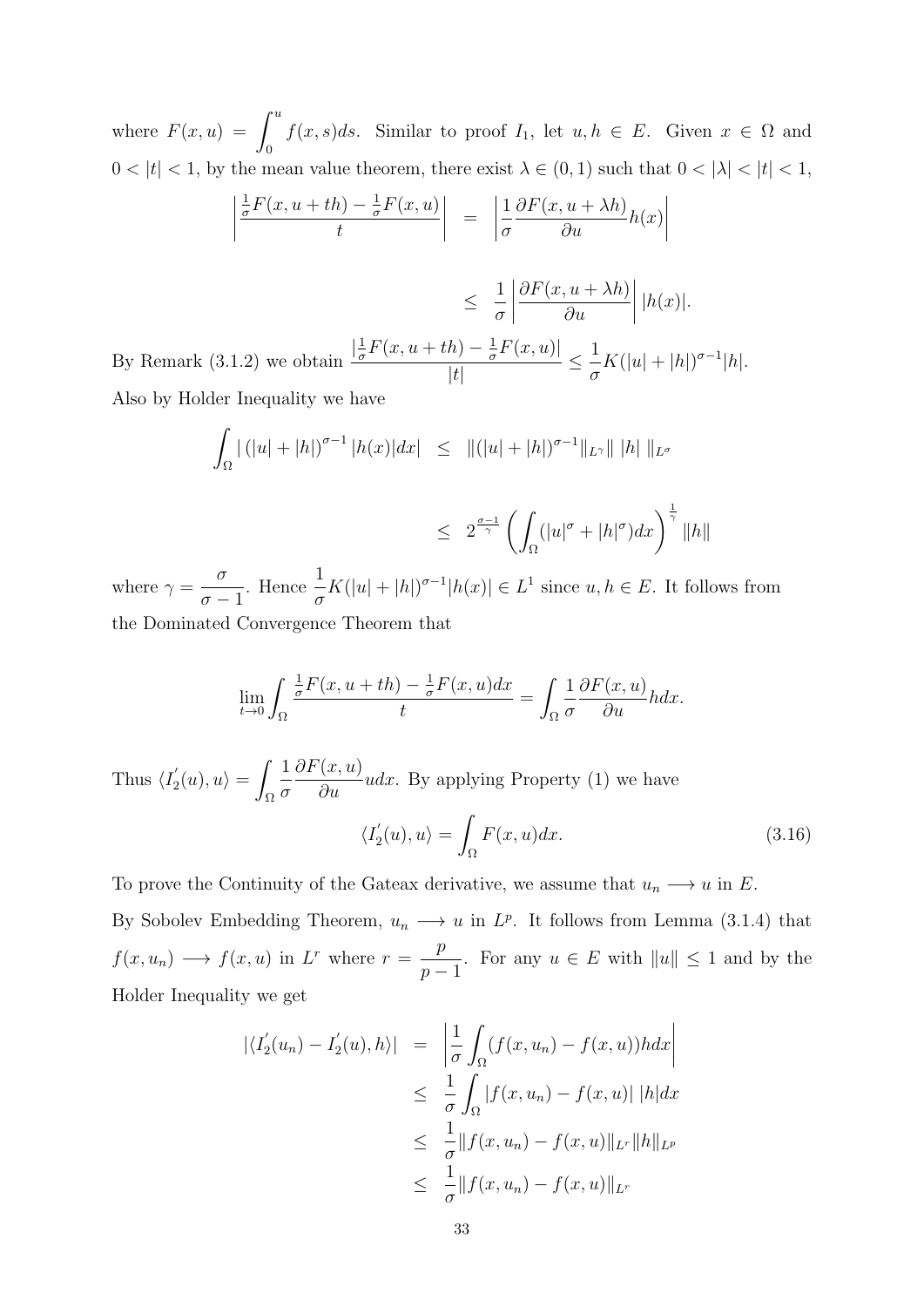and so

$$
||I_2'(u_n) - I_2'(u)||_{E^*} \le ||f(x, u_n) - f(x, u)||_L^r \to 0, \text{ as } n \to \infty.
$$
 (3.17)

Thus  $I_2'$  $Z_2$ :  $E \longrightarrow E^*$  is continuous and  $I_2 \in C^1(E, \mathbb{R})$ .

Claim 3:  $I_3 \in C^1(E, \mathbb{R})$  and for any  $u \in E$ ,  $\langle I_5$  $J_3'(u), u \rangle = \lambda \int_{\Omega} a(x)|u|^q dx$ . Again let  $u, h \in E$  then  $u, h \in L^p$ . Given  $x \in \Omega$  and  $0 < |t| < 1$  by the mean value theorem, there exists  $c \in (0, 1)$  such that  $0 < |c| < |t| < 1$ ,

$$
\begin{array}{|c|c|c|c|}\n\hline\n\frac{\lambda}{q}a(x)|u+th|^q & -\frac{\lambda}{q}a(x)|u|^q \\
\hline\nt & & \leq \lambda a(x) \ |u+ch|^{q-1}|h(x)| \\
\leq \lambda a(x)(|u|+|c||t||h|)^{q-1}|h(x)| \\
\leq \lambda \|a(x)\|_{\infty} \ (|u|+|h|)^{q-1} |h(x)| \\
\qquad = \lambda \ (|u|+|h|)^{q-1} |h(x)|.\n\end{array}
$$

The Holder Inequality implies that  $\lambda(|u|+|h|)^{q-1}|h(x)| \in L^1(\Omega)$ . It follows from the Dominated Convergence Theorem that

$$
\langle I_3'(u), h \rangle = \lambda \int_{\Omega} a(x)|u|^{q-2}u h dx.
$$

Thus

$$
\langle I_3'(u), u \rangle = \lambda \int_{\Omega} a(x)|u|^q dx. \tag{3.18}
$$

Now we want to prove that  $I'_3$  is continuous on E. To this end let us define  $f(.,u) = |u|^{q-2}u$ . Assume that  $u_n \longrightarrow u$  in  $L^q$ .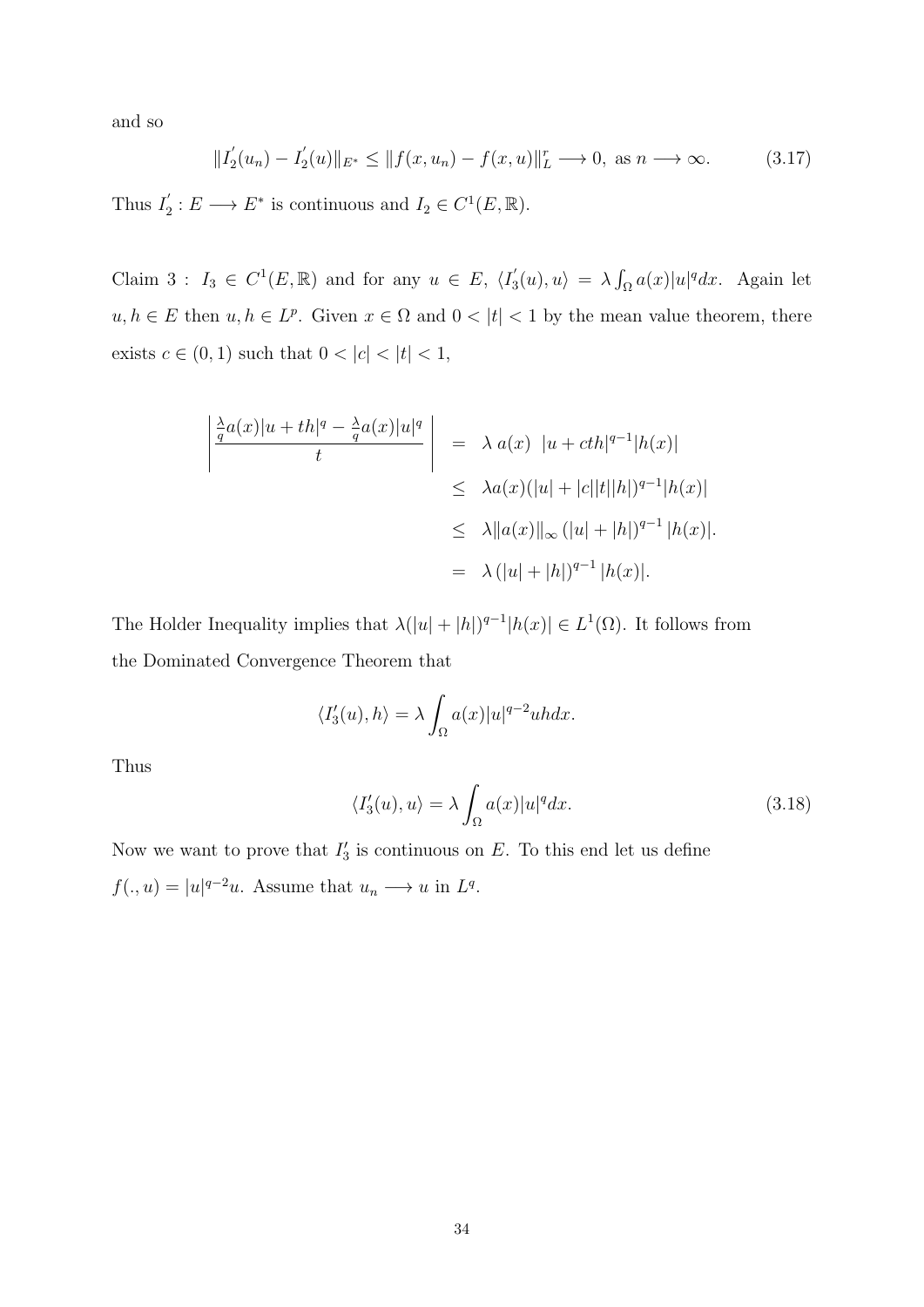By Lemma (3.1.4),  $f(.,u_n) \longrightarrow f(.,u)$  in  $L^r$  when  $r = \frac{q}{q-1}$  $\frac{q}{q-1}$ . For any  $h \in E$  with  $||h|| \leq 1$ and by Holder Inequality we obtain

$$
\begin{aligned} |\langle I_3'(u_n) - I_3'(u), h \rangle| &= \left| \lambda \int_{\Omega} a(x) (|u_n|^{q-2} u_n - |u|^{q-2} u) h dx \right| \\ &\leq \|\lambda\| \|a(x)\|_{\infty} \int_{\Omega} \left| |u_n|^{q-2} u_n - |u|^{q-2} u \right| \, |h| dx \\ &\leq \|\lambda\| \, \| |u_n|^{q-2} u_n - |u|^{q-2} u \|_{L^r} \, \|h\|_{L^q} \\ &\leq \|\lambda\| \, \| |u_n|^{q-2} u_n - |u|^{q-2} u \|_{L^r} \, . \end{aligned}
$$

Hence  $||I'_3(u_n) - I'_3(u)||_{E^*} \leq |\lambda| ||f(u_n) - f(u)||_{L^r} \longrightarrow 0$ , so  $||I'_3(u_n) - I'_3(u)||_{E^*} \longrightarrow 0$ . Thus  $I'_3: E \longrightarrow E^*$  is continous and  $I_3 \in C^1(E, \mathbb{R})$ .

So the functional  $J_{\lambda}(u) = I_1(u) - I_2(u) - I_3(u)$  belongs  $C^1(E, \mathbb{R})$ . Further we have

$$
\langle J'_{\lambda}(u), u \rangle = \langle I'_{1}(u), u \rangle - \langle I'_{2}(u), u \rangle - \langle I'_{3}(u), u \rangle
$$
  
=  $||u||^{p} - \int_{\Omega} F(x, u) dx - \lambda \int_{\Omega} a(x)|u|^{q} dx.$ 

Next we prove that the second Gateaux derivative is given by

$$
\langle J_{\lambda}^{''}(u)u, u \rangle = p \int_{\Omega} |\nabla u|^p dx - \sigma \int_{\Omega} F(x, u) dx - \lambda q \int_{\Omega} a(x)|u|^q dx.
$$

To obtain this formula we define the functionals  $\psi_1(u) = \mathcal{L}$ Ω  $|\nabla u|^p dx$ ,  $\psi_2(u) =$ Ω  $F(x, u)dx$ and  $\psi_3(u) = \lambda$ Ω  $a(x)|u|^q dx$ . Now

$$
\langle \psi_1'(u), h \rangle = \frac{d}{d\epsilon} \psi_1(u + \epsilon h)|_{\epsilon=0}
$$
  
= 
$$
\frac{d}{d\epsilon} \int_{\Omega} |\nabla u + \epsilon \nabla h|^p dx|_{\epsilon=0},
$$
  
= 
$$
\int_{\Omega} p |\nabla u|^{p-2} \nabla u \cdot \nabla h dx.
$$

Thus  $\langle \psi_1' \rangle$  $\int_1'(u),u\rangle = \int_{\Omega} p|\nabla u|^p.$  Next

$$
\langle \psi_2'(u), h \rangle = \frac{d}{d\epsilon} \psi_2(u + \epsilon h)|_{\epsilon=0}
$$
  
= 
$$
\frac{d}{d\epsilon} \int_{\Omega} F(x, u + \epsilon h) dx
$$
  
= 
$$
\int_{\Omega} \frac{\partial F}{\partial u} h dx.
$$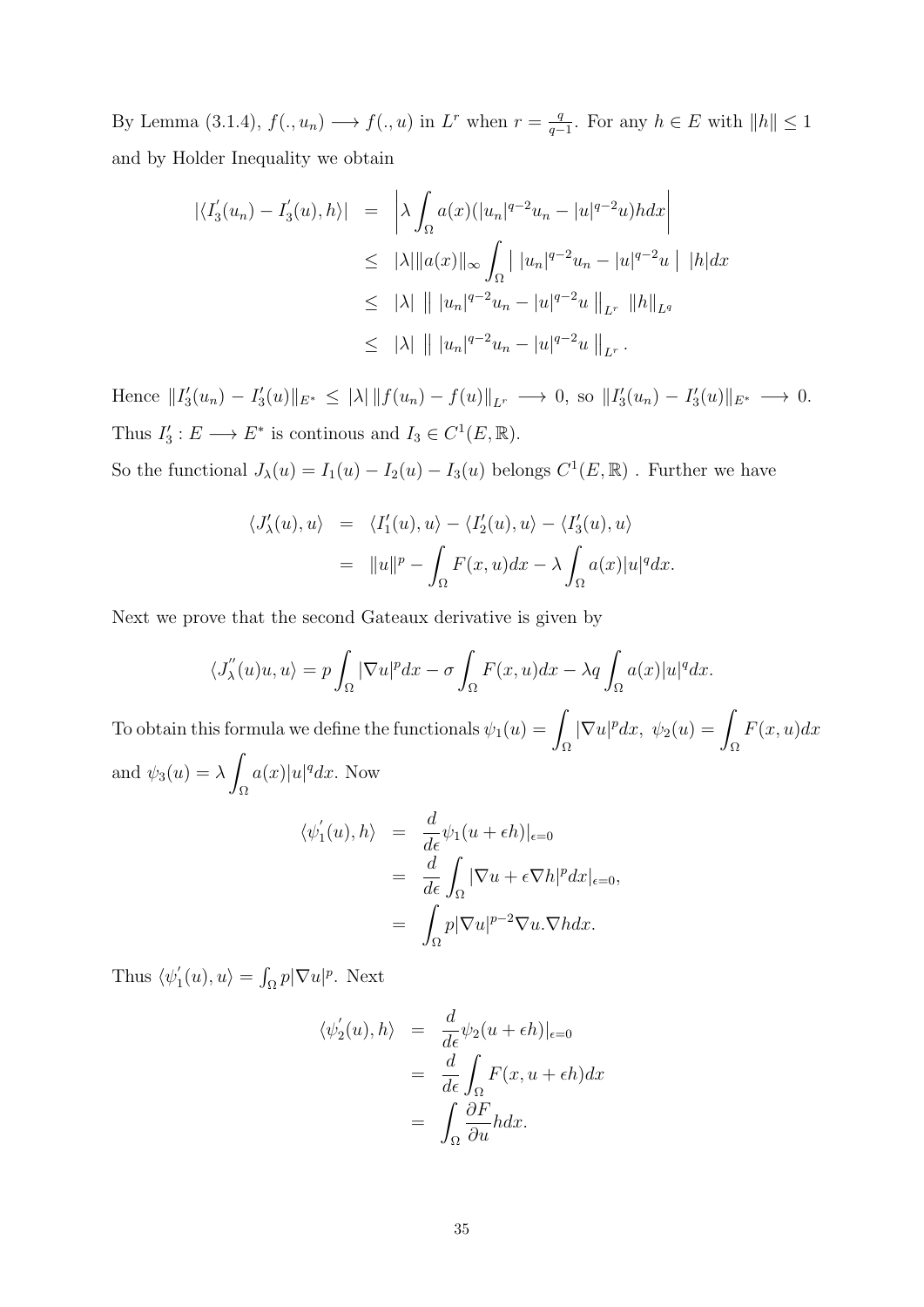So 
$$
\langle \psi_2'(u), u \rangle = \int_{\Omega} \frac{\partial F}{\partial u} u dx = \sigma \int_{\Omega} F(x, u)
$$
 by Property (1). Finally  

$$
\langle \psi_3'(u), h \rangle = \frac{d}{d\epsilon} \psi_3(u + \epsilon h)|_{\epsilon=0}
$$

$$
= \frac{d}{d\epsilon} \lambda \int_{\Omega} a(x) |u + \epsilon h|^q dx|_{\epsilon=0},
$$

$$
= \lambda q \int_{\Omega} a(x) |u|^{q-2} u. h dx.
$$

Thus  $\langle \psi \rangle$  $\chi_{3}'(u),u\rangle = \lambda q$ Ω  $a(x)|u|^q dx$ . Hence

$$
\langle J_{\lambda}^{''}(u)u, u \rangle = \langle \psi_{1}^{'}(u), u \rangle - \langle \psi_{2}^{'}(u), u \rangle - \langle \psi_{3}^{'}(u), u \rangle
$$
  
\n
$$
= p||u||^{p} - \sigma \int_{\Omega} F(x, u)dx - \lambda q \int_{\Omega} a(x)|u|^{q} dx
$$
  
\n
$$
= p\left(\int_{\Omega} F(x, u)dx + \lambda \int_{\Omega} a(x)|u|^{q} dx\right) - \sigma \int_{\Omega} F(x, u)dx - \lambda q \int_{\Omega} a(x)|u|^{q} dx.
$$

Therfore

$$
\langle J_{\lambda}^{''}(u)u, u \rangle = \lambda(p-q) \int_{\Omega} a(x)|u|^{q} dx - (\sigma - p) \int_{\Omega} F(x, u) dx \qquad (3.19)
$$

also

$$
\langle J_{\lambda}^{''}(u)u, u \rangle = p||u||^{p} - \sigma \int_{\Omega} F(x, u)dx - \lambda q \int_{\Omega} a(x)|u|^{q} dx
$$
  
=  $p||u||^{p} - \sigma \left( ||u||^{p} - \lambda \int_{\Omega} a(x)|u|^{q} dx \right) - \lambda q \int_{\Omega} a(x)|u|^{q} dx.$ 

Thus

$$
\langle J_{\lambda}^{"}(u)u, u \rangle = \lambda(\sigma - q) \int_{\Omega} a(x)|u|^{q} dx - (\sigma - p)||u||^{p}
$$
\n(3.20)

$$
\langle J'_{\lambda}(u)u, u \rangle = p||u||^{p} - \sigma \int_{\Omega} F(x, u)dx - \lambda q \int_{\Omega} a(x)|u|^{q} dx
$$
  
=  $p||u||^{p} - \sigma \int_{\Omega} F(x, u)dx - q \left( ||u||^{p} - \int_{\Omega} F(x, u)dx \right).$ 

Hence

$$
\langle J''_{\lambda}(u)u, u \rangle = (p - q) \|u\|^p - (\sigma - q) \int_{\Omega} F(x, u) dx \tag{3.21}
$$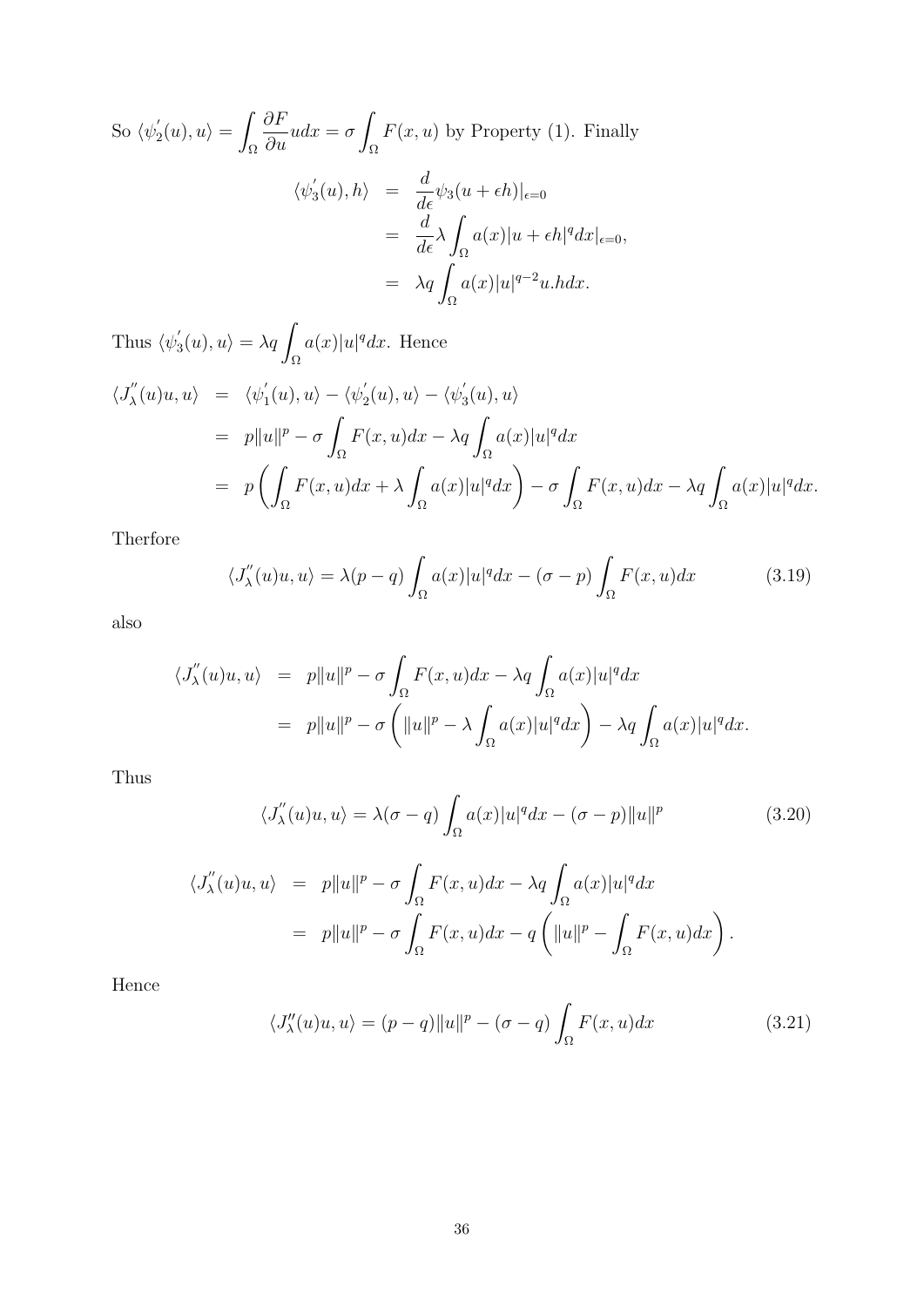# Definition 3.1.7: ( Nehari Manifold )

Assume that  $J_{\lambda}(u) \in C^{1}(E,\mathbb{R})$  such that  $J'_{\lambda}$  $\chi'_{\lambda}(0) = 0$ . A necessary condition for  $u \in E$ to be a critical point of  $J_{\lambda}(u)$  is that  $\langle J'_{\lambda} \rangle$  $\langle \chi'_\lambda(u), u \rangle = 0$ . This condition defines the Nehari mainfold

$$
N_{\lambda} = \{u \in E : \langle J'_{\lambda}(u), u \rangle = 0, u \neq 0\}
$$

where  $\langle , \rangle$  denote the usual duality between E and E<sup>\*</sup>. A critical point  $u \neq 0$  of  $J_{\lambda}$  is a ground state or a least energy critical point if  $J_{\lambda}(u) = \inf_{N} J_{\lambda}$ . As  $J_{\lambda}(u)$  is not bounded below on  $E = W_0^{1,p}$  $\int_0^{1,p}$ , it is useful to consider the functional on the Nehari manifold. Thus  $u \in N_\lambda$  if and only if

$$
\|u\|^p - \int_{\Omega} F(x, u) dx - \lambda \int_{\Omega} a(x) \|u\|^q dx = 0
$$
 (3.22)

Note that  $N_{\lambda}$  contains every nonzero solution of problem (3.1). Thus it is natural to split  $N_{\lambda}$  into three parts corresponding to local minima, local maxima and points of inflection. For this, we set

$$
\begin{array}{rcl} N^+_{\lambda} & = & \{ u \in N_{\lambda} : \langle \phi_{\lambda}^{'}(u), u \rangle > 0 \}, \\ & & \\ N^0_{\lambda} & = & \{ u \in N_{\lambda} : \langle \phi_{\lambda}^{'}(u), u \rangle = 0 \}, \\ & & \\ N^-_{\lambda} & = & \{ u \in N_{\lambda} : \langle \phi_{\lambda}^{'}(u), u \rangle < 0 \}, \end{array}
$$

where  $\phi_{\lambda}(u) = \langle J'_{\lambda} \rangle$  $\chi'_\lambda(u), u\rangle$ . To state our main result, we now present some important properties of  $N_{\lambda}^{+}$  $\chi^+$ ,  $N_\lambda^0$  and  $N_\lambda^ \lambda$ . The following lemma shows that the minimizers on  $N_{\lambda}$ are usually critical points for  $J_{\lambda}$ .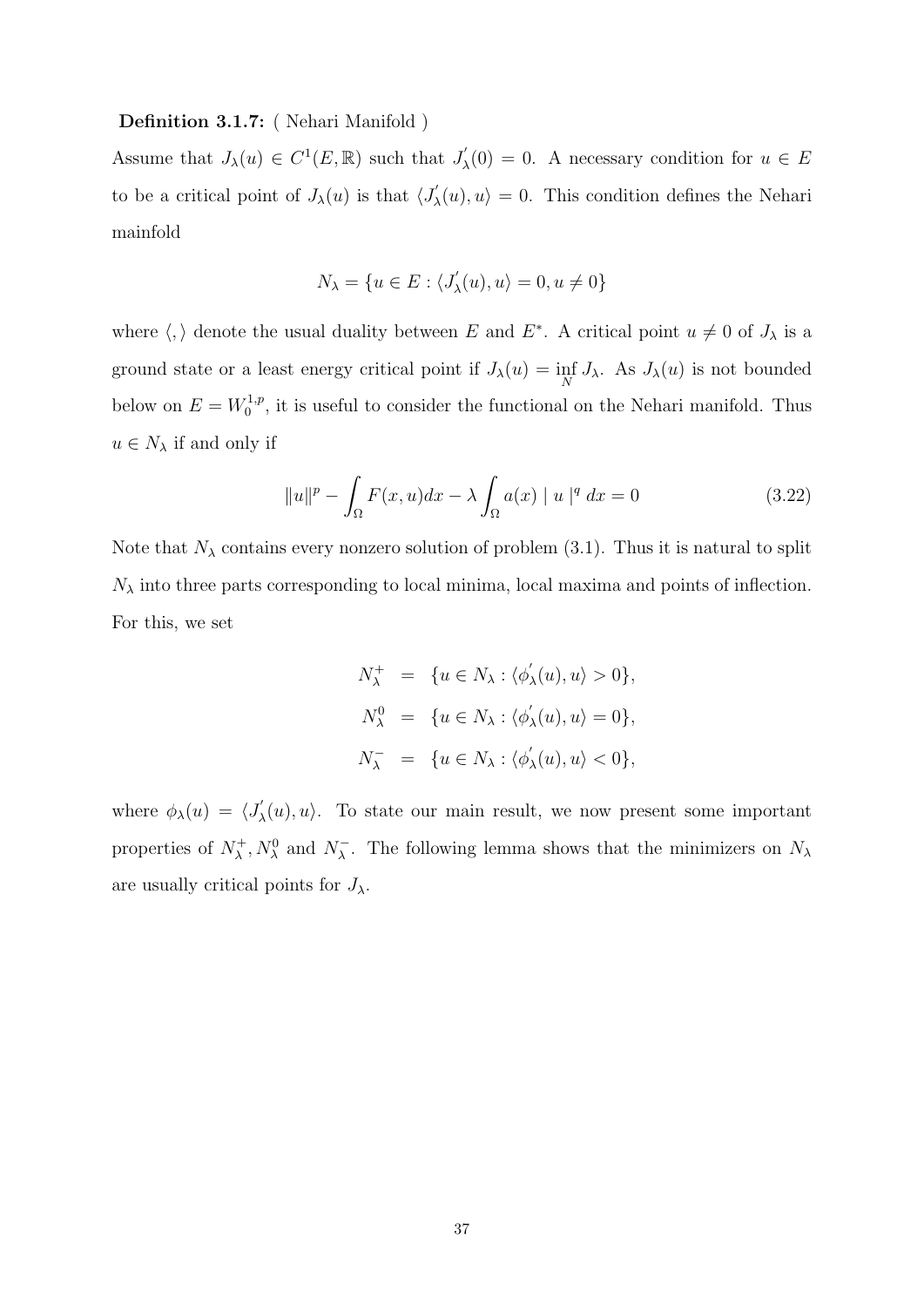### Lemma 3.1.8:

Assume that  $u_0$  is a local minimizer for  $J_\lambda(u)$  on  $N_\lambda$  and that  $u_0$  is not belonging to  $N_\lambda^0$ , then  $J'_{2}$  $\chi'_{\lambda}(u_0) = 0$  in  $E^*$  (the dual space of the Sobolev space E).

**Proof.** Suppose that  $u_0$  is a local minimum for  $J_\lambda(u)$  on  $N_\lambda$ , then  $u_0$  is a solution of the optimization problem

minimize 
$$
J_{\lambda}(u)
$$
 subject to  $\langle J'_{\lambda}(u), u \rangle = 0$ .

Hence by Lagrange multiplier there exist  $\mu \in \mathbb{R}$  such that  $J'_{\lambda}$  $\psi'_{\lambda}(u_0) = \mu \phi'_{\lambda}(u_0)$  in  $E^*$ . Thus,

$$
\langle J'_{\lambda}(u_0), u_0 \rangle = \mu \langle \phi'_{\lambda}(u_0), u_0 \rangle.
$$

Since  $u_0 \in N_\lambda$  we have  $0 = \langle J'_\lambda \rangle$  $\mu'_{\lambda}(u_0), u_0\rangle = \mu \langle \phi'(u_0), u_0\rangle$ . But  $u_0$  does not belong to  $N^0_{\lambda}$ , then  $\langle \phi'(u_0), u_0 \rangle \neq 0$  therefore  $\mu = 0$  and  $\langle J \rangle$  $\chi'_{\lambda}(u_0), u_0 \rangle = 0.$  Hence we get  $J'_{\lambda}$  $\zeta_{\lambda}(u_0) = 0.$ Thus  $u_0$  is a critical point of  $J_\lambda$ .

## Lemma 3.1.9:

One has the following :

(i) if 
$$
u \in N_{\lambda}^{+}
$$
, then  $\lambda \int_{\Omega} a(x) |u|^{q} dx > 0$ ;  
\n(ii) if  $u \in N_{\lambda}^{-}$ , then  $\int_{\Omega} F(x, u) dx > 0$ ,  
\n(iii) if  $u \in N_{\lambda}^{0}$ , then  $\lambda \int_{\Omega} a(x) |u|^{q} dx > 0$  and  $\int_{\Omega} F(x, u) dx > 0$ .

## Proof.

(i)  $u \in N_\lambda$  iff  $||u||^p -$ Ω  $F(x, u)dx - \lambda$ Ω  $a(x) | u |^q dx = 0$ . Since  $u \in N_\lambda^+$  $\lambda^+$ then  $\langle \phi'(u), u \rangle > 0$ . Now we consider the following two cases :

Case  $(1)$ : If Ω  $F(x, u)dx < 0$ , we have  $\lambda$ Ω  $a(x) | u |^q dx = ||u||^p -$ Ω  $F(x, u)dx > 0.$ Thus  $\lambda$ Ω  $a(x) | u |^{q} dx > 0.$ 

Case  $(2)$ : If Ω  $F(x, u)dx > 0$ . Since  $u \in N_\lambda^+$  we have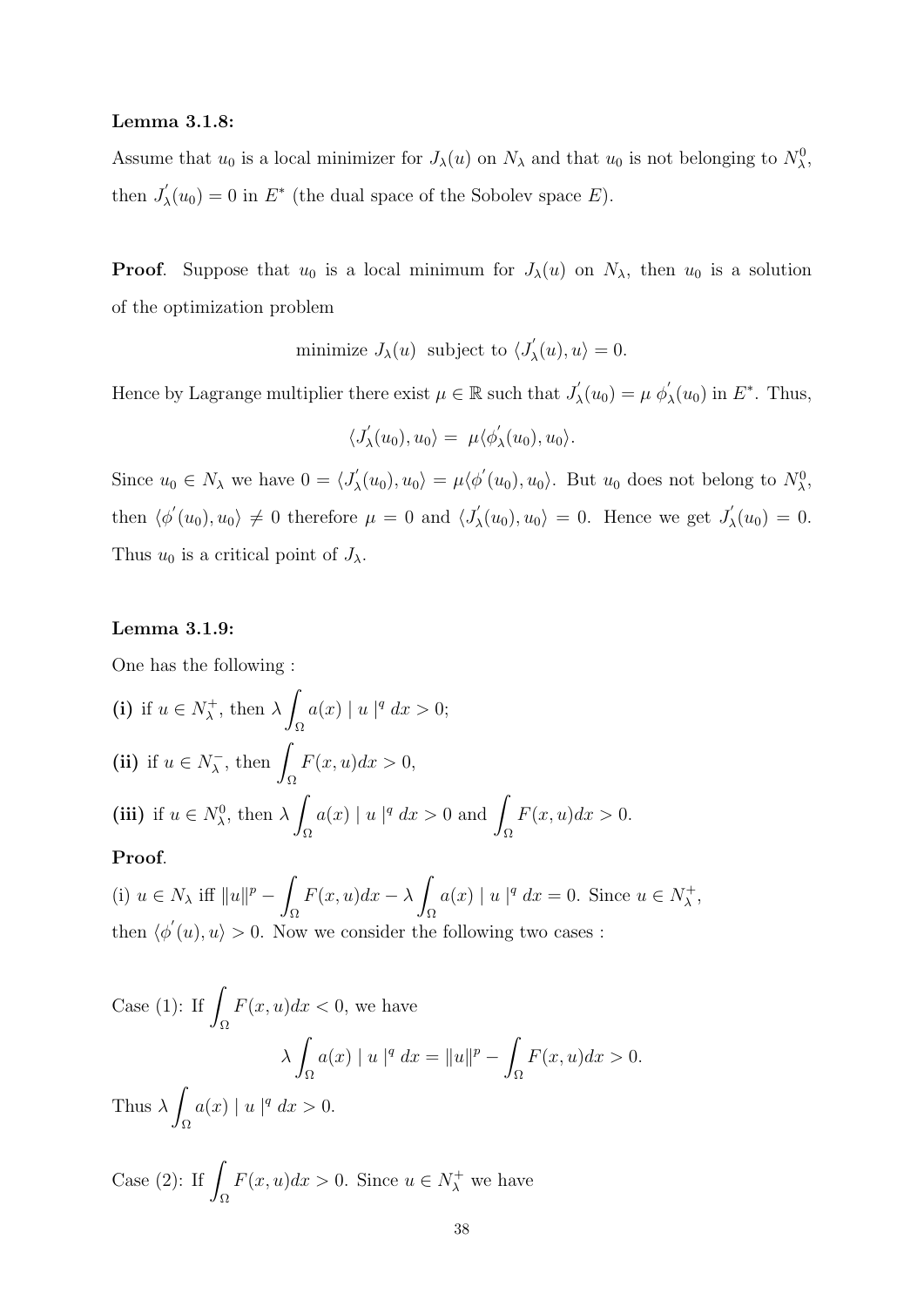$$
\lambda(p-q)\int_{\Omega}a(x)\mid u\mid^{q}dx - (\sigma - p)\int_{\Omega}F(x,u)dx > 0,
$$
  

$$
\lambda(p-q)\int_{\Omega}a(x)\mid u\mid^{q}dx > (\sigma - p)\int_{\Omega}F(x,u)dx, \text{ or}
$$
  

$$
\lambda\int_{\Omega}a(x)\mid u\mid^{q}dx > \frac{\sigma - p}{p - q}\int_{\Omega}F(x,u)dx > 0.
$$

Thus  $\lambda$ Ω  $a(x) | u |^{q} dx > 0.$ 

(ii)  $u \in N_\lambda$  iff  $||u||^p - \lambda$ Ω  $F(x, u)dx - \lambda$ Ω  $a(x) | u |^q dx = 0$ . If  $u \in N_\lambda^ \bar{\lambda}$  , then  $\langle \phi'(u), u \rangle < 0$ . Now we consider the following two cases:

Case (1): If 
$$
\lambda \int_{\Omega} a(x) |u|^q dx = 0
$$
. Since  $u \in N_{\lambda}$  we have  

$$
||u||^p = \int_{\Omega} F(x, u) dx
$$
, but  $||u||^p > 0$ .

Hence  $\int F(x, u)dx > 0$ . Ω Case (2): If  $\lambda$ Ω  $a(x) | u |^q dx \neq 0$ . Since  $u \in N_\lambda^ \lambda$  by (3.21), we have  $(p-q)$ ||u||<sup>p</sup> –  $(\sigma - q)$ Ω  $F(x, u)dx < 0$ , or Z Ω  $F(x, u)dx > \frac{p-q}{q}$  $\sigma - q$  $||u||^p > 0,$ 

which implies  $\int$ Ω  $F(x, u)dx > 0.$ 

(iii)  $u \in N_\lambda$  iff  $||u||^p - \lambda$ Ω  $F(x, u)dx - \lambda$ Ω  $a(x) | u |^q dx = 0$ . Since  $u \in N_\lambda^0$ , then  $\langle \phi'(u), u \rangle = 0$ . Now by (3.20), we have

$$
\lambda(\sigma - q) \int_{\Omega} a(x) |u|^q dx = (\sigma - p) ||u||^p, \text{ or}
$$

$$
\lambda \int_{\Omega} a(x) |u|^q dx = \frac{\sigma - p}{\sigma - q} ||u||^p > 0.
$$

Thus  $\lambda$ Ω  $a(x) | u |^q dx > 0$ , and by (3.21), we get  $(p-q)$ ||u||<sup>p</sup> –  $(\sigma - q)$ Ω  $F(x, u)dx = 0$ ,  $\int_{\Omega} F(x, u)dx = \frac{p-q}{q-q}$  $\frac{p-q}{\sigma-q} ||u||^p > 0.$ Therefore Ω  $F(x, u)dx > 0.$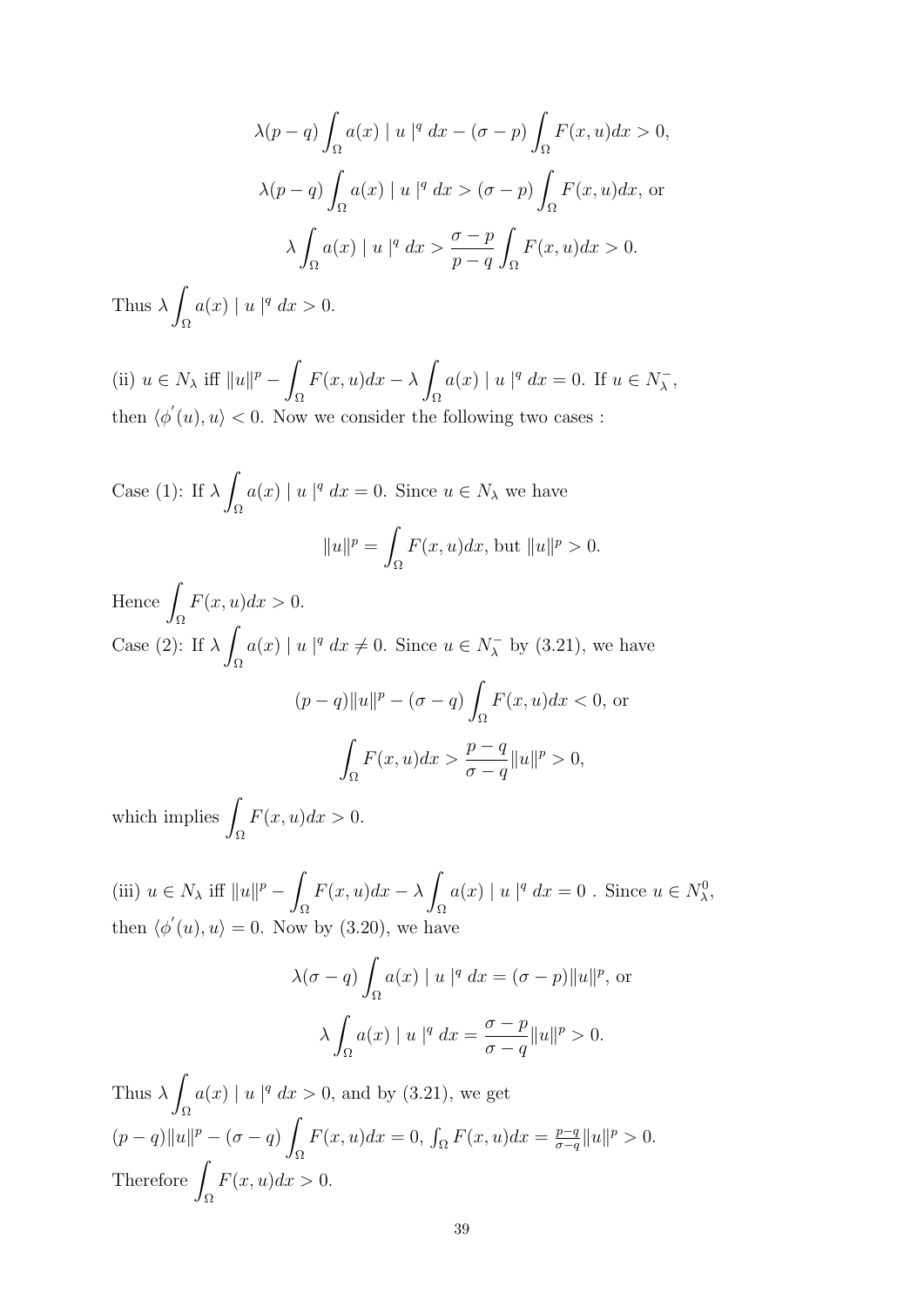### Lemma 3.1.10:

If 
$$
0 < |\lambda| < \lambda_0
$$
, where  $\lambda_0 = \frac{q}{p} \left( \frac{\sigma - p}{\sigma - q} \right) S_q^{\frac{q}{p}} \left( \frac{p - q}{(\sigma - q)K} S_q^{\frac{\sigma}{p}} \right)^{\frac{p - q}{\sigma - p}}$  then  $N_\lambda^0 = \phi$ 

**Proof.** Suppose otherwise that  $0 < |\lambda| < \lambda_0$  such that  $N_\lambda^0 \neq \phi$ . Then for  $u \in N_\lambda^0$ , we have

$$
0 = \langle \phi'_{\lambda}(u), u \rangle = \lambda(\sigma - q) \int_{\Omega} a(x) |u|^q dx - (\sigma - p) ||u||^p \qquad (3.23)
$$

$$
= (p-q)||u||^{p} - (\sigma - q) \int_{\Omega} F(x, u) dx.
$$
 (3.24)

Using Property (2) and by Remark (3.1.3), we obtain

$$
\int_{\Omega} F(x, u) dx \le \left| \int_{\Omega} F(x, u) dx \right| \le \int_{\Omega} |F(x, u)| dx \le K \int_{\Omega} |u|^{\sigma} dx \le KS_{\sigma}^{\frac{\sigma}{p}} \|u\|^{\sigma}.
$$

Hence, it follows from (3.24) that

$$
||u||^{p} = \frac{\sigma - q}{p - q} \int_{\Omega} F(x, u) dx \le \frac{\sigma - q}{p - q} K S_{\sigma}^{\frac{-\sigma}{p}} ||u||^{\sigma},
$$

then

$$
||u|| \ge \left(\frac{(p-q)S_{\sigma}^{\frac{\sigma}{p}}}{(\sigma-q)K}\right)^{\frac{1}{\sigma-p}}.
$$
\n(3.25)

On the other hand, from Holder Inequality, Condition (1), Equation (3.23) and by Remark  $(3.1.3)$  we have

$$
||u||^{p} = \frac{\lambda(\sigma - q)}{\sigma - p} \int_{\Omega} a(x)|u|^{q} dx \leq |\lambda| \frac{\sigma - q}{\sigma - p} ||a||_{\infty} \int_{\Omega} |u|^{q} dx,
$$
  

$$
\leq |\lambda| \frac{\sigma - q}{\sigma - p} S_{q}^{\frac{-q}{p}} ||u||^{q}.
$$

So

$$
||u|| \le \left(|\lambda| \frac{\sigma - q}{\sigma - p} S_q^{\frac{-q}{p}}\right)^{\frac{1}{p-q}}
$$
\n(3.26)

Combining (3.25) and (3.26), we have  $|\lambda| \geq \lambda_0$  a contradiction. Therefore  $N_\lambda^0 = \phi$  for  $0 < |\lambda| < \lambda_0$ .

We remark that by Lemma (3.1.10), for  $0 < |\lambda| < \lambda_0$ ,  $N_{\lambda} = N_{\lambda}^+ \cup N_{\lambda}^ \lambda$  and define

$$
\theta_{\lambda} = \inf_{u \in N_{\lambda}} J_{\lambda}(u), \quad \theta_{\lambda}^{+} = \inf_{u \in N_{\lambda}^{+}} J_{\lambda}(u), \quad \theta_{\lambda}^{-} = \inf_{u \in N_{\lambda}^{-}} J_{\lambda}(u). \tag{3.27}
$$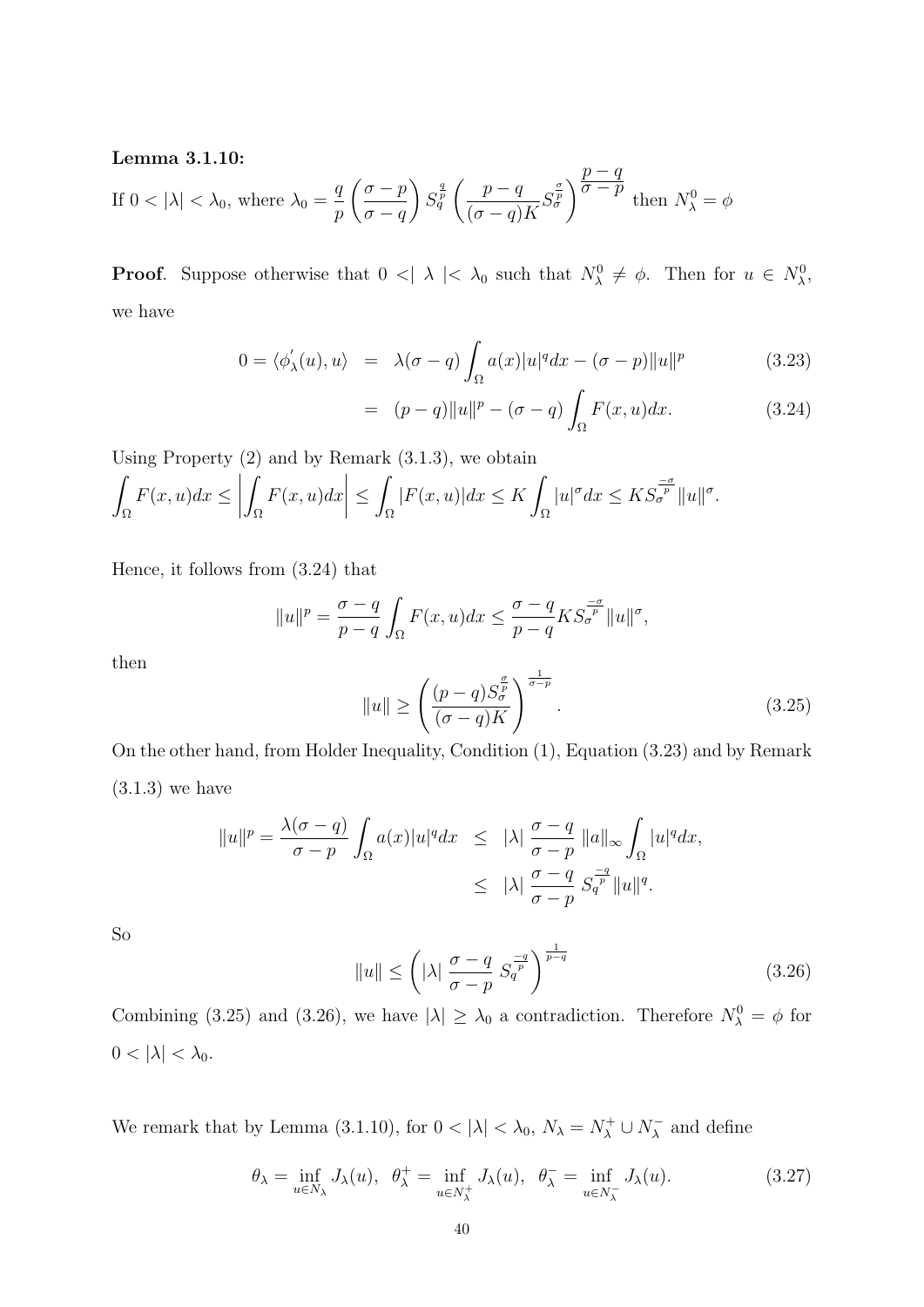Then, we have the following.

# Lemma 3.1.11:

If  $0 < |\lambda| < \lambda_0$ , then  $\theta_{\lambda} \leq \theta_{\lambda}^+ < 0$ ,  $\theta_{\lambda}^- > d_0$  for some  $d_0 > 0$  depending on  $p, q, \sigma, k, \lambda, S_q$ and  $S_{\sigma}$ .

**Proof.** Let  $u \in N_\lambda^+$  $\lambda^+$ . Then from  $(3.21)$  we have

$$
(p-q)||u||p - (\sigma - q) \int_{\Omega} F(x, u)dx > 0.
$$
 Thus  

$$
\frac{p-q}{\sigma - q} ||u||p > \int_{\Omega} F(x, u)dx.
$$
 (3.28)

So

$$
J_{\lambda}(u) = \frac{1}{p} ||u||^{p} - \frac{1}{\sigma} \int_{\Omega} F(x, u) dx - \frac{\lambda}{q} \int_{\Omega} a(x) |u|^{q} dx
$$
  

$$
= \frac{1}{p} ||u||^{p} - \frac{1}{\sigma} \int_{\Omega} F(x, u) dx - \frac{1}{q} \left( ||u||^{p} - \int_{\Omega} F(x, u) dx \right)
$$
  

$$
= \frac{q - p}{pq} ||u||^{p} + \frac{\sigma - q}{\sigma q} \int_{\Omega} F(x, u) dx.
$$

By  $(3.28)$  we have

$$
J_{\lambda}(u) < \frac{q-p}{pq} \left\|u\right\|^p + \frac{p-q}{\sigma q} \left\|u\right\|^p,
$$
\n
$$
< \left(\frac{q-p}{pq} + \frac{p-q}{\sigma q}\right) \left\|u\right\|^p,
$$
\n
$$
< \frac{-(p-q)(\sigma-p)}{\sigma pq} \left\|u\right\|^p < 0.
$$

Hence  $J_{\lambda}(u) < 0$ , since  $N_{\lambda}^+ \subset N_{\lambda}$ , it follows that  $\inf_{u \in N_{\lambda}} J_{\lambda}(u) \leq \inf_{u \in N_{\lambda}^+}$  $J_{\lambda}(u)$ , so by the definition of  $\theta_{\lambda}$  and  $\theta_{\lambda}^{+}$  we obtain  $\theta_{\lambda} \leq \theta_{\lambda}^{+} < 0$ .

Now, let  $u \in N_\lambda^ \lambda$ , then from (3.21) we have

$$
(p-q)||u||^{p} - (\sigma - q) \int_{\Omega} F(x, u) dx < 0.
$$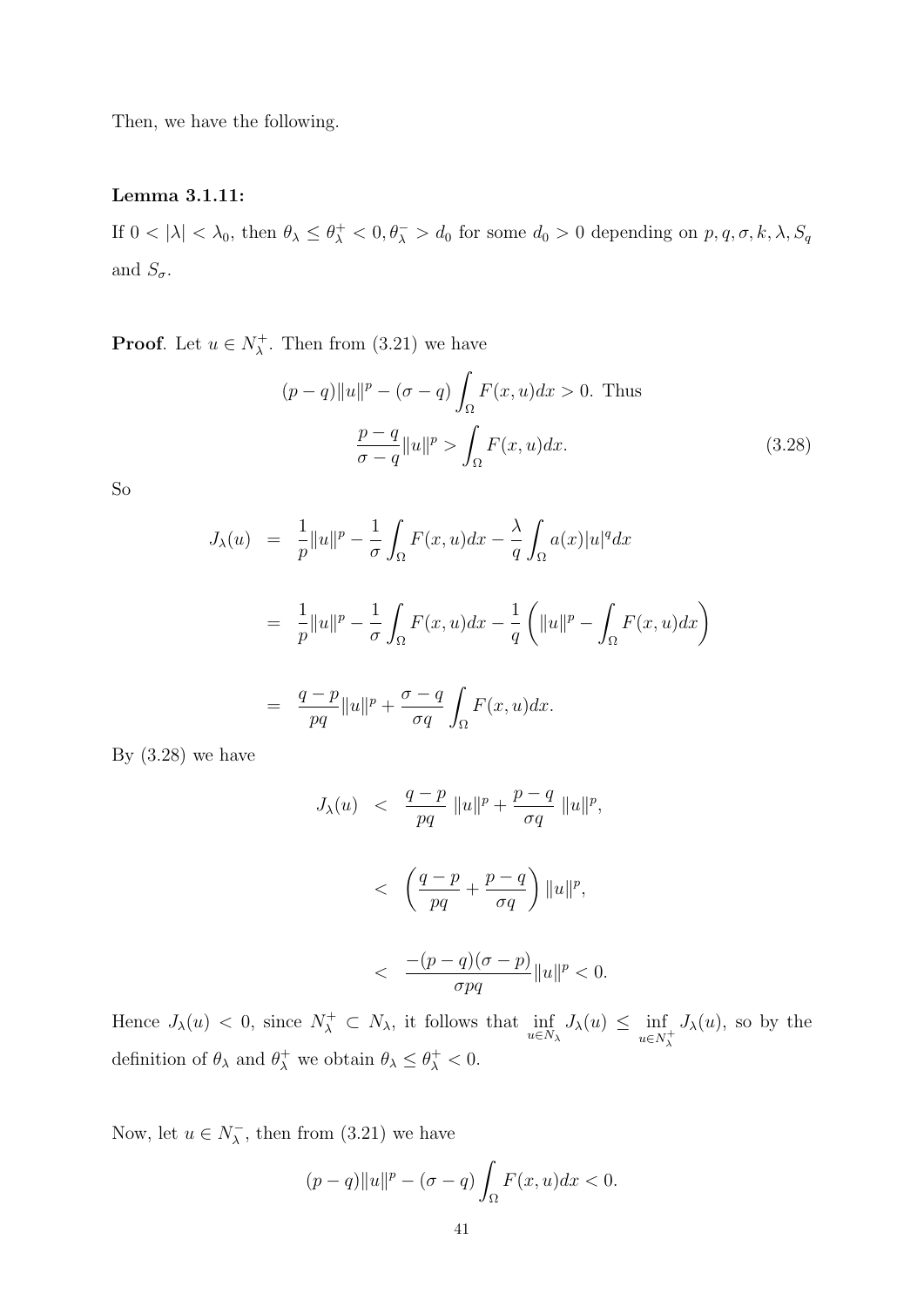Using Property (2) and by Remark (3.1.3) we have

$$
\frac{p-q}{\sigma-q}||u||^p < \left| \int_{\Omega} F(x,u)dx \right| < \int_{\Omega} |F(x,u)|dx < K \int_{\Omega} |u|^{\sigma} dx \leq K S_{\sigma}^{\frac{-\sigma}{p}} ||u||^{\sigma}.
$$
 Therefore

 $||u||^p < \frac{\sigma - q}{\sigma}$  $p - q$  $KS_{\sigma}^{\frac{-\sigma}{p}}\|u\|^{\sigma}$ , or we write

$$
||u|| > \left(\frac{p-q}{(\sigma-q)K} S_{\sigma}^{\frac{\sigma}{p}}\right)^{\frac{1}{\sigma-p}} \forall u \in N_{\lambda}^{-}.
$$
\n(3.29)

Thus

$$
J_{\lambda}(u) \geq \frac{\sigma - p}{\sigma p} \|u\|^{p} - |\lambda| S_{q}^{\frac{-q}{p}} \frac{\sigma - q}{\sigma q} \|u\|^{q} = \|u\|^{q} \left(\frac{\sigma - p}{\sigma p} \|u\|^{p-q} - |\lambda| S_{q}^{\frac{-q}{p}} \frac{\sigma - q}{\sigma q}\right). \text{ Hence}
$$

$$
J_{\lambda}(u) > \left(\frac{p - q}{(\sigma - q)K} S_{\sigma}^{\frac{\sigma}{p}}\right)^{\frac{q}{\sigma - p}} \left(\frac{\sigma - p}{\sigma p} \left(\frac{p - q}{(\sigma - q)K} S_{\sigma}^{\frac{\sigma}{p}}\right)^{\frac{p-q}{\sigma - p}} - |\lambda| S_{q}^{\frac{-q}{p}} \frac{\sigma - q}{\sigma q}\right).
$$

Therefore  $J_{\lambda}(u) > d_0$  for some  $d_0 > 0$ , where

$$
d_0 = \left(\frac{p-q}{(\sigma-q)K}S_{\sigma}^{\frac{\sigma}{p}}\right)^{\frac{q}{\sigma-p}} \left(\frac{\sigma-p}{\sigma p}\left(\frac{p-q}{(\sigma-q)K}S_{\sigma}^{\frac{\sigma}{p}}\right)^{\frac{p-q}{\sigma-p}} - |\lambda|S_{q}^{\frac{-q}{p}}\frac{\sigma-q}{\sigma q}\right).
$$

In order to prove that the functional  $J_\lambda$  has a minimum, we would need to know that  $J_\lambda$ is bounded below. Of course, this is necessary but not enough to guarantee the existence of a minimizer for  $J_{\lambda}$ . In the next lemma we prove that  $J_{\lambda}$  is bounded below and grows rapidly "coercive" at the "extremes" of  $N_\lambda.$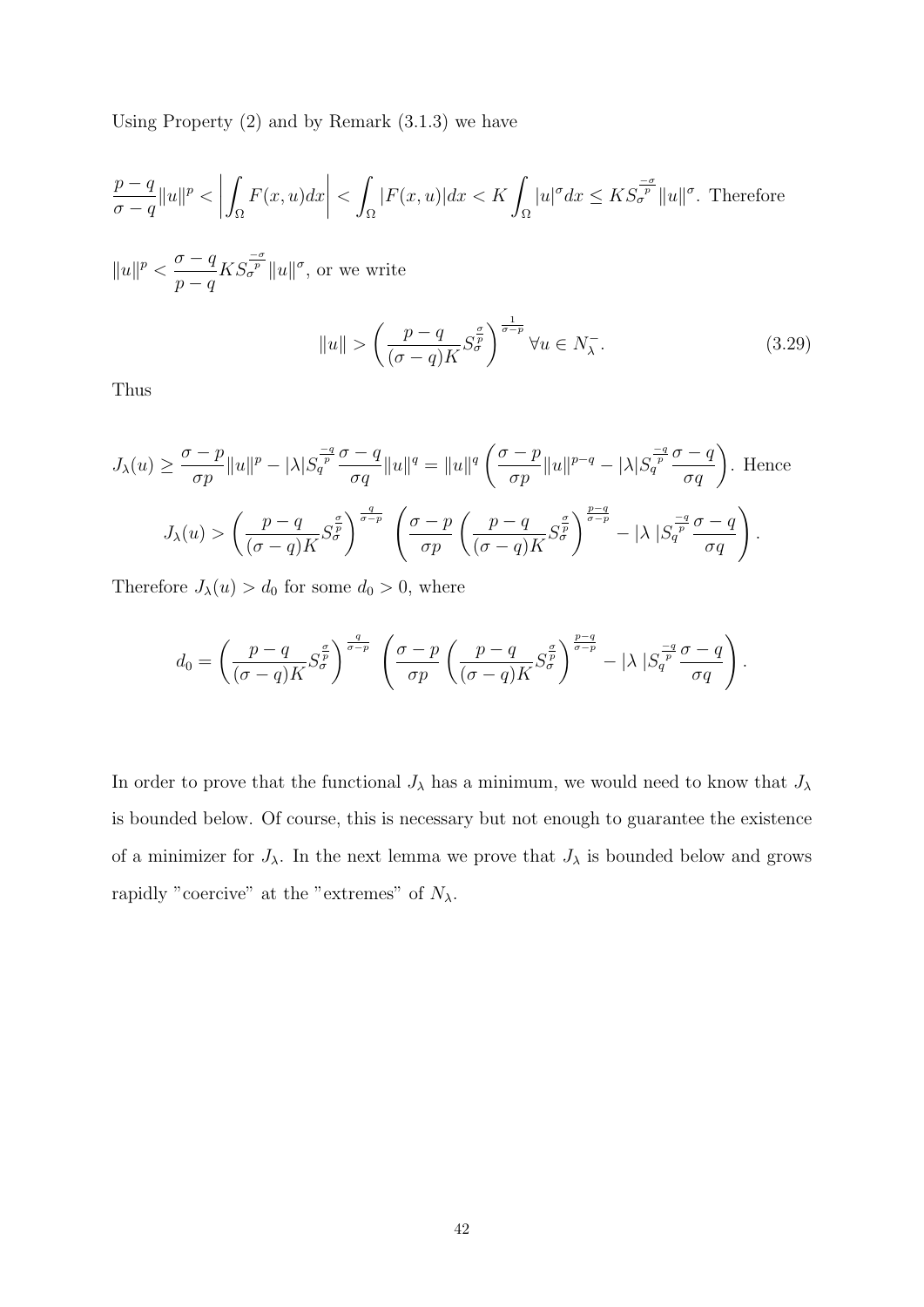## Lemma 3.1.12:

The energy functional  $J_{\lambda}$  is coercive and bounded below on  $N_{\lambda}$ 

**Proof.** If 
$$
u \in N_{\lambda}
$$
, then  $||u||^{p} - \int_{\Omega} F(x, u)dx - \lambda \int_{\Omega} a(x)|u|^{q} dx = 0$   
\n
$$
J_{\lambda}(u) = \frac{1}{p} ||u||^{p} - \frac{1}{\sigma} \int_{\Omega} F(x, u) dx - \frac{\lambda}{q} \int_{\Omega} a(x)|u|^{q} dx
$$
\n
$$
J_{\lambda}(u) = \frac{1}{p} ||u||^{p} - \frac{1}{\sigma} \left( ||u||^{p} - \lambda \int_{\Omega} a(x)|u|^{q} dx \right) - \frac{\lambda}{q} \int_{\Omega} a(x)|u|^{q} dx
$$
\n
$$
= \frac{\sigma - p}{\sigma p} ||u||^{p} - \lambda \frac{\sigma - q}{q\sigma} \int_{\Omega} a(x) ||u||^{q} dx
$$

by Remark (3.1.3) and Condition (1) we obtain

$$
J_{\lambda}(u) \geq \frac{\sigma - p}{\sigma p} \|u\|^p - \left(\frac{\sigma - q}{q\sigma}\right) \|\lambda a(x)\|_{\infty} \int_{\Omega} |u|^q dx
$$
  
\n
$$
\geq \frac{\sigma - p}{\sigma p} \|u\|^p - \left(\frac{\sigma - q}{q\sigma}\right) \|\lambda\| \int_{\Omega} |u|^q dx
$$
  
\n
$$
\geq \frac{\sigma - p}{\sigma p} \|u\|^p - \left(\frac{\sigma - q}{q\sigma}\right) \left(\frac{|\lambda|}{s_q^p}\right) \|u\|^q.
$$

Since  $1 < q < p$ ,  $J_{\lambda}(u) \longrightarrow \infty$  as  $||u|| \longrightarrow \infty$ . Therefore  $J_{\lambda}(u)$  is coercive and bounded below on  $N_{\lambda}$ .

# Definition 3.1.13:

For 
$$
u \in E
$$
 with  $\int_{\Omega} F(x, u) > 0$  define *T* to be  
\n
$$
T = \left( \frac{(p-q)\|u\|^p}{(\sigma - q) \int_{\Omega} F(x, u) dx} \right)^{\frac{1}{\sigma - p}} > 0.
$$
 Then the following result holds.

# Lemma 3.1.14:

For each  $u \in E$  with Ω  $F(x, u)dx > 0$  one has the following:

- (i) if  $\lambda$ Ω  $a(x)|u|^q dx \leq 0$ , then there exists a unique  $t^- > T$  such that  $t^-u \in N_\lambda^ \overline{\lambda}$  and  $J_{\lambda}(t^-u) = \sup$  $\sup_{t\geq 0}J_{\lambda}(tu)$
- (ii) if  $\lambda$ Ω  $a(x)|u|^q dx > 0$ , then there are unique  $0 < t<sup>+</sup> < T < t<sup>-</sup>$  such that  $(t^-u,t^+u)\in N_\lambda^-\times N_\lambda^+$  $J_{\lambda}(t^-u) = \sup$  $\sup_{t\geq 0} J_{\lambda}(tu); J_{\lambda}(t^+u) = \inf_{0\leq t\leq T} J_{\lambda}(tu).$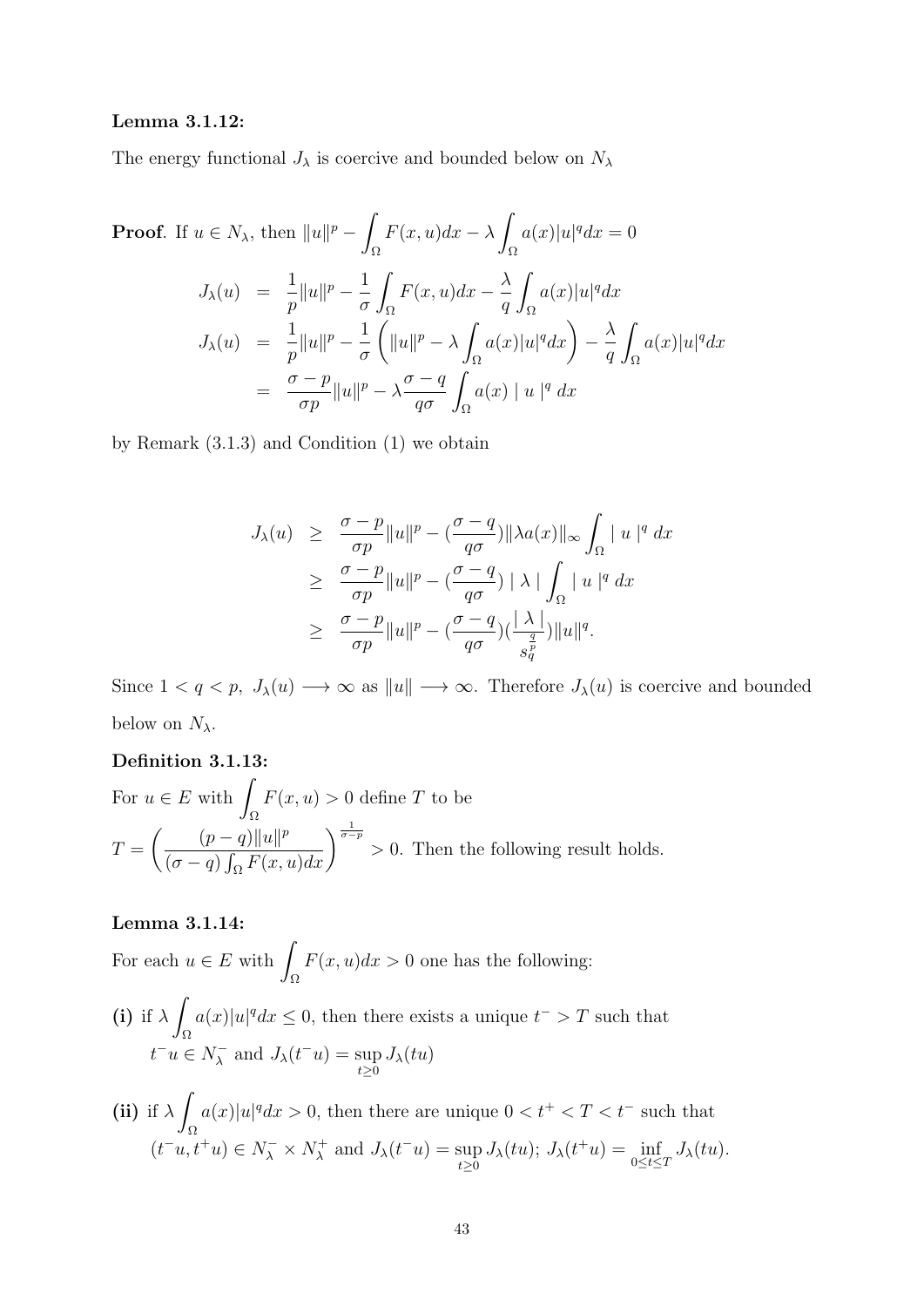**Proof.** We fix  $u \in E$  with Ω  $F(x, u)dx > 0$  and we define the maps

 $m_u(t): \mathbb{R}_0^+ \longrightarrow \mathbb{R}$  by

$$
m_u(t) = t^{p-q} ||u||^p - t^{\sigma-q} \int_{\Omega} F(x, u) dx \text{ for } t \ge 0.
$$
 (3.30)

$$
\langle J'_{\lambda}(tu), (tu) \rangle = ||tu||^{p} - \int_{\Omega} F(x, tu) dx - \lambda \int_{\Omega} a(x)|tu|^{q} dx
$$
  

$$
= (t)^{p} ||u||^{p} - (t)^{\sigma} \int_{\Omega} F(x, u) dx - \lambda(t)^{q} \int_{\Omega} a(x)|u|^{q} dx
$$
  

$$
= (t)^{q} \left( (t)^{p-q} ||u||^{p} - (t)^{\sigma-q} \int_{\Omega} F(x, u) dx - \lambda \int_{\Omega} a(x)|u|^{q} dx \right).
$$
  

$$
= (t)^{q} \left( m_{u}(t) - \lambda \int_{\Omega} a(x)|u|^{q} dx \right) = 0 \text{ iff } m_{u}(t) = \lambda \int_{\Omega} a(x)|u|^{q} dx.
$$

Clearly for  $t > 0, tu \in N_\lambda$  iff t is a solution of  $m_u(t) = \lambda$ Ω  $a(x)|u|^q dx$ . Now

$$
m'_u(t) = (p-q)t^{p-q-1}||u||^p - (\sigma - q)t^{\sigma - q - 1} \int_{\Omega} F(x, u)dx
$$

and  $m'_u(t) = 0$  implies that  $(\sigma - q)t^{\sigma - q - 1}$ Ω  $F(x, u)dx \left[ \frac{(p-q)\|u\|^p}{(p+q)\|x\|^p} \right]$  $\frac{\left(\rho-q\right)\left|\left|\frac{q}{q}\right|\right|}{(\sigma-q)t^{\sigma-p}\int_{\Omega}F(x,u)dx}-1$ 1  $= 0$ 

giving 
$$
t = \left(\frac{(p-q)\|u\|^p}{(\sigma-q)\int_{\Omega} F(x,u)dx}\right)^{\frac{1}{\sigma-p}}.
$$
 Hence  $m'_u(t) = 0$  for\n
$$
T = \left(\frac{(p-q)\|u\|^p}{(\sigma-q)\int_{\Omega} F(x,u)dx}\right)^{\frac{1}{\sigma-p}}, m'_u(t) > 0 \text{ for } t \in (0,T) \text{ and } m'_u(t) < 0 \text{ for } t \in (T,\infty).
$$

Then  $m_u(t)$  has a maximum at  $t = T$ , increasing for  $t \in (0, T)$  and decreasing for  $t \in (T, \infty)$ . Moreover  $m_u(T) =$ 

$$
= \left(\frac{(p-q)\|u\|^p}{(\sigma-q)\int_{\Omega}F(x,u)dx}\right)^{\frac{p-q}{\sigma-p}}\|u\|^p - \left(\frac{(p-q)\|u\|^p}{(\sigma-q)\int_{\Omega}F(x,u)dx}\right)^{\frac{\sigma-q}{\sigma-p}}\int_{\Omega}F(x,u)dx
$$
  

$$
= \left(\frac{p-q}{\sigma-q}\right)^{\frac{p-q}{\sigma-p}}\left(\frac{\|u\|^p}{\int_{\Omega}F(x,u)dx}\right)^{\frac{p-q}{\sigma-p}}\|u\|^p - \left(\frac{p-q}{\sigma-q}\right)^{\frac{\sigma-q}{\sigma-p}}\left(\frac{\|u\|^p}{\int_{\Omega}F(x,u)dx}\right)^{\frac{\sigma-q}{\sigma-p}}\int_{\Omega}F(x,u)dx.
$$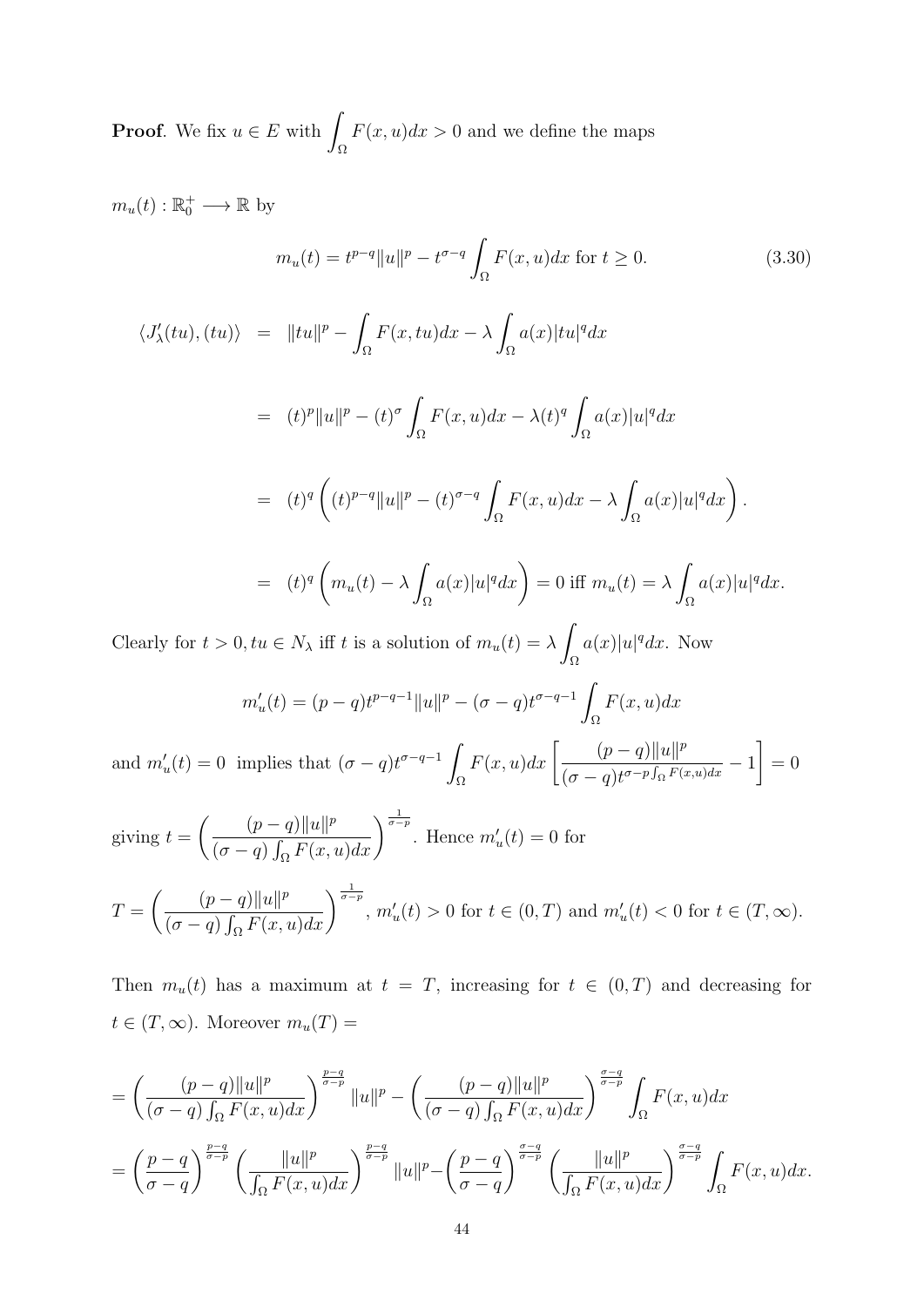Since  $\frac{p-q}{q}$  $\sigma - p$ =  $\sigma - \sigma + p - q$  $\sigma - p$ =  $\sigma - q$  $\sigma - p$  $-1$ , Then  $m_u(T) = \left(\frac{p-q}{\sigma}\right)$  $\sigma - q$  $\sum_{\sigma-p}^{\frac{p-q}{\sigma-p}}$   $\int$   $||u||^p$  $\frac{\|u\|^p}{\int_{\Omega} F(x, u) dx}$   $\int_0^{\frac{\sigma - q}{\sigma - p}} \frac{\int_{\Omega} F(x, u) dx}{\|u\|^p}$  $\frac{u(x, u)dx}{\|u\|^p} \|u\|^p \int p - q$  $\sigma - q$  $\sum_{\sigma-p}^{\sigma-q}$   $\int$   $||u||^p$  $\frac{\|u\|^p}{\int_{\Omega} F(x, u) dx}$  $\int_0^{\frac{\sigma - q}{\sigma - p}}$ Ω  $F(x, u)dx$ 

$$
= \left[ \left( \frac{p-q}{\sigma-q} \right)^{\frac{p-q}{\sigma-p}} - \left( \frac{p-q}{\sigma-q} \right)^{\frac{\sigma-q}{\sigma-p}} \right] \left( \frac{||u||^p}{\int_{\Omega} F(x,u) dx} \right)^{\frac{\sigma-q}{\sigma-p}} \int_{\Omega} F(x,u) dx
$$

Or we write

$$
m_u(T) = ||u||^q \left[ \left( \frac{p-q}{\sigma-q} \right)^{\frac{p-q}{\sigma-p}} - \left( \frac{p-q}{\sigma-q} \right)^{\frac{\sigma-q}{\sigma-p}} \right] \times \left( \frac{||u||^p}{\int_{\Omega} F(x,u) dx} \right)^{\frac{\sigma-q}{\sigma-p}} \frac{\int_{\Omega} F(x,u) dx}{||u||^q}.
$$

Since 
$$
\frac{\sigma - q}{\sigma - p} = \frac{p - p + \sigma - q}{\sigma - p} = \frac{p - q}{\sigma - p} + 1
$$
  
\n
$$
m_u(T) = ||u||^q \left[ \left( \frac{p - q}{\sigma - q} \right)^{\frac{p - q}{\sigma - p}} - \left( \frac{p - q}{\sigma - q} \right)^{\frac{\sigma - q}{\sigma - p}} \right] \times \left( \frac{||u||^p}{\int_{\Omega} F(x, u) dx} \right)^{\frac{p - q}{\sigma - p}}
$$
  
\n
$$
\times \frac{||u||^p}{\int_{\Omega} F(x, u) dx} \frac{\int_{\Omega} F(x, u) dx}{||u||^q}
$$
  
\n
$$
= ||u||^q \left[ \left( \frac{p - q}{\sigma - q} \right)^{\frac{p - q}{\sigma - p}} - \left( \frac{p - q}{\sigma - q} \right)^{\frac{\sigma - q}{\sigma - p}} \right] \times \left( \frac{||u||^p}{\int_{\Omega} F(x, u) dx} \right)^{\frac{p - q}{\sigma - p}} \frac{||u||^p}{||u||^q}
$$
  
\n
$$
\left( \frac{||u||^p}{\int_{\Omega} F(x, u) dx} \right)^{\frac{p - q}{\sigma - p}} ||u||^{p - q} = \frac{(||u||^{\frac{p}{\sigma - p}} ||u||)^{p - q}}{(\int_{\Omega} F(x, u) dx)^{\frac{p - q}{\sigma - p}}} = \frac{(||u||^{\frac{p}{\sigma - p} + 1})^{p - q}}{(\int_{\Omega} F(x, u) dx)^{\frac{p - q}{\sigma - p}}} = \frac{(||u||^{\sigma})^{\frac{p - q}{\sigma - p}}}{(\int_{\Omega} F(x, u) dx)^{\frac{p - q}{\sigma - p}}} = \left( \frac{||u||^{\sigma}}{\int_{\Omega} F(x, u) dx} \right)^{\frac{p - q}{\sigma - p}}
$$
  
\nHence  $m_u(T) = ||u||^q \left[ \left( \frac{p - q}{\sigma - q} \right)^{\frac{p - q}{\sigma - p}} - \left( \frac{p - q}{\sigma - q} \right)^{\frac{\sigma - q}{\sigma - p}} \right] \times \left( \frac{||u||^{\sigma}}{\int_{\Omega} F(x, u) dx} \right)^{\frac{p - q}{\sigma -$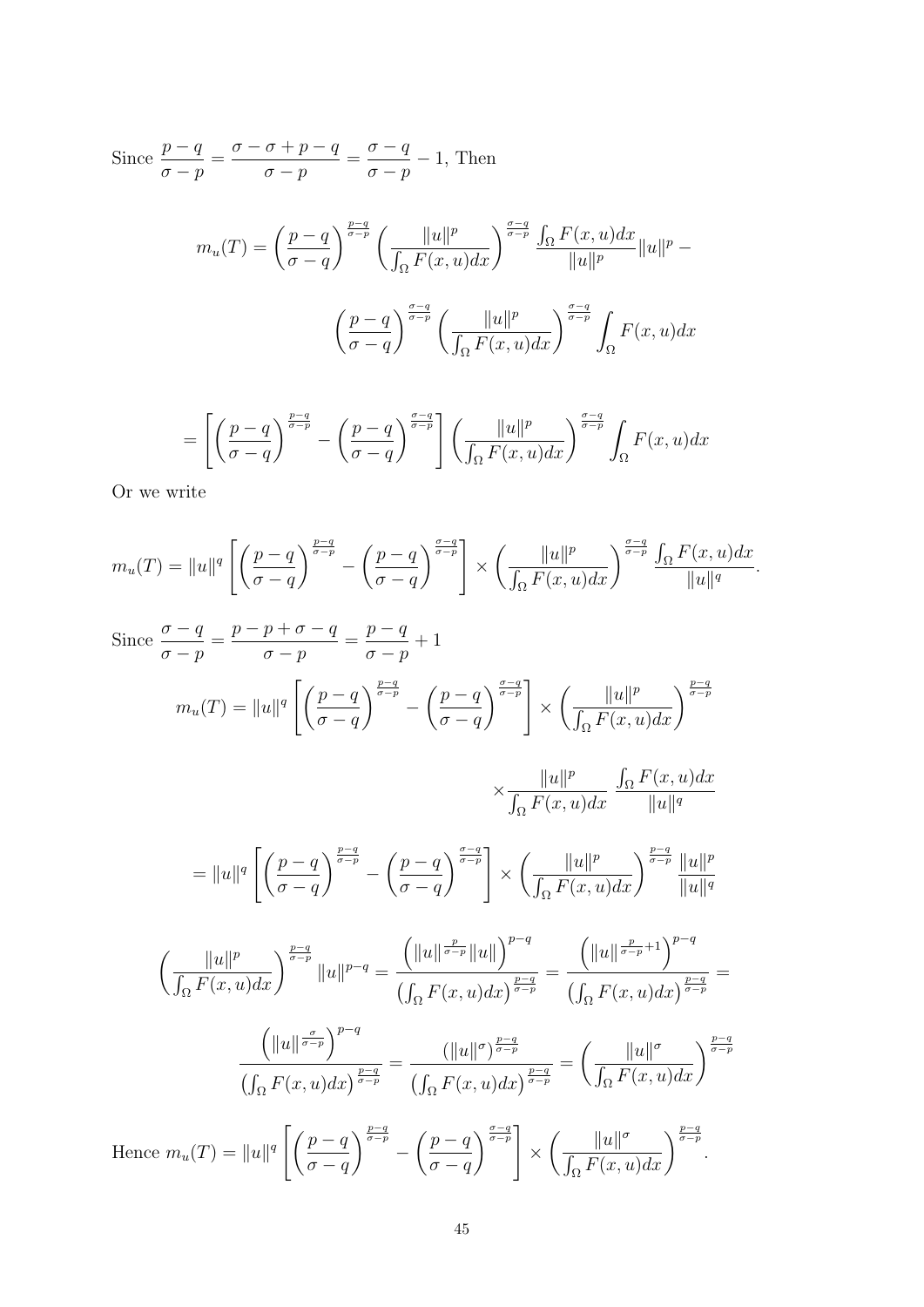(i) Suppose that 
$$
\lambda \int_{\Omega} a(x)|u|^q dx \leq 0
$$
, then there is a unique  $t^- > T$  such that  
\n
$$
m_u(t^-) = \lambda \int_{\Omega} a(x)|u|^q dx.
$$
 Now by (3.21)  
\n
$$
\langle \phi'_{\lambda}(t^-u), t^-u \rangle = (p-q) \|t^-u\|^p - (\sigma - q) \int_{\Omega} F(x, t^-u) dx
$$
  
\n
$$
= (p-q)(t^-)^p \|u\|^p - (\sigma - q)(t^-)^{\sigma} \int_{\Omega} F(x, u) dx
$$
  
\n
$$
= (t^-)^{1+q} \left( (p-q)(t^-)^{p-q-1} \|u\|^p - (\sigma - q)(t^-)^{\sigma-q-1} \int_{\Omega} F(x, u) dx \right)
$$
  
\n
$$
= (t^-)^{1+q} (m'_u(t^-)) < 0,
$$

and

$$
\langle J'_{\lambda}(t^-u), (t^-u) \rangle = ||t^-u||^p - \int_{\Omega} F(x, t^-u) dx - \lambda \int_{\Omega} a(x)|t^-u|^q dx
$$
  
\n
$$
= (t^-)^p ||u||^p - (t^-)^{\sigma} \int_{\Omega} F(x, u) dx - \lambda (t^-)^q \int_{\Omega} a(x)|u|^q dx
$$
  
\n
$$
= (t^-)^q \left( (t^-)^{p-q} ||u||^p - (t^-)^{\sigma-q} \int_{\Omega} F(x, u) dx - \lambda \int_{\Omega} a(x)|u|^q dx \right).
$$
  
\n
$$
= (t^-)^q \left( m_u(t^-) - \lambda \int_{\Omega} a(x)|u|^q dx \right) = 0.
$$
  
\nThus  $t^-u \in N^-$  since  $I'(tu) > 0$  for  $0 \le t \le t^-u$  and  $I'(tu) < 0$  for  $t > t^-u$ 

Thus  $t^-u \in N_\lambda^ J'_{\lambda}$ , since  $J'_{\lambda}(tu) > 0$  for  $0 \le t \le t^- u$  and  $J'_{\lambda}(tu) < 0$  for  $t \ge t^- u$ . Then  $J_{\lambda}(t^{-}u) = \sup$  $\sup_{t\geq 0} J_{\lambda}(tu).$ 

To prove case (ii) we need the following

$$
m_u(T) = \|u\|^q \left(\frac{p-q}{\sigma-q}\right)^{\frac{p-q}{\sigma-p}} \left[1 - \left(\frac{p-q}{\sigma-q}\right)^{\frac{\sigma-q}{\sigma-p} - \frac{p-q}{\sigma-p}}\right] \times \left(\frac{\|u\|^\sigma}{\int_{\Omega} F(x,u)dx}\right)^{\frac{p-q}{\sigma-p}}
$$
  

$$
= \|u\|^q \left(\frac{\sigma-p}{\sigma-q}\right) \left(\frac{p-q}{\sigma-q}\right)^{\frac{p-q}{\sigma-p}} \times \left(\frac{\|u\|^\sigma}{\int_{\Omega} F(x,u)dx}\right)^{\frac{p-q}{\sigma-p}}.
$$

Since  $\frac{\sigma - q}{\sigma - q}$  $\sigma - p$  $-\frac{p-q}{q}$  $\sigma - p$ =  $\sigma - p$  $\sigma - p$  $= 1; 1$  $p - q$  $\sigma - q$ =  $\sigma - p$  $\sigma - q$ .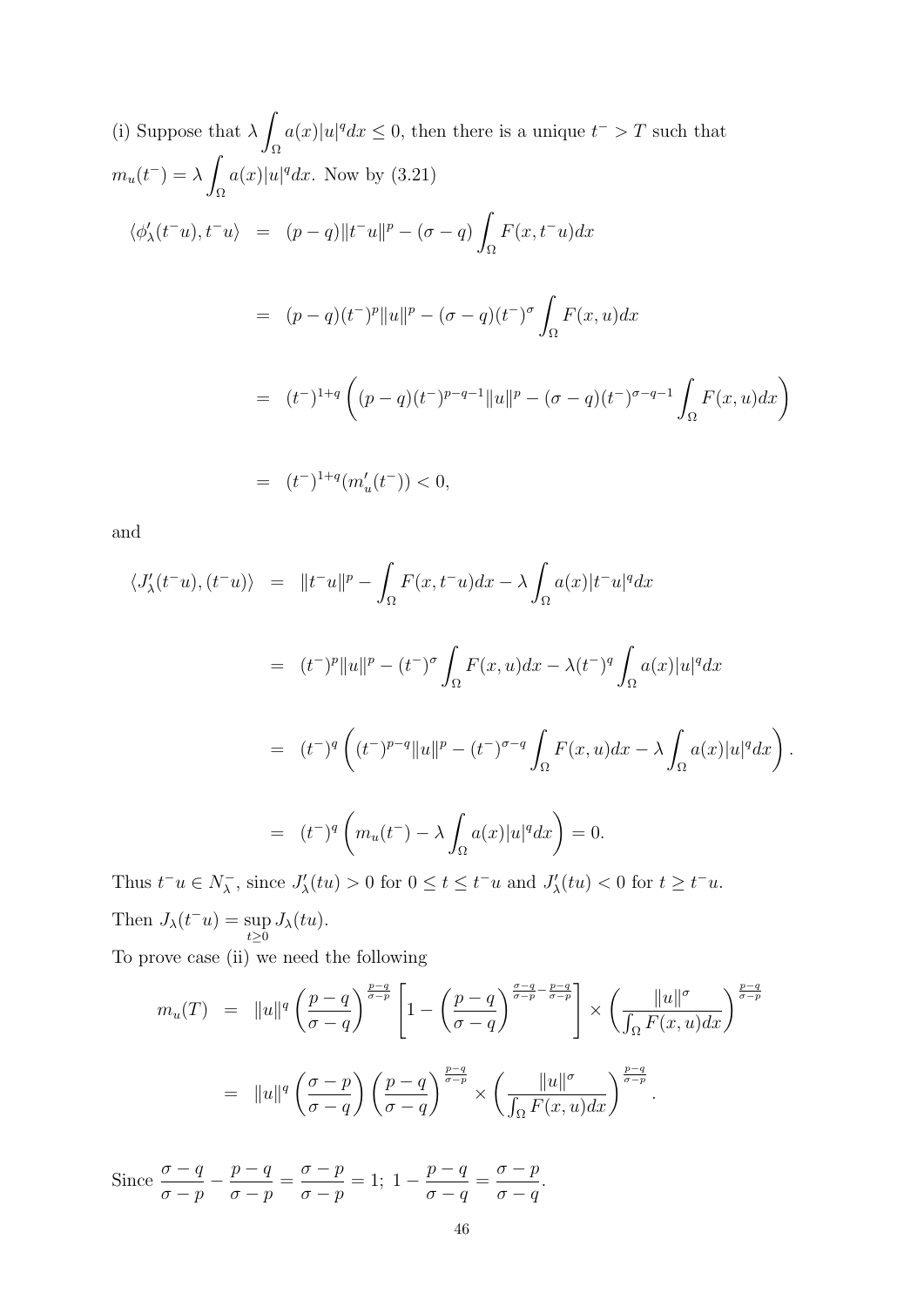$$
\int_{\Omega} F(x, u) dx \leq \int_{\Omega} |F(x, u)| dx \leq K \int_{\Omega} |u|^{\sigma} dx \leq KS_{\sigma}^{\frac{\sigma}{p}} \|u\|^{\sigma}.
$$
 Thus  

$$
\frac{1}{\int_{\Omega} F(x, u) dx} \geq \frac{S_{\sigma}^{\frac{\sigma}{p}}}{K \|u\|^{\sigma}} \text{ or write } \frac{\|u\|^{\sigma}}{\int_{\Omega} F(x, u) dx} \geq \frac{S_{\sigma}^{\frac{\sigma}{p}}}{K},
$$

$$
\left(\frac{\|u\|^{\sigma}}{\int_{\Omega} F(x, u) dx}\right)^{\frac{p-q}{\sigma-p}} \geq \left(\frac{S_{\sigma}^{\frac{\sigma}{p}}}{K}\right)^{\frac{p-q}{\sigma-p}}.
$$
 Hence  $m_u(T) \geq \|u\|^q \left(\frac{\sigma - p}{\sigma - q}\right) \left(\frac{(p - q)S_{\sigma}^{\frac{\sigma}{p}}}{(\sigma - q)K}\right)^{\frac{p-q}{\sigma-p}}.$ 

(ii) Suppose that  $\lambda$ Ω  $a(x)|u|^q dx > 0$ , then by Condition (1), Remark (3.1.3) and the fact that  $|\lambda| < \lambda_0$ , we obtain

 $m_u(0) = 0 < \lambda$ Ω  $a(x)|u|^q dx \leq |\lambda| ||a(x)||_{\infty}$ Ω  $|u|^q dx \leq |\lambda|$ Ω  $|u|^q dx \, < \, \lambda_0 \, \, S_q^{\frac{-q}{p}} \|u\|^q \, < \,$  $m_u(T)$ . Since  $m_u(T) > \lambda$ Ω  $a(x)|u|^q dx$ , then the equation  $m_u(t) = \lambda$ Ω  $a(x)|u|^q dx$ has exactly two solution  $t^+$  and  $t^-$  such that  $0 < t^+ < T < t^-$ ,

 $m_u(t^+) = \lambda \int_{\Omega} a(x)|u|^q dx = m_u(t^-)$  and  $m'_u(t^-) < 0 < m'_u(t^+)$ . Using similar argument to case (i) we get  $(t^-u, t^+u) \in N^-_\lambda \times N^+_\lambda$  $J_{\lambda}(t^+u) \leq J_{\lambda}(tu) \leq J_{\lambda}(t^-u)$  for all  $t \in [t^+, t^-]$  and  $J_\lambda(t^+u) \leq J_\lambda(tu)$  for all  $t \in [0, t^+]$ . Therefore  $J_\lambda(t^-u) = \sup$  $\sup_{t\geq 0} J_{\lambda}(tu)$  and  $J_{\lambda}(t^+u) = \inf_{0 \leq t \leq T} J_{\lambda}(tu).$ 

# Definition 3.1.15:

For each  $u \in E$  with  $\lambda$ Ω  $a(x)|u|^q dx > 0$  define  $\tilde{T} > 0$ 

to be 
$$
\tilde{T} = \left(\frac{(\sigma - q)\lambda \int_{\Omega} a(x)|u|^q dx}{(\sigma - p)\|u\|^p}\right)^{\frac{1}{p-q}}
$$
.

### Lemma 3.1.16:

For each  $u \in E$  with  $\lambda$ Ω  $a(x)|u|^q dx > 0$ , one has the following:  $(i)$  if  $\overline{I}$ Ω  $F(x, u)dx \leq 0$ , then there exists a unique  $0 < t^+ < \tilde{T}$ such that  $t^+u \in N_\lambda^+$  $J_{\lambda}^{+}$  and  $J_{\lambda}(t^{+}u) = \inf_{t \geq 0} J_{\lambda}(tu);$ 

(ii) if 
$$
\int_{\Omega} F(x, u) dx > 0
$$
, then there are unique  $0 < t^+ < \tilde{T} < t^-$  such that  $(t^- u, t^+ u) \in N^-_{\lambda} \times N^+_{\lambda}$  and  $J_{\lambda}(t^- u) = \sup_{t \ge 0} J_{\lambda}(tu), J_{\lambda}(t^+ u) = \inf_{0 \le t \le \tilde{T}} J_{\lambda}(tu)$ .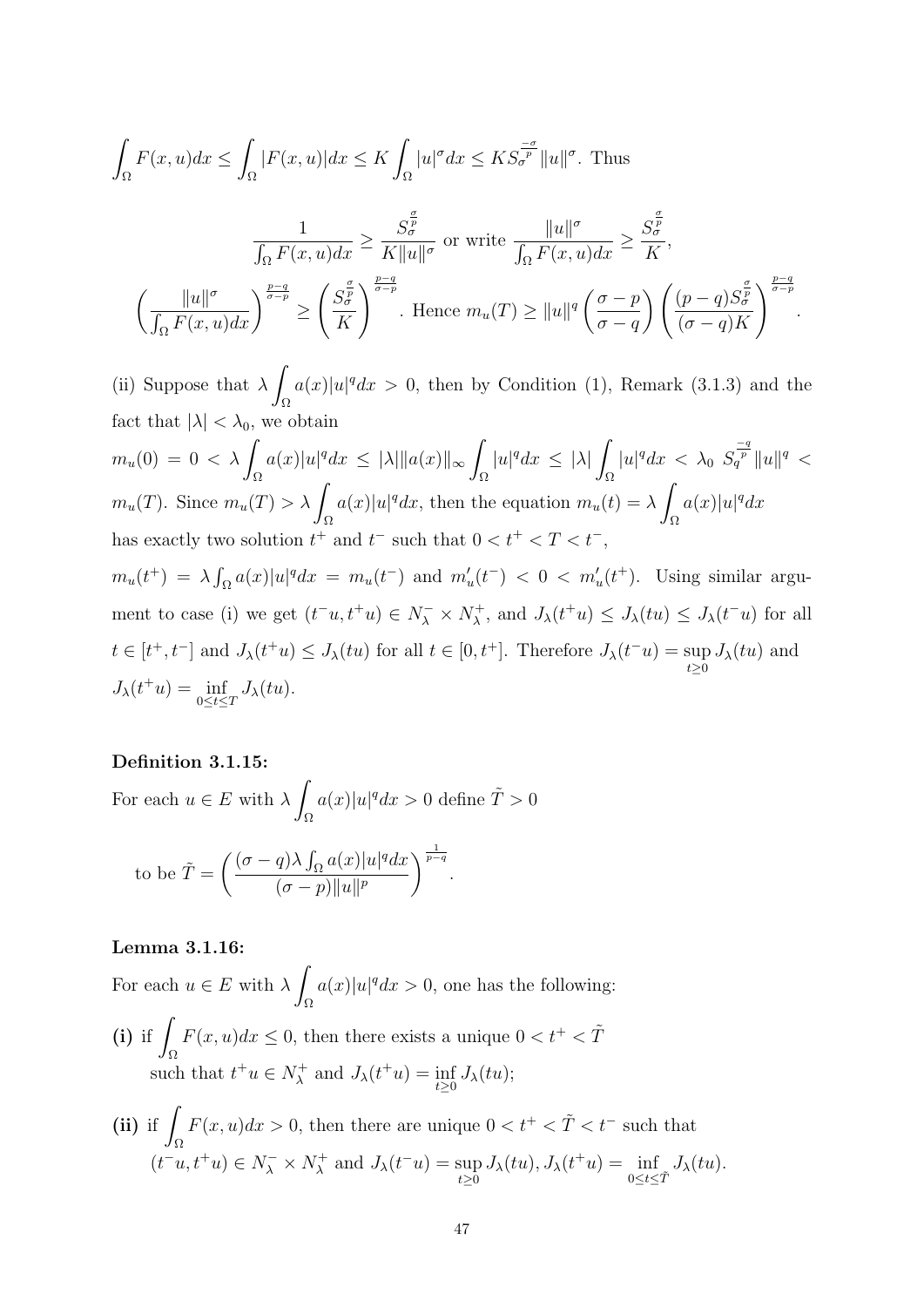**Proof.** For  $u \in E$  with  $\lambda$ Ω  $a(x)|u|^q dx > 0$ , we can take  $\tilde{m}_u(t) : \mathbb{R}_0^+ \longrightarrow \mathbb{R}$  by  $\tilde{m}_u(t) = t^{p-\sigma} ||u||^p - \lambda t^{q-\sigma}$ Ω  $a(x)|u|^q dx$ . Clearly for  $t > 0$ ,  $tu \in N_\lambda$  iff t is a solution of  $\tilde{m}_u(t) = \int_{\Omega} F(x, u) dx$ . Since

$$
\langle J'_{\lambda}(tu), (tu) \rangle = ||tu||^{p} - \int_{\Omega} F(x, tu) dx - \lambda \int_{\Omega} a(x)|tu|^{q} dx
$$
  
\n
$$
= (t)^{p} ||u||^{p} - (t)^{\sigma} \int_{\Omega} F(x, u) dx - \lambda(t)^{q} \int_{\Omega} a(x)|u|^{q} dx
$$
  
\n
$$
= (t)^{\sigma} \left( (t)^{p-\sigma} ||u||^{p} - \int_{\Omega} F(x, u) dx - \lambda(t)^{q-\sigma} \int_{\Omega} a(x)|u|^{q} dx \right).
$$
  
\n
$$
= (t)^{\sigma} \left( \tilde{m}(t) - \int_{\Omega} F(x, u) dx \right) = 0 \text{ iff } \tilde{m}(t) = \int_{\Omega} F(x, u) dx.
$$
  
\nNow  $\tilde{m}_{u}(t) = (p - \sigma)t^{p-\sigma-1} ||u||^{p} - \lambda(q - \sigma)t^{q-\sigma-1} \int_{\Omega} a(x)|u|^{q} dx$  and  $m'_{u}(t) = 0$ .  
\nThis implies that  $\tilde{T} = \left( \frac{\lambda(\sigma - q) \int_{\Omega} a(x)|u|^{q} dx}{(\sigma - p) ||u||^{p}} \right)^{\frac{1}{p-q}}.$   
\nTherefore  $\tilde{m}_{u}(t) > 0$  for  $t \in [0, \tilde{T})$  and  $\tilde{m}'(t) < 0$  for  $t \in (\tilde{T}, \infty)$ , then  $\tilde{m}_{u}(t)$  a choices its maximum at  $\tilde{T}$ , increasing for  $t \in [0, \tilde{T})$ , decreasing for  $t \in (\tilde{T}, \infty)$ , and  $\tilde{m}_{u}(t) \longrightarrow -\infty$ 

as 
$$
t \rightarrow 0^+
$$
. Since

$$
\tilde{m}_u(t) = t^{p-\sigma} \|u\|^p - \lambda t^{q-\sigma} \int_{\Omega} a(x) |u|^q dx
$$
\n
$$
= t^{q-\sigma} \left( t^{p-q} \|u\|^p - \lambda \int_{\Omega} a(x) |u|^q dx \right)
$$
\n
$$
= -t^{q-\sigma} \left( \lambda \int_{\Omega} a(x) |u|^q dx - t^{p-q} \|u\|^p \right)
$$
\n
$$
\leq -t^{q-\sigma} \lambda \int_{\Omega} a(x) |u|^q dx \text{ for small } t
$$
\n
$$
= \frac{-\lambda \int_{\Omega} a(x) |u|^q dx}{t^{\sigma-q}} \longrightarrow -\infty \text{ as } t \longrightarrow 0^+.
$$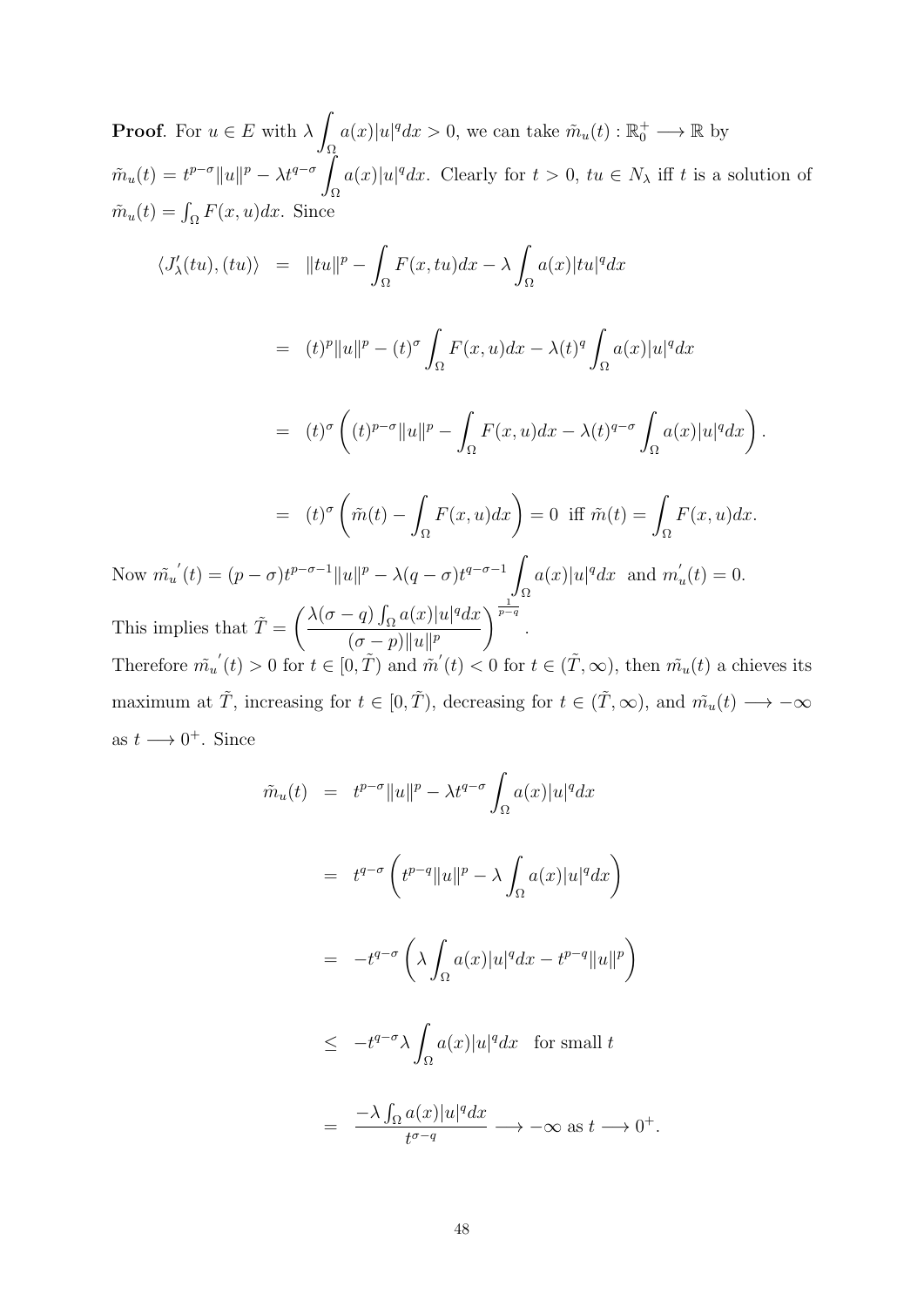For 
$$
\tilde{T} > 0
$$
,  $\tilde{m}_u(\tilde{T}) =$   
\n
$$
= \left( \frac{(\sigma - q)\lambda \int_{\Omega} a(x)|u|^q dx}{(\sigma - p)||u|^p} \right)^{\frac{p-\sigma}{p-q}} ||u||^p - \lambda \left( \frac{(\sigma - q)\lambda \int_{\Omega} a(x)|u|^q dx}{(\sigma - p)||u|^p} \right)^{\frac{q-\sigma}{p-q}} \int_{\Omega} a(x)|u|^q dx
$$
\n
$$
= \left( \frac{(\sigma - q)\lambda \int_{\Omega} a(x)|u|^q dx}{(\sigma - p)||u|^p} \right)^{\frac{q-\sigma}{p-q}} \left[ \frac{(\sigma - q)\lambda \int_{\Omega} a(x)|u|^q dx}{(\sigma - p)||u|^p} ||u||^p - \lambda \int_{\Omega} a(x)|u|^q dx \right]
$$
\n
$$
= \left( \frac{(\sigma - q)\lambda \int_{\Omega} a(x)|u|^q dx}{(\sigma - p)||u||^p} \right)^{\frac{q-\sigma}{p-q}} \lambda \left( \frac{\sigma - q}{\sigma - p} - 1 \right) \int_{\Omega} a(x)|u|^q dx
$$
\n
$$
= \frac{p-q}{\sigma - p} \lambda \int_{\Omega} a(x)|u|^q dx \left( \frac{(\sigma - q)\lambda \int_{\Omega} a(x)|u|^q dx}{(\sigma - p)||u||^p} \right)^{\frac{q-\sigma}{p-q}} > 0
$$

(i) Suppose that  $\int_{\Omega} F(x, u) dx \leq 0$  then there is a unique  $t^+ < \tilde{T}$  such that  $\tilde{m_u}(t^+) = \int_{\Omega} F(x, u) dx$  and  $\tilde{m_u}'(t^+) > 0$ . Now by (3.20)

$$
\langle \phi'_{\lambda}(t^+u), t^+u \rangle = \lambda(\sigma - q) \int_{\Omega} a(x)|t^+u|^q - (\sigma - p)||t^+u||^p
$$
  
\n
$$
= \lambda(\sigma - q)(t^+)^q \int_{\Omega} a(x)|u|^q - (\sigma - p)(t^+)^p ||u||^p
$$
  
\n
$$
= (t^+)^{\sigma+1} \left( -\lambda(q - \sigma)(t^+)^{q - \sigma - 1} \int_{\Omega} a(x)|u|^q - (p - \sigma)(t^+)^{p - \sigma - 1} ||u||^p \right)
$$
  
\n
$$
= (t^+)^{\sigma+1} \left( (p - \sigma)(t^+)^{p - \sigma - 1} ||u||^p - \lambda(q - \sigma)(t^+)^{q - \sigma - 1} \int_{\Omega} a(x)|u|^q \right)
$$
  
\n
$$
= (t^+)^{\sigma+1} \left( \tilde{m}'_u(t^+) \right) > 0, \text{ for } t^+ > 0
$$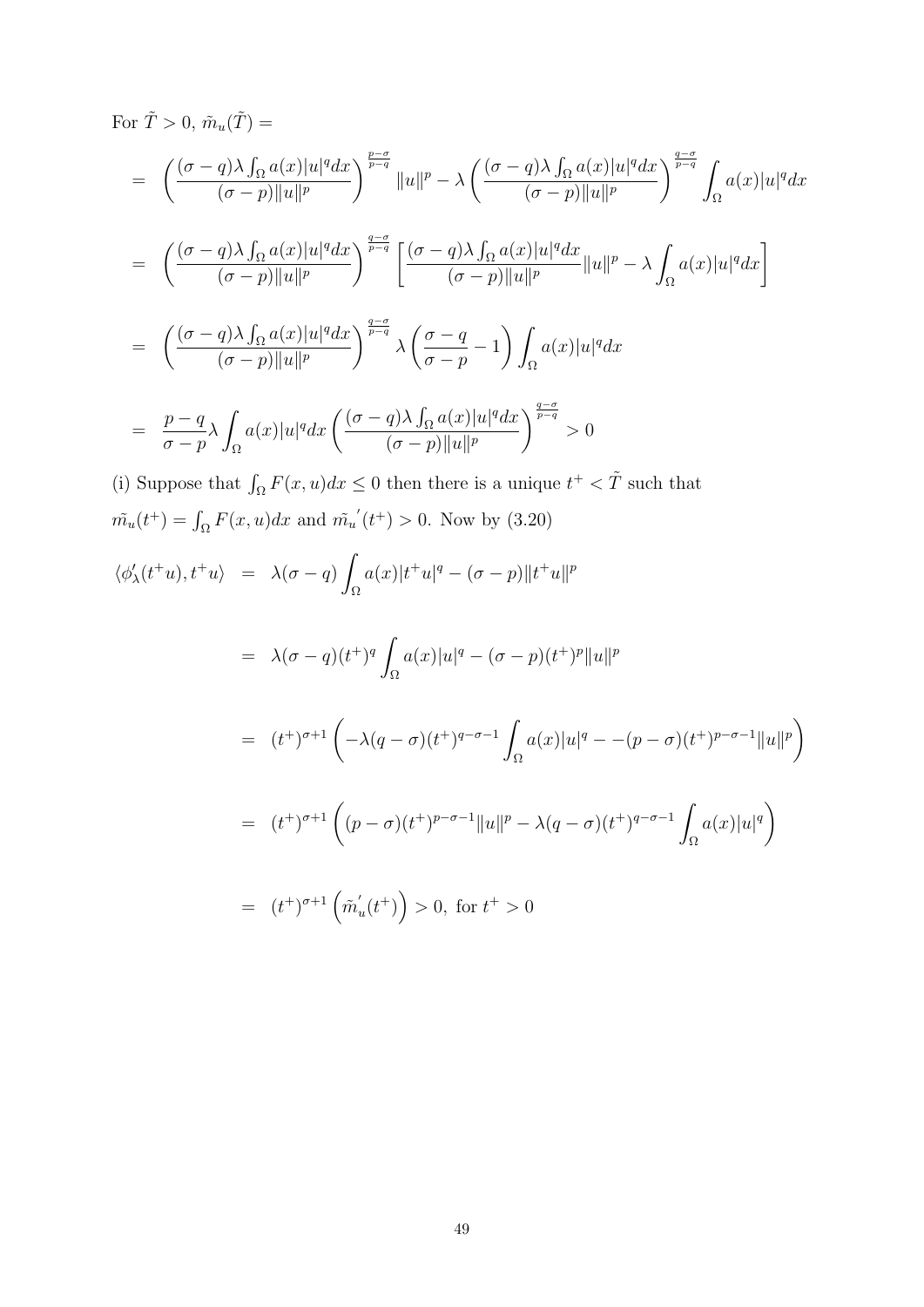and

$$
\langle J'_{\lambda}(t^+u), (t^+u) \rangle = ||t^+u||^p - \int_{\Omega} F(x, t^+u) dx - \lambda \int_{\Omega} a(x) |t^+u|^q dx
$$
  

$$
= (t^+)^p ||u||^p - (t^+)^{\sigma} \int_{\Omega} F(x, u) dx - \lambda (t^+)^q \int_{\Omega} a(x) |u|^q dx
$$
  

$$
= (t^+)^{\sigma} \left( (t^+)^{p-\sigma} ||u||^p - \int_{\Omega} F(x, u) dx - \lambda (t^+)^{q-\sigma} \int_{\Omega} a(x) |u|^q dx \right).
$$
  

$$
= (t^+)^{\sigma} \left( \tilde{m_u}(t^+) - \int_{\Omega} F(x, u) dx \right)
$$

$$
= (t^+)^{\sigma} (\tilde{m_u}(t^+) - \tilde{m_u}(t^+)) = 0.
$$

Hence  $t^+u \in N_\lambda^+$  $\lambda_{\lambda}^{+}$  for all  $0 < t^{+} < \tilde{T}$ . Further since  $\forall t : 0 < t < \tilde{T}$ ,  $J'_{\lambda}(tu) > 0$ , and  $\forall t : t > \tilde{T}, J'_{\lambda}(tu) < 0$  then  $J_{\lambda}(t^+u) = \inf_{t \geq 0} J_{\lambda}(tu)$ .

(ii) Suppose that  $\int_{\Omega} F(x, u)dx > 0$ , then by Property (2) and Remark (3.1.3), we obtain

$$
0 < \int_{\Omega} F(x, u) dx \le \left| \int_{\Omega} F(x, u) dx \right| \le \int_{\Omega} |F(x, u)| dx < K \int_{\Omega} |u|^{\sigma} < K S_{\sigma}^{\frac{-\sigma}{\sigma}} \|u\|^{\sigma} < \tilde{m}_u(\tilde{T})
$$
. Since  $\tilde{m}_u(\tilde{T}) > \int_{\Omega} F(x, u) dx$ , then the equation  $\tilde{m}_u(t) = \int_{\Omega} F(x, u) dx$  has exactly two solution  $t^+$  and  $t^-$  such that  $0 < t^+ < \tilde{T} < t^-$ ,  $\tilde{m}_u(t^+) = \int_{\Omega} F(x, u) dx = \tilde{m}_u(t^-)$  and  $\tilde{m}'_u(t^-) < 0 < \tilde{m}'_u(t^+)$ . Thus we get  $(t^- u, t^+ u) \in N^-_u \times N^+_x$ , and  $J_{\lambda}(t^+ u) \le J_{\lambda}(tu) \le J_{\lambda}(t^- u)$  for all  $t \in [t^+, t^-]$  and  $J_{\lambda}(t^+ u) \le J_{\lambda}(tu)$  for all  $t \in [0, t^+]$ . Therefore  $J_{\lambda}(t^- u) = \sup_{t \ge 0} J_{\lambda}(tu)$  and  $J_{\lambda}(t^+ u) = \inf_{0 \le t \le \tilde{T}} J_{\lambda}(tu)$ .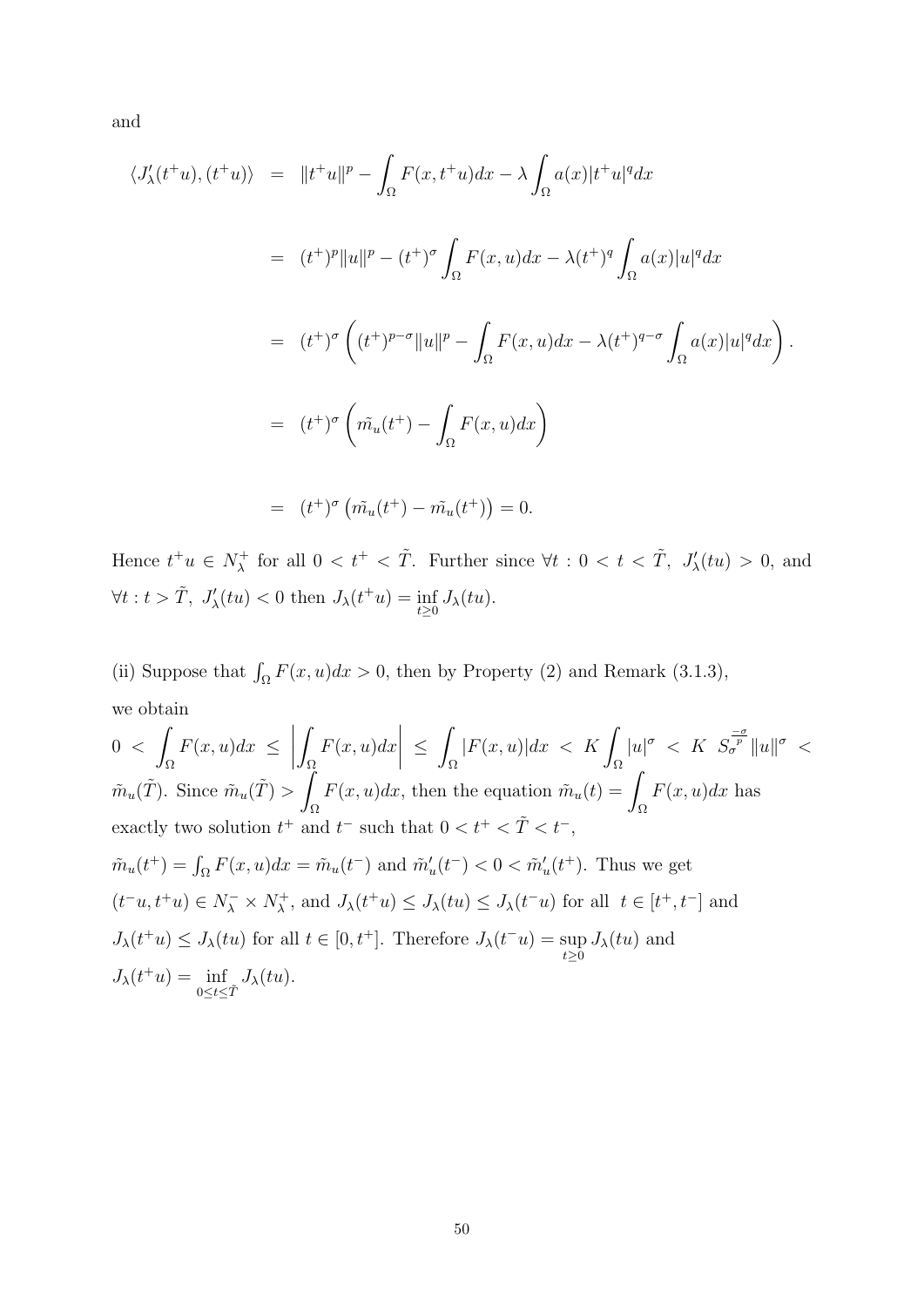To prove the main result we need the follwing Theorem.

# Theorem 3.1.17:

If E is a Banach space and  $J_{\lambda}(u)$  bounded from below on  $N_{\lambda}$  then there exist a minimizing sequences  $u_n$  in  $N_\lambda$  such that  $J_\lambda(u_n) \longrightarrow \theta_\lambda$  and  $J'_\lambda(u_n) \longrightarrow 0$  in  $E^*$ . Since the functional bounded from below on  $N_{\lambda}^{+}$  $\chi^+$  and  $N^ \lambda$  then we have the following

(i) There exist a minimizing sequences  $u_n^+$  in  $N_\lambda^+$  $\lambda$ <sup>+</sup> such that

$$
J_\lambda(u_n^+) = \theta_\lambda^+ + o(1), J_\lambda'(u_n^+) = o(1) \text{ in } E^*
$$

(ii) There exist a minimizing sequences  $u_n^-$  in  $N_\lambda^ \lambda$  such that

$$
J_{\lambda}(u_{n}^{-}) = \theta_{\lambda}^{-} + o(1), J_{\lambda}'(u_{n}^{-}) = o(1) \text{ in } E^{*}
$$

Proof. For the proof see [23].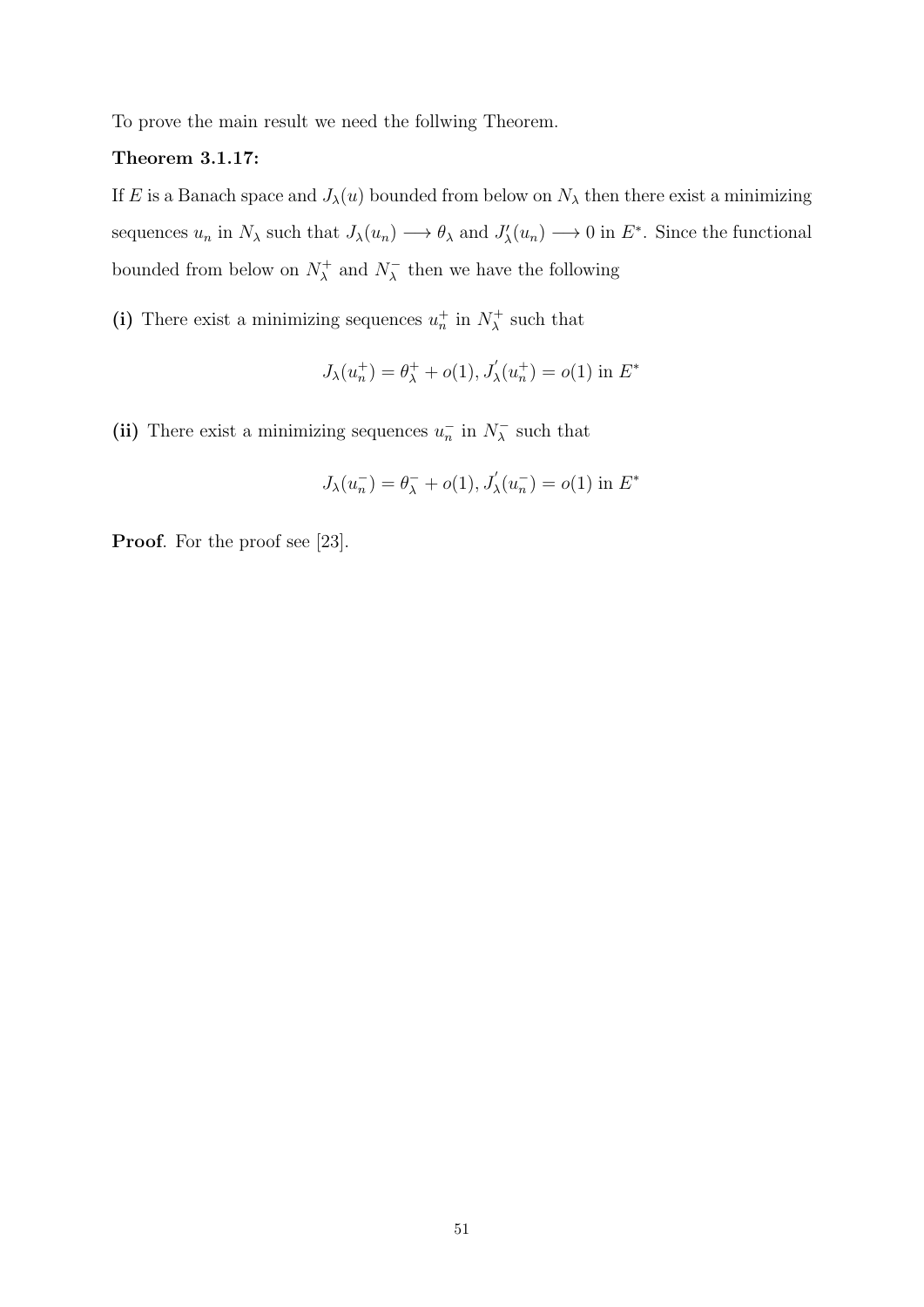# 3.2 Existence of Positive Solutions

In this section we introduce a simple proof of the existence of two positive solutions of Equation (3.1), one in  $N_{\lambda}^{+}$  $\lambda_{\lambda}^{+}$  and one in  $N_{\lambda}^{-}$  $\bar{\lambda}$  .

#### Theorem 3.2.1:

Under the assumptions (1),(2) and (3), there exists  $\lambda_0 > 0$  such that for all  $0 < |\lambda| < \lambda_0$ , problem (3.1) has at least two nontrivial nonnegative solutions.

The proof of this theorem is a direct result from the following theorems (3.2.2) and (3.2.3) In the next theorem we establish the existence of a local minimum for  $J_{\lambda}$  on  $N_{\lambda}^{+}$  $\lambda^+$ 

#### Theorem 3.2.2:

If  $0 < |\lambda| < \lambda_0$ , then problem (3.1) has a positive solution  $u_0^+$  in  $N_\lambda^+$  $\lambda$ <sup>+</sup> such that

$$
J_\lambda(u_0^+)=\theta_\lambda^+
$$

**Proof.** Since  $J_{\lambda}$  is bounded below on  $N_{\lambda}^{+}$  $\lambda^+$ , then there exist a minimizing sequence  $\{u_n^+\}\subset N_\lambda^+$  $\lambda$ <sup>+</sup> such that

$$
\lim_{n \to \infty} J_{\lambda}(u_n^+) = \inf_{u \in N_{\lambda}^+} J_{\lambda}(u).
$$

Since  $E$  is a Banach space, this sequence contains a weakly convergent subsequence  $u_n$  to  $u_0^+$  the weak limit of  $u_n$ . By Theorem (2.2.13), we may assume that  $u_n$  converges strongly in  $L^q$  and in  $L^{\sigma}$ ,  $u_n \rightharpoonup u_0^+$  weakly in E, implies  $u_n \rightharpoonup u_0^+$  strongly in  $L^q$  and in  $L^{\sigma}$  this implies that is

$$
\int_{\Omega} a(x)|u_n|^q dx \longrightarrow \int_{\Omega} a(x)|u_0^+|^q dx.
$$
  
Next we will show that 
$$
\int_{\Omega} F(x, u_n) dx \longrightarrow \int_{\Omega} F(x, u_0^+) dx \text{ as } n \longrightarrow \infty. \text{ By Lemma (3.1.4),}
$$

we have 
$$
\frac{\partial F(x, u_n)}{\partial u} \in L^{\gamma}
$$
,  $\frac{\partial F(x, u_n)}{\partial u} \longrightarrow \frac{\partial F(x, u_0^+)}{\partial u}$  in  $L^{\gamma}$ , where  $\gamma = \frac{\sigma}{\sigma - 1}$ .

On the other hand, it follows from the Holder Inequality that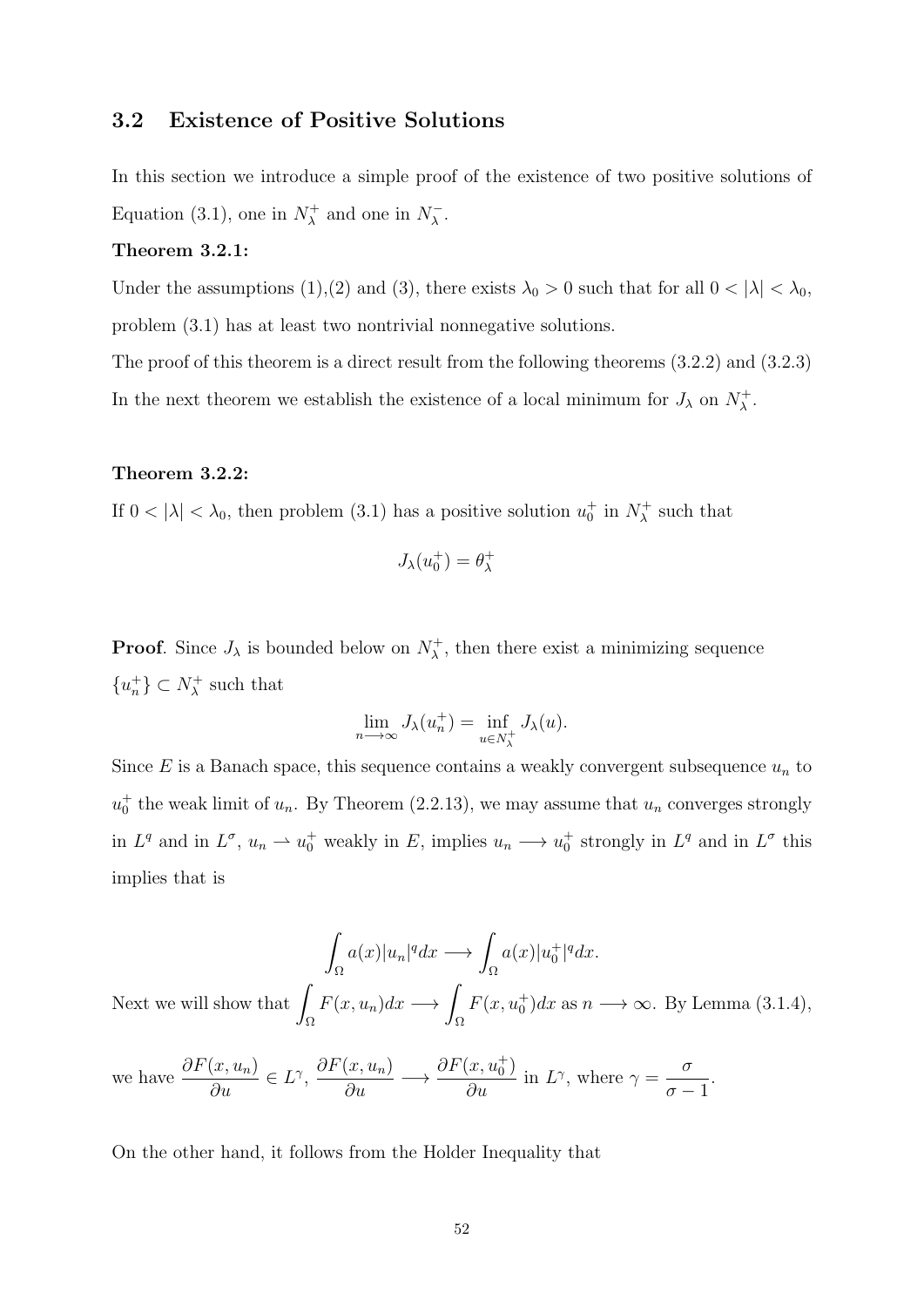$$
\int_{\Omega} \left| u_n \frac{\partial F(x, u_n)}{\partial u} - u_0^+ \frac{\partial F(x, u_0^+)}{\partial u} dx \right| =
$$
\n
$$
= \int_{\Omega} \left| u_n \frac{\partial F(x, u_n)}{\partial u} - u_0^+ \frac{\partial F(x, u_n)}{\partial u} + u_0^+ \frac{\partial F(x, u_n)}{\partial u} - u_0^+ \frac{\partial F(x, u_0^+)}{\partial u} \right| dx
$$
\n
$$
\leq \int_{\Omega} \left| u_n \frac{\partial F(x, u_n)}{\partial u} - u_0^+ \frac{\partial F(x, u_n)}{\partial u} \right| dx + \int_{\Omega} |u_0^+| \left| \frac{\partial F(x, u_n)}{\partial u} - \frac{\partial F(x, u_0^+)}{\partial u} \right| dx
$$
\n
$$
\leq \int_{\Omega} |u_n - u_0^+| \left| \frac{\partial F(x, u_n)}{\partial u} dx \right| + \int_{\Omega} |u_0^+| \left| \frac{\partial F(x, u_n)}{\partial u} - \frac{\partial F(x, u_0^+)}{\partial u} \right| dx
$$
\n
$$
\leq ||u_n - u_0^+||_{\sigma} \left\| \frac{\partial F(x, u_n)}{\partial u} \right\|_{\gamma} + ||u_0^+||_{\sigma} \left\| \frac{\partial F(x, u_n)}{\partial u} - \frac{\partial F(x, u_0^+)}{\partial u} \right\|_{\gamma}
$$

 $\longrightarrow$  0, as  $n \longrightarrow \infty$ . Hence Ω  $F(x, u_n)dx \longrightarrow$ Ω  $F(x, u_0^+)dx$  as  $n \longrightarrow \infty$ . Now we aim to prove that  $u_n \longrightarrow u_0^+$  strongly in E and  $J_\lambda(u_0^+) = \theta_\lambda^+$  $^+_\lambda$  . Suppose otherwise then  $||u_0^+|| < \liminf_{n \to \infty} (||u_n||)$  and so

$$
\langle J'(u_0^+), u_0^+ \rangle = \|u_0^+\|^p - \int_{\Omega} F(x, u_0^+) dx - \lambda \int_{\Omega} a(x) |u_0^+|^q dx
$$
  

$$
< \lim_{n \to \infty} \left( \|u_n\|^p - \int_{\Omega} F(x, u_n) dx - \lambda \int_{\Omega} a(x) |u_n|^q \right) dx
$$
  

$$
< \lim_{n \to \infty} \left( 0 \right) = 0.
$$

Thus  $||u_0^+||^p -$ Ω  $F(x, u_0^+)dx - \lambda$ Ω  $a(x)|u_0^+|^q dx < 0$  but  $u_0^+ \in N_\lambda$  a contradiction, therefore  $u_n \longrightarrow u_0^+$  strongly. This implies  $J_\lambda(u_n) \longrightarrow J_\lambda(u_0^+)$  as  $n \longrightarrow \infty$ . To show that  $J_{\lambda}(u_0^+) = \theta_{\lambda}$ . By Fatous lemma and  $u_0^+ \in N_{\lambda}(u)$  we get

$$
\theta_{\lambda} \leq J_{\lambda}(u_0^+) = \frac{1}{p} \|u_0^+\|^p - \frac{1}{\sigma} \int_{\Omega} F(x, u_0^+) dx - \frac{\lambda}{q} \int_{\Omega} a(x) |u_0^+|^q dx
$$
  
\n
$$
\leq \liminf_{n \to \infty} (\frac{1}{p} \|u_n\|^p - \frac{1}{\sigma} \int_{\Omega} F(x, u_n) dx - \frac{\lambda}{q} \int_{\Omega} a(x) |u_n|^q dx)
$$
  
\n
$$
\leq \liminf_{n \to \infty} J_{\lambda}(u_n) = \theta_{\lambda}
$$

 $\theta_{\lambda} \leq J_{\lambda}(u_0^+)$  and  $J_{\lambda}(u_0^+) \leq \theta_{\lambda}$  this implies  $J_{\lambda}(u_0^+) = \theta_{\lambda}$ . Finally we want to prove that  $u_0^+$  is a nontrivial nonnegative solution of Equation (3.1) and  $u_0^+ \in N_\lambda^+$ λ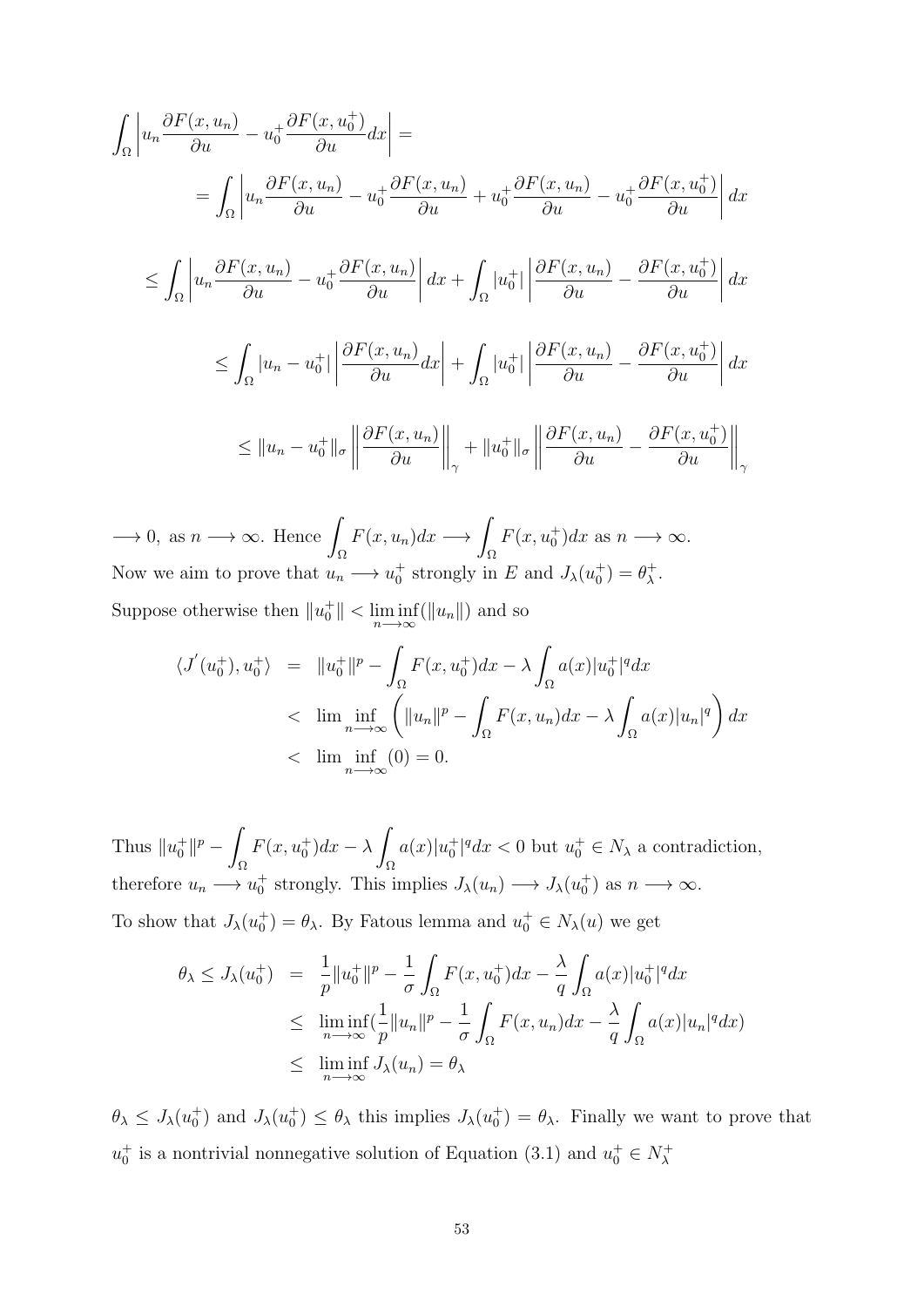$$
J_{\lambda}(u_{n}) = \frac{1}{p} ||u_{n}||^{p} - \frac{1}{\sigma} \int_{\Omega} F(x, u_{n}) dx - \frac{\lambda}{q} \int_{\Omega} a(x) |u_{n}^{+}|^{q} dx
$$
  
\n
$$
= \frac{1}{p} ||u_{n}||^{p} - \frac{1}{\sigma} \left( ||u_{n}||^{p} - \lambda \int_{\Omega} a(x) |u_{n}^{+}|^{q} dx \right) - \frac{\lambda}{q} \int_{\Omega} a(x) |u_{n}^{+}|^{q} dx
$$
  
\n
$$
= \frac{\sigma - p}{\sigma p} ||u_{n}||^{p} - \lambda \frac{\sigma - q}{\sigma q} \int_{\Omega} a(x) |u_{n}^{+}|^{q} dx
$$
  
\n
$$
\geq -\lambda \frac{\sigma - q}{\sigma q} \int_{\Omega} a(x) |u_{n}^{+}|^{q} dx.
$$

By Theorem  $(3.1.17)(i)$  and lemma  $(3.1.11) J_{\lambda}(u_n) \longrightarrow \theta_{\lambda} < 0$  as  $n \longrightarrow \infty$ , we obtain  $\lambda$ Ω  $a(x)|u_0^+|^q dx > 0$ . Thus  $u_0^+$  is a nontrivial nonnegative.

Moreover, we have  $u_0^+ \in N_\lambda^+$ <sup>+</sup>, If fact, if  $u_0^+ \in N_\lambda^ \bar{\lambda}$  then, there exist  $t_0^+, t_0^-$  such that  $t_0^- u_0^+ \in N_{\lambda}^ \lambda_{\lambda}$  and  $t_0^+ u_0^+ \in N_{\lambda}^+$ <sup> $\tau^+$ </sup>. In particular we have  $t_0^+ < t_0^- = 1$ . Since

$$
\frac{d^2}{dt^2}J_{\lambda}(t_0^+u_0^+) > 0, \frac{d}{dt}J_{\lambda}(t_0^+u_0^+) = 0,
$$

then there exist  $t_0^+ < \tilde{t} < t_0^-$  such that  $J_{\lambda}(t_0^+ u_0^+) < J_{\lambda}(\tilde{t} u_0^+)$ . By lemma (3.1.14), we have

$$
J_{\lambda}(t_0^+ u_0^+) < J_{\lambda}(\tilde{t} u_0^+) \leq J_{\lambda}(t_0^- u_0^+) = J_{\lambda}(u_0^+) = \theta_{\lambda},
$$

which is contradicts  $J_{\lambda}(u_0^+) = \theta_{\lambda}^+$  $u_{\lambda}^{+}$ . Thus  $u_{0}^{+} \in N_{\lambda}^{+}$ λ

# Theorem 3.2.3:

If  $0 < |\lambda| < \lambda_0$ , then problem (3.1) has a positive solution  $u_0^-$  in  $N_\lambda^ \lambda$  such that

$$
J_{\lambda}(u_0^-) = \theta_{\lambda}^-.
$$

**Proof.** Similarly in the previous theorem since  $J_{\lambda}$  is bounded below on  $N_{\lambda}^ \sqrt{\lambda}$ , then there exist a minimizing sequence  $u_n^-$  for  $J_\lambda$  on  $N_\lambda^ \lambda$  such that

$$
J_{\lambda}(u_n) = \theta_{\lambda}^- + o(1)
$$
  

$$
J_{\lambda}'(u_n) = o(1) \text{ in } E^*
$$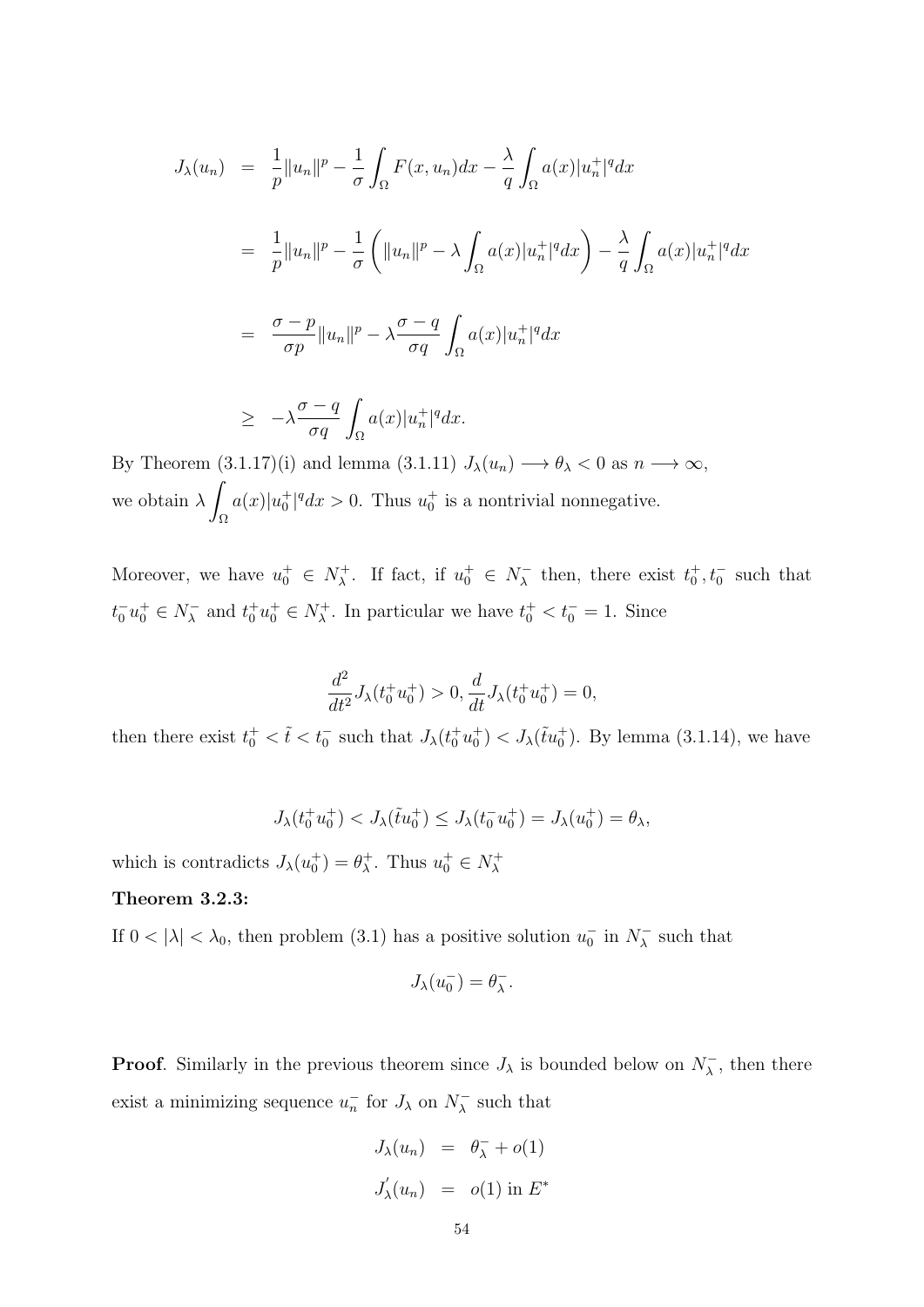Again then there exist a subsequence  $u_n$  and  $u_0^- \in N_\lambda^ \overline{\lambda}$  is a nonzero solution of equation (3.1). Assume, without loss of generality, that

$$
u_n \longrightarrow u_0^-
$$
 weakly in  $E, u_n \longrightarrow u_0^-$  strongly in  $L^q, L^{\sigma}$ .

Moreover, let  $u_n \in N_\lambda^ \lambda$ , then by (3.21) we get

$$
\int_{\Omega} F(x, u_n) dx > \frac{p - q}{\sigma - q} ||u_n||^p,
$$
\n(3.31)

So by (3.29) and (3.31) there exists a positive constant  $\tilde{C}$  such that Ω  $F(x, u_n)dx > \tilde{C}.$ This implies

$$
\int_{\Omega} F(x, u_0^-) dx \ge \tilde{C},\tag{3.32}
$$

Clearly by Lemma (3.1.12) and Equation (3.32)  $u_0^-$  is a nonnegative solution of Equation (3.1). Now, we aim to prove that  $u_n \longrightarrow u_0^-$  strongly in  $E, J_\lambda(u_0^-) = \theta_\lambda^ \lambda$  Supposing otherwise, then  $||u_0|| < \lim_{n \to \infty} ||u_n||$  and so by Lemma (3.1.14), then there exist a unique  $t_0^-$  such that  $t_0^- u_0^- \in N_\lambda^ \overline{\lambda}$ . Since  $u_n \in N_\lambda^ J_{\lambda}, J_{\lambda}(u_n) \geq J_{\lambda}(tu_n) \ \forall \ t \geq 0$ , we have  $J_{\lambda}(t_0^- u_0^-) < \lim_{n \to \infty} J_{\lambda}(t_0^- u_n) \le \lim_{n \to \infty} J_{\lambda}(u_n) = \theta_{\lambda}^ \sqrt{\lambda}$ , which is a contradiction. Hence  $u_n \longrightarrow u_0^-$  strongly in E, this imply that  $J_\lambda(u_n) \longrightarrow J_\lambda(u_0^-) = \theta_\lambda^ \overline{\lambda}$  as  $n \longrightarrow \infty$ . Next we begin to show the proof of Theorem (3.2.1) in the following corollary.

## Corollary 3.2.4:

Equation (3.1) has at least two positive solutions whenever  $0 < |\lambda| < \lambda_0$ .

**Proof.** BY Theorems (3.2.2) and (3.2.3) there exist  $u_0^+ \in N_\lambda^+$  $u_{\lambda}^+$  and  $u_0^- \in N_{\lambda}^ \lambda$  such that  $J_{\lambda}(u_0^+) = \inf$  $u \in N_{\lambda}^+$  $J_{\lambda}(u)$  and  $J_{\lambda}(u_0^-) = \inf$  $u \in N_{\lambda}^ J_{\lambda}(u)$ . since  $N_{\lambda}^{+} \cap N_{\lambda}^{-} = \phi$ , this implies that  $u_0^+$  and  $u_0^-$  are distinct positive solution of Equation (3.1).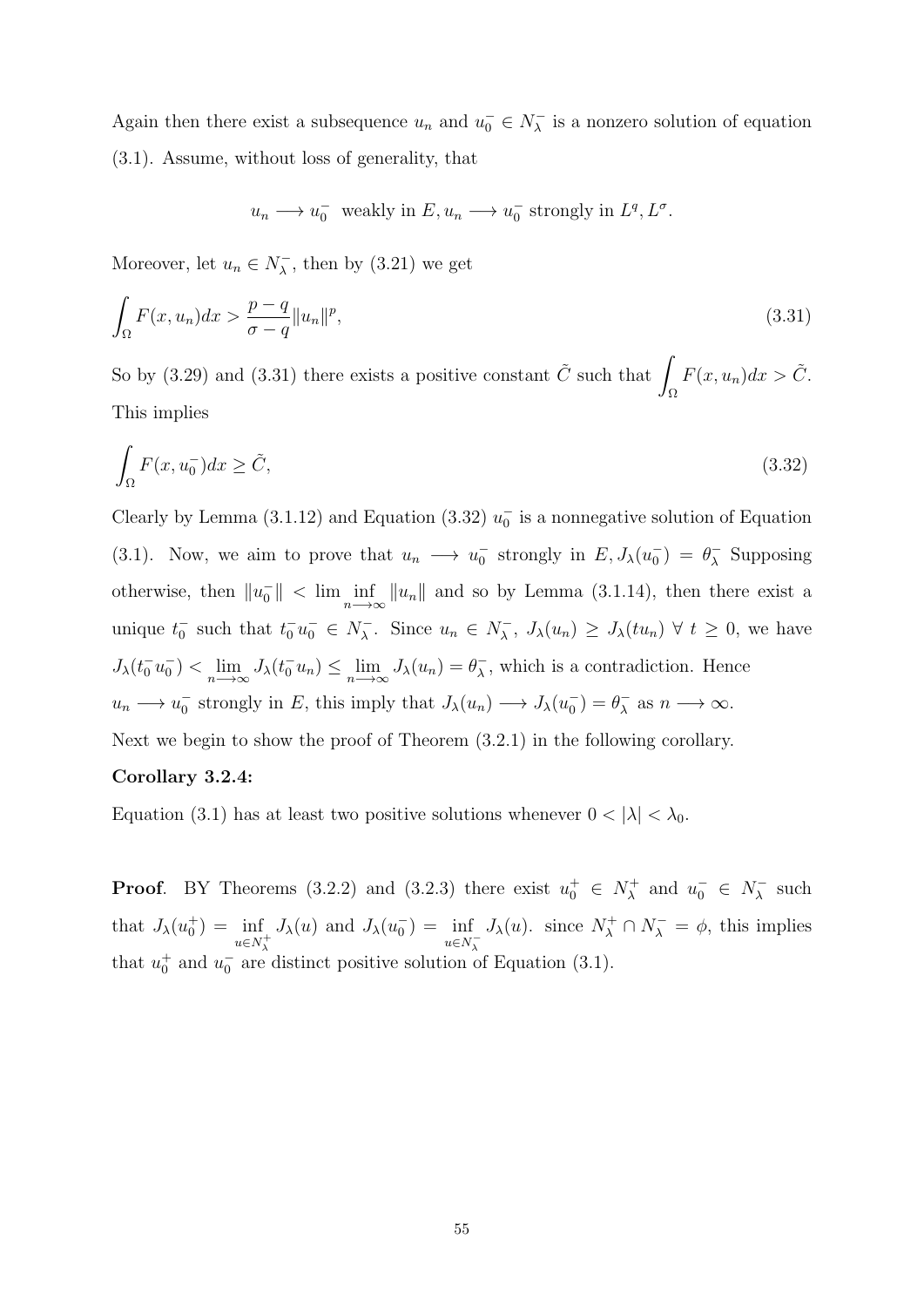# Chapter 4

# p-Laplace Equation Model for Image Denoising

A well known inverse problem in image processing is image denoising which means the process with which we reconstruct a signal from a noisy one, by removing unwanted noise in order to restore the original image, or the method of estimating the unknown signal from available noisy data. The goal of image denoising is to remove the noise from the image but to preserve the useful information. Further image denoising is an important pre-processing step for image analysis. Let  $u(x, y)$  denote the desired clean image, so  $u_0 = u + n$ , where *n* is the additive noise,  $u_0$  denote the pixel values of a noisy image for  $x, y \in \Omega$ . Many authors has introduce algorithem to remove noise from images. In the last decades the energy functional approach together with its corresponding Euler Lagrange equation has attracted great attention in solving inverse problem applied to image reconstruction. One important case of Euler Lagrange equations is the one which involves the p−Laplace operator

$$
\Delta_p u = div(|\nabla u|^{p-2} \nabla u); p \ge 1
$$

associated with the evolution equation of p−Laplacian

$$
\partial_t u = \Delta_p u, \text{ in } \Omega
$$

$$
u(0) = u_0, \text{ in } \Omega
$$

$$
\partial_N u = 0, \text{ on } \partial\Omega
$$

where  $\Omega$  is abounded domain in  $\mathbb{R}^2$  and  $u_0 : \Omega \longrightarrow \mathbb{R}$  is a given degraded image and  $\nabla u$  is the gradient. It is well known that the case  $p = 2$  gives the linear Gaussian filter,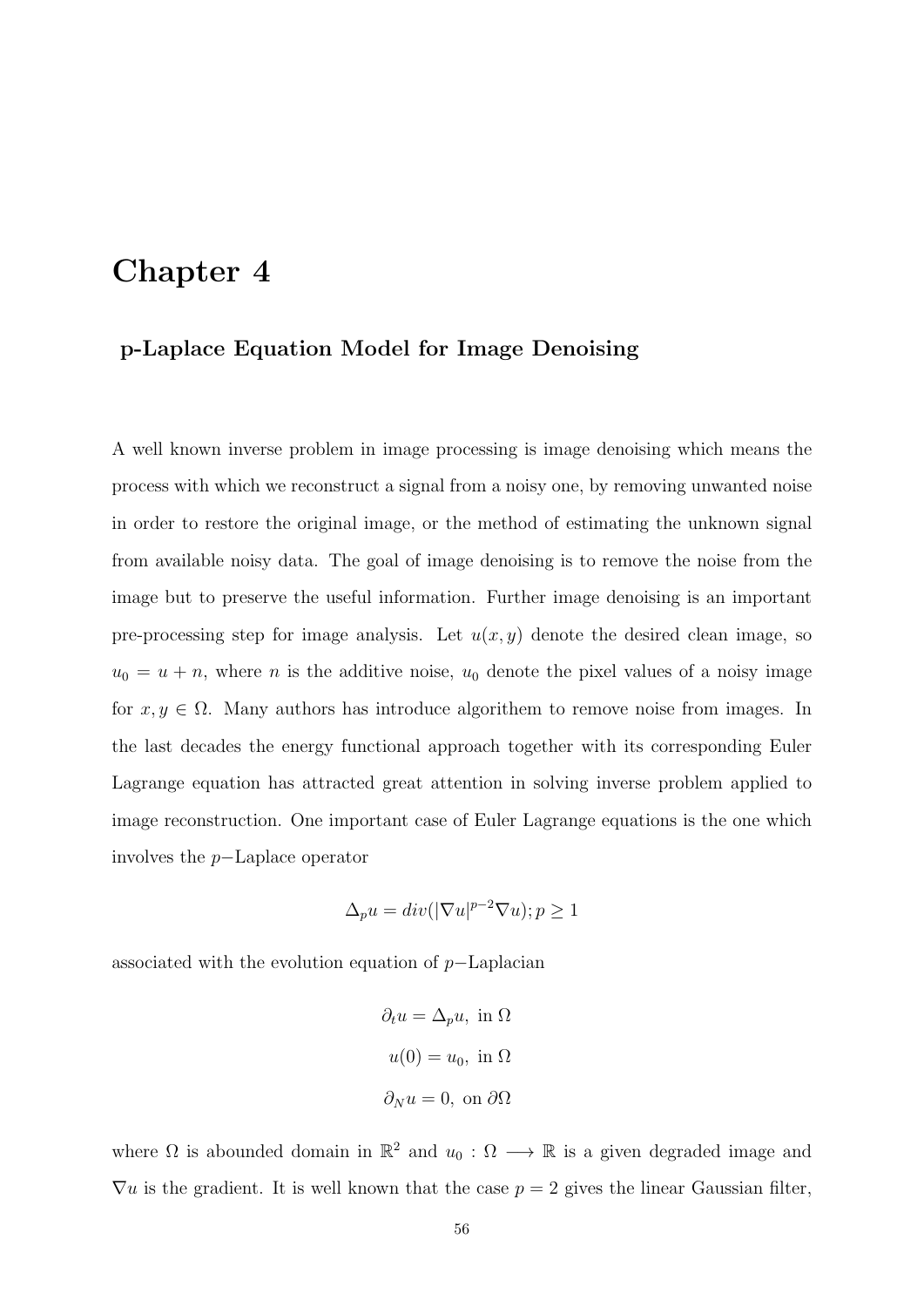which however, impose strong spatial regularity and therefore image details such as lines and edges are over smoothed. The case  $p = 1$  is often refereed to as the method of total variation and  $p = 0$  is an instance of the so called balanced forward backward evolution. A p−Laplace equation model is proposed in this research for image denoising. First, the p–Dirichlet integral and total variation are combined to create a new energy functional used to built an image denoising model. This model is the generalization of Rudin-Osher-Fatemi model and Chambolle-Lions model. Generally, the practical images always hold the noise that does not only undermine the display but also affect the subsequent treatment results of the higher-level image. It is a big challenges to remove the noise of images with the maintainance of geometric characters during the scientific research and engineering practical activities. Therefore, denoising of image denoising is one of the important issues in the study of image processing and computer vision. Image denoising based on nonlinear diffusion equation is an effective method, about which many research achievements have been obtained and applied in many fields (Chan and Shen, 2005; Lysaker and Tai, 2006; Perona and Malik, 1990), see the references in [24]. The basic idea is to use different smooth policies at the target edge, namely at the edge area, the smooth process will be controlled but accelerated in the other regions. Based on the nonlinear diffusion equation, the complex filtering process can be divided into two simple ones: one along the image gradient direction and the other perpendicular to the image gradient direction. The equations with better denoising results should have various diffusion rates in both directions, namely, diffusion process is anisotropics. This method can also retain the image geometry while removing the noise. There are some classic and anisotropics diffusion models such as Perona-Malik model, mean curvature motion model, total variation model, among which total variation model (Rudin et al., 1992), [17], give the following energy functional equation:

$$
E(u) = \int_{\Omega} |\nabla u| dx + \frac{\lambda}{2} \int_{\Omega} (u - u_0)^2 dx.
$$

In the model, BV energy terms of the image Function model (based on the image gradient pattern energy term with  $L_1$  norm determined) determine the corresponding evolution equation that has good non linear diffusion properties. In fact, the diffusion is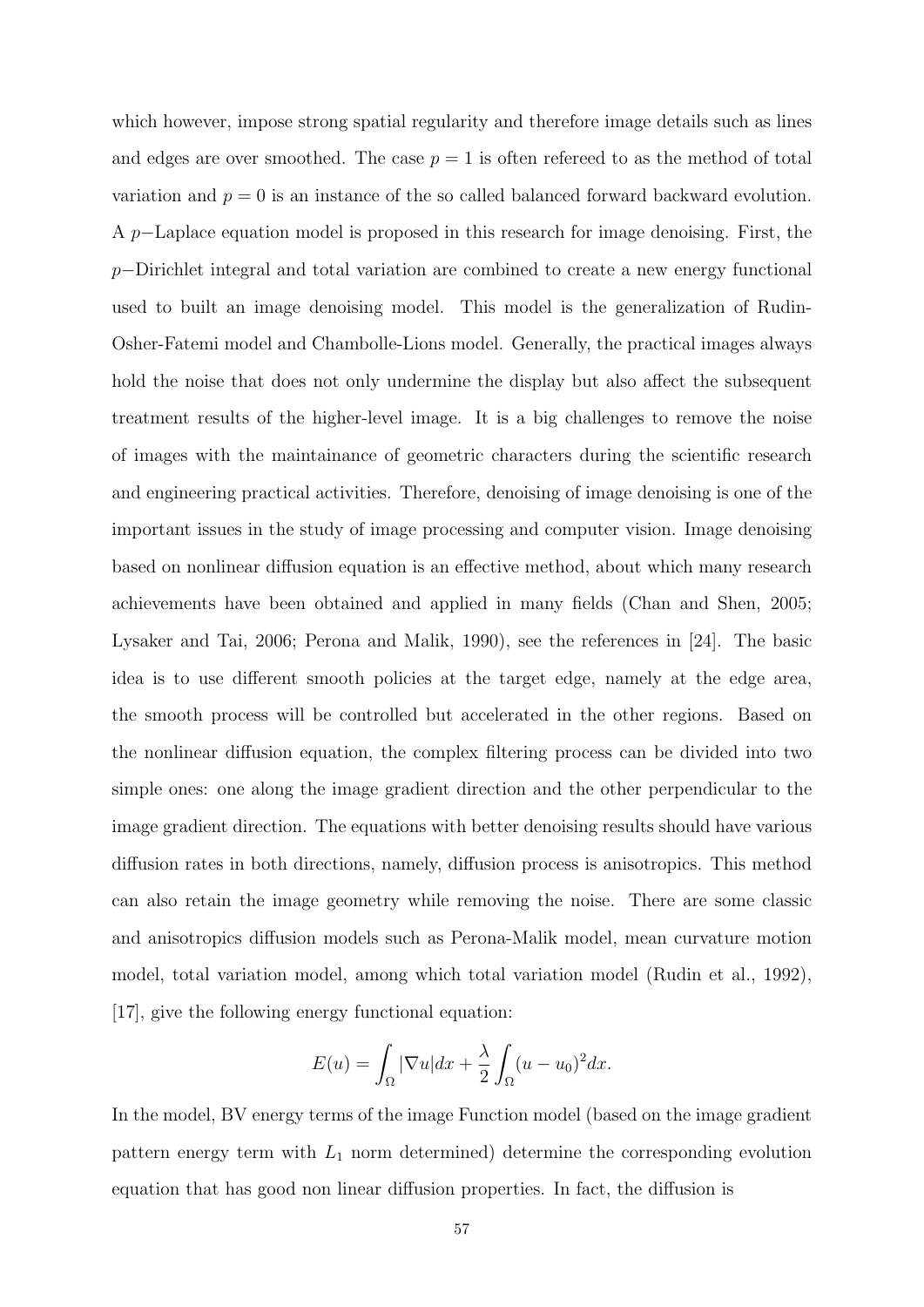unidirectional with non-zero diffusion velocity only in the tangent direction of horizontal lines of images which determines no demolishment of the important features of image structure but a certain effect of denoising during the evolution of the equation. However, in the local area of unimportant characteristics, the unidirectional diffusion speed becomes too slow and too single so as to affect the denoising effect and efficiency. The material through this chapter is mainly covered in [24], [6].

# 4.1 p-Laplacian for Image Denoising

An important feature in any evolution process for image denoising is preservation of certain geometrical features of the underlying image. In the case of image restoration these features include edges and corners. It is straight forward to express the  $p-\text{laplace}$ operator (1) as

$$
\Delta_p u = |\nabla u|^{p-1} \Delta_1 u + (p-1) |\nabla u|^{p-2} \Delta_{\infty} u
$$

where  $\Delta_1 u = div($  $\nabla u$  $\frac{\sqrt{u}}{|\nabla u|}$ ,  $\Delta_{\infty} u =$  $\nabla u$  $|\nabla u|$  $D^2u \cdot \frac{\nabla u}{\sqrt{\nabla u}}$  $|\nabla u|$ and  $D^2u$  is the Hessian of u. However, an intuitive way to represent  $\Delta_p$ , giving direct interpretation of the diffusivity directions is to express  $\Delta_p$  by using Gauge coordinates  $(x, y) \longrightarrow (T, N)$ :

$$
\Delta_p u = u_N^{p-2} (u_{NN} + (p-1)u_{TT}).
$$

### Gauge coordinates

An image can be thought of as a collection of curves with equal value, the isophotes. At extrema an isophote reduces to a point, at saddle points the isophote is self-intersectin. At the non critical points Gauge coordinates  $(T, N)($ or  $(v, w)$ ,or  $(\xi, \eta)$ ,or...) can be chosen. Gauge coordinates are locally set such that the  $T$  direction is tangent to the isophote and the N direction points in the direction of the gradient vector. Consequently, the unit vectors in the gradient and tangential direction are: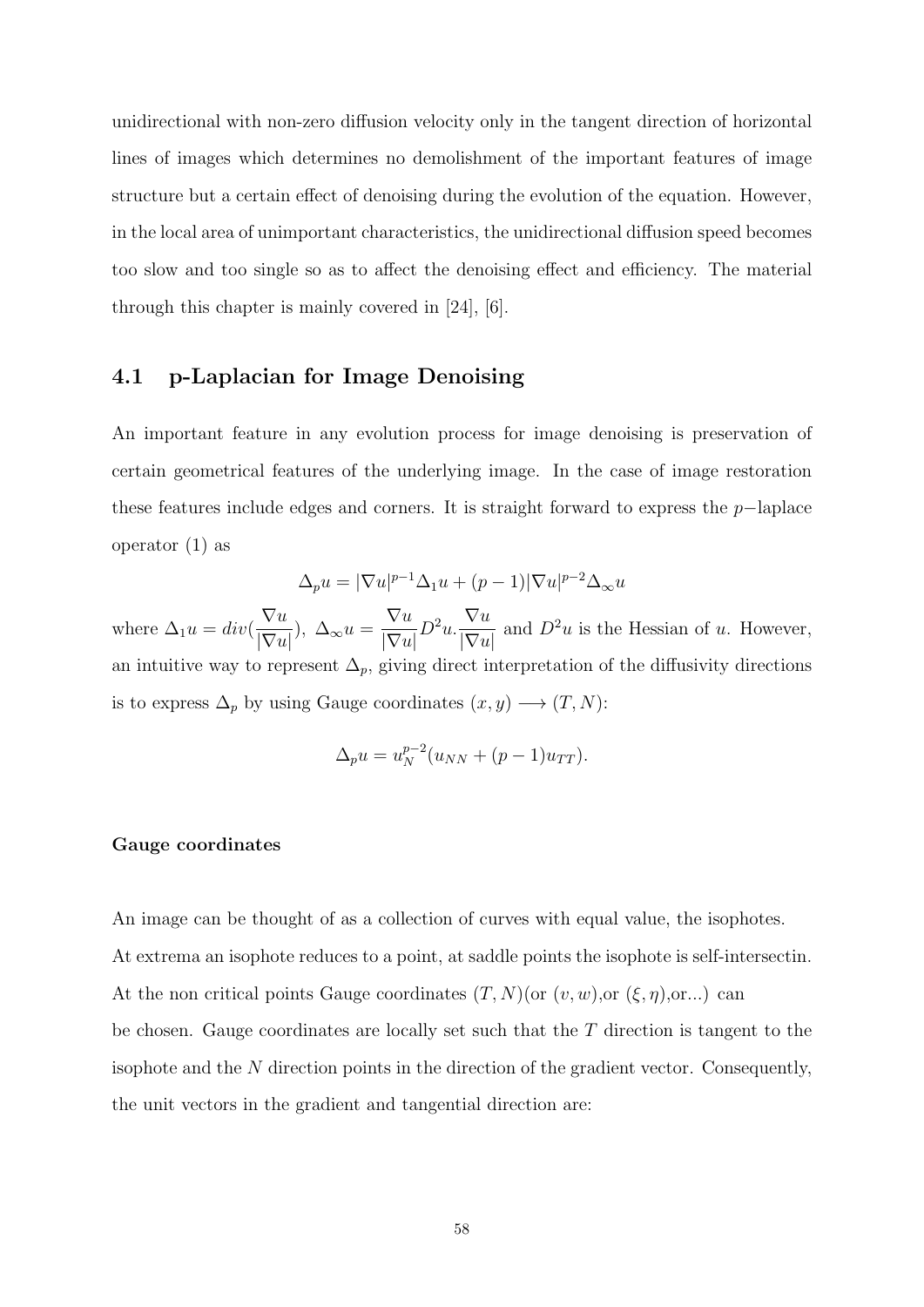$$
N = \frac{1}{\sqrt{u_x^2 + u_y^2}} \begin{pmatrix} u_x \\ u_y \end{pmatrix}, \quad T = \begin{bmatrix} 0 & 1 \\ -1 & 0 \end{bmatrix} N
$$

as T perpendicular to N. The directional differential operator in the directions T and N are defined as

$$
\partial_T = T.\nabla = T.(\frac{\partial}{\partial x}, \frac{\partial}{\partial y})
$$
 and  $\partial_N = N.\nabla = N.(\frac{\partial}{\partial x}, \frac{\partial}{\partial y}).$ 

Higher order derivatives are constructed through applying multiple first order derivatives, as many as needed. So  $u_{TT}$ , the second order derivative with respect to T is

$$
\left( \begin{bmatrix} 0 & 1 \\ -1 & 0 \end{bmatrix} \frac{1}{\sqrt{u_x^2 + u_y^2}} \begin{pmatrix} u_x \\ u_y \end{pmatrix} \cdot \left( \frac{\partial}{\partial x}, \frac{\partial}{\partial y} \right) \right)^2 u(x, y).
$$

This implies that

$$
u_T = \frac{\partial u}{\partial T} = \frac{u_y \partial_x u - u_x \partial_y u}{|\nabla u|} = 0 \text{ and } u_N = \frac{\partial u}{\partial N} = \frac{u_x \partial_x u + u_y \partial_y u}{|\nabla u|} = \frac{u_x^2 + u_y^2}{\sqrt{u_x^2 + u_y^2}} = |\nabla u|.
$$

The second order structures are given as

$$
u_{TT} = \frac{u_x^2 u_{yy} + u_y^2 u_{xx} - 2u_x u_y u_{xy}}{u_x^2 + u_y^2}
$$

$$
u_{NN} = \frac{u_x^2 u_{xx} + u_y^2 u_{yy} + 2u_x u_y u_{xy}}{u_x^2 + u_y^2}.
$$

These Gauge derivatives can be expressed as a product of gradients and the Hessian matrix  $H$  with second order derivatives:

$$
u_{NN}u_N^2 = \nabla u H \cdot \nabla^T u
$$

$$
u_{TT}u_N^2 = \nabla u H \cdot \nabla^T u
$$

with  $\nabla u = (u_x, u_y)$ , H is the Hessian matrix, and  $H^r = detH \times H^{-1}$ . Note that the expressions are invariant with respect to the spatial coordinates. Furthermore, one gets  $\Delta u = u_{NN} + u_{TT}$ . In gauge coordinates the cartesian formula for isophote curvature is easily derived by applying implicit differentiation twice.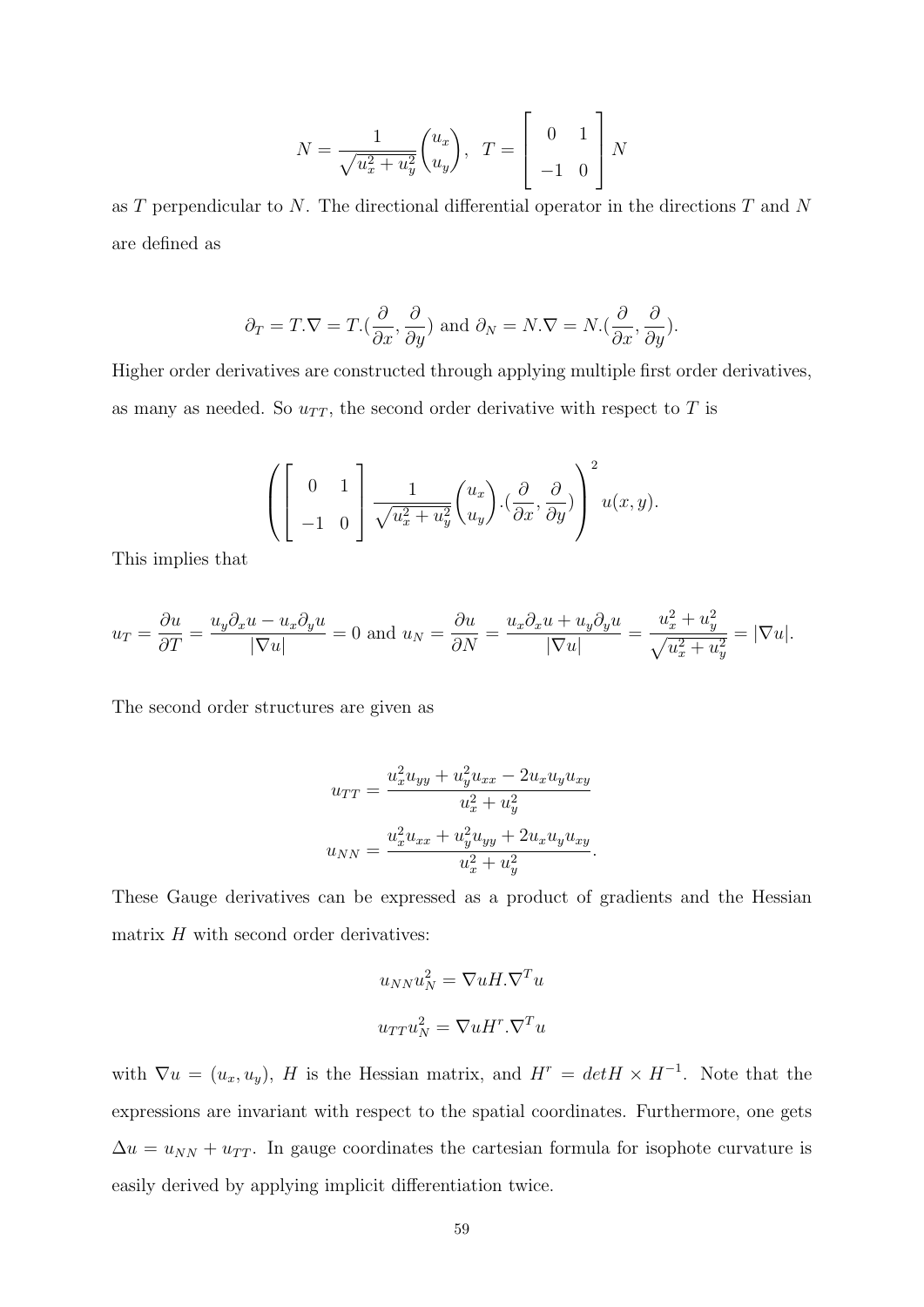The definition of an isophote is  $u(T, N(T)) = c$ , where c is a constant.

One time implicit differentiation with respect to  $T$  gives:

$$
u_T + u_{N(T)} N'(T) = 0,
$$

from which follow that  $N'(T) = 0$  because  $u_T = 0$  by definition. Using that and second implicit differentiation gives:

$$
u_{TT} + 2u_{TN}N'(T) + u_{NN}(N'(T))^2 + u_NN''(T) = 0.
$$

The isophote curvature k is defined as  $N''(T)$ , the change of the tangent vector  $N'(T)$  in the T direction, so

$$
k = N''(T) = \frac{-u_{TT}}{u_N} = \frac{u_x^2 u_{yy} - 2u_x u_y u_{xy} + u_y^2 u_{xx}}{(u_x^2 + u_y^2)^{\frac{3}{2}}}.
$$

### Minimizing methods

Consider an image u on the domain  $\Omega$ , the first variation of the functional E at u in the direction  $v$  is defined by

$$
\delta E(u, v) = \frac{d}{d\epsilon} E(u + \epsilon v)|_{\epsilon = 0}.
$$

The variational derivative  $\delta E(u)$  of the functional E at u in the direction v is defined by

$$
\delta E(u, v) = \int_{\Omega} \delta E(u).v dx
$$

with  $v \in C_0^{\infty}(\Omega)$  a test function that is zero at the boundaries. Minimizing u with appropriate boundary conditions gives the Euler Lagrange equation  $\delta E = 0$ . Adynamical system is obtained by the steepest decent approach  $u_t = -\delta E$ . So to find the minimum of  $E(u)$  given an image  $u_0$  is to solve

$$
u_t = -\delta E(u)
$$
  

$$
u(0) = u_0.
$$

For p–Laplacians we consider in general the integral  $E(u) = \frac{1}{2}$ p Ω  $|\nabla u|^p d\Omega$ . It is well known as the p−Dirichlet energy integral with a companying p−Laplacian equation  $\delta E = 0$ , with  $\delta E = -\nabla \cdot (|\nabla u|^{p-2} \nabla u)$ . Using gauge coordinates the energy can be written as  $E_p(u) = \frac{1}{p}$ Z Ω  $u_N^p dx$ .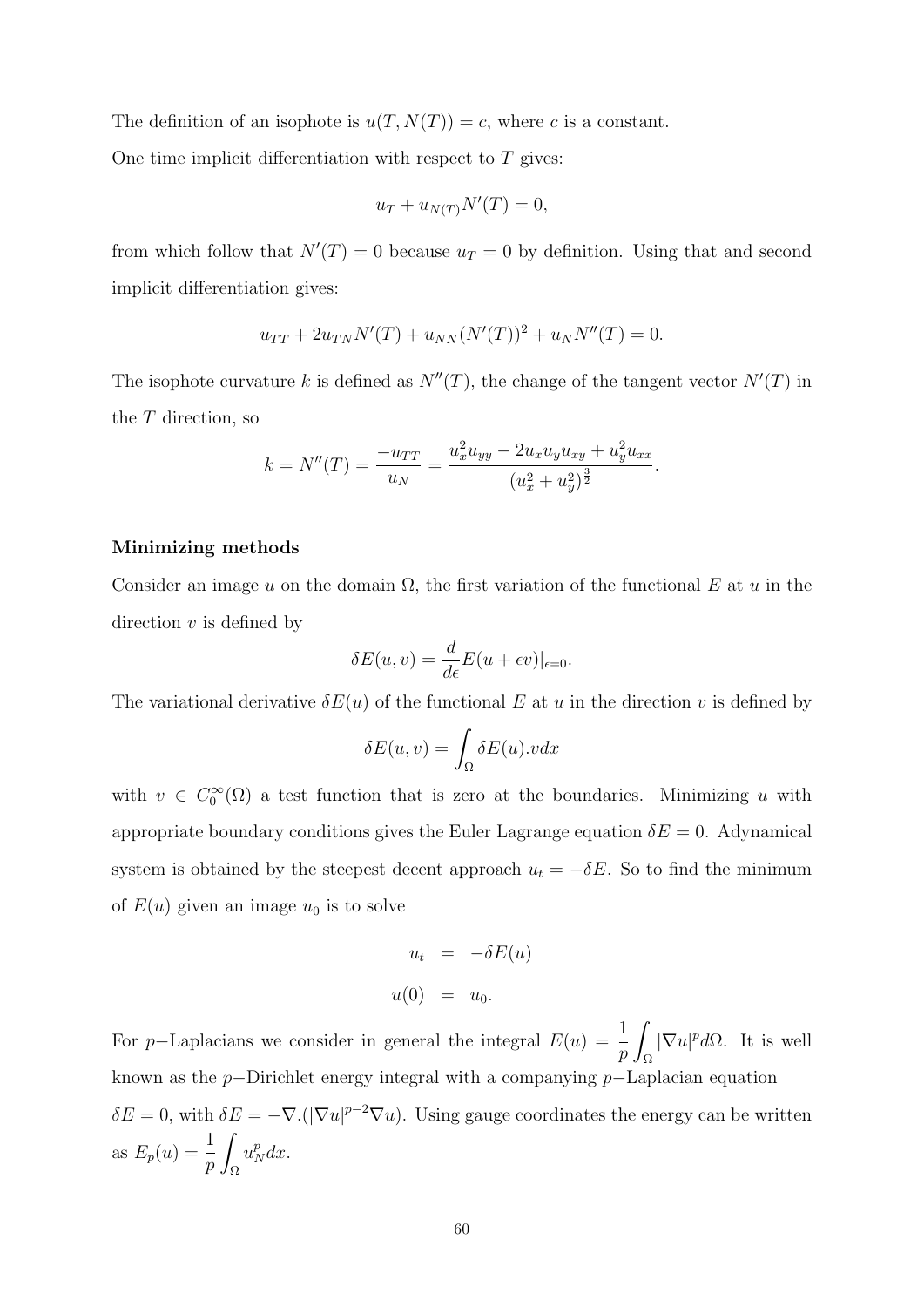## Theorem 4.1.1:

The variational derivative  $\delta E(u)$  can be written as

$$
\delta E(u) = -u_N^{p-2} (u_{TT} + (p-1)u_{NN}).
$$

Proof.

$$
\delta E(u, v) = \frac{1}{p} \int_{\Omega} \frac{d}{d\epsilon} |\nabla(u + \epsilon v)|^p dx|_{\epsilon=0}
$$
  
= 
$$
\int_{\Omega} |\nabla u|^{p-2} \nabla u \cdot \nabla v dx
$$
  
= 
$$
|\nabla u|^{p-2} \nabla u \cdot v|_{\partial \Omega} - \int_{\Omega} \nabla \cdot (|\nabla u|^{p-2} \nabla u) v dx,
$$

since  $v = 0$  on the boundary,  $|\nabla u|^{p-2} \nabla u$ .  $|\partial \Omega| = 0$  and the Euler Lagrange equation  $\delta E(u) = 0$  equals

$$
-(\nabla.(|\nabla u|^{p-2}\nabla u))=0.
$$

The left hand side equals the well known variational derivative of the Laplacian. An explicit expressions is obtained by applying the divergence operator to both terms, where Gauge coordinates are used:

$$
-\nabla.(|\nabla u|^{p-2}\nabla u) = -\nabla(|\nabla u|^{p-2})\cdot\nabla u - |\nabla u|^{p-2}(\nabla.\nabla u)
$$

$$
= -(\nabla.u_N^{p-2})\cdot\nabla u - u_N^{p-2}\Delta u.
$$

For the first part we have

$$
(\nabla u_N^{p-2}) \cdot \nabla u = (p-2) u_N^{p-3} \nabla u_N \cdot \nabla u
$$
  
= 
$$
(p-2) u_N^{p-3} (\nabla u H u_N^{-1}) \cdot \nabla u,
$$

where H is the Hessian matrix. Recall  $(\nabla u H) \cdot \nabla u = u_N^2 u_{NN}$  as given before. Therefore

$$
(p-2)u_N^{p-3}u_N^{-1}u_N^2u_{NN} = (p-2)u_N^{p-2}u_{NN}
$$

and consequently we have

$$
\delta E(u) = -((p-2)u_N^{p-2}u_{NN} + u_N^{p-2}\Delta u).
$$

Using the identity  $\Delta u = u_{NN} + u_{TT}$  this gives

$$
\delta E(u) = -u_N^{p-2} (u_{TT} + (p-1)u_{NN}).
$$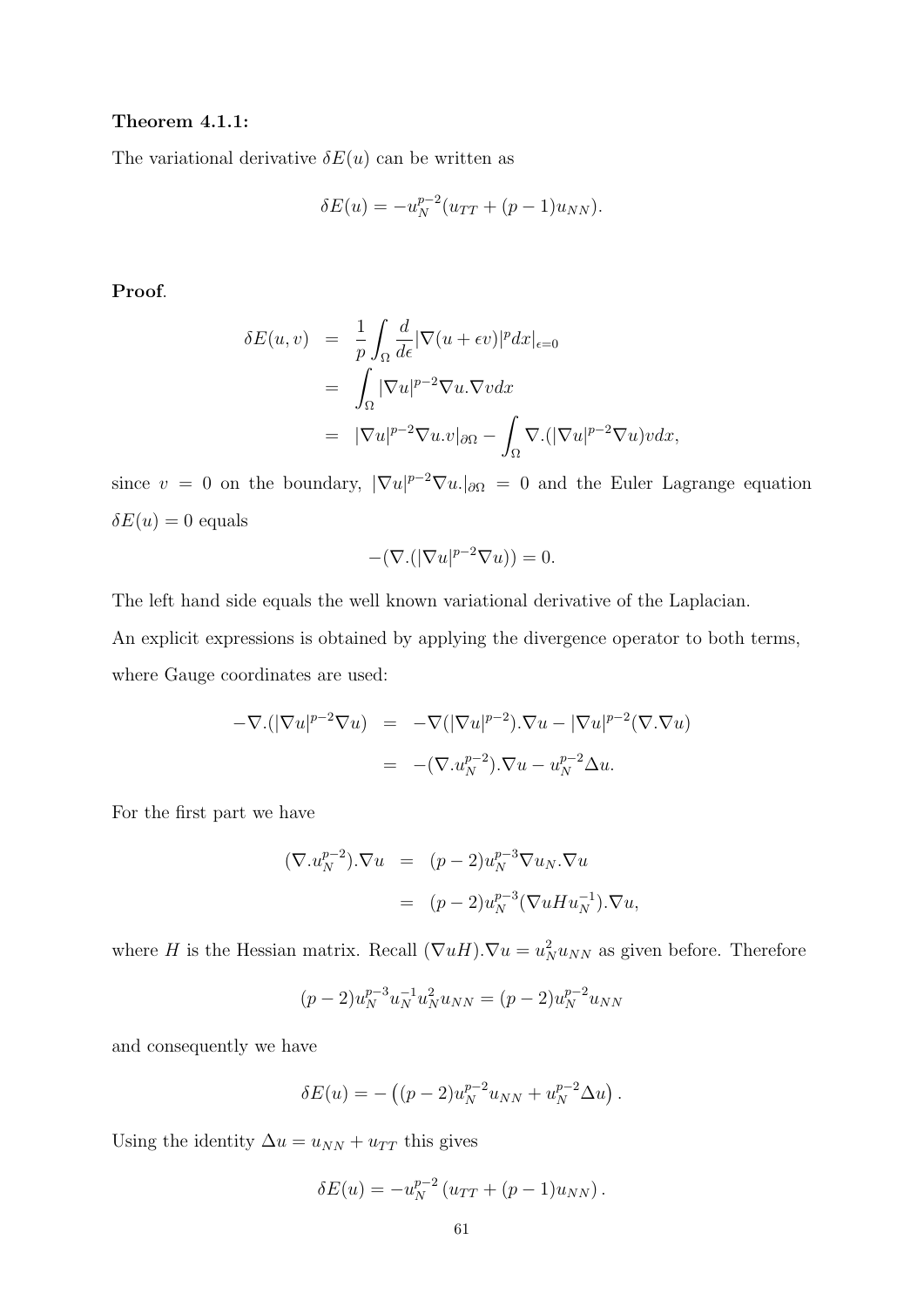For  $p = 2$  we have the heat equation:

$$
u_N^{2-2}(u_{TT} + (2-1)u_{NN}) = u_{TT} + u_{NN} = \Delta u.
$$

Next,  $p = 1$  gives the Total variation flow:

$$
u_N^{1-2}(u_{TT} + (1-1)u_{NN}) = u_N^{-1}u_{TT} = K.
$$

In general, it gives a recipe for PDE-driven flow:

$$
u_t = u_N^{p-2} (u_{TT} + (p-1)u_{NN}).
$$

The case  $p \longrightarrow \infty$  is known as the infinite Laplacian, denoted by  $\Delta_{\infty} u$ . This term is defined as either  $u_{NN}$  or  $u_N^2 u_{NN}$ . It can be applied to image inpainting and shape metamorphism.

# 4.2 Model of Image Denoising Based on the p-Laplace Equation

Chambolle and Lions use the heat diffusion term to accelerate the total variation model partially (Chambolle, 1995), [3]. Chen et al. (2006), [25], studied the diffusion behaviours of variational exponentiate. With the inspiration of these studies,( Wei, Wei and Bin  $Zhou,(2012)$ ,  $[24]$ , proposed the following functional to build a model used in image denoising

$$
E(u) = \int_{\Omega} F\left(|\nabla u|\right) dx + \frac{\lambda}{2} \int_{\Omega} (u - u_0)^2 dx
$$

where,  $u_0$  refers to the images that is needed to be denoised and the nonnegative function  $F(s)$  is defined by

$$
F(s) = \begin{cases} \frac{1}{p}s^p, & 0 \le s \le \beta, \\ \beta^{p-1}s + (1 - \frac{1}{p})\beta^p, & s > \beta. \end{cases}
$$

Let M denote the manifold of smooth images, then the diffusion equations presented can be interpreted as the gradient decent equations for the minimization of the energy functional  $E : M \longrightarrow \mathbb{R}$  defined by:

$$
E(u) = \int_{\Omega} F\left(|\nabla u|\right) dx + \frac{\lambda}{2} \int_{\Omega} (u - u_0)^2 dx.
$$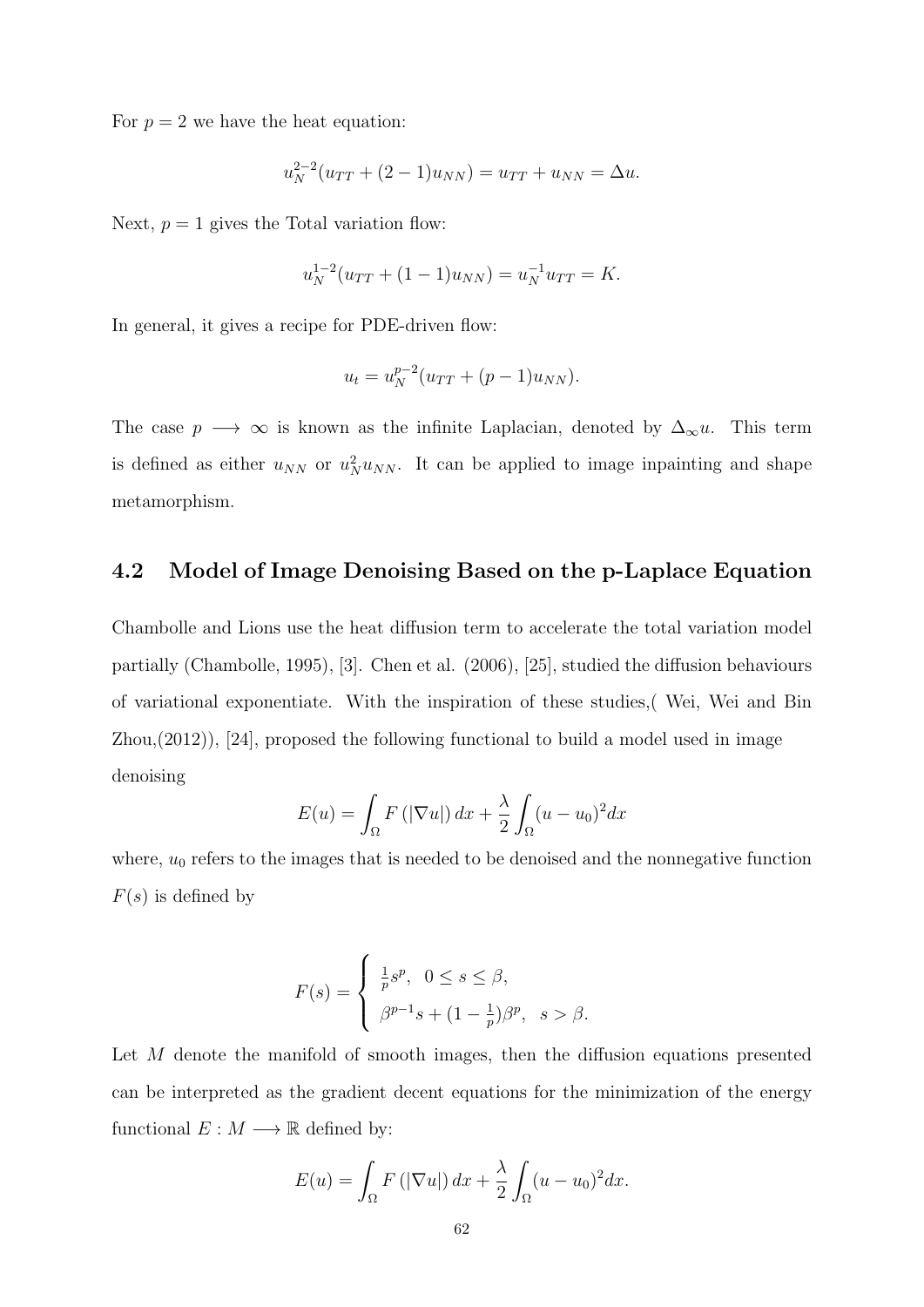Then for any function  $v \in C_0^{\infty}(\Omega)$  we have

$$
\delta E(u, v) = \frac{d}{d\epsilon} \left( \int_{\Omega} F(|\nabla(u + \epsilon v)|) dx + \frac{\lambda}{2} \int_{\Omega} (u + \epsilon v - u_0)^2 dx \right)|_{\epsilon=0}
$$
  
\n
$$
= \int_{\Omega} \frac{d}{d\epsilon} F(|\nabla u + \epsilon \nabla v|) dx|_{\epsilon=0} + \frac{\lambda}{2} \int_{\Omega} \frac{d}{d\epsilon} (u + \epsilon v - u_0)^2 dx|_{\epsilon=0}
$$
  
\n
$$
= \int_{\Omega} F'(|\nabla u|) |\nabla u|^{-1} \nabla u \cdot \nabla v + \lambda \int_{\Omega} (u - u_0) v dx
$$
  
\n
$$
= F'(|\nabla u|) |\nabla u|^{-1} \nabla u \cdot v|_{\partial \Omega} - \int_{\Omega} \nabla \cdot (F'(|\nabla u|) |\nabla u|^{-1} \nabla u) v dx + \lambda \int_{\Omega} (u - u_0) v dx
$$

$$
= -\int_{\Omega} \left[ \nabla \cdot \left( F'(|\nabla u|) \frac{\nabla u}{|\nabla u|} \right) - \lambda (u - u_0) \right] . v dx.
$$

Hence the Euler Lagrange equation  $\delta E(u) = 0$  reads  $\sqrt{ }$ ∇.  $\sqrt{ }$  $F'(|\nabla u|)$  $\nabla u$  $|\nabla u|$  $\setminus$  $-\lambda(u-u_0)$  $\left] = 0.$  Since  $\frac{\partial u}{\partial t} = -\delta E(u)$ , then the following evolution equation is obtained

$$
\frac{\partial u}{\partial t} = \nabla \cdot \left( F'(|\nabla u|) \frac{\nabla u}{|\nabla u|} \right) - \lambda (u - u_0) \tag{4.1}
$$

where

$$
\nabla. \left( F'(|\nabla u|) \frac{\nabla u}{|\nabla u|} \right) = \begin{cases} \nabla. (|\nabla u|^{p-2} \nabla u), & 0 \leq |\nabla u| \leq \beta, \\ \nabla^p. \frac{\nabla u}{|\nabla u|}, & |\nabla u| > \beta. \n\end{cases}
$$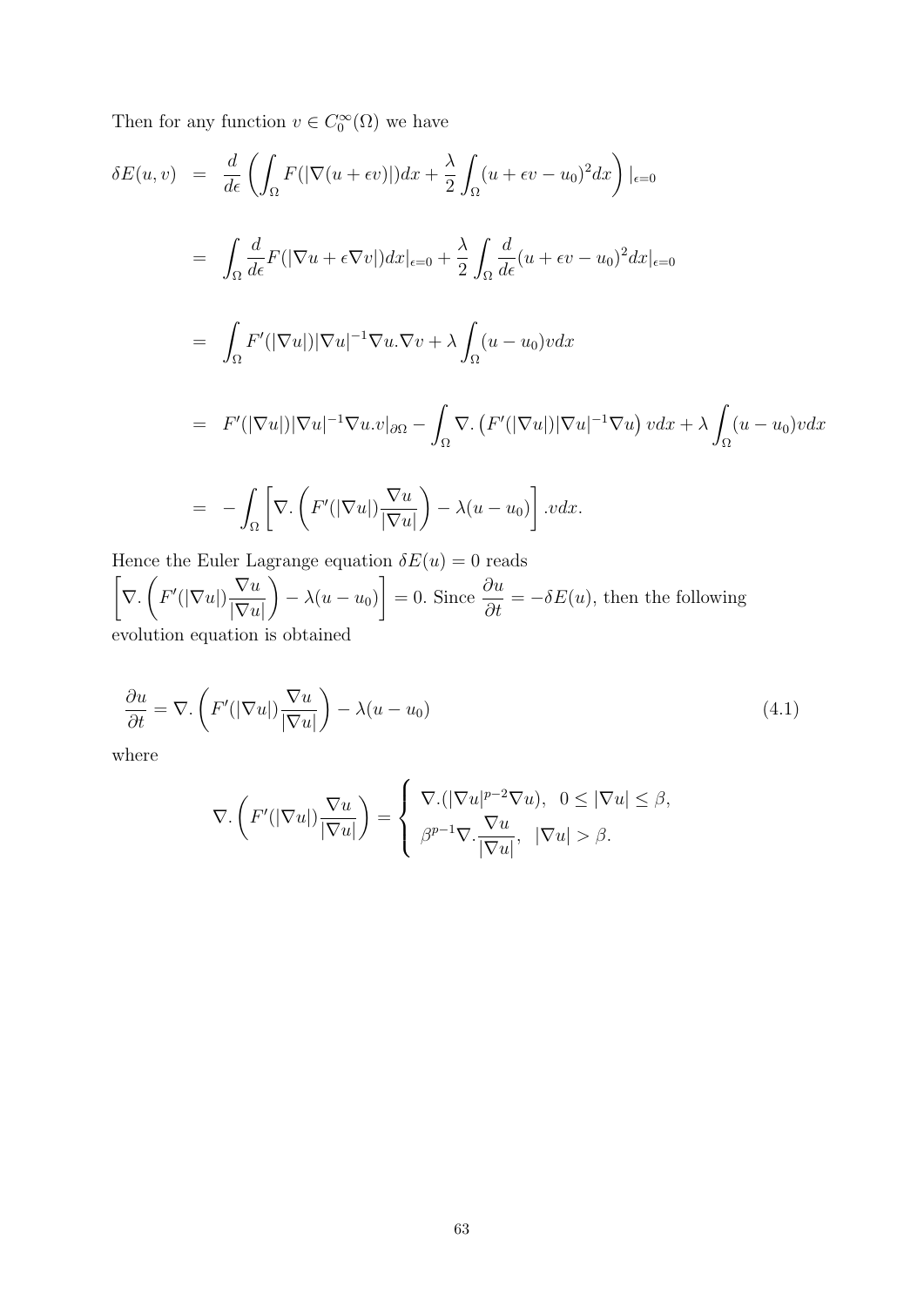# Theorem 4.2.1:

The Eq (4.1) is equal to the following form:

$$
\frac{\partial u}{\partial t} = \begin{cases} u_N^{p-2} (u_{TT} + (p-1)u_{NN}) - \lambda (u - u_0), & 0 < u_N \le \beta, \\ \frac{\beta^{p-1}}{u_N} u_{TT} - \lambda (u - u_0), & u_N > \beta. \end{cases}
$$

**Proof.** From Equation  $(4.1)$  we have

$$
\frac{\partial u}{\partial t} = \begin{cases} \nabla \cdot (|\nabla u|^{p-2} \nabla u) - \lambda (u - u_0), & 0 \leq |\nabla u| \leq \beta, \\ \nabla^p \cdot \nabla \cdot \frac{\nabla u}{|\nabla u|}, & |\nabla u| > \beta, \n\end{cases}
$$

when  $0 \leq |\nabla u| \leq \beta$ 

$$
\frac{\partial u}{\partial t} = \nabla \cdot \left( |\nabla u|^{p-2} \nabla u \right) - \lambda \left( u - u_0 \right).
$$

using gauge coordinates we get

$$
\nabla \cdot (|\nabla u|^{p-2} \nabla u) = \nabla (|\nabla u|^{p-2}) \cdot \nabla u + |\nabla u|^{p-2} (\nabla \cdot \nabla u)
$$

$$
= (\nabla \cdot u_N^{p-2}) \cdot \nabla u + u_N^{p-2} \Delta u.
$$

For the first part we have

$$
\nabla(u_N^{p-2}) \cdot \nabla u = (p-2)u_N^{p-3} \nabla u_N \cdot \nabla u
$$
  
= 
$$
(p-2)u_N^{p-3} (\nabla u H u_N^{-1}) \cdot \nabla u,
$$

where H is the Hessian matrix. Recall that  $\nabla u H \cdot \nabla u = u_N^2 u_{NN}$ , thus

$$
(p-2)u_N^{p-3}u_N^{-1}u_N^2u_{NN} = (p-2)u_N^{p-2}u_{NN}.
$$

Therefore

$$
\frac{\partial u}{\partial t} = (p-2)u_N^{p-2}u_{NN} + u_N^{p-2}\Delta u - \lambda(u - u_0).
$$

Using the identity  $\Delta u = u_{NN} + u_{TT}$ , we obtain

$$
\frac{\partial u}{\partial t} = (p-2)u_N^{p-2}u_{NN} + u_N^{p-2}(u_{NN} + u_{TT}) - \lambda(u - u_0)
$$
  
=  $u_N^{p-2}((p-2)u_{NN} + u_{NN} + u_{TT}) - \lambda(u - u_0)$   
=  $u_N^{p-2}(u_{TT} + (p-1)u_{NN}) - \lambda(u - u_0),$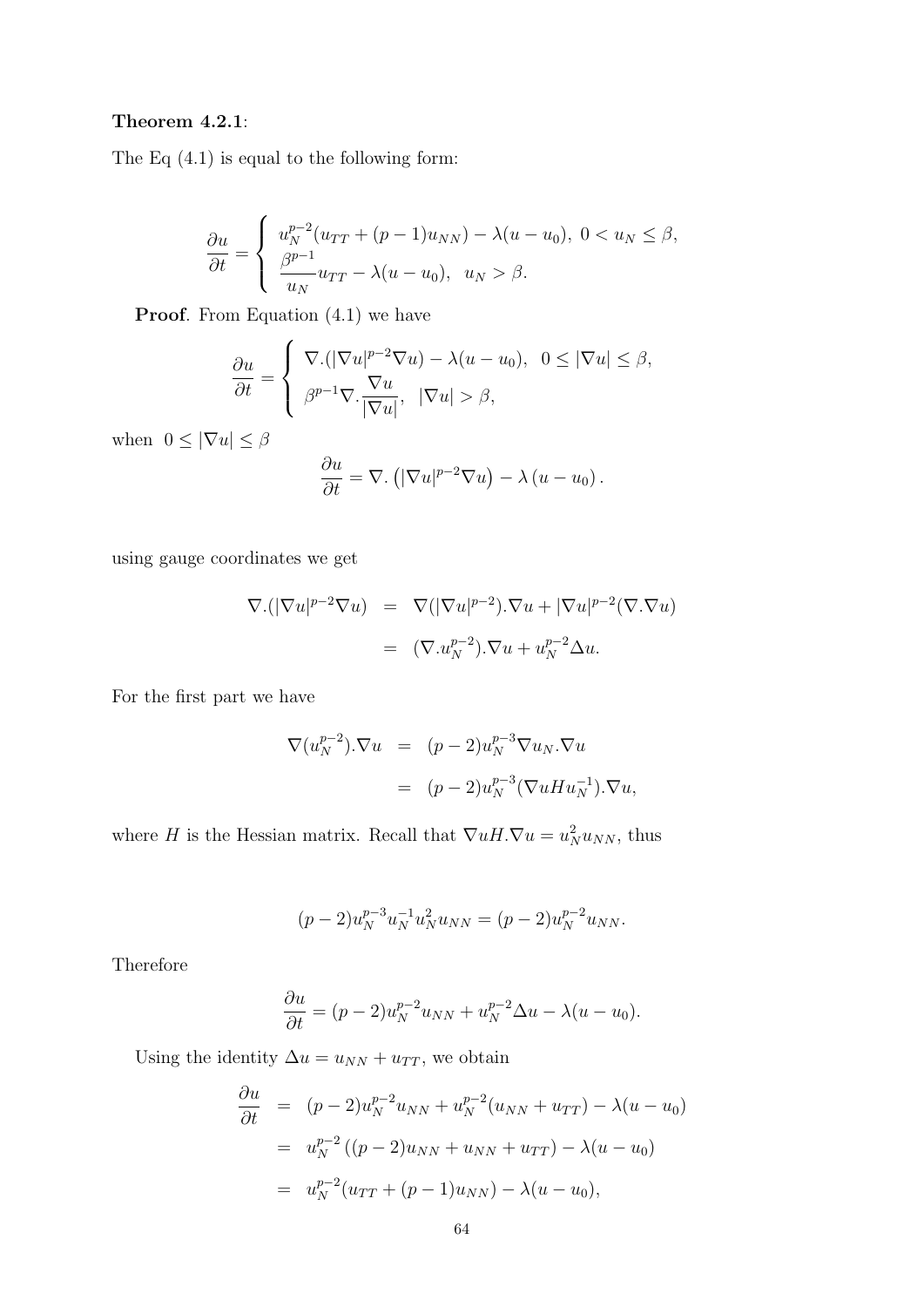when 
$$
|\nabla u| > \beta
$$
  
\n
$$
\frac{\partial u}{\partial t} = \beta^{p-1} \nabla \cdot \frac{\nabla u}{|\nabla u|} - \lambda (u - u_0), \text{ but } \nabla \cdot \frac{\nabla u}{|\nabla u|} = k = u_N^{-1} u_{TT}. \text{ Thus}
$$
\n
$$
\frac{\partial u}{\partial t} = \beta^{p-1} \frac{u_{TT}}{u_N} - \lambda (u - u_0)
$$

## 4.3 Numerical Experiment

In this section the numerical experiments with different parameters are implemented by using the above mentioned model, we propose the preliminary boundary problem:

$$
\frac{\partial u}{\partial t} = \nabla \cdot \left( F'(|\nabla u|) \frac{\nabla u}{|\nabla u|} \right) - \lambda (u - u_0), \text{ in } \Omega
$$
\n
$$
\frac{\partial u}{\partial N}(x, t) = 0, \text{ on } \partial \Omega
$$
\n
$$
u(x, 0) = u_0(x), \text{ in } \Omega
$$
\n(4.2)

where, the definition of  $\nabla$ .  $\sqrt{ }$  $F'(|(\nabla u|)$  $\nabla u$  $|\nabla u|$  $\setminus$ is similar to that in Equation (4.1). Using the method of [17], both sides of the first formula are multiplied by  $u-u_0$  and integration over  $\Omega$  is performed. Since  $t \longrightarrow \infty$ ,  $\frac{\partial u}{\partial t} \longrightarrow 0$ , then

$$
\int_{\Omega} \nabla \cdot \left( F'(|\nabla u|) \frac{\nabla u}{|\nabla u|} \right) (u - u_0) dx = \int_{\Omega} \lambda (u - u_0)^2 dx.
$$

Using the Green formula we obtain

$$
\int_{\partial\Omega} \frac{F'(|\nabla u|)}{|\nabla u|} \frac{\partial u}{\partial N}(u - u_0) ds - \int_{\Omega} \frac{F'|\nabla u|}{|\nabla u|} \nabla u \cdot \nabla (u - u_0) dx = \lambda \int_{\Omega} (u - u_0)^2 dx.
$$
  
Since  $\frac{\partial u}{\partial N}|_{\partial\Omega} = 0$ , then  $\int_{\partial\Omega} \frac{F'(|\nabla u|)}{|\nabla u|} \frac{\partial u}{\partial N}(u - u_0) ds = 0$ . Hence  

$$
\lambda = \frac{-\int_{\Omega} F'(|\nabla u|) \frac{\nabla u}{|\nabla u|} \cdot \nabla (u - u_0) dx}{\int_{\Omega} (u - u_0)^2 dx}.
$$

The problem (4.2) is solved Numerically and then it could be used in the field of denoising image. As shown in Fig. 4.1(a) and (b), given original images of phoenix tree leaves and denoised images, different p values are chosen to perform numerical solution which produces corresponding results. As a second test, Fig 4.2 (a) and (b) dividedly the original rice-grains images and denoising images. The result of various  $p$  values and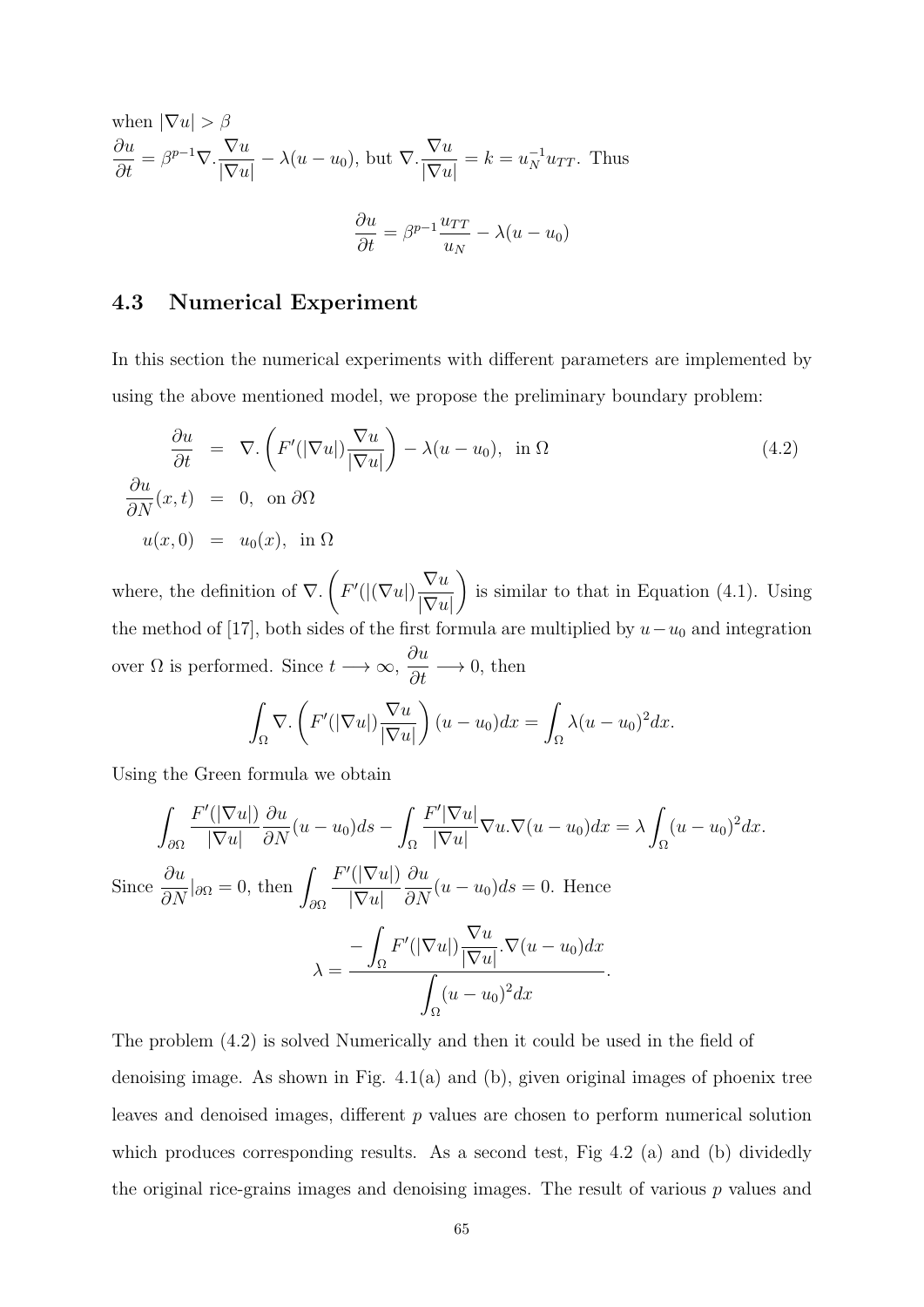shown in Fig 4.1 (c-f) and Fig 4.2 (c-f) show the different results in the two experiments with various p–values. The p–values, iterative numbers n of model solution, the solved results of Peak-Signal-to-Noise Ratio  $(PSNR)$  are indicated in Table 4.1 and 4.2.

Table 4.1:  $\boldsymbol{p}$  and  $\boldsymbol{n}$  and  $PSNR$  data

| р   | $\, n$ | PSNR    |
|-----|--------|---------|
| 1.0 | 430    | 24.7805 |
| 1.6 | 90     | 26.2181 |
| 2.0 | 27     | 26.0873 |
| 2.2 | 14     | 25.8030 |

Table 4.2: Specific data of  $p$ ,  $n$  and  $PSNR$ 

| р   | $\eta$ | <i>PSNR</i> |
|-----|--------|-------------|
| 1.0 | -364   | 22.5570     |
| 1.6 | 65     | 22.6794     |
| 2.0 | 17     | 22.1307     |
| 2.2 | 9      | 21.7861     |

Given the constant  $p$ -value, with the iterative evolution,  $PSNR$  is gradually increased from values of 18.9763 and 18.7481 to the final results. The process is stable.

When, n is decreased by  $p$ -value, the  $PSNR$  value of final results is changed with a tiny visual effection. Notice that is defined as follows

$$
PSNR = 10 \log_{10} \left( \frac{max(x_{i,j})^2}{MSE} \right).
$$

Where  $MSE=(\text{Mean Square Error})$  is given by

$$
MSE = \frac{\sum_{i,j} (x_{i,j} - y_{i,j})^2}{MN}
$$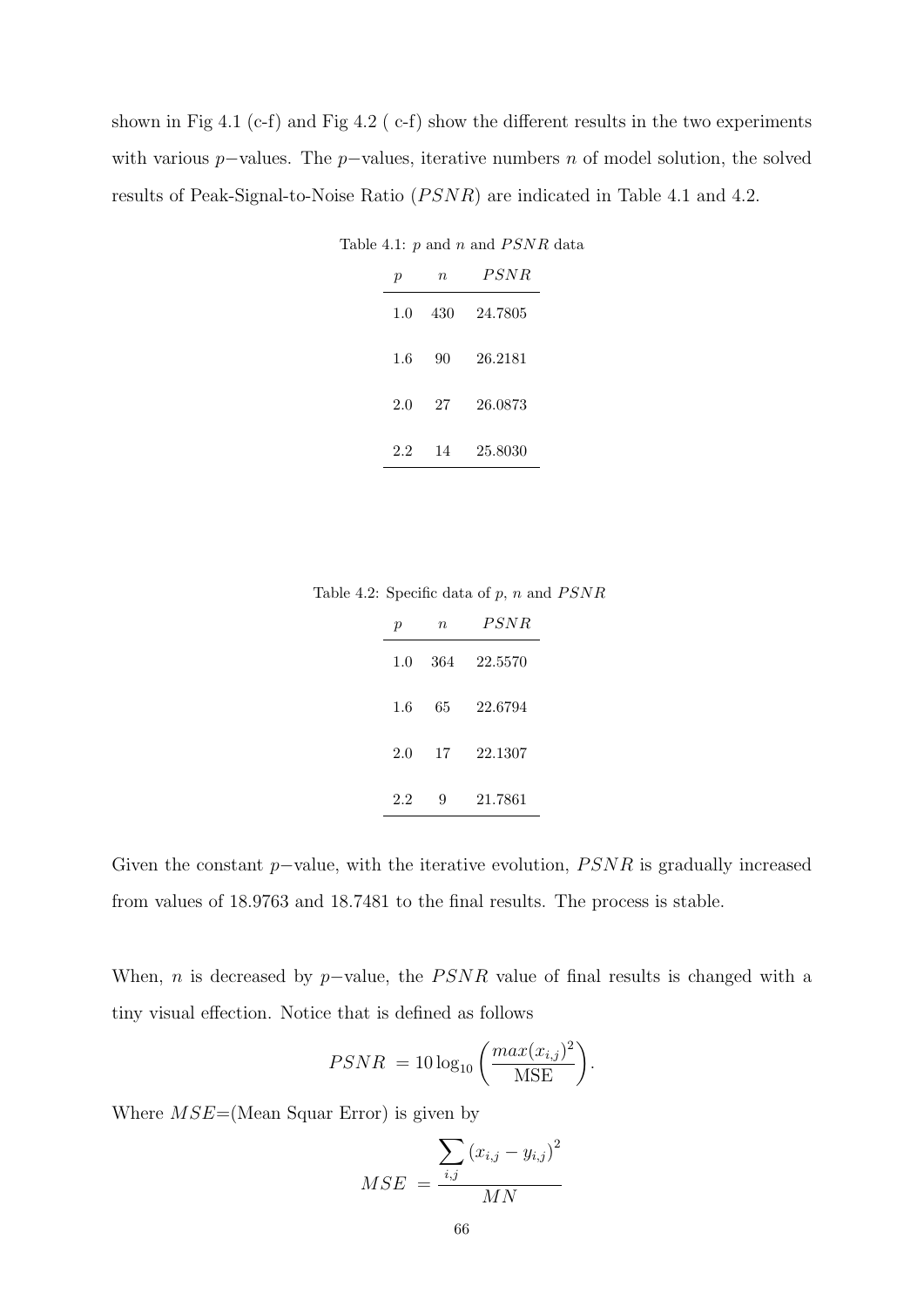with  $M, N$  are the total number of pixels in the horizontal and vertical dimensions of the image,  $x_{i,j}$  and  $y_{i,j}$  denote the original and distorted image, respectively.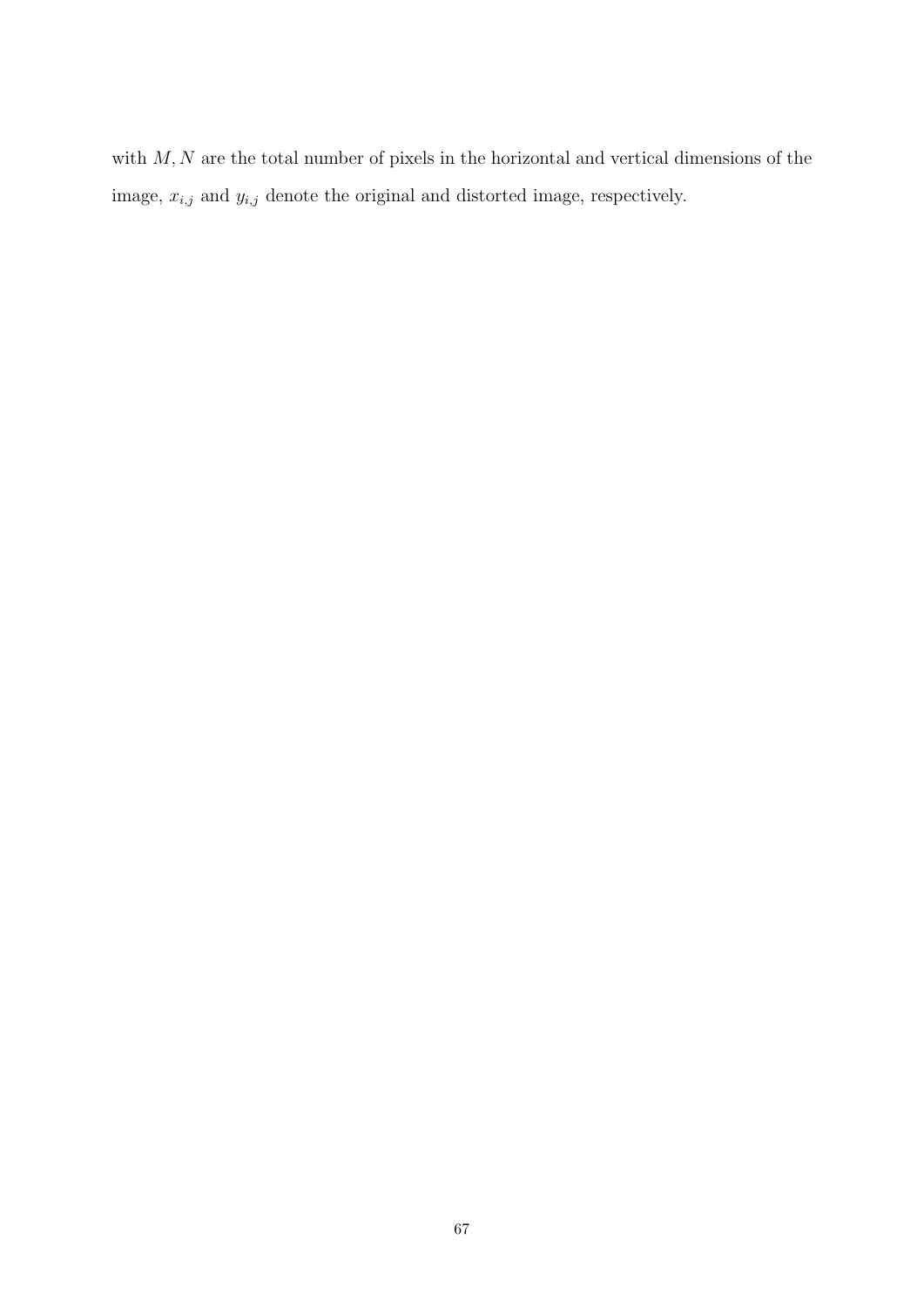## Conclusion

In the current work we introduced method to solve elliptic partial differential equation with homogeneous Dirichlet boundary conditions called Nehari method. We use this method to prove that the p−Laplace equation with Dirichlet boundary condition has at least two positive solutions. Further in this study we apply p−Laplace equation in denoising process of images. The test results show that, according to the reasonably adjusting parameter p values, the iterative numbers decrease with better denoising effects.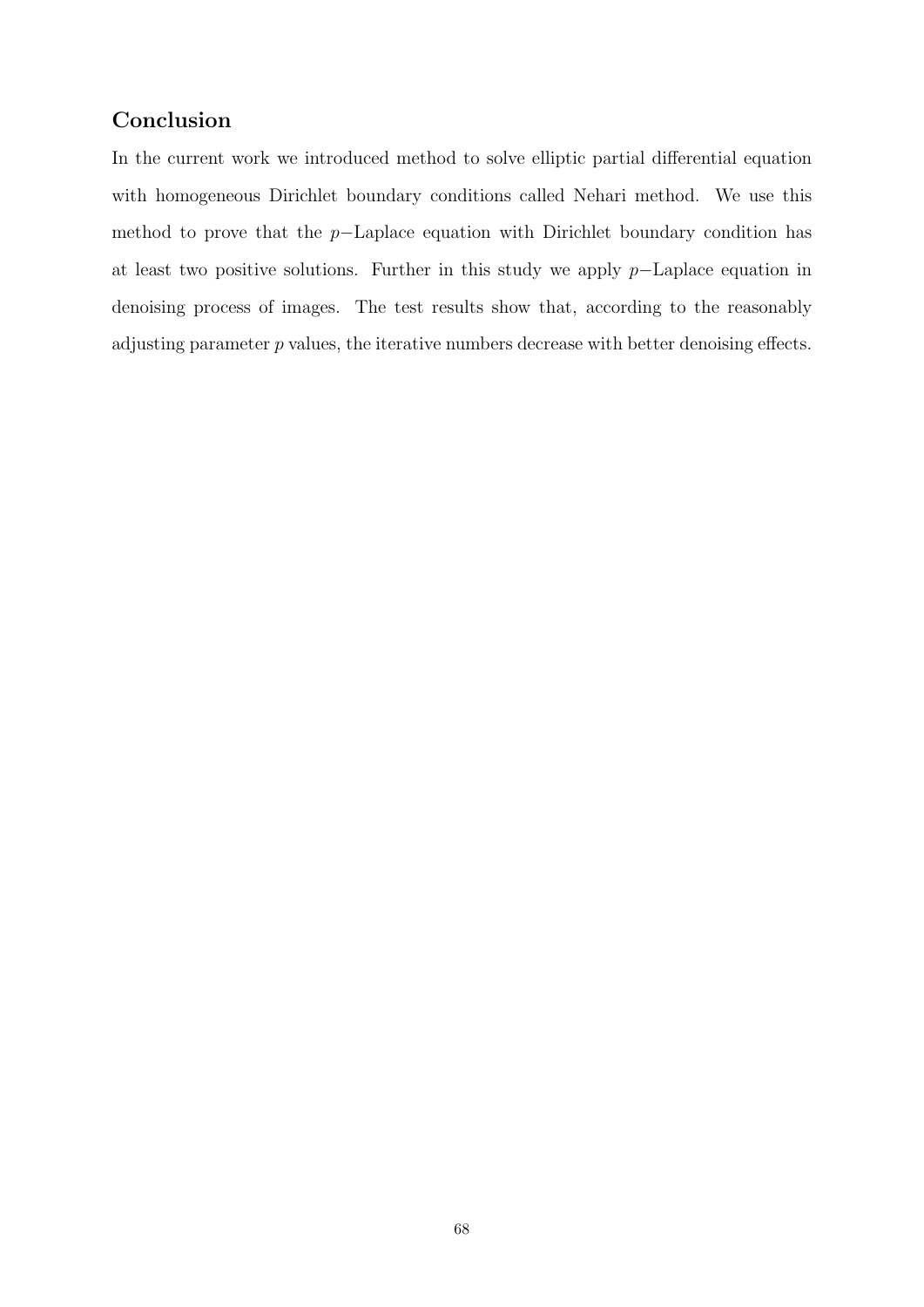## References

[1] A Bressan, https://pdfs.semanticscholar.org/646c/6e5adf1715fba102c62f7ca9ad22bc52 f843.pdf

[2] Andrzej Szulkin and Tobias Weth. The method of Nehari manifold. Handbook of nonconvex analysis and applications, 597632, 2010.

[3] Antonin Chambolle. Image segmentation by variational methods: Mumford and shah functional and the discrete approximations. SIAM Journal on Applied Mathematics, 55(3):827863, 1995.

[4] Antonio Ambrosetti, Ham Brezis, and Giovanna Cerami. Combined effects of concave and convex nonlinearities in some elliptic problems. Journal of Functional Analysis, 122(2):519543, 1994.

[5] Arjan Kuijper. Geometrical pdes based on second-order derivatives of gauge coordinates in image processing. Image and Vision Computing, 27(8):1023 1034, 2009.

[6] Arjan Kuijper. p−Laplacian driven image processing. In Image Processing, 2007. ICIP 2007. IEEE International Conference on, volume 5, pages V 257. IEEE, 2007.50 [7] C Atkinson and K El-Ali. Some boundary value problems for the bingham model. Journal of non-newtonian fluid mechanics, 41(3):339363, 1992.

[8] Francine Catte, Pierre-Louis Lions, Jean-Michel Morel, and Tomeu Coll. Image selective smoothing and edge detection by nonlinear diffusion. SIAM Journal on Numerical analysis, 29(1):182193, 1992.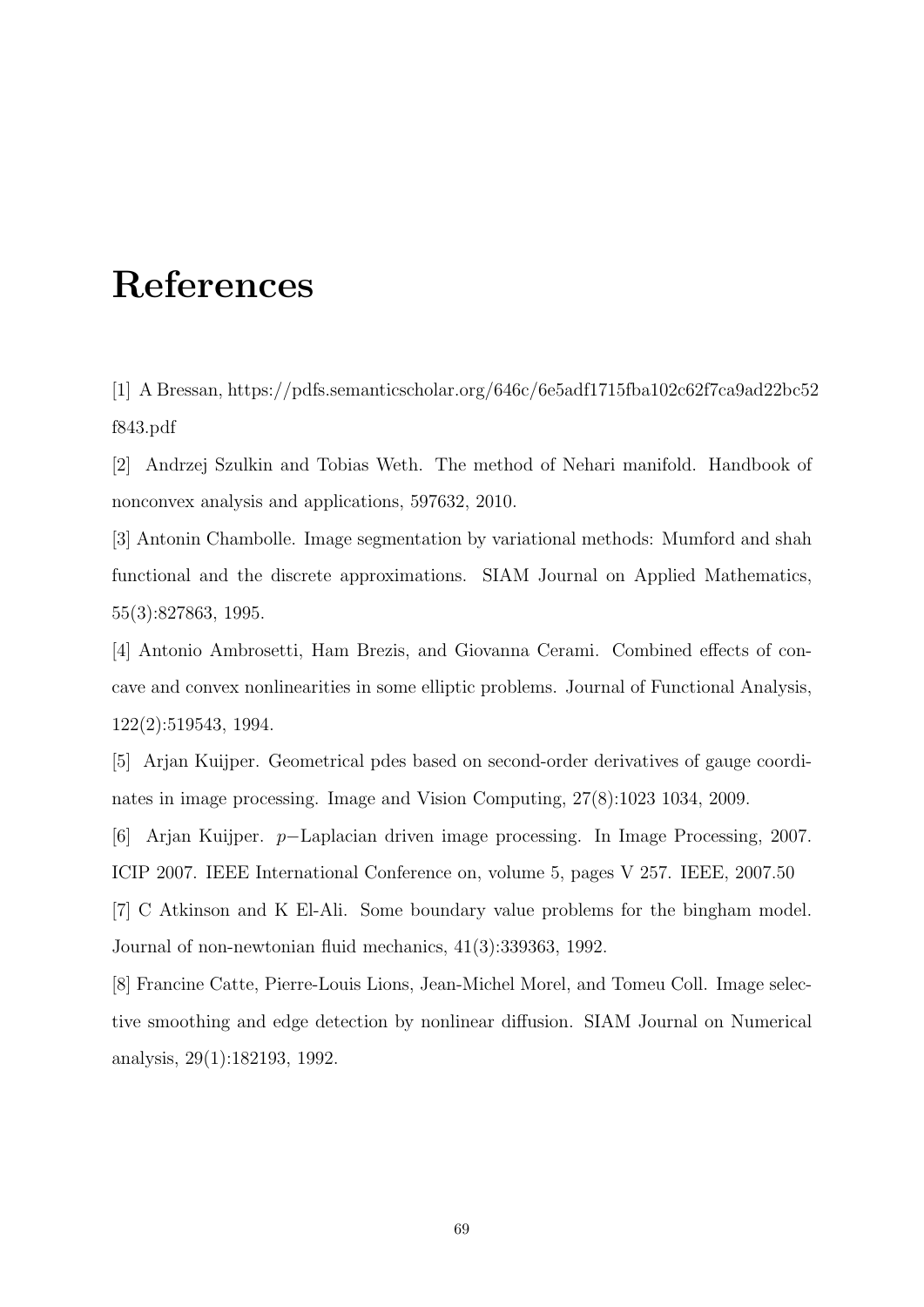[9] Ghanmi Abdeljabbar. Existence of nontrivial solutions of p−Laplacian equation with sign-changing weight functions. ISRN Mathematical Analysis, 2014, 2014.

[10] Ham Brezis and Louis Nirenberg. Positive solutions of nonlinear elliptic equations involving critical Sobolev exponents. Communications on Pure and Applied Mathematics, 36(4):437477, 1983.

[11] H. Amann and J. Lopez-Gomez. A priori bounds and multiple solutions for superlinear indefinite elliptic problems. Journal of Differential Equations, 146(2):336374, 1998.

[12] Hossein T Tehrani. A multiplicity result for the jumping nonlinearity problem. Journal of Differential Equations, 188(1):272305, 2003.

[13] Jan J Koenderink. The structure of images. Biological cybernetics, 50(5):363370, 1984.

[14] Juan Luis Vazquez. Smoothing and decay estimates for nonlinear diffusion equations: equations of porous medium type, volume 33. Oxford University Press, 2006.

[15] Khaled Ben Ali and Abdeljabbar Ghanmi. Nehari manifold and multiplicity result for elliptic equation involving p-Laplacian problems. Boletim da Sociedade Paranaense de Matematica, 36(4):197208, 2018.

[16] KJ Brown. The Nehari manifold for a semilinear elliptic equation involving a sublinear term. Calculus of variations and partial differential equations, 22(4):483494, 2004. [17] Leonid I Rudin, Stanley Osher, and Emad Fatemi. Nonlinear total variation based noise removal algorithms. Physica D: Nonlinear Phenomena, 60(1- 4):259268, 1992.

[18] Michel Willem. Minimax theorems, volume 24. Springer Science Business Media, 1997.

[19] Paul A Binding, Pavel Drabek, and Yin Xi Huang. On Neumann boundary value problems for some quasilinear elliptic equations. Electronic Journal of Differential Equations, 1997(05):111, 1997.

[20] Pavel Drabek and Stanislav I Pohozaev. Positive solutions for the p−Laplacian: application of the fibrering method. Proceedings of the Royal Society of Edinburgh Section A: Mathematics, 127(4):703726, 1997.

[21] P Lindqvist, https://folk.ntnu.no/lqvist/p-laplace.pdf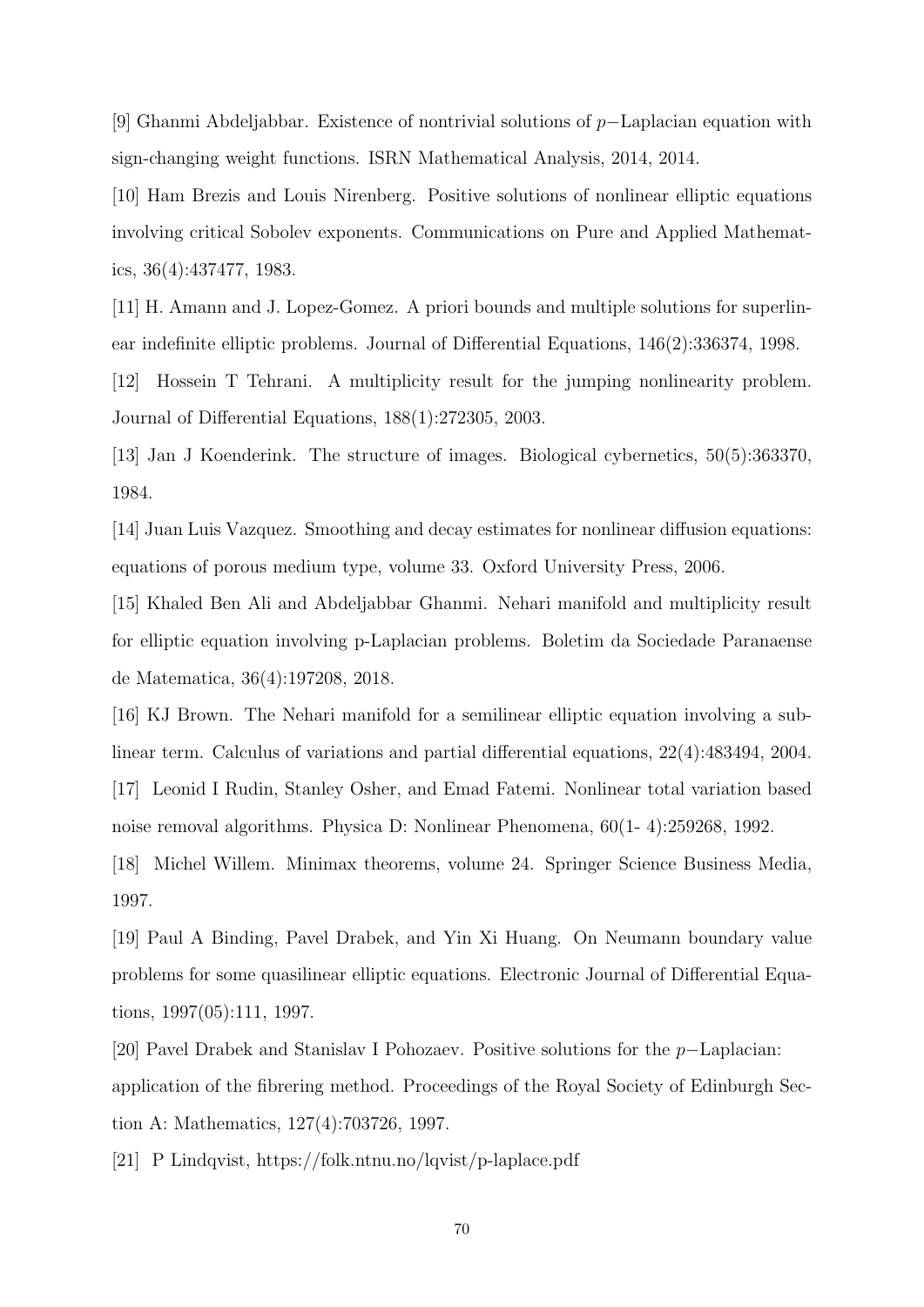[22] Robert A Adams and John JF Fournier. Sobolev spaces, volume 140. Academic press, 2003.

[23] Tsung-Fang Wu. On semilinear elliptic equations involving concave convex nonlinearities and sign-changing weight function. Journal of Mathematical Analysis and Applications, 318(1):253270, 2006.

[24] Wei Wei and Bin Zhou. A p−Laplace equation model for image denoising. Information Technology Journal, 11(5):632, 2012.

[25] Yunmei Chen, Stacey Levine, and Murali Rao. Variable exponent, linear growth functionals in image restoration. SIAM journal on Applied Mathematics, 66(4):13831406, 2006.

[26] Yuri Bozhkov and Enzo Mitidieri. Existence of multiple solutions for quasilinear systems via fibering method. Journal of Differential Equations,190(1):239267, 2003.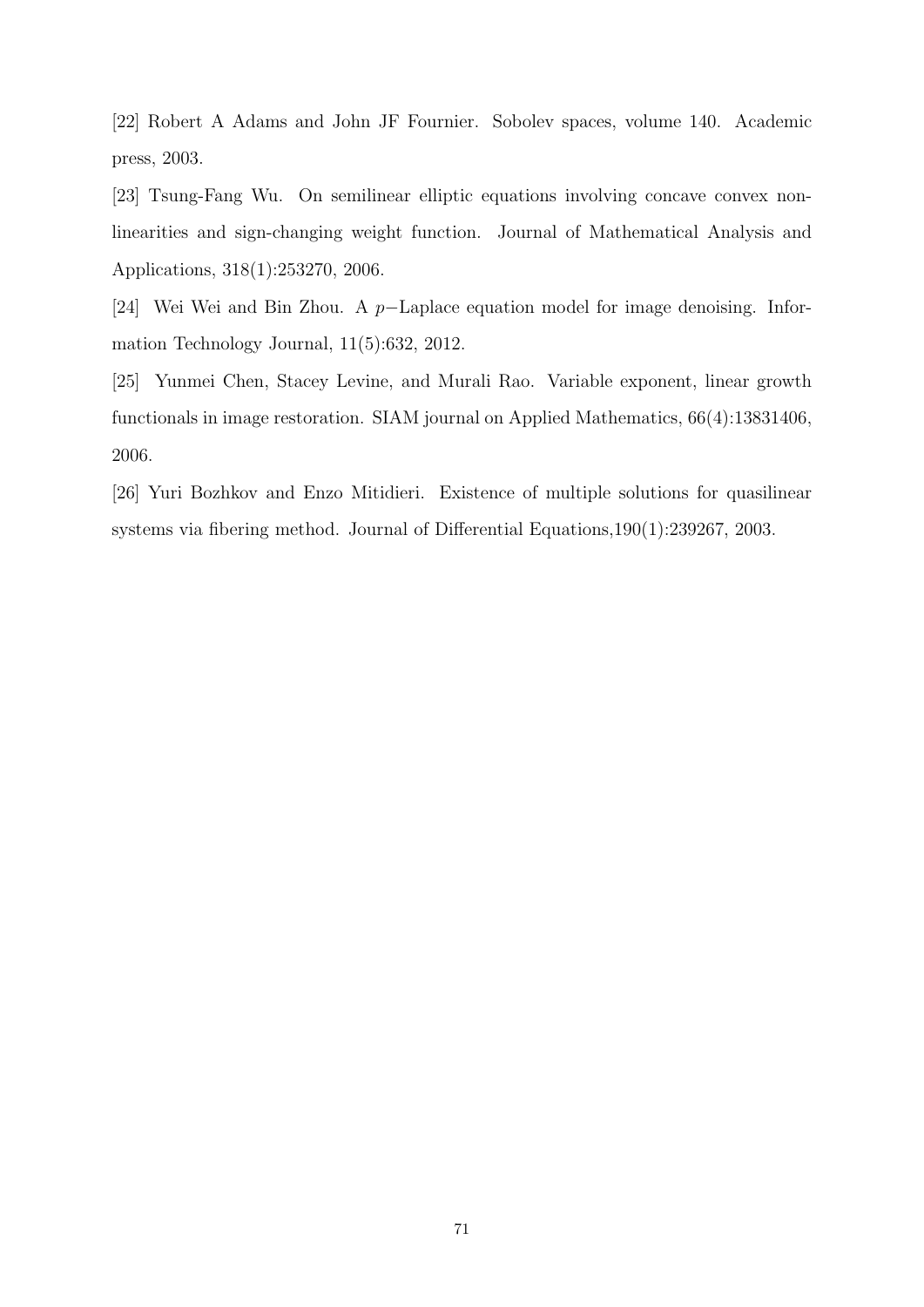## Figures



Figure 4.1: (a-f): Results of transaction of phoenix tree leaves with noise; (a) Original image, (b) Noise image, (c)  $p = 1.0$ , (d)  $p = 1.6$ , (e)  $p = 2.0$  and (f)  $p = 2.2$ .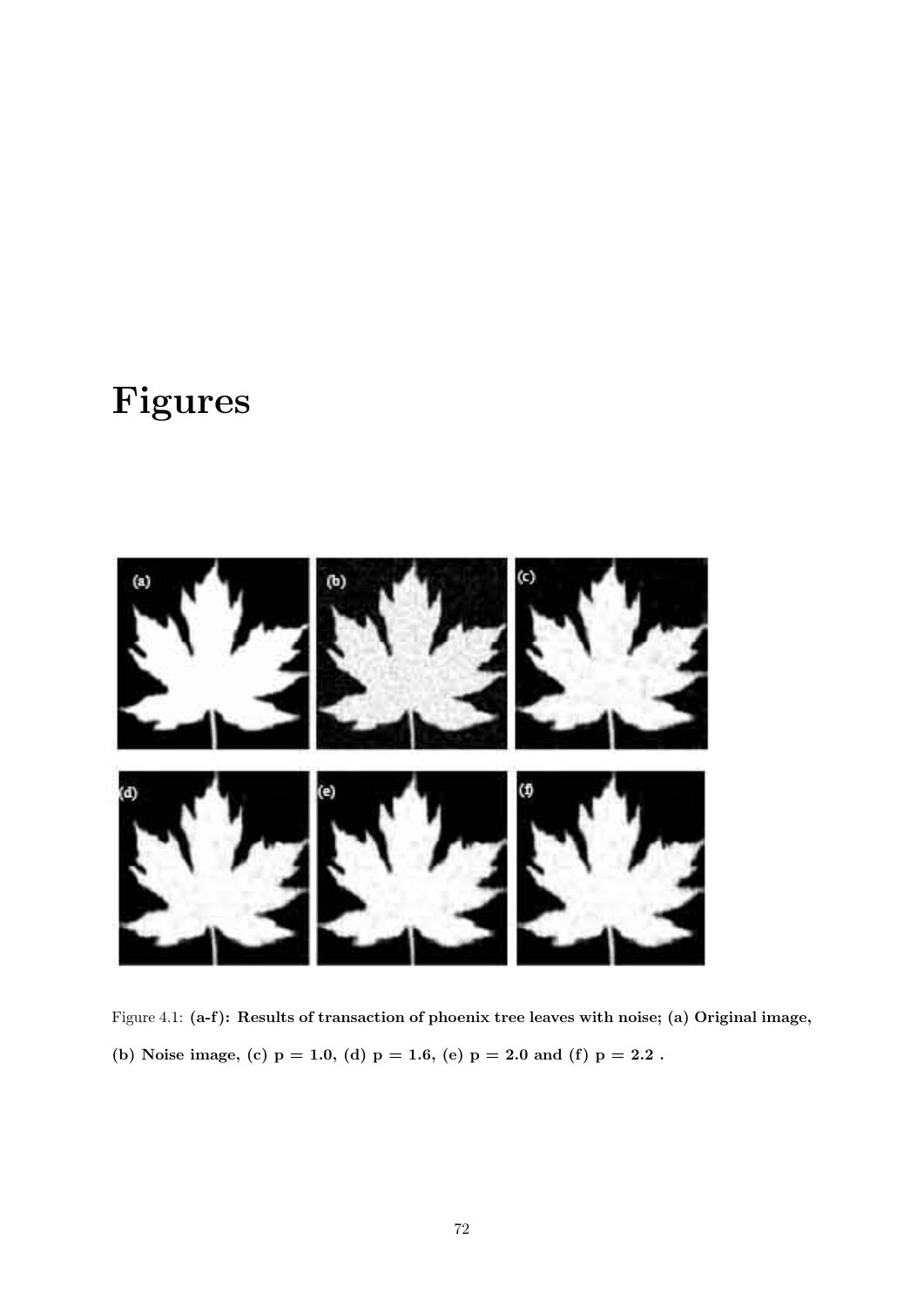

Figure 4.2: (a-f): Results of rice-grains with noise; (a) Original image, (b) noise image, (c)  $p = 1.0$ , (d)  $p = 1.6$ , (e)  $p = 2.0$  and (f)  $p = 2.2$ .